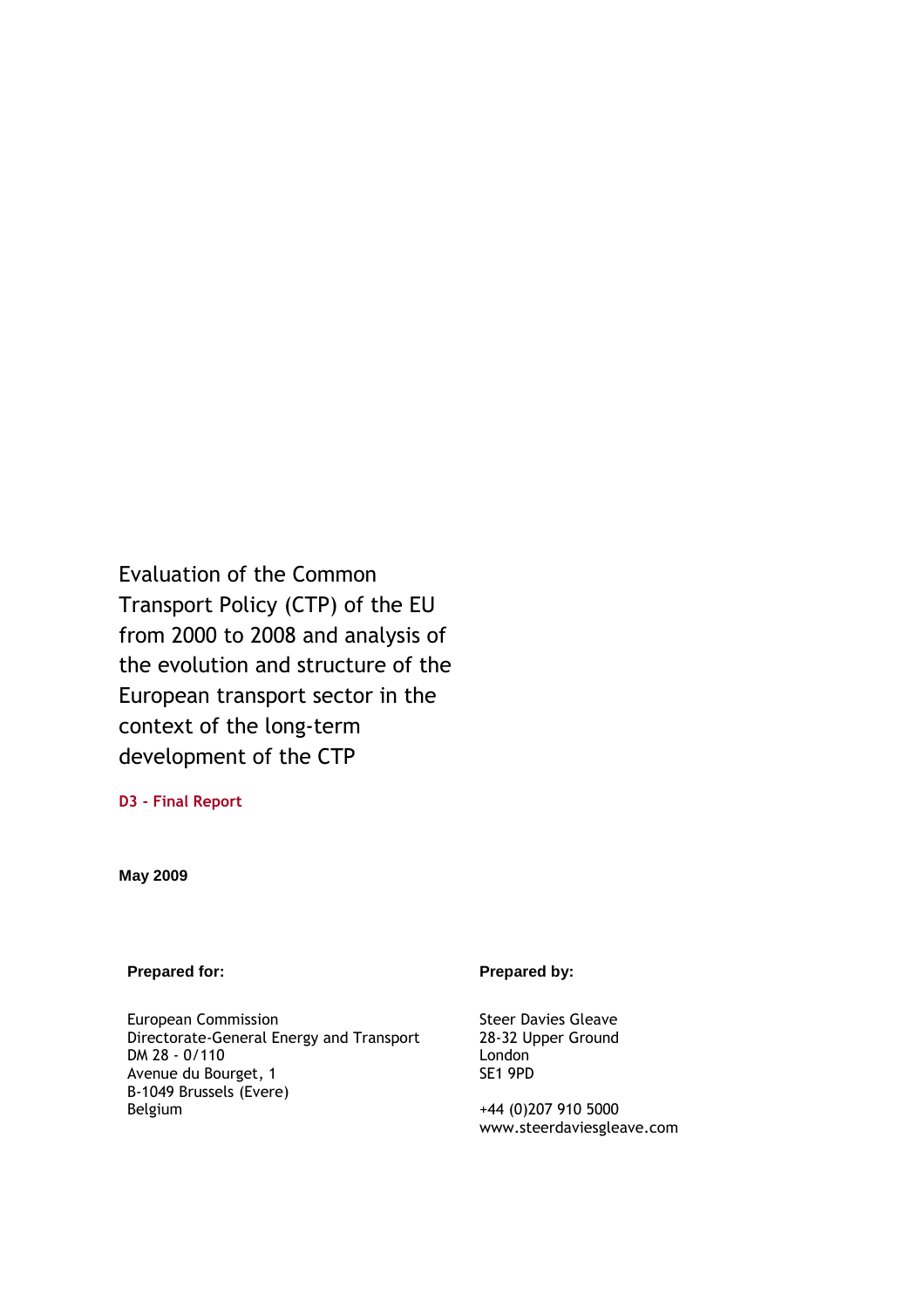# **Contents**

| 1            | <b>EXECUTIVE SUMMARY</b>                                        | 3  |
|--------------|-----------------------------------------------------------------|----|
|              | Overview of the study                                           | 3  |
|              | Economic aspects of the CTP                                     | 3  |
|              | Social aspects of the CTP                                       | 5  |
|              | Environmental aspects of the CTP                                | 6  |
| $\mathbf{2}$ | <b>INTRODUCTION</b>                                             | 9  |
|              | Background                                                      | 9  |
|              | Scope of the study                                              | 9  |
|              | The structure of this report                                    | 10 |
| 3            | <b>RESEARCH METHODOLOGY</b>                                     | 11 |
|              | Introduction                                                    | 11 |
|              | Overview of the approach                                        | 11 |
|              | Areas of analysis: from a deeper to a broader perspective       | 12 |
|              | Evaluation methodology                                          | 12 |
|              | Templates for analysis                                          | 21 |
| 4            | THE ECONOMIC ASPECTS OF THE CTP                                 | 22 |
|              | A competitive internal market for transport                     | 22 |
|              | Facilitation of investment in priority infrastructure           | 29 |
|              | Development of innovative technologies                          | 31 |
|              | Development of logistics and promotion of inter and co-modality | 32 |
|              | Reform of pricing and taxation                                  | 33 |
|              | Conclusions and lessons learnt                                  | 35 |
|              | Recommendations                                                 | 35 |
| 5            | SOCIAL ASPECTS OF THE CTP                                       | 37 |
|              | Introduction                                                    | 37 |
|              | Safety                                                          | 37 |
|              | Security                                                        | 42 |
|              | Service quality and passenger rights                            | 43 |
|              | Working conditions                                              | 45 |
|              | Conclusions and lessons learnt                                  | 46 |
|              | Recommendations                                                 | 47 |
| 6            | <b>ENVIRONMENTAL ASPECTS OF THE CTP</b>                         | 49 |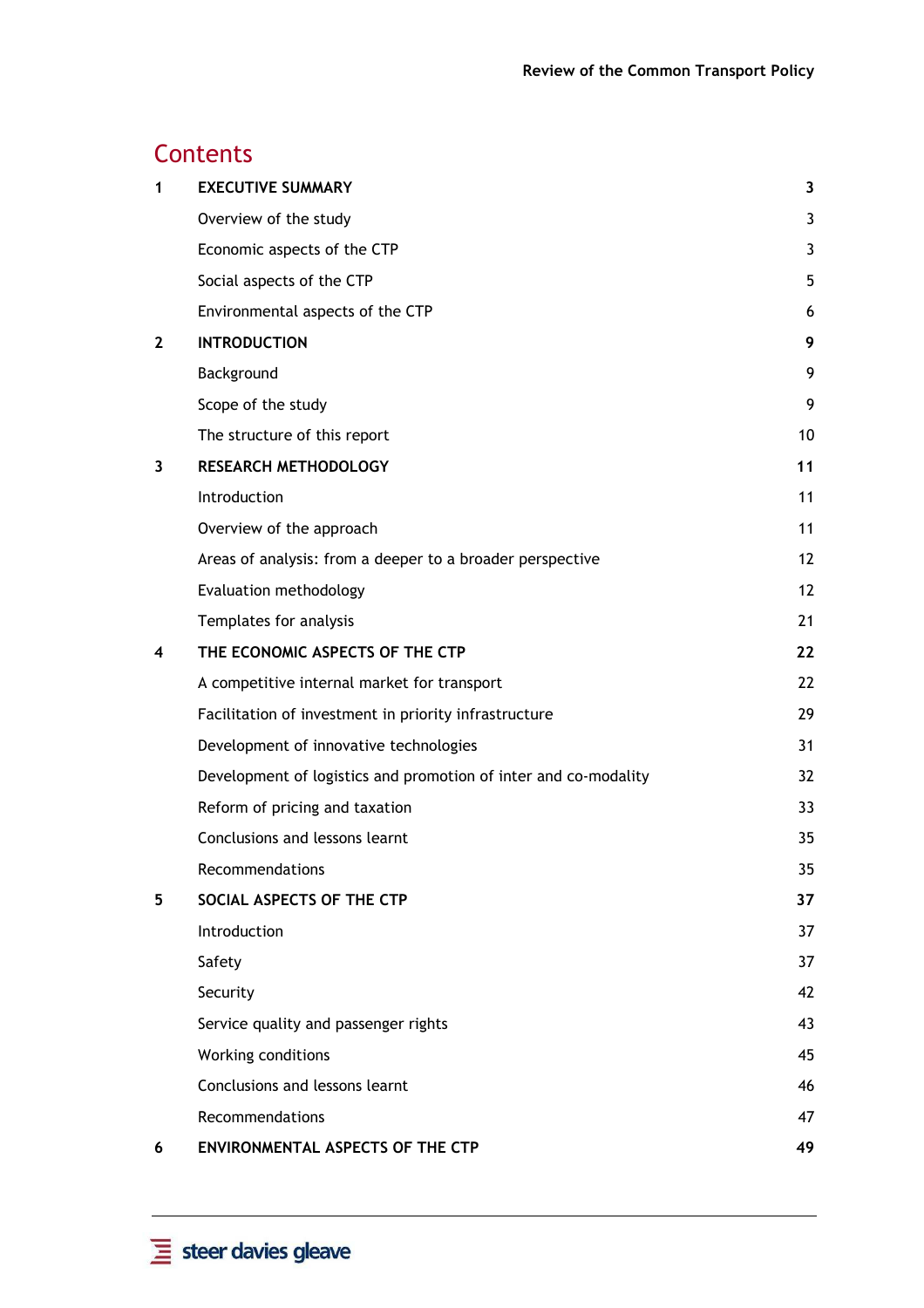|                                | Review of the Common Transport Policy |
|--------------------------------|---------------------------------------|
| <b>Introduction</b>            | 49                                    |
| Emissions                      | 49                                    |
| Transport noise                | 58                                    |
| Conclusions and lessons learnt | 60                                    |
| <b>Recommendations</b>         | 61                                    |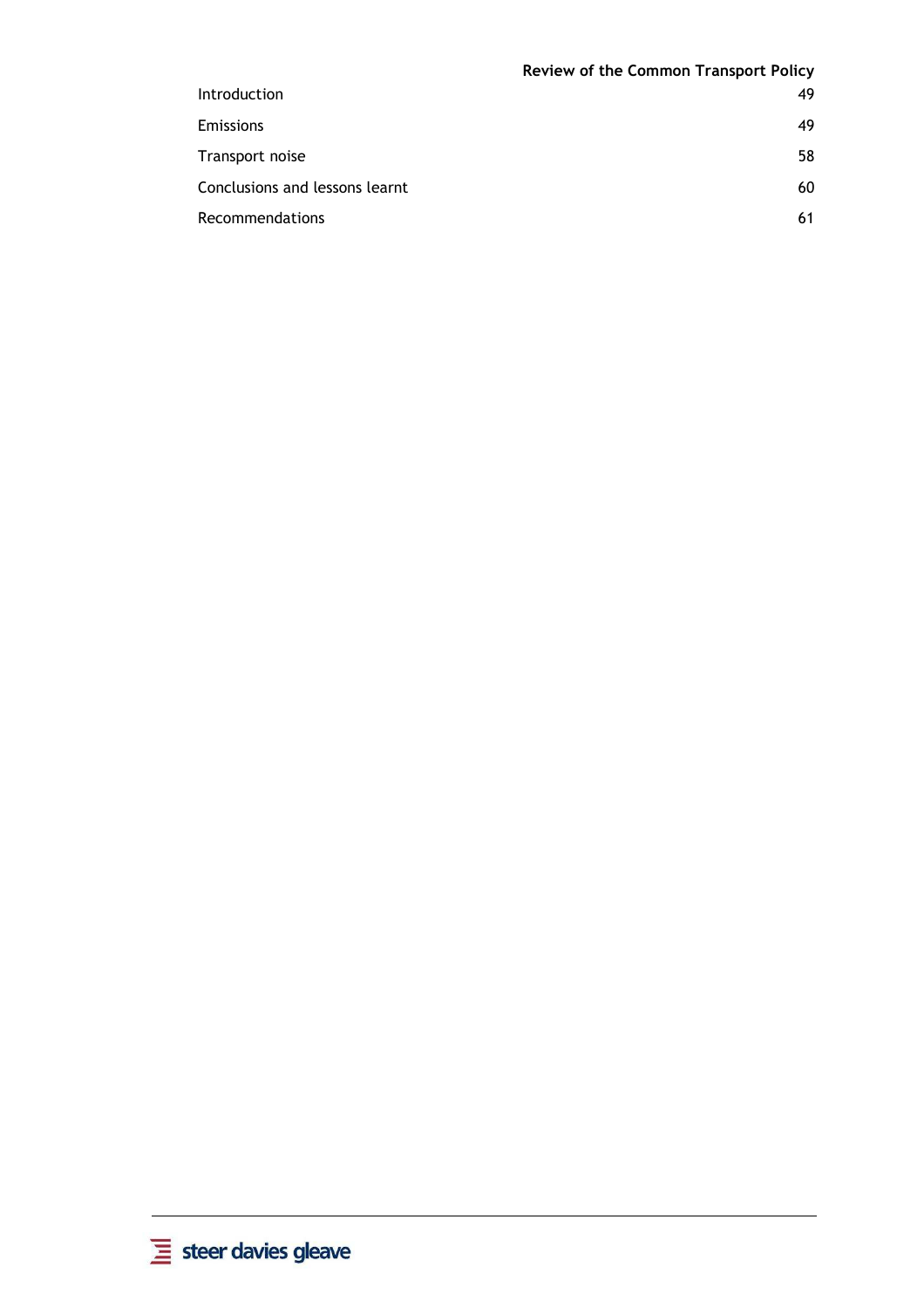# TABLES

| Table 3.1 | Common Transport Policy objectives              | 13 |
|-----------|-------------------------------------------------|----|
| Table 3.2 | Common Transport Policy measures and objectives | 15 |

# APPENDICES

**TASK 1 REPORTS (FINAL REPORT) TASK 2 REPORTS (FINAL REPORT) LIST OF SOURCES SUMMARY OF ASSESSMENT OF POLICY MEASURES**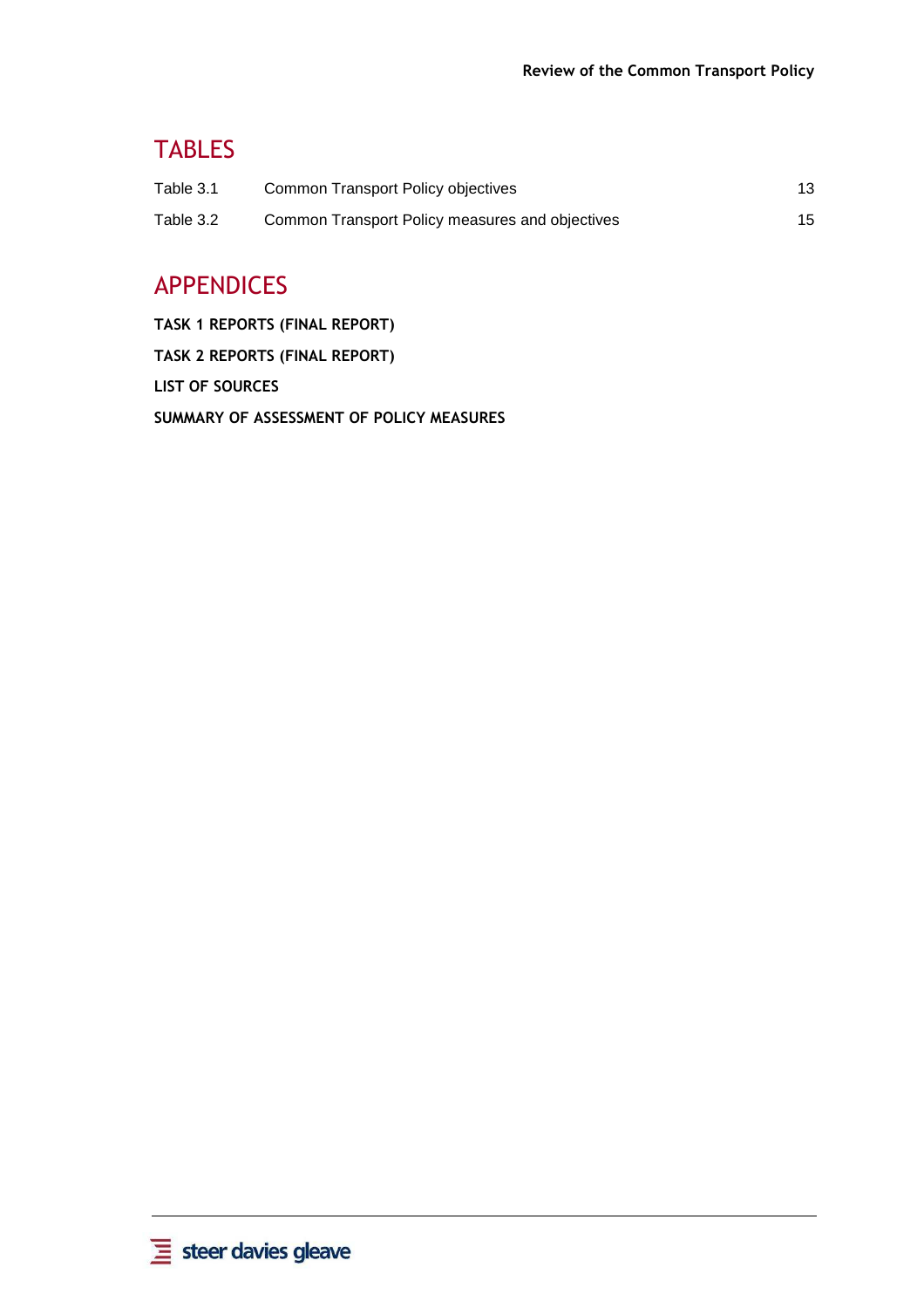### **LIST OF ACRONYMS**

| <b>ACEA</b>    | Association of European Car Manufacturers            |
|----------------|------------------------------------------------------|
| <b>AEA</b>     | Association of European Airlines                     |
| AIS            | Automatic Identification System                      |
| <b>ASA</b>     | Air Service Agreements                               |
| <b>ATM</b>     | <b>Aviation Traffic Management Systems</b>           |
| <b>BAC</b>     | <b>Blood Alcohol Content</b>                         |
| CF             | <b>Cohesion Fund</b>                                 |
| COSS           | Committee on Safe Seas                               |
| <b>CTP</b>     | <b>Common Transport Policy</b>                       |
| <b>DG TREN</b> | Directorate-General Energy and Transport             |
| <b>DRL</b>     | Daytime Running Lights                               |
| <b>DSS</b>     | Decision Support System                              |
| <b>EASA</b>    | European Aviation Safety Agency                      |
| EC             | <b>European Commission</b>                           |
| <b>ECSA</b>    | European Community Shipowners' Association           |
| <b>EEA</b>     | European Environment Agency                          |
| EEC            | European Economic Community                          |
| <b>EGNOS</b>   | European Geostationary Navigation Overlay Service    |
| EIB            | European Investment Bank                             |
| <b>EILU</b>    | European Intermodal Loading Unit                     |
| <b>EMSA</b>    | European Maritime Safety Agency                      |
| <b>ERA</b>     | European Railway Agency                              |
| <b>ERDF</b>    | European Regional Development Fund                   |
| <b>ERTMS</b>   | European Rail Traffic Management System              |
| <b>ESA</b>     | European Space Agency                                |
| <b>ETCS</b>    | European Train Control System                        |
| <b>ETF</b>     | European Transport Workers' Federation               |
| <b>ETS</b>     | European Emission Trading System                     |
| <b>ETSC</b>    | European Transport Safety Council                    |
| EU             | European Union                                       |
| FP             | Framework Programme                                  |
| <b>GDP</b>     | <b>Gross Domestic Product</b>                        |
| <b>GHG</b>     | Greenhouse Gas                                       |
| GJU            | Galileo Joint Undertaking                            |
| <b>GNSS</b>    | Global Navigation Satellite System                   |
| <b>GPS</b>     | Global positioning system                            |
| GSM-R          | Global System for Mobile Communications - Railway    |
| <b>HGV</b>     | <b>Heavy Good Vehicles</b>                           |
| <b>IATA</b>    | International Air Transport Association              |
| <b>ICAO</b>    | International Civil Aviation Organisation            |
| ICT            | Information and Communication Technologies           |
| <b>IMO</b>     | International Maritime Organisation                  |
| <b>ISPA</b>    | Instrument for Structural Policies for Pre-Accession |
| <b>ISPS</b>    | International Ship and Port Facility Security        |
|                |                                                      |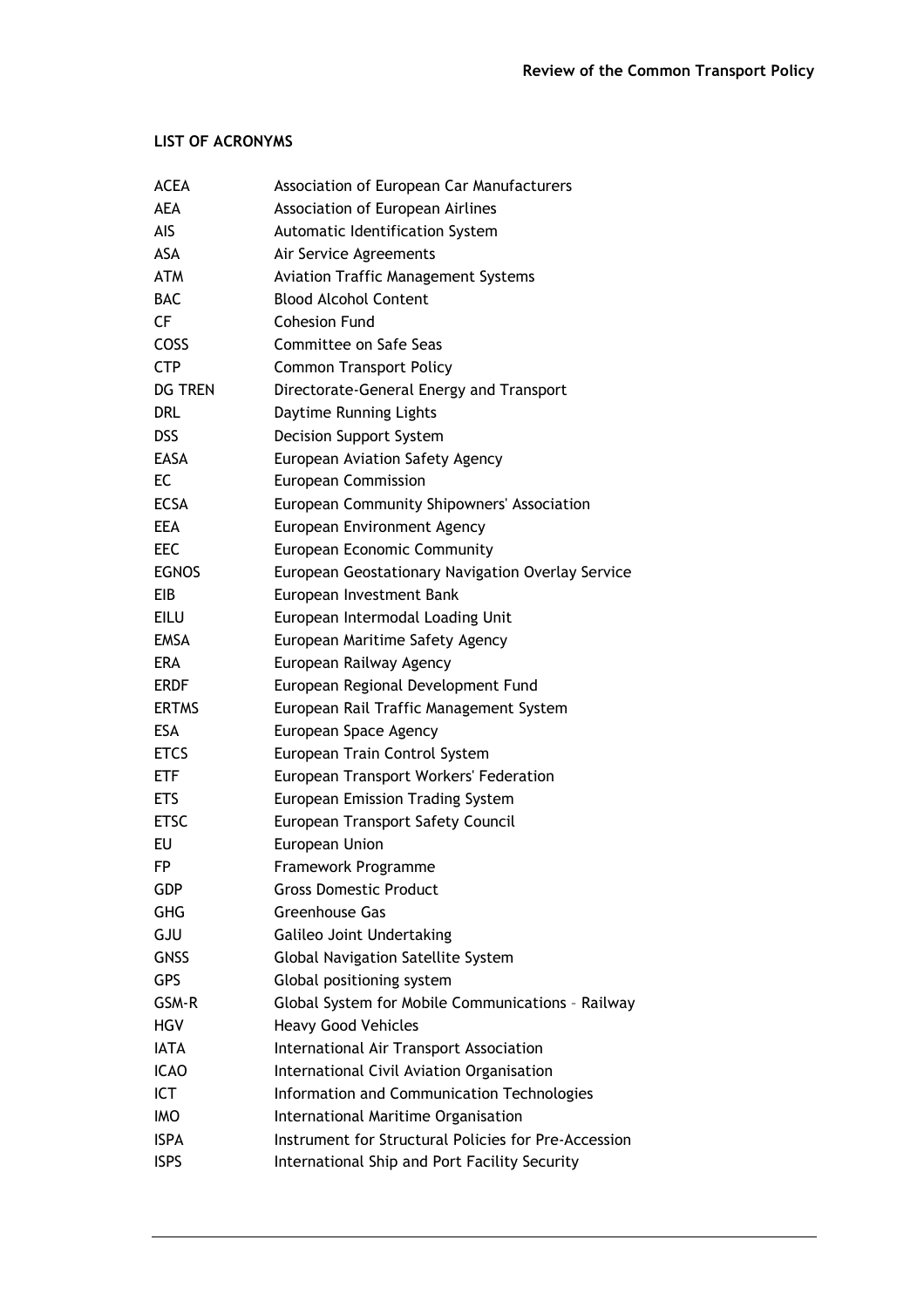| <b>ITF</b>   | <b>International Transport Forum</b>                          |
|--------------|---------------------------------------------------------------|
| <b>ITS</b>   | Intelligent Transport System                                  |
| <b>IVVS</b>  | Intelligent Vehicles Safety Systems                           |
| <b>LCC</b>   | <b>Low Cost Carriers</b>                                      |
| <b>LRIT</b>  | Long-Range Identification and Tracking System                 |
| <b>MLC</b>   | <b>Maritime Labour Convention</b>                             |
| <b>MS</b>    | Member State                                                  |
| <b>NOX</b>   | Nitrogen Oxide                                                |
| <b>PP</b>    | <b>Priority Projects</b>                                      |
| <b>PRM</b>   | Passenger with Reduced Mobility                               |
| <b>PSC</b>   | <b>Public Service Contract</b>                                |
| <b>PSO</b>   | <b>Public Service Obligations</b>                             |
| <b>RIS</b>   | <b>River Information Service</b>                              |
| <b>SDS</b>   | Sustainable Development Strategy                              |
| <b>SECA</b>  | <b>SOx Emission Control Areas</b>                             |
| <b>SES</b>   | Single European Sky                                           |
| <b>SESAR</b> | Single European Sky ATM Research                              |
| <b>SME</b>   | Small Medium Enterprises                                      |
| <b>SOLAS</b> | Safety of Life at Sea                                         |
| <b>SSN</b>   | SeaSafeNet                                                    |
| TEN-T        | <b>Trans-European Transport Networks</b>                      |
| TEN-T EA     | Trans-European Transport Network Executive Agency             |
| <b>TERM</b>  | Transport and Environment Reporting Mechanism                 |
| <b>TOFP</b>  | <b>Tropospheric Ozone Formation Precursors</b>                |
| <b>TSI</b>   | Technical Standard for Interoperability                       |
| <b>UIRR</b>  | International Union of combined Road-Rail transport companies |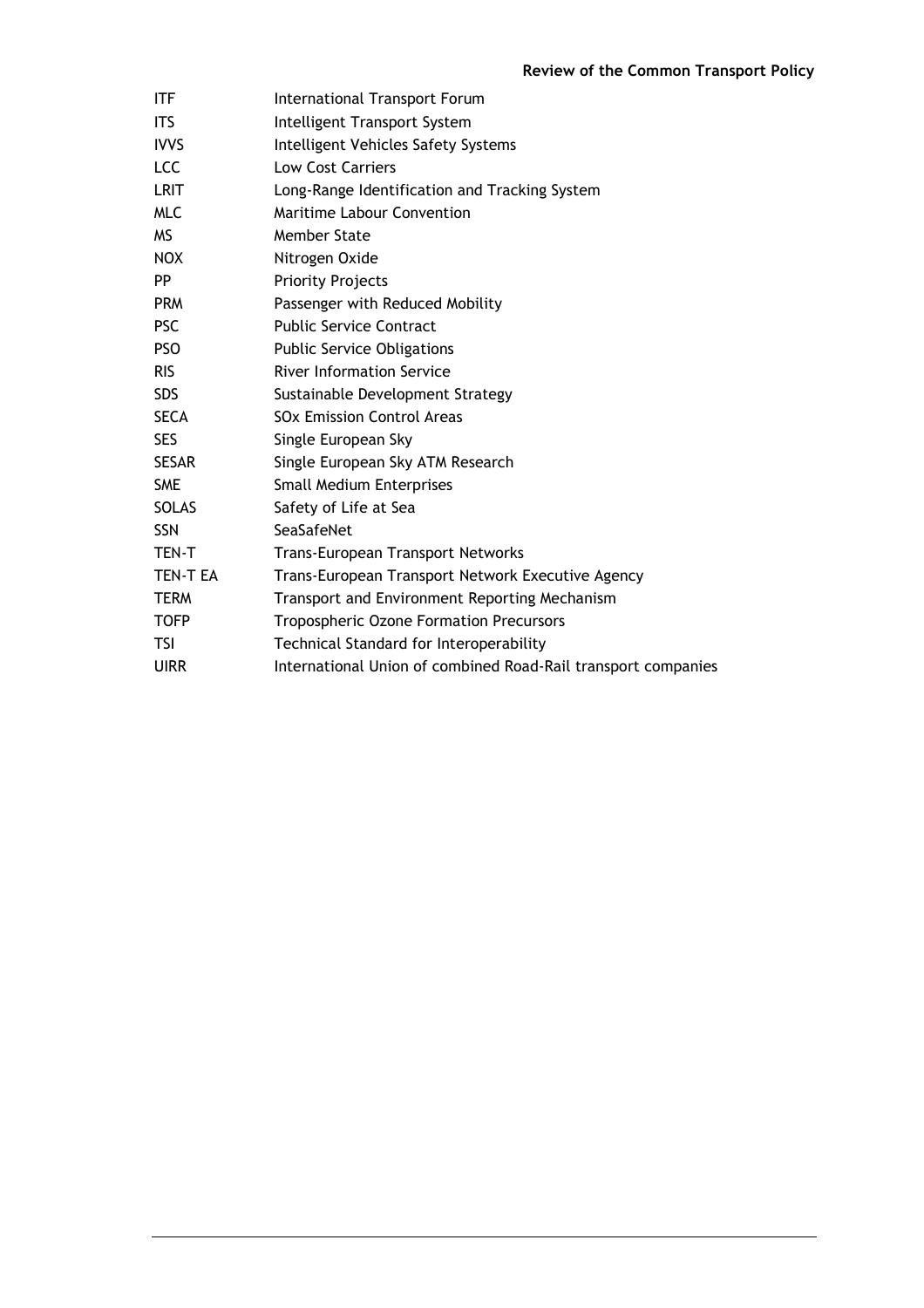# 1 Executive summary

# **Overview of the study**

- 1.1 The purpose of this study is to assess the main developments in the European transport sector and of European transport policy between 2000 and 2008, in order to inform the development of policy for the future. The study assesses the extent to which the objectives of the Common Transport Policy (CTP), in particular the objectives described in the 2001 Transport White Paper and the 2006 Mid-Term Review, have been achieved.
- 1.2 In order to do this, we have identified the key policy objectives of the CTP, and analysed the impact of the measures taken at EU level in order to meet these objectives. We have also taken into account other measures that have been taken by the EU and the Member States where these have impacted on the achievement of CTP objectives. The assessment has been carried out for a number of specific policy areas agreed with the Commission, and to support this, we have undertaken case studies of the implementation of CTP measures in three Member States (Germany, Spain and Italy).
- 1.3 The analysis of the CTP has been grouped around three key policy themes:
	- I economic aspects of the CTP, such as development of a competitive market for transport services;
	- I social aspects of the CTP, such as reduction in accidents and improved service quality; and
	- I environmental aspects of the CTP, such as reductions in greenhouse gas emissions and noise.
- 1.4 Our conclusions in each of these areas are described below.

# **Economic aspects of the CTP**

- 1.5 The key objectives relating to economic aspects of the CTP included:
	- I development of a competitive internal market for transport, through market opening and liberalisation;
	- I facilitation of investment in prioritised transport infrastructure; and
	- I reform of infrastructure pricing and taxation to encourage more efficient use of transport infrastructure.
- 1.6 The analysis undertaken shows that substantial progress has been made towards meeting the objective of the CTP of creation of a competitive internal market for transport services, by liberalising the transport market. Market opening has been very successful in the air sector, and there are signs that market opening in the rail sector is starting to bring some success, but it is too early to assess the full results of this, particularly because some Member States have been slow in implementing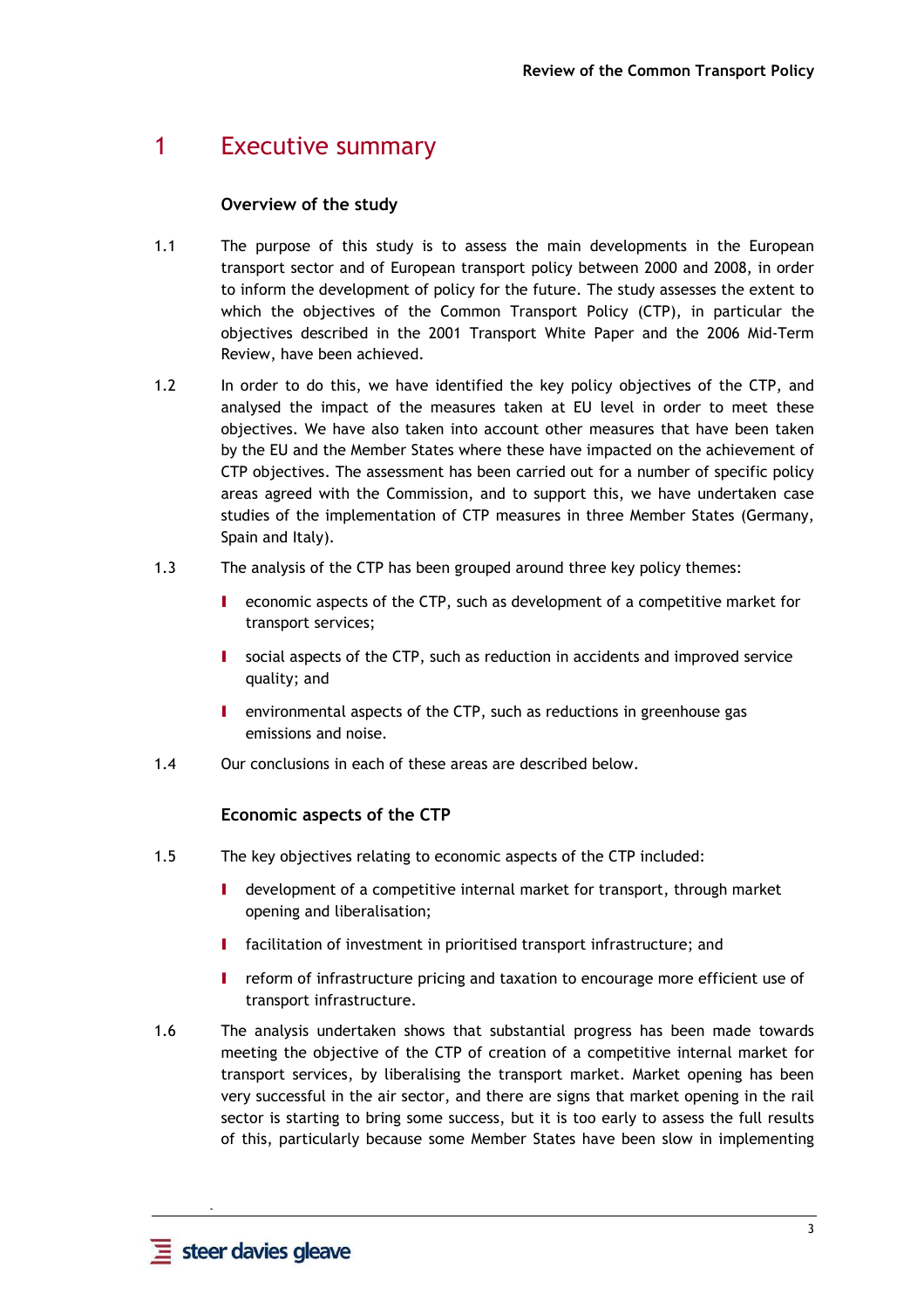the relevant Directives. In other sectors, further reforms are required in order to fully implement liberalisation.

- 1.7 The case study analysis shows that liberalisation of the air market has brought significant consumer benefits, in terms of lower air fares, new air services, and where surface competitors (for example the railways) have offered lower fares to compete. The case studies also show some examples of where new competitive rail freight services have started as a result of liberalisation. However, the studies also demonstrate that realisation of benefits from liberalisation is dependent on full implementation of the relevant legislation by Member States, and that this has not always occurred.
- 1.8 The major lesson learnt from the opening of the market is that introduction of legislation is not in itself sufficient to ensure that markets are opened in practice. In the railways the initial attempts at liberalisation had little impact on the market; only in recent years has there actually been any increase in competition, and this is still limited to niche areas.
- 1.9 Although there has been progress towards the CTP objectives of eliminating infrastructure bottlenecks through the TEN-T programme, progress has been relatively slow, partly due to the scale, complexity and cost of the projects.
- 1.10 In addition, whilst there has been progress towards the objective of introducing a system of transport infrastructure pricing and taxation which better reflects marginal costs, and most of the specific measures proposed in the White Paper have been implemented, overall progress towards meeting this objective has been limited, largely because most decisions about pricing and taxation are still taken by Member States, and in some cases due to strong public opposition.

#### *Recommendations*

- 1.11 We recommend that the process of market liberalisation of the transport sector should be continued, in order to meet the CTP objective of a competitive internal transport market. In particular, this should include:
	- I Continued effort to liberalise the rail sector, in particular to ensure that all Member States fully implement and enforce the packages of Directives that have already been passed.
	- I Full liberalisation of road freight transport, including removal of all restrictions on cabotage as requested by the Parliament. There is no more economic rationale or justification for market restrictions in this sector than there is in the air sector, although (as in the air sector) liberalisation may need to be accompanied by appropriate regulatory measures to ensure maintenance of safety standards and (possibly) working conditions.
	- I Removal of remaining restrictions on international road passenger transport, including permitting cabotage.
- 1.12 In order to ensure that the limited TEN-T funds are used most efficiently to address infrastructure bottlenecks, decision-making about the allocation of funding should be based on cost benefit analysis of different schemes, using consistent criteria and parameters, but should not favour specific modes of transport. The different environmental and other social costs of different modes should be taken into account in this cost benefit analysis.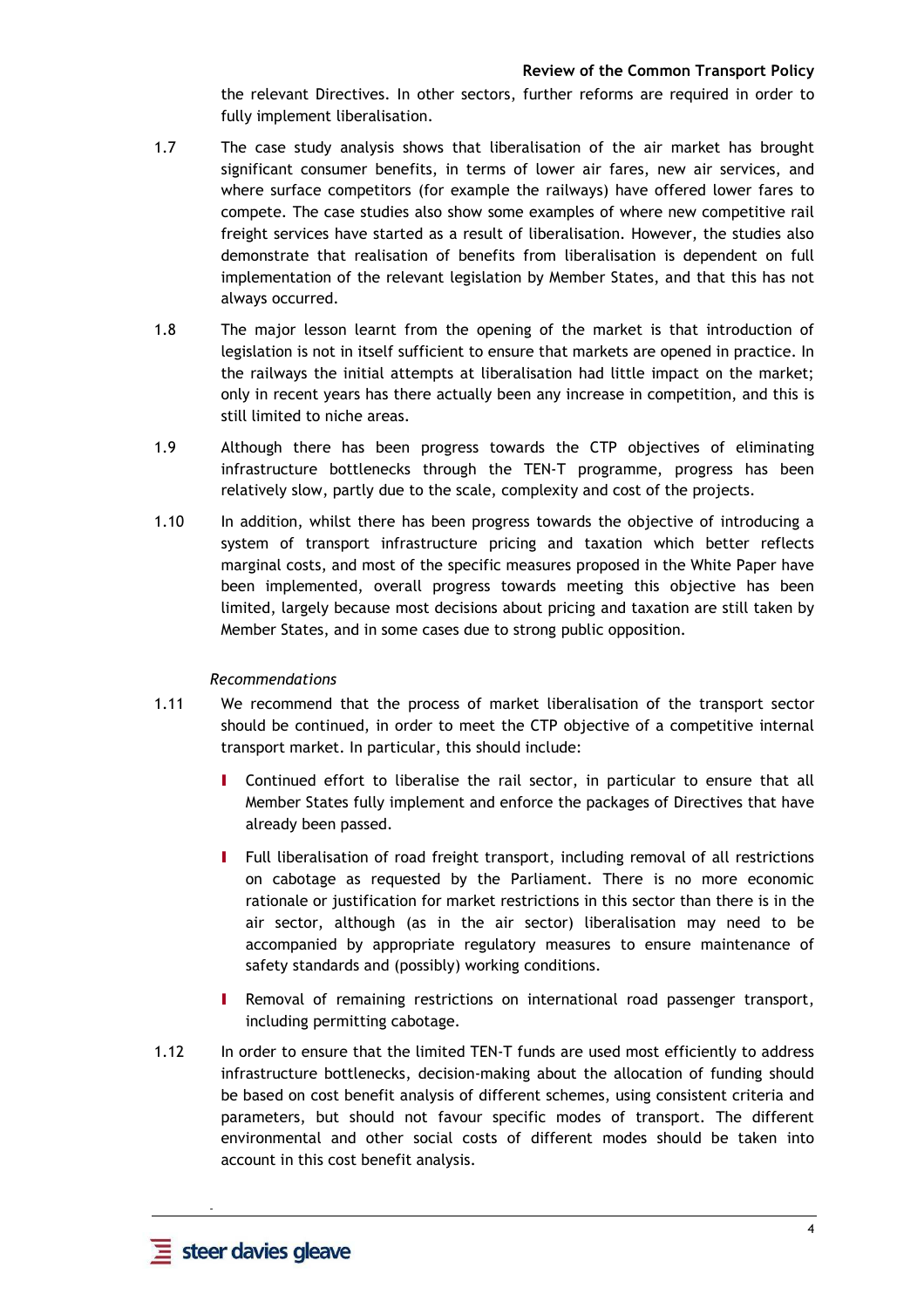1.13 With regard to pricing and taxation, the limited congestion pricing schemes that have been introduced in some Member States have been successful. However, gaining public acceptance of these schemes **prior** to implementation has proved difficult. The scope of these schemes means that their introduction is within the competence of national and regional governments, in accordance with the principle of subsidiarity, but the EU can continue to promote best practice and may be able to assist with the development of technological solutions for road pricing.

### **Social aspects of the CTP**

- 1.14 The key objectives relating to social aspects of the CTP included:
	- I improved road safety in particular a target was set to reduce road fatalities by 50% by 2010;
	- I maintenance of the security of the transport system;
	- I promotion of passenger rights and mitigation of any negative impact on service quality from increased price competition between operators; and
	- **I** improving conditions for transport workers.
- 1.15 Many actions have been taken towards the objective of improved road safety, but the fatality reduction target is unlikely to be achieved, and there are significant variations in the progress made by different Member States. The experience of the best performing nations suggests that the key to their success has been their commitment to enforcement (drink driving, speeding and seat belts) and investments in infrastructure improvements (for example, to transfer high speed traffic from rural roads to trunk routes).
- 1.16 Significant progress has been made towards the objective of promotion of passenger rights, including introduction of Regulations to improve the protection available to air and rail passengers in the event of disruption to their journeys. Similar Regulations have been proposed for international maritime and bus transport. However, to date, the only Regulations which have taken effect relate to the air sector, and there have been a number of difficulties with the operation and enforcement of these Regulations.
- 1.17 We have undertaken case studies of the implementation of passenger rights legislation in specific Member States, which demonstrates again that achievement of CTP objectives is often dependent on full implementation and enforcement within the Member States. The failure of some Member States to enforce the Regulation on air passenger rights effectively has limited the impact that this could achieve.
- 1.18 Maintenance of transport security has become an important objective of the CTP since the White Paper, due in particular to the terrorist attacks of September 2001. It is difficult to measure whether these measures have been successful, as the main indicator of success is the absence of incidents, and this reflects a number of wider factors.
- 1.19 The enactment of the Common Transport Policy has also led to the introduction of a number of measures aimed at improving the social conditions of transport workers, though its impact has been difficult to assess, either because of lack of data or because it is still early to make such an assessment.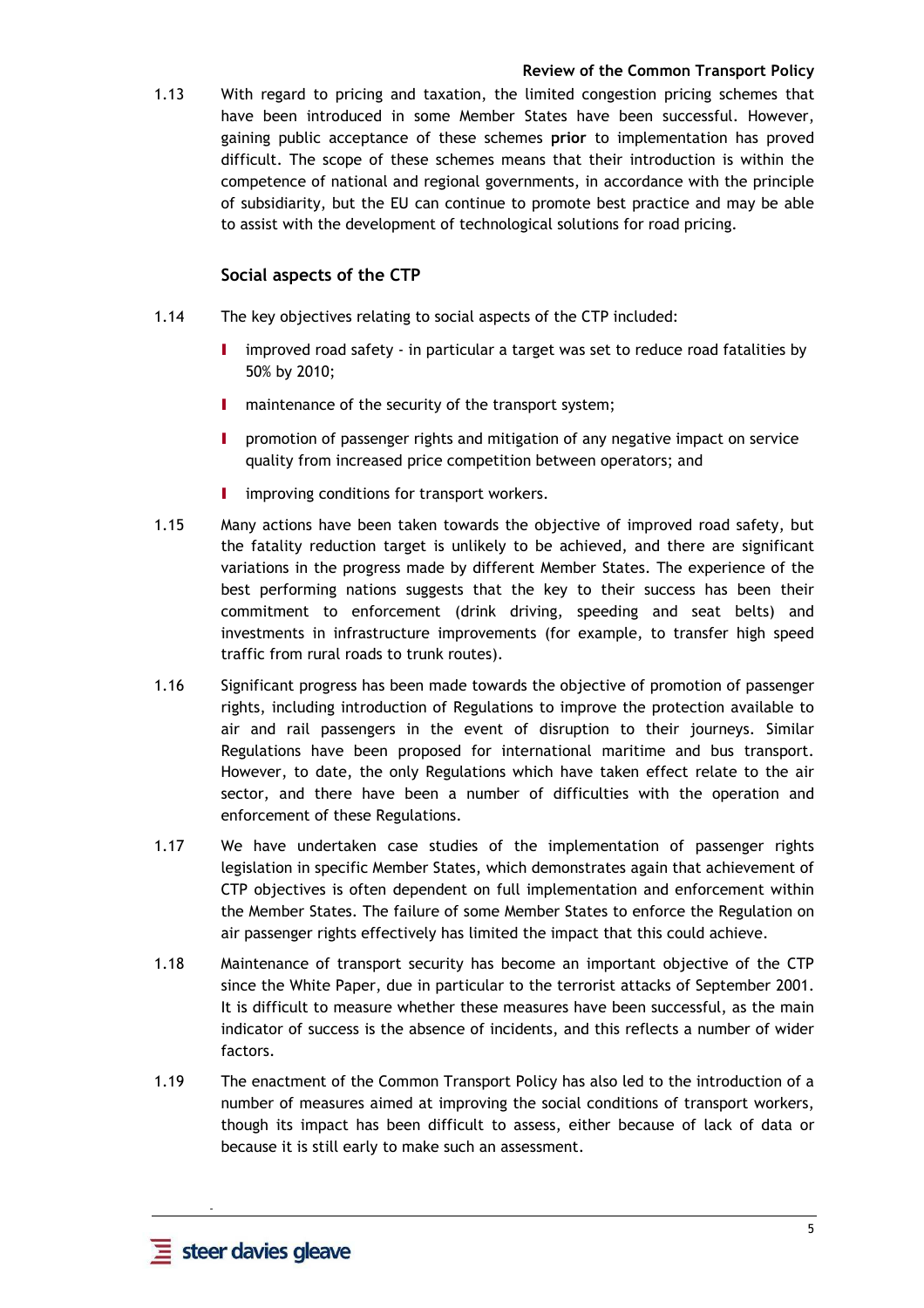#### *Recommendations*

- 1.20 In order to achieve targets for reductions in road fatalities in the future, it will be important to encourage Member States to adopt the right strategies (which could differ between States) and commit themselves to implementing them. In addition, it will be necessary to tackle emerging trends, such as the increasing numbers of motorcyclists killed or injured on the roads.
- 1.21 The EU could also consider a target also for non-fatal injuries. To date, the definition of such a target at the EU level is limited by the availability of data, as there are still differences between Member States' definitions of slight and serious injuries and reporting procedures. Thus, the EU should first encourage Member States to adopt a common definition of slight and serious injuries to foster comparability in official police-reported road accident statistics.
- 1.22 In order to meet the CTP objective of ensuring that liberalisation and competition does not lead to lower service quality or infringement of passenger rights, it will be necessary to take measures to ensure that Member States properly implement the Regulations that have been introduced. We also recommend that there should only be variations in requirements relating to passenger rights between modes where this is objectively justifiable, for example by the different characteristics of each mode.
- 1.23 We also recommend that measures should be taken to improve the information available to users on the service quality offered by different transport operators, so that they can make an informed choice, and (if necessary) trade off different levels of service quality offered by different operators against different levels of price.

# **Environmental aspects of the CTP**

- 1.24 The 1992 White Paper set reduced emissions as amongst the key objectives to be fulfilled by the CTP. Following the Treaty of Amsterdam, environmental protection requirements must be integrated into the definition and implementation of the Community policies and activities.
- 1.25 The environmental aspects of the CTP may be assessed using the objectives of the CTP itself and those of the Sustainable Development Strategy (SDS) of 2001 and of the Renewed SDS of 2006. The SDS objectives are however more of a long-term nature. They are unlikely to have been achieved within the period reviewed and also require actions at national and local level, as well as EU level. The objectives of the CTP as formulated in the 2001 White Paper and its Mid-Term Review of 2006 are more operational.
- 1.26 Both the 2001 White Paper and the 2006 Mid-Term Review promoted a shift in the balance between modes of transport – away from road transport and towards lower emission modes, particularly rail. However, it is important to note that the objectives of the CTP in this area were changed slightly by the Mid-Term Review. The 2001 White Paper targeted modal shift to reverse the growing market share of road transport but the Mid-Term Review qualified this target to seek modal shift only where appropriate, such as over long distances, on congested corridors and in urban areas.
- 1.27 The objective of the 2001 White Paper of modal shift towards rail transport has not been achieved, if measured in terms of total transport demand across the EU. However, the relative decline of rail freight does appear to have stopped, and there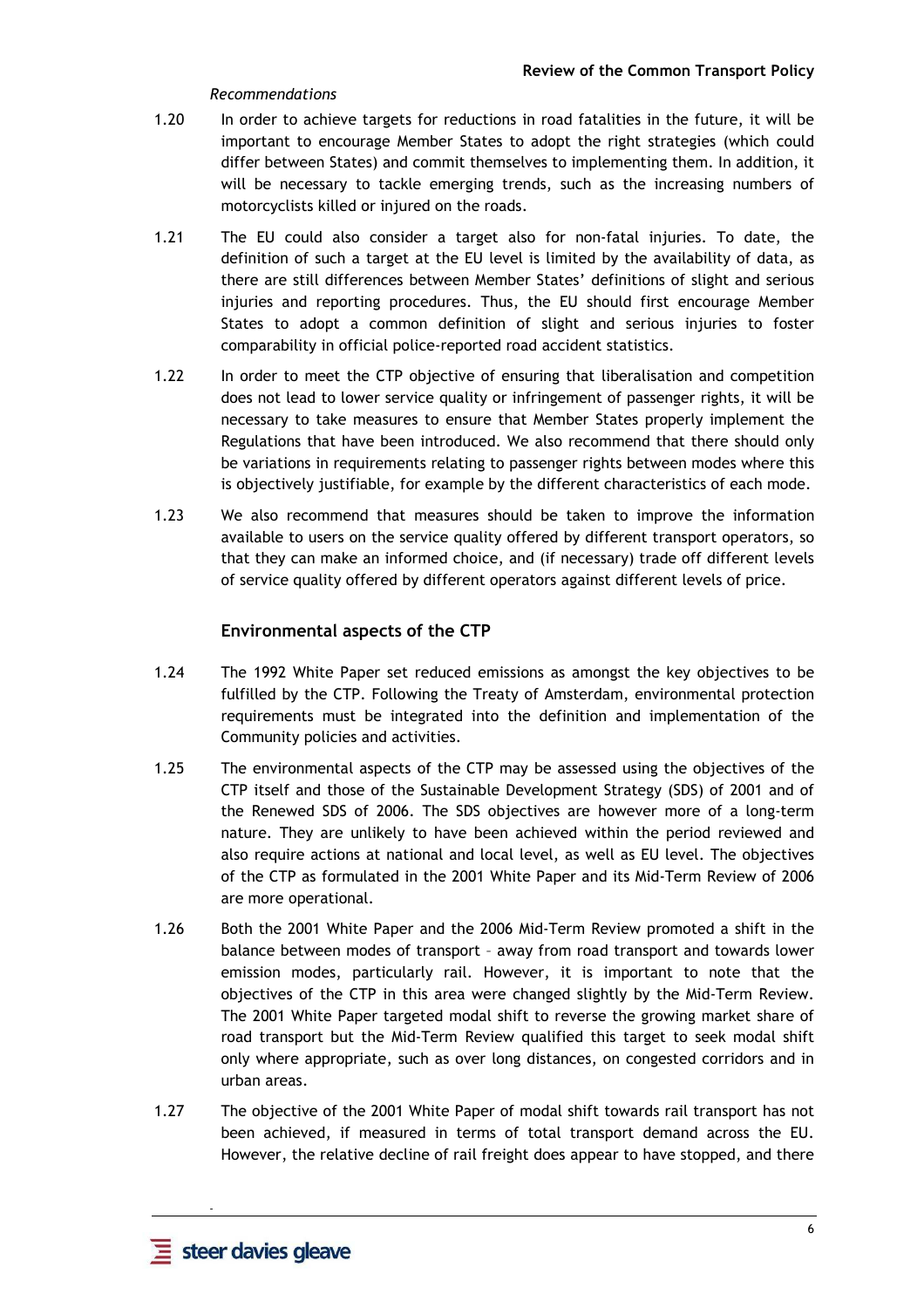has been some progress towards meeting the objective of the Mid-Term Review of modal shift where this is appropriate. Rail market shares have increased significantly on individual corridors, such as Madrid-Barcelona, although it is not possible to assess this in detail, because rail operators usually do not publish routespecific traffic statistics.

- 1.28 The 2001 White Paper also emphasised decoupling transport demand growth from GDP growth, but the Mid-Term Review emphasised decoupling demand growth from negative effects such as greenhouse gas emissions.
- 1.29 The objectives of the 2001 White Paper relating to decoupling of freight transport growth from GDP growth, and reduction in transport emissions, have not been achieved to date. The objective of decoupling passenger transport growth from GDP growth has been achieved, to the extent that demand growth is slower than GDP growth, but this was also the case before 2001 and there is no clear evidence that the relationship between transport growth and GDP growth has changed. Stronger decoupling has been prevented by greater demand for passenger and freight transport due to globalisation and EU enlargement, and reduction in some transport prices (for example due to the growth of low cost airlines).
- 1.30 However, there has been some progress towards meeting the objective set in the Mid-Term Review of decoupling the growth of transport from its negative effects. Although greenhouse gas emissions from transport have continued to rise, the growth has been slower than traffic growth, primarily due to progress on fuel efficiency, particularly of road vehicles. A substantial reduction in transport emissions would require a shift away from fossil fuels, but there has been little progress on this and few indications that it will occur in the short to medium term.
- 1.31 The EU has also sought to reduce pollutant emissions (such as  $NO<sub>X</sub>$  and  $PM<sub>10</sub>$ ), and improve local air quality. Although there has been a significant reduction in total pollutant emissions, there are still high concentrations of pollutant emissions at many sites close to major congested roads, particularly in cities.
- 1.32 The case study of environmental sustainability measures in Member States that has been undertaken for this study shows again that the achievement of CTP objectives is strongly dependent on actions taken by Member States. Germany has made significant progress towards meeting the CTP environmental sustainability objectives in the transport sector, largely as a result of national policy measures, but progress has been more limited in the other case study States (Spain and Italy).
- 1.33 To tackle maritime pollution, various measures have been introduced such as the gradual elimination (phasing out) of the fleet of single-hull tankers and replacing these by double hull tankers; encouragement of the use of shore-side electricity; and the introduction of sanctions for those responsible of causing oil spills or other ship–source type pollution. These measures have helped preven major accidents and related pollution. However, more needs to be done to tackle pollutant and GHG emissions from ships which have increased considerably in recent years.

#### *Recommendations*

1.34 In the future, the EU could build on what has been done in the research and development of cleaner fuels and vehicles, and strengthen its efforts to support the development and adoption of new cleaner technologies in the transport market: reducing emissions by passenger kilometre of the different transport modes is one of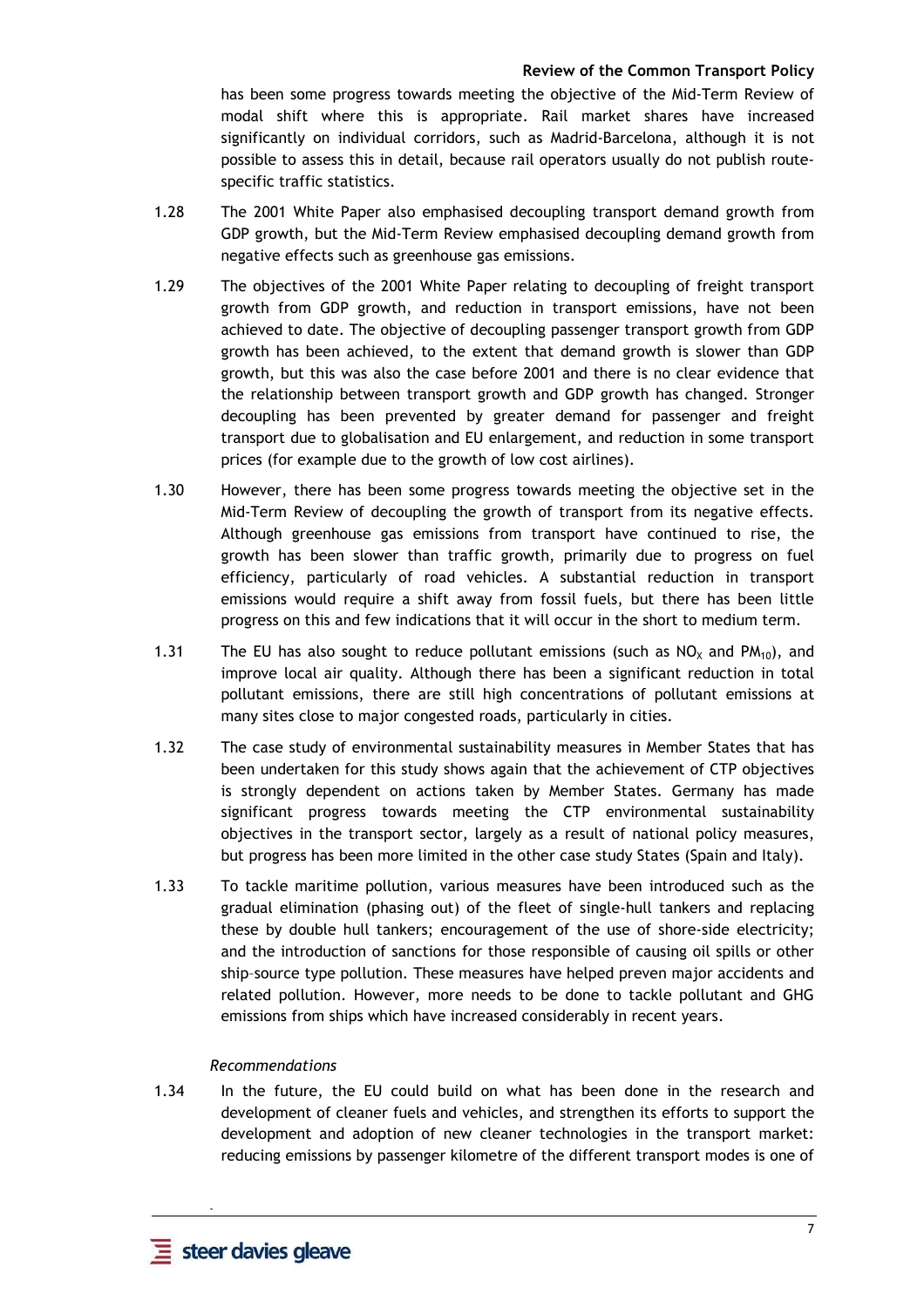the key strategy to tackle climate change, as highlighted by a recent report of the  $\mathsf{IPCC}^1$ .

- 1.35 Other options which could be considered include measures to reduce motorised travel and encourage more sustainable travel choices, such as road user charges and "smarter choices" measures (such as workplace and school travel plans; personalised travel planning; information and marketing; travel awareness campaigns; teleworking; teleconferencing and home shopping).
- 1.36 Policy measures should in general target overall reductions in emissions rather than specifically mode shift. In particular, projects which seek to reduce emissions by shifting traffic to rail may succeed in reducing emissions from other modes, but if the rail service offer is improved, total transport demand and rail emissions will increase. The net result may be a reduction in emissions but this depends on the scale of any new demand generated, the mode any switch was from, and the type of traffic. For example, if a new high speed rail line captures traffic from airlines, this would lead to a reduction in emissions, but this could be offset by additional emissions from new demand generated and transfer of traffic from conventional rail, which produces lower emissions than high speed rail<sup>2</sup>. The benefits from shifting short distance urban trips to rail or other forms of public transport are likely to be greater, in part because car occupancy tends to be lower for these trips and therefore emissions per passenger are higher.
- 1.37 In the longer term, the integration of land use and transport planning should help manage the demand for transport in Europe's towns and cities. Spatial planning can facilitate walking, cycling and the use of public transport for the majority of travel purposes, thereby reducing the negative impacts on the environment of private vehicle use and provide social and economic benefits.
- 1.38 Finally, the availability of reliable and up-to-date transport data is a crucial element to define transport strategy and take actions to achieve the objectives of the CTP. Although significant progresses have been made in this direction (for example the development of TERM indicators), there is still an acute lack of data on which to base transport policy, except in a sub-set of Member States. This applies particularly to the measurement of congestion across Member States, and data for non-motorised transport passenger demand. In addition, the fact that most rail operators do not publish route-specific traffic statistics makes it difficult to evaluate whether policies which have encouraged mode shift on specific corridors have been successful. Given the significant amounts of public funding directed to rail projects, the EU could consider requiring operators which have benefited from this funding to publish more detailed traffic statistics.

 **-** 

l

<sup>&</sup>lt;sup>1</sup> IPCC Fourth Assessment Report: Working Group III Report "Mitigation of Climate Change", Ch 5, Transport and its infrastructure (http://www.ipcc.ch/ipccreports/ar4-wg3.htm)

 $<sup>2</sup>$  See To shift or not to shift, that is the question: The environmental performance of the principal</sup> modes of freight and passenger transport in the policy-making context; CE, Delft 2003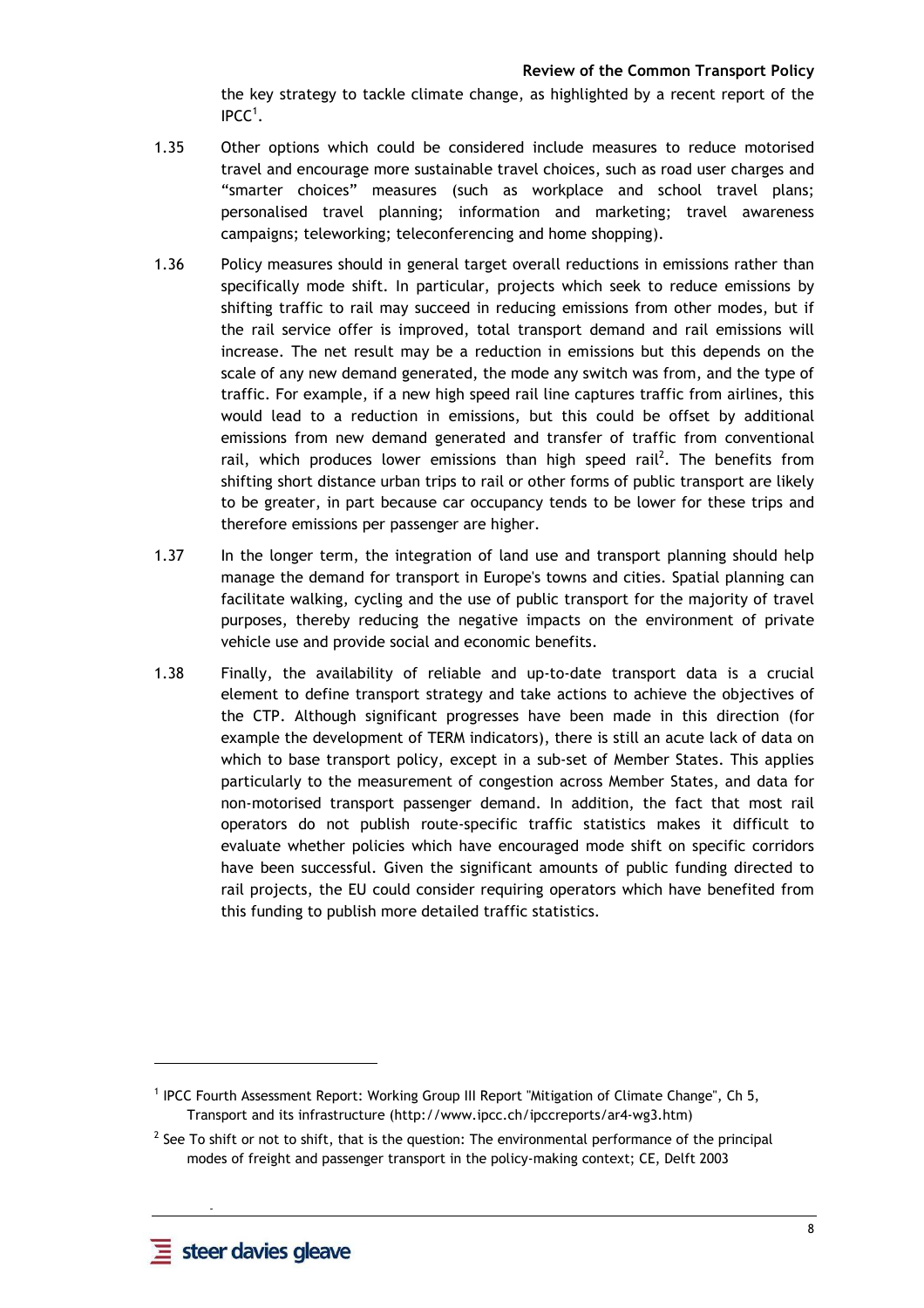# 2 Introduction

# **Background**

- 2.1 A Common Transport Policy (CTP) was first proposed in the Treaty of Rome (1957). However, Member States were initially unwilling to give up national control of the transport sector, and although a number of transport policy proposals were made by the Commission, only minimal measures were taken until after a European Court of Justice ruling in 1985 that the Council had failed to act. Later on, the Single European Act (1986) laid down the basis for the establishment of the single market, including single markets in transport services, and the Maastricht Treaty reinforced the political, institutional and budgetary foundations for the CTP.
- 2.2 There are three key policy documents which have set out the objectives of the CTP and the measures to be taken in order to achieve these objectives:
	- In December 1992 the Commission published its first White Paper on 'The future development of the common transport policy' (COM(92) 494 final), which emphasised the opening and integration of the EU transport market.
	- I In September 2001 the Commission published a new White paper 'European transport policy for 2010: time to decide' [COM(2001)370], which stressed the importance of shifting the balance between modes of transport, eliminating bottlenecks, placing users at the heart of transport policy and managing the effects of globalisation.
	- I In 2006, the Commission published a Mid-Term Review of the 2001 White Paper 'Keep Europe moving – sustainable mobility for our continent' [COM(2006)314], which drew attention to the changes occurred in the context since 2001, such as EU enlargement, greater concerns about security and terrorism, the acceleration of globalisation, international commitments to fighting global warming and rising energy prices.
- 2.3 In addition, transport policy objectives have been set out in a number of other policy documents, such as the Sustainable Development Strategy adopted in 2001 and the Renewed Sustainable Development Strategy that was agreed in 2006.
- 2.4 As indicated in the Mid-Term review, the Commission will report on long-term trends in transport policy including transport scenarios with a 20 and 40 year horizon. This report is about to be drafted and should be adopted in mid-2009. It should include a short overview of the current situation of the European transport market and an evaluation of the CTP since 2001..

# **Scope of the study**

2.5 Steer Davies Gleave is pleased to present this Final Report for the study "Evaluation of the Common Transport Policy (CTP) of the European Union (EU) from 2000 to 2008 and analysis of the evolution and structure of the European transport sector in the context of the long-term development of the CTP".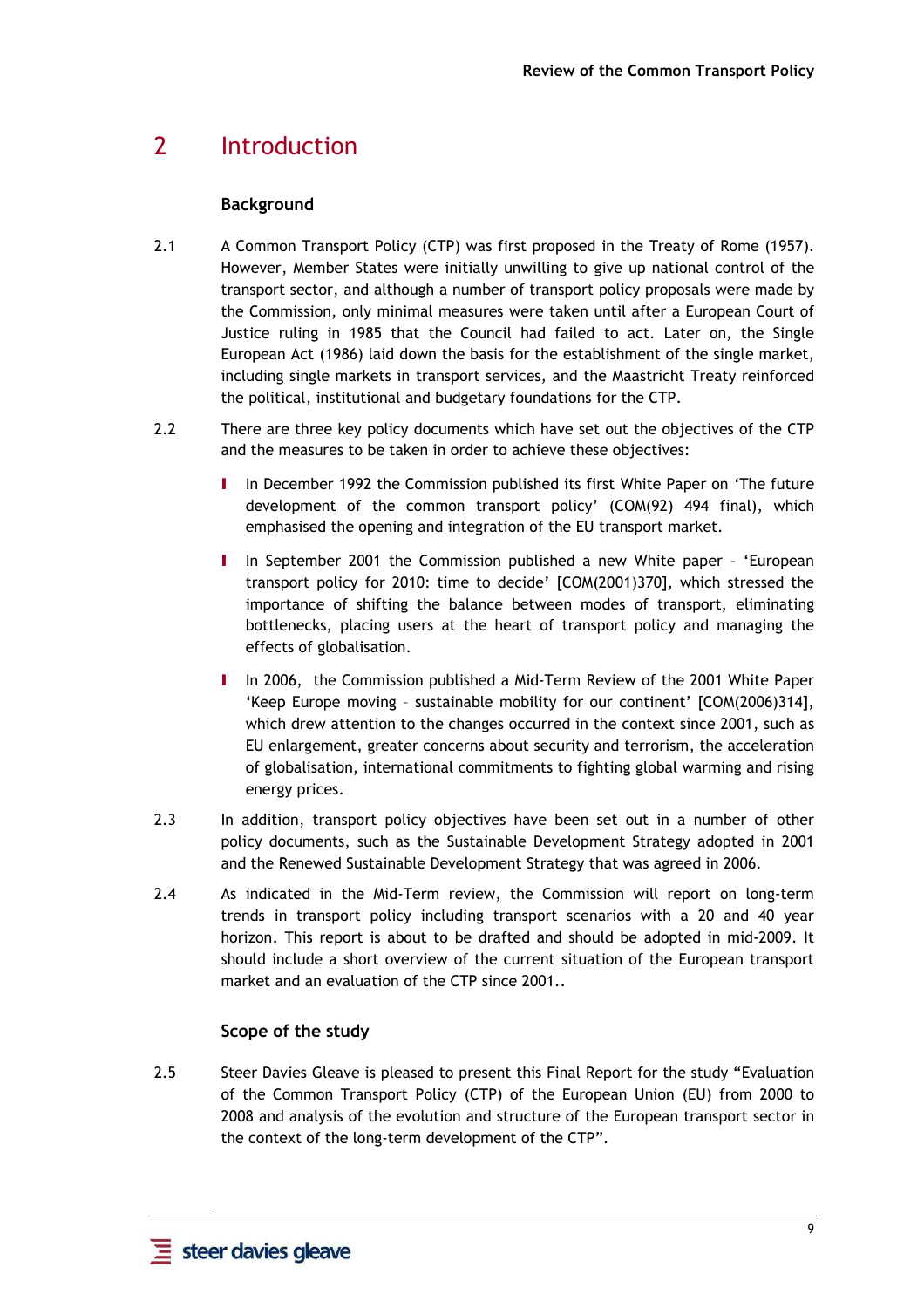- 2.6 The purpose of this study is to assess the main developments in the European transport sector and of European transport policy between 2000 and 2008, in order to inform the development of policy for the future. The study assesses the extent to which the objectives of the CTP, in particular the objectives described in the 2001 Transport White Paper and the 2006 Mid-Term Review, have been achieved.
- 2.7 In order to do this, we have identified the key policy objectives of the CTP, and analysed the impact of the measures taken at EU level in order to meet these objectives. We have also taken into account other measures that have been taken by the EU and the Member States where these have impacted on the achievement of CTP objectives.
- 2.8 The study also considers the influence on transport policy of major events and trends that have occurred since 2001, such as increased globalisation and the enlargement of the EU.

# **The structure of this report**

- 2.9 As required by the Terms of Reference (TOR), this Final Report includes the findings, analysis, conclusions and recommendations.
- 2.10 The remainder of this report is structured as follows:
	- **I** Chapter 3 provides a summary of the methodology;
	- I Chapter 4 summarises the objectives of the CTP, the measures taken in order to meet these objectives, the results of these measures in policy areas relating to the economy, as well as key lessons learnt;
	- I Chapter 5 does the same for the social policy objectives of the CTP; and
	- I Chapter 6 is the equivalent for the environmental policy objectives of the CTP.
- 2.11 The following information is provided as Appendices. Due to the amount of information provided, these are provided as separate documents:
	- I Appendix A contains reports for the ten specific policy areas considered for the study (Task 1);
	- **I** Appendix B contains reports for the three country case studies (Task 2);
	- **I** Appendix C contains the list of sources used; and
	- **I** Appendix D summarises the assessment of each of the specific policy measures.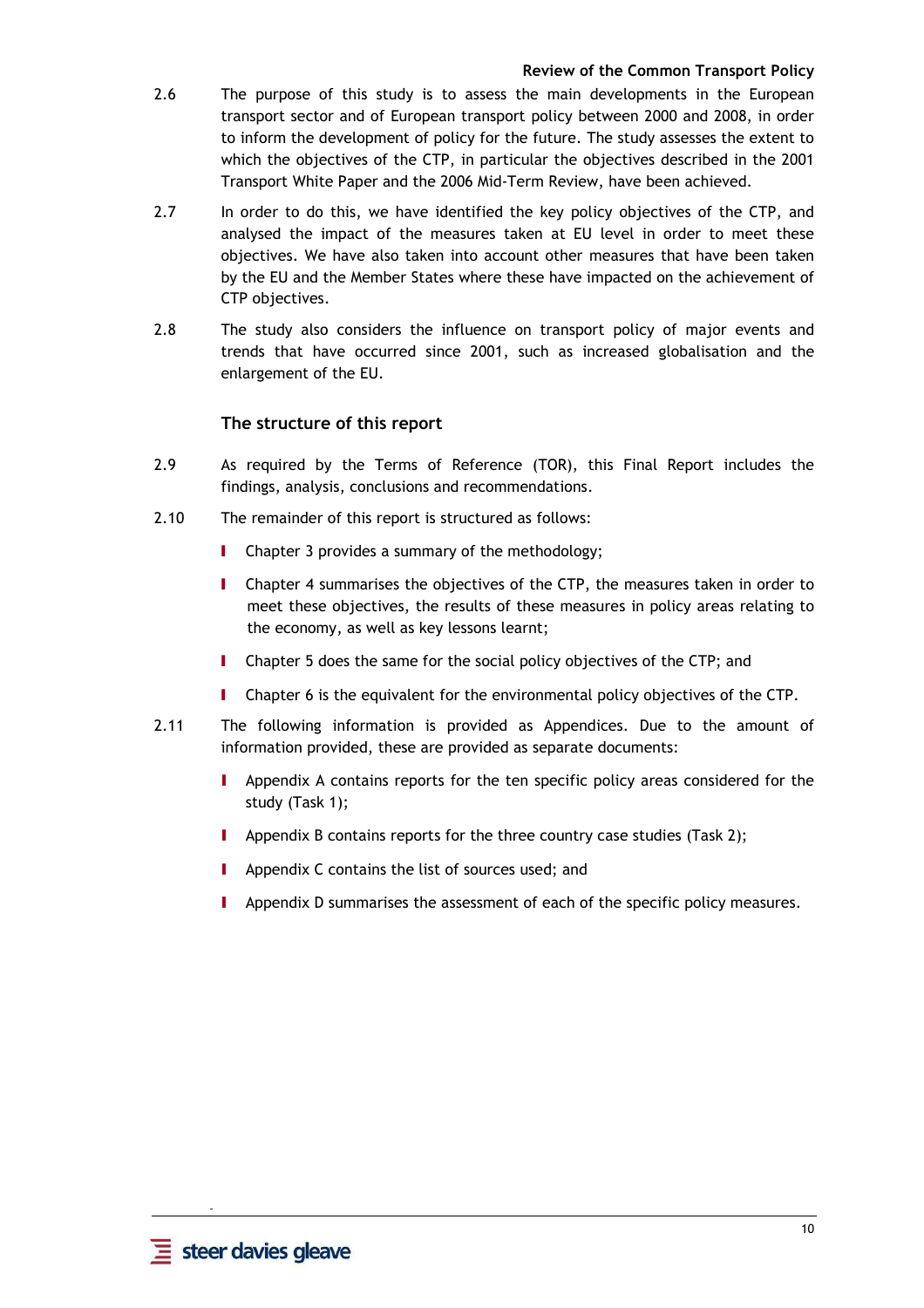# 3 Research Methodology

# **Introduction**

- 3.1 This section summarises the research approach that has been used for this study. This methodology was described in detail in the Inception Report and discussed at initial and interim meetings undertaken with the Commission.
- 3.2 Our approach has been based on a review of legislation, legislative proposals, existing literature and statistical data. The detailed reports provided in appendix A and B all list the sources that have been used, and a full list of all the sources used is provided in appendix C.

# **Overview of the approach**

- 3.3 The approach agreed with the European Commission for this study was to analyse the implementation of the CTP in each of ten policy areas (Task 1). This has been supplemented by more detailed analysis of the implementation of three of these policy areas in three Member States (Task 2). This report summarises the conclusions of this analysis, grouped into three broad themes (the economy, the society, and the environment).
- 3.4 The purpose of Task 1 was to evaluate to what extent the measures taken have been effective in achieving the objectives set in the 2001 White Paper and the 2006 Mid-Term Review<sup>3</sup>. The policy areas covered in Task 1 are:
	- Task 1.1: Market opening, regulation and enforcement;
	- I Task 1.2: The planning and financing of trans-European transport networks;
	- **I** Task 1.3: Logistics, inter- and co-modality (including Marco Polo);
	- **I** Task 1.4: Pricing and taxation:
	- **I** Task 1.5: Safety and security measures;
	- **I** Task 1.6: Social aspects;
	- I Task 1.7: Level of service quality and user aspects such as passenger rights;
	- I Task 1.8: Environmental sustainability and transport-related energy issues;
	- **I** Task 1.9: Urban transport; and
	- I Task 1.10: Intelligent transport systems and other transport-related research outcomes.

 **-** 

l

<sup>3</sup> Keep Europe moving: Sustainable mobility for our continent; Mid-term review of the European Commission's 2001 Transport White paper, 2006.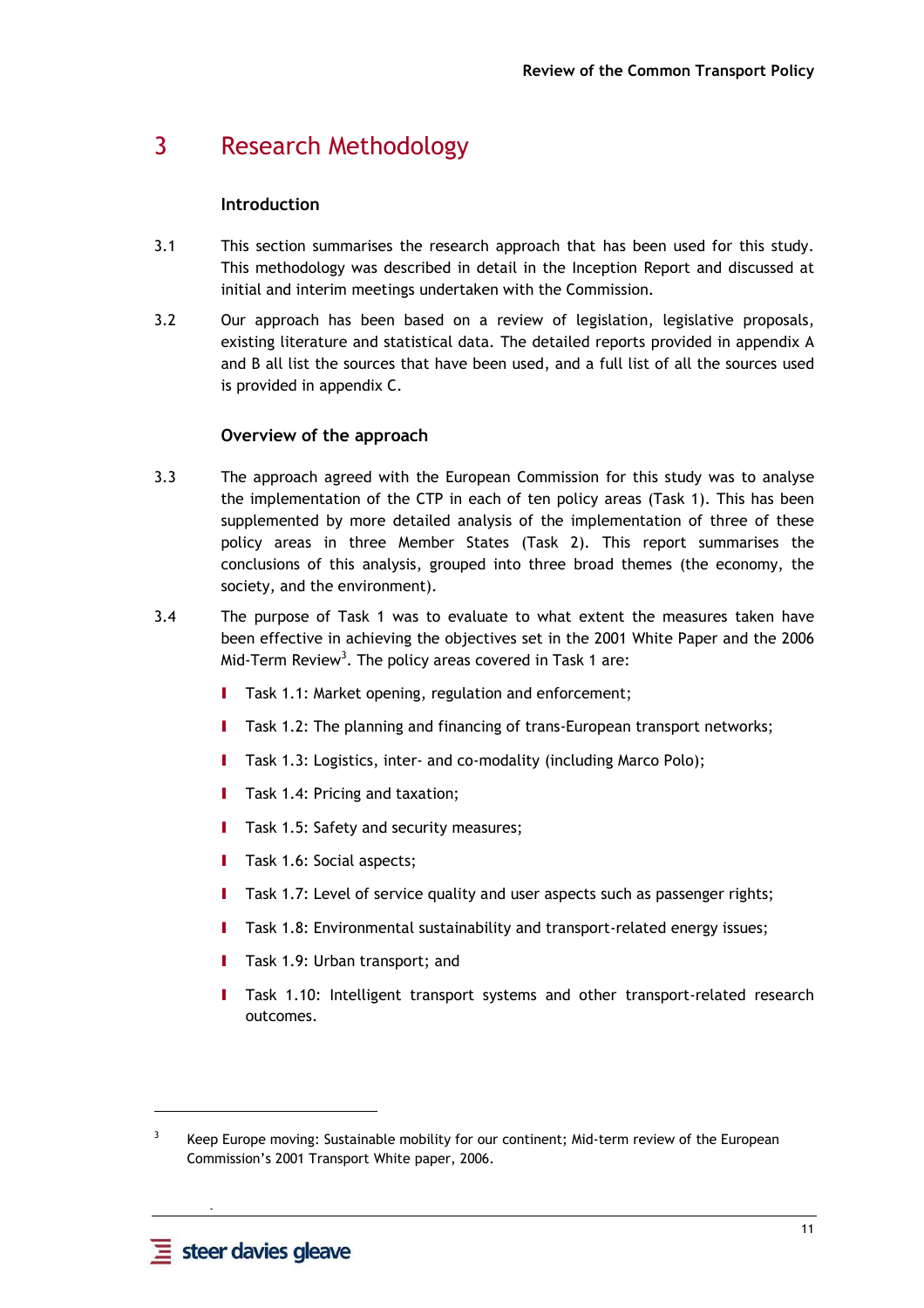- 3.5 The purpose of Task 2 was to assess the implementation of specific areas of the CTP in a sample of Member States. The three selected case studies were:
	- I Task 2.1: Italy, a large Member State, ranking 4th within EU27 for number of inhabitants and 7th for territorial dimension;
	- Task 2.2: Spain, a Member State that has received a substantial share of European funds since 2001;
	- I Task 2.3: Germany, as it is the largest Member State in terms of population, and due to its central geographical position (not least, connecting the EU15 with the New Member States).

# **Areas of analysis: from a deeper to a broader perspective**

- 3.6 Research and analysis has been undertaken in each of the ten areas of intervention agreed with the Commission. The findings have then been consolidated into three themes:
	- I **Economy**: Issues relating to the efficiency and competitiveness of the transport market.
	- I **Society**: The impacts of the transport system on people, including employees, passengers, and wider society.
	- I **Environment**: The environmental sustainability of the transport system.
- 3.7 There are inevitably links between these issues. For example, actions taken to improve transport economic efficiency, such as the opening of the rail market, could also impact on the environmental sustainability of the transport system, if they induce a change in the usage of the (more sustainable) rail mode. Similarly, measures aimed at improving working conditions for truck drivers might have a negative impact on the economy (by increasing costs) but lead to fairer competition between road and rail transport, as rail transport already has extensive regulations on these issues. However, the three areas are intended to facilitate a simple overview of the objectives and achievements of the CTP.

# **Evaluation methodology**

- 3.8 To conduct the evaluation we have identified:
	- I the **objectives** of the CTP;
	- I the **legislative measures** and other **initiatives** proposed or implemented, which seek to meet the objectives of the CTP;
	- I **indicators**, distinguished by outcome and output indicators, to be used for the quantitative assessment of the previous measures.
- 3.9 The sources that have been used to undertake the evaluation include policy documents and reports from the European Commission and other EU institutions and agencies. We have also drawn on evaluation studies that have been undertaken on behalf of the Commission, in particular, the INDIC (2004) and the ASSESS (2005) studies provided a general background for the evaluation of the CTP up to 2005.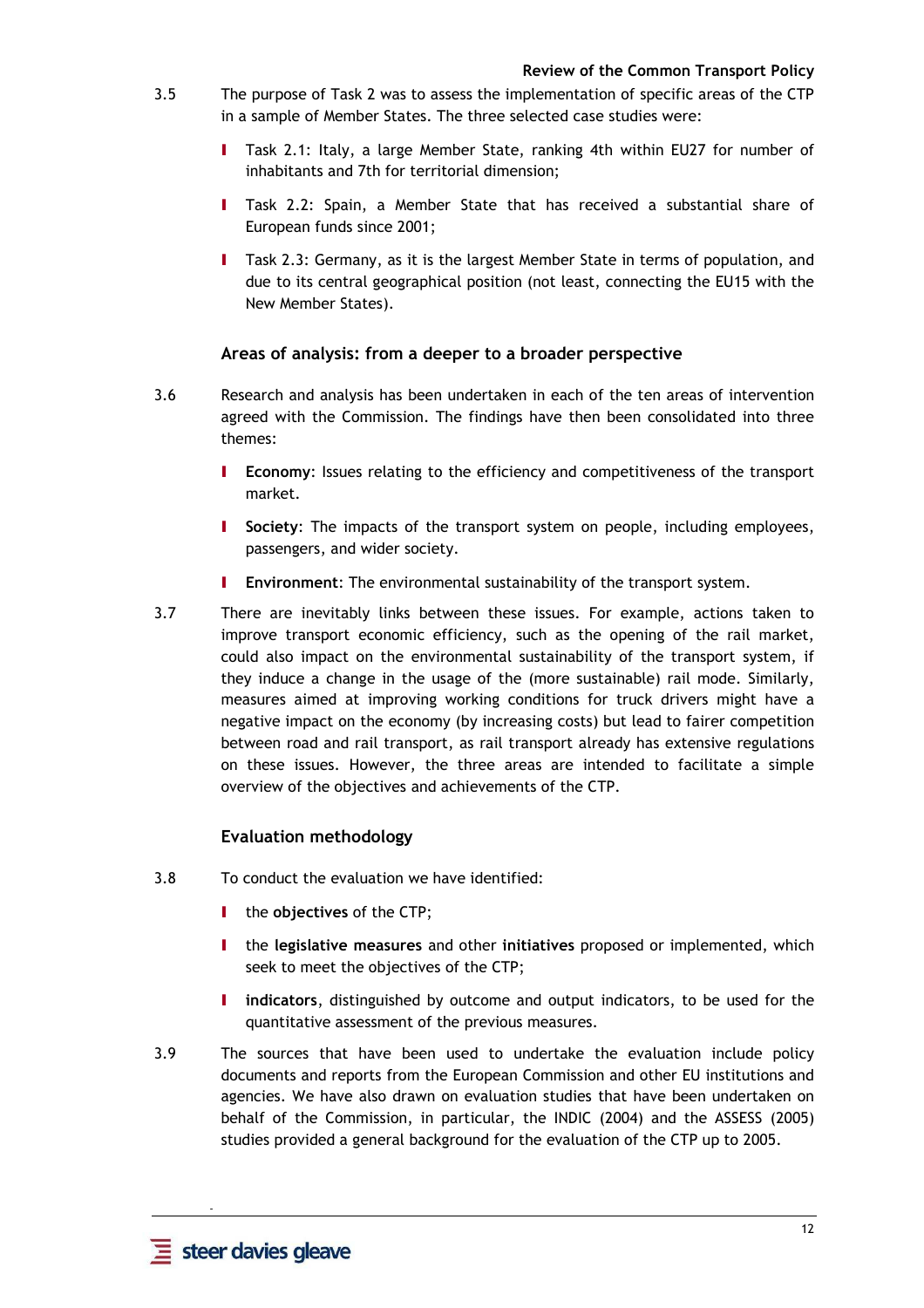# *Objectives*

- 3.10 The objectives of the CTP for the period of analysis (2000-2008) have been derived from a number of sources, including the 2001 White Paper and the 2006 Mid-Term Review, but we have also taken into account other policy documents such as the Renewed Sustainable Development Strategy that was agreed in 2006. It should be noted that, over this period, there has been a gradual shift in some Community policy objectives, including the objectives of the CTP, and therefore in some cases it is too early to assess whether the objectives have been achieved.
- 3.11 We have identified the overarching goal of the CTP as being **the promotion of an efficient, sustainable, safe and secure transport system capable of enabling trade and mobility whilst minimising costs for users and society as a whole**.
- 3.12 We have also identified several operational objectives, which contribute towards meeting this overarching goal. The key objectives include (amongst others):
	- I a competitive internal market for the provision of transport services;
	- **I** support for investment in prioritised transport facilities;
	- **I** improved safety and security; and
	- **I** environmental sustainability.
- 3.13 These operational objectives have been mapped to the three main themes of analysis described above (the economy, society and the environment), as shown in Table 3.1. More detail on these operational objectives is provided in each of the following sections.

|                          | <b>Objectives</b>                                                                                                                                                                                          | <b>Theme</b>       |
|--------------------------|------------------------------------------------------------------------------------------------------------------------------------------------------------------------------------------------------------|--------------------|
| 1st<br>group             | Competitive internal market for transport; support of investment in<br>prioritised transport facilities and innovative technology; support to<br>international cooperation (enlargement and globalisation) | <b>Economy</b>     |
| 2 <sub>nd</sub><br>group | Social protection; safe and secure transport system; protection of<br>passenger rights                                                                                                                     | <b>Society</b>     |
| 3rd<br>group             | Environmental sustainability of transport                                                                                                                                                                  | <b>Environment</b> |

#### **TABLE 3.1 COMMON TRANSPORT POLICY OBJECTIVES**

#### *Measures*

- 3.14 The next stage was to identify the legislative measures and other initiatives taken or proposed by the EU to make progress towards these objectives. Detailed research has been undertaken within each of the policy areas agreed with the Commission (Task 1). This was then synthesised in the assessment provided for the three major themes (economy, society and environment) described in this report.
- 3.15 A total of 88 measures have been identified. Most of these are derived from the White Paper or the Mid-Term Review, but a limited number relate to actions taken in other EU policy areas that interact with transport, such as environmental and taxation policies.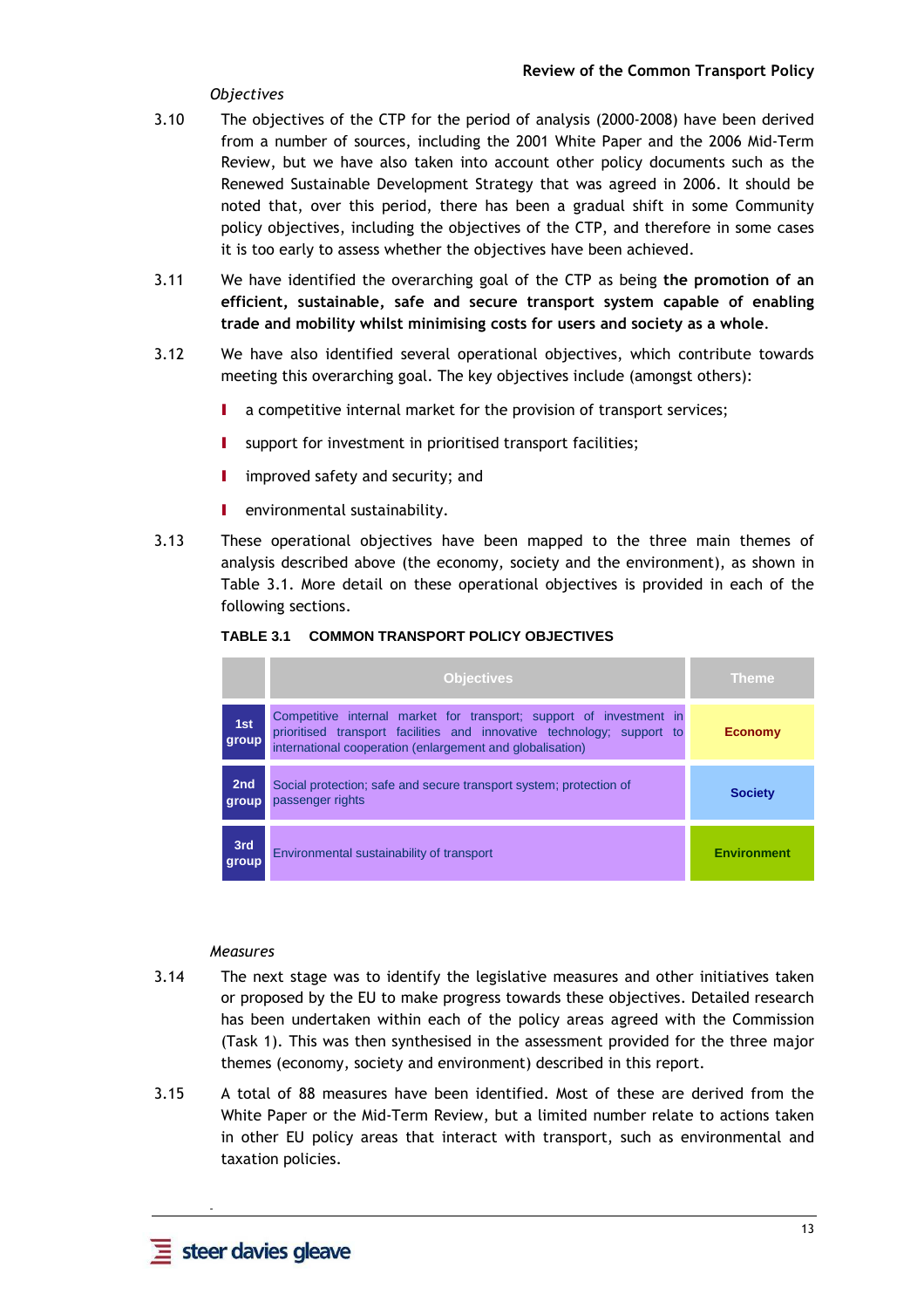3.16 The measures have been categorized according to the primary policy areas they refer to, as well as linked to the other policy areas they impact on, as shown in Table 3.2. This table shows also how these have been have mapped to the broad policy themes that have been identified. In particular, for each measure, we have identified whether this had a high, medium or low potential impact against the objectives listed in Table 3.1.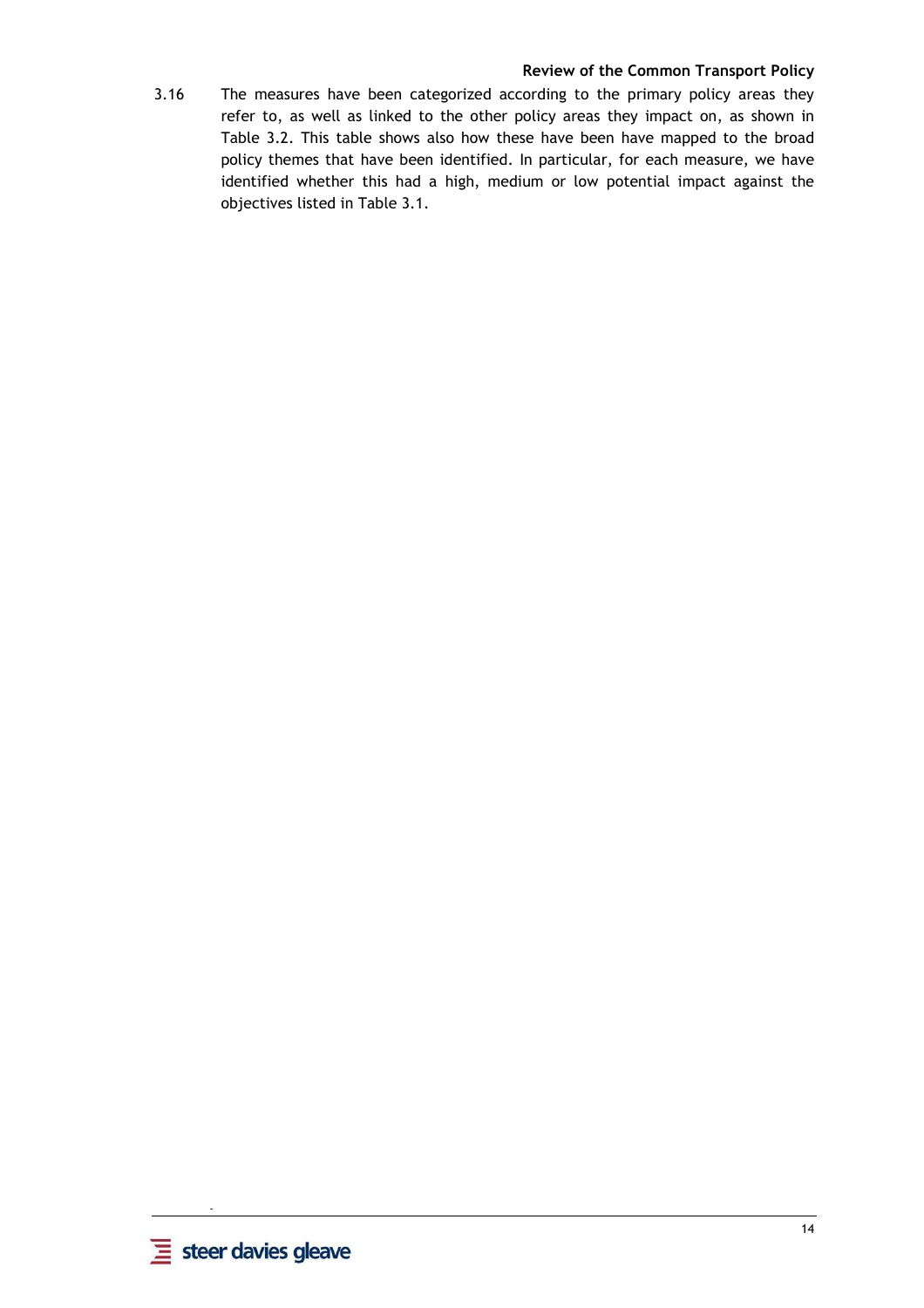|                 |                |                                                                                                                     |             | <b>POLICY AREAS</b>       |                |   |  |     |                |                                           | <b>OBJECTIVES</b> |             | <b>THEME</b>                |                                     |                                 |                       |
|-----------------|----------------|---------------------------------------------------------------------------------------------------------------------|-------------|---------------------------|----------------|---|--|-----|----------------|-------------------------------------------|-------------------|-------------|-----------------------------|-------------------------------------|---------------------------------|-----------------------|
|                 |                |                                                                                                                     |             |                           |                |   |  |     |                | Priority area for measure and linked ones |                   |             |                             | Relevance of measure for objectives |                                 |                       |
|                 | <b>N#</b>      | <b>Measure</b>                                                                                                      | <b>Mode</b> |                           | $\overline{2}$ | B |  | . 5 | 6 <sub>6</sub> | 1.7                                       | $\overline{.3}$   | 1.9<br>1.10 | 1st group<br><b>Economy</b> | 2nd group<br><b>Society</b>         | 3rd group<br><b>Environment</b> | <b>Priority Theme</b> |
| <b>Task 1.1</b> |                | Improving the framework conditions for market opening in rail<br>freight transport                                  | Rail        | X                         |                |   |  |     |                |                                           |                   |             | High                        |                                     | Low                             | <b>Economy</b>        |
|                 | $\overline{2}$ | Opening up the national and international rail freight market                                                       | Rail        |                           |                |   |  |     |                |                                           |                   |             | High                        |                                     | Medium                          | <b>Economy</b>        |
|                 | -3             | Opening up the international passenger rail market                                                                  | Rail        |                           |                |   |  |     |                |                                           |                   |             | High                        |                                     | Medium                          | <b>Economy</b>        |
|                 |                | Updating interoperability directives on high speed and<br>conventional railway networks                             | Rail        |                           |                |   |  |     |                |                                           |                   |             | High                        |                                     |                                 | <b>Economy</b>        |
|                 |                | Creation of the European Railway Agency (ERA)                                                                       | Rail        |                           |                |   |  |     |                |                                           |                   |             | High                        | Medium                              |                                 | <b>Economy</b>        |
|                 | 6              | Standardise certification of train crews and trains on the rail<br>network                                          | Rail        | $\mathsf X$               |                |   |  |     |                |                                           |                   |             | High                        | Medium                              |                                 | <b>Economy</b>        |
|                 |                | Harmonise clauses in commercial road transport contracts                                                            | Road        | $\mathsf X$               |                |   |  |     |                |                                           |                   |             | High                        | Medium                              | Low                             | <b>Economy</b>        |
|                 | -8             | Entering into air service agreements with third countries                                                           | Air         | $\mathsf{x}$              |                |   |  |     |                |                                           |                   |             | High                        |                                     |                                 | <b>Economy</b>        |
|                 | 9              | Propose a common legal framework for the provision of port<br>services                                              | Maritime    | $\boldsymbol{\mathsf{x}}$ |                |   |  |     |                |                                           |                   |             | High                        | Medium                              | Low                             | <b>Economy</b>        |
|                 | 10             | Monitoring of state aid in transport sector                                                                         | All         | $\boldsymbol{\mathsf{x}}$ |                |   |  |     |                |                                           |                   |             | High                        | Low                                 |                                 | <b>Economy</b>        |
|                 | 11             | Single European Sky                                                                                                 | Air         | $\boldsymbol{\mathsf{X}}$ |                |   |  |     |                |                                           |                   |             | High                        | Low                                 | Medium                          | <b>Economy</b>        |
|                 | 12             | Improve capacity allocation in the air sector (common rules<br>for slot allocation)                                 | Air         | $\pmb{\mathsf{X}}$        |                |   |  |     |                |                                           |                   |             | High                        |                                     | Medium                          | <b>Economy</b>        |
|                 | 13             | Protection against subsidisation and unfair pricing practices<br>in the supply of air services from third countries | Air         | $\mathsf X$               |                |   |  |     |                |                                           |                   |             | High                        |                                     |                                 | <b>Economy</b>        |
|                 | 14             | Transfer of ship register                                                                                           | Maritime    | $\mathsf X$               |                |   |  |     |                |                                           |                   |             | High                        |                                     |                                 | <b>Economy</b>        |
|                 | 15             | Simplify the regulatory framework for maritime and inland<br>waterway transport                                     | Maritime    | $\mathsf X$               |                |   |  |     |                |                                           |                   |             | High                        |                                     | Medium                          | <b>Economy</b>        |
|                 | 16             | Greater harmonisation of boatmasters' certificates                                                                  | <b>IWW</b>  | $\mathsf X$               |                |   |  |     |                |                                           |                   |             | High                        |                                     | Medium                          | <b>Economy</b>        |
|                 | 17             | Improve regulatory framework for local transport (Public<br><b>Service Contracts)</b>                               | LPT         | $\mathsf X$               |                |   |  |     |                |                                           |                   |             | High                        | Medium                              | Medium                          | <b>Economy</b>        |
|                 | 18             | PSO to grant access to public transport for social purposes                                                         | AII         | $\mathsf{x}$              |                |   |  |     |                |                                           |                   |             | High                        | Medium                              |                                 | <b>Economy</b>        |
| <b>Task 1.2</b> | 19             | Develop transport network and remove bottlenecks for rail<br>and road freight and passenger transport               | AII         |                           |                |   |  |     |                |                                           |                   |             | High                        |                                     | Low                             | <b>Economy</b>        |
|                 | 20             | Air capacity expansion                                                                                              | Air         |                           |                |   |  |     |                |                                           |                   |             | High                        |                                     | Medium                          | <b>Economy</b>        |
|                 | 21             | Motorways of the sea                                                                                                | Maritime    |                           |                |   |  |     |                |                                           |                   |             | High                        |                                     | Medium                          | <b>Economy</b>        |
|                 | 22             | Improve the navigability of key European inland waterways                                                           | <b>IWW</b>  |                           |                |   |  |     |                |                                           |                   |             | High                        |                                     | Medium                          | <b>Economy</b>        |
|                 | 23             | Ensure appropriate funding for TEN-T                                                                                | AII         |                           |                |   |  |     |                |                                           |                   |             | High                        |                                     |                                 | <b>Economy</b>        |
|                 | 24             | Funding infrastructure in the New Member States                                                                     | All/Enlard  |                           |                |   |  |     |                |                                           |                   |             | High                        | Medium                              |                                 | <b>Economy</b>        |

#### **TABLE 3.2 COMMON TRANSPORT POLICY MEASURES AND OBJECTIVES**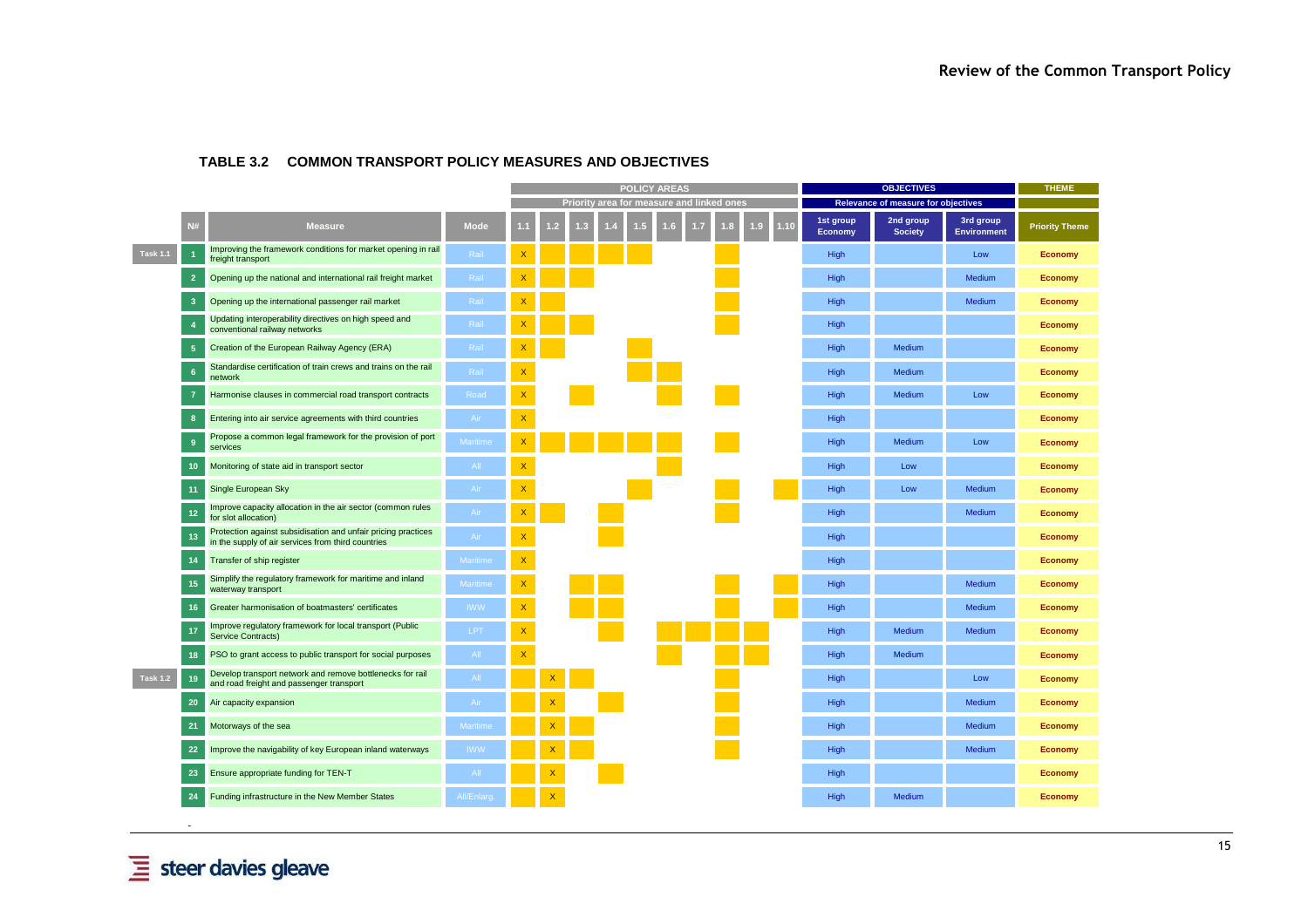|                 |           |                                                                                                      |                 | <b>POLICY AREAS</b><br><b>OBJECTIVES</b> |    |   |                    |                                           | <b>THEME</b> |    |     |                             |                                     |                                 |                       |
|-----------------|-----------|------------------------------------------------------------------------------------------------------|-----------------|------------------------------------------|----|---|--------------------|-------------------------------------------|--------------|----|-----|-----------------------------|-------------------------------------|---------------------------------|-----------------------|
|                 |           |                                                                                                      |                 |                                          |    |   |                    | Priority area for measure and linked ones |              |    |     |                             | Relevance of measure for objectives |                                 |                       |
|                 | <b>N#</b> | <b>Measure</b>                                                                                       | <b>Mode</b>     |                                          | -2 | ĸ |                    |                                           | $\mathbb{R}$ | W. | 1.9 | 1st group<br><b>Economy</b> | 2nd group<br><b>Society</b>         | 3rd group<br><b>Environment</b> | <b>Priority Theme</b> |
| <b>Task 1.3</b> | 25        | Improving quality of the rail freight service                                                        | Rail            |                                          |    |   |                    |                                           |              |    |     | High                        |                                     | Low                             | Economy               |
|                 | 26        | Implement funding programmes (Marco Polo I and II) to<br>sustain intermodality                       | All             |                                          |    |   |                    |                                           |              |    |     | High                        |                                     | Medium                          | <b>Economy</b>        |
|                 | 27        | Promote the development of freight integrators                                                       | All             |                                          |    |   |                    |                                           |              |    |     | High                        |                                     | Medium                          | Economy               |
|                 | 28        | Promotion of urban transport practices for goods transport                                           | All             |                                          |    |   |                    |                                           |              |    |     | Medium                      |                                     | High                            | <b>Environment</b>    |
| <b>Task 1.4</b> | 29        | Produce a Framework Directive on infrastructure pricing<br>principles                                | All             |                                          |    |   | $\mathsf X$        |                                           |              |    |     | High                        |                                     |                                 | Economy               |
|                 | 30        | Launch a consultation process on smart charging for<br>infrastructure use                            | Road            |                                          |    |   | $\mathsf X$        |                                           |              |    |     | High                        |                                     |                                 | Economy               |
|                 | 31        | Methodology for the assessment of external costs for<br>calculation of charges                       | All             |                                          |    |   | $\mathsf X$        |                                           |              |    |     | Medium                      |                                     | High                            | <b>Environment</b>    |
|                 | 32        | Produce a Directive to guarantee the interoperability of tolling<br>systems                          | Road            |                                          |    |   | $\bar{\mathsf{X}}$ |                                           |              |    |     | High                        |                                     |                                 | <b>Economy</b>        |
|                 | 33        | Uniform taxation for commercial road transport fuel by 2003                                          | Road            |                                          |    |   | $\bar{\mathsf{X}}$ |                                           |              |    |     | Medium                      |                                     | High                            | <b>Environment</b>    |
|                 | 34        | Produce a Directive on energy products with exemption of<br>hydrogen and biofuels                    | Road            |                                          |    |   | $\bar{\mathbf{x}}$ |                                           |              |    |     |                             |                                     | High                            | <b>Environment</b>    |
| <b>Task 1.5</b> | 35        | European Road Safety Action Programme                                                                | Road            |                                          |    |   |                    | X                                         |              |    |     |                             | High                                |                                 | <b>Society</b>        |
|                 | 36        | Reduction of road fatalities: vehicle technical progress                                             | Road            |                                          |    |   |                    | X                                         |              |    |     |                             | High                                | Medium                          | <b>Society</b>        |
|                 | -37       | Reduction of road fatalities: drawing-up of technical<br>guidelines concerning infrastructure safety | Road            |                                          |    |   |                    | $\boldsymbol{\mathsf{X}}$                 |              |    |     |                             | High                                |                                 | <b>Society</b>        |
|                 | 38        | Reduction of road fatalities: harmonisation of road safety<br>checks, penalties and training         | Road            |                                          |    |   |                    | X                                         |              |    |     |                             | High                                | Medium                          | <b>Society</b>        |
|                 | 39        | Harmonisation of driving licences                                                                    | Road            |                                          |    |   |                    | X                                         |              |    |     |                             | High                                |                                 | <b>Society</b>        |
|                 | 40        | Harmonisation of minimum safety standards in tunnels                                                 | <b>Tunnels</b>  |                                          |    |   |                    | X                                         |              |    |     |                             | High                                |                                 | <b>Society</b>        |
|                 | -41       | Developing accident data collection, analysis and<br>dissemination                                   | Road            |                                          |    |   |                    | X                                         |              |    |     | Medium                      | High                                |                                 | <b>Society</b>        |
|                 | 42        | Creation of a common regulatory framework for railway<br>safety                                      | Rail            |                                          |    |   |                    | X                                         |              |    |     | Medium                      | High                                |                                 | <b>Society</b>        |
|                 | 43        | Creation of the European Aviation Safety Agency (EASA)                                               | Air             |                                          |    |   |                    | X                                         |              |    |     | Medium                      | High                                |                                 | <b>Society</b>        |
|                 | 44        | Safety of third country aircraft                                                                     | Air             |                                          |    |   |                    | $\boldsymbol{\mathsf{X}}$                 |              |    |     |                             | High                                |                                 | <b>Society</b>        |
|                 | 45        | Europen Maritime Safety Agency and safety rules for<br>passenger ships                               | <b>Maritime</b> |                                          |    |   |                    | X                                         |              |    |     | Medium                      | High                                | Medium                          | <b>Society</b>        |
|                 | 46        | Port state controls                                                                                  | Maritime        |                                          |    |   |                    | X                                         |              |    |     | Medium                      | High                                | Medium                          | <b>Society</b>        |
|                 | 47        | Ship and port facility security                                                                      | Maritime        |                                          |    |   |                    | X                                         |              |    |     |                             | High                                |                                 | <b>Society</b>        |
|                 | 48        | Security rules at airports                                                                           | Air             |                                          |    |   |                    | $\mathsf X$                               |              |    |     |                             | High                                |                                 | <b>Society</b>        |
|                 | 49        | Enhancing supply chain security                                                                      | Road/rail       |                                          |    |   |                    |                                           |              |    |     | Medium                      | High                                | Medium                          | <b>Society</b>        |
|                 |           |                                                                                                      |                 |                                          |    |   |                    |                                           |              |    |     |                             |                                     |                                 |                       |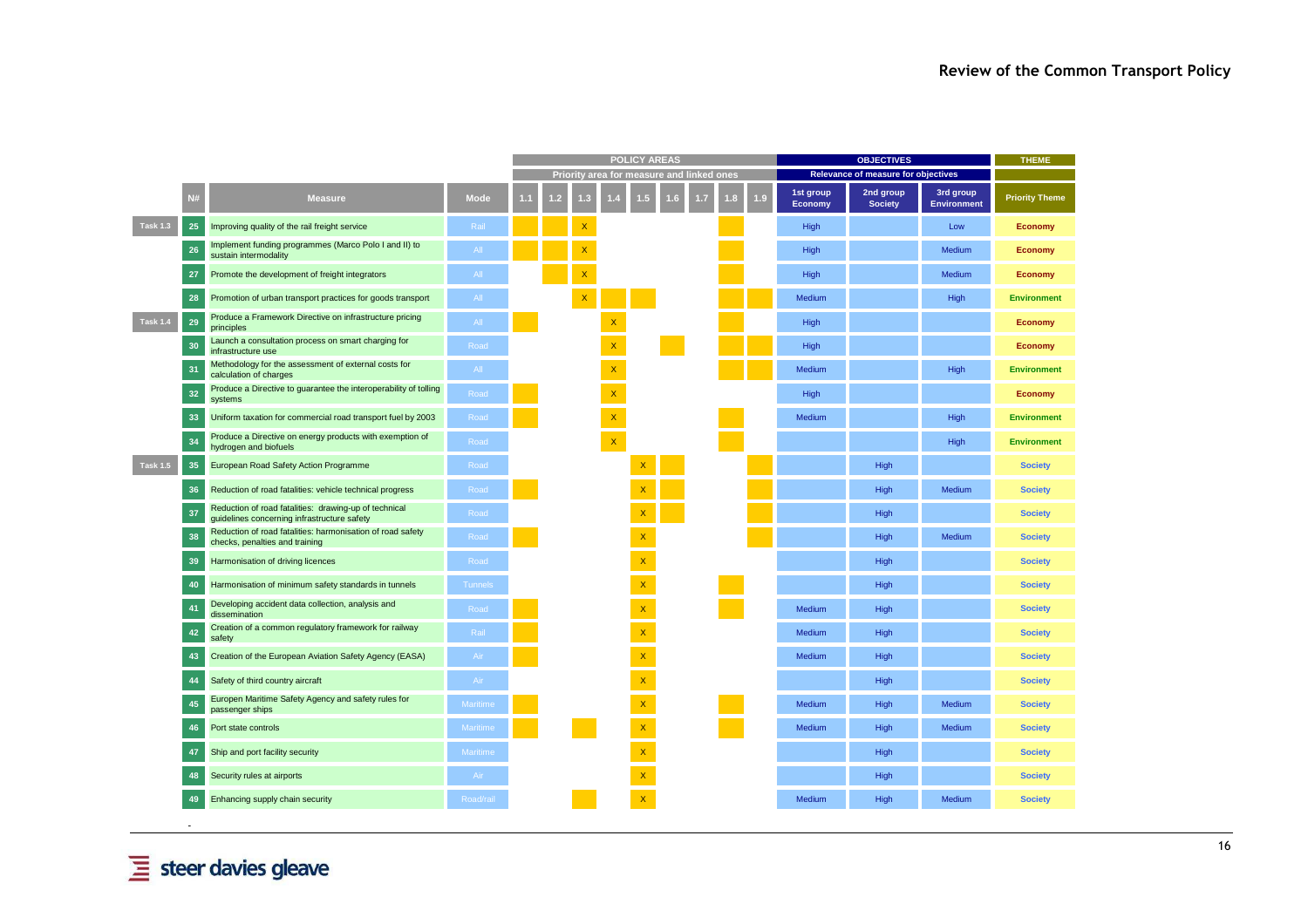|                 |    |                                                                                                                       |             | <b>OBJECTIVES</b><br><b>POLICY AREAS</b> |  |  |  |                                          |     | <b>THEME</b>              |     |      |                                     |                             |                                 |                       |
|-----------------|----|-----------------------------------------------------------------------------------------------------------------------|-------------|------------------------------------------|--|--|--|------------------------------------------|-----|---------------------------|-----|------|-------------------------------------|-----------------------------|---------------------------------|-----------------------|
|                 |    |                                                                                                                       |             |                                          |  |  |  | Priority area for measure and linked one |     |                           |     |      | Relevance of measure for objectives |                             |                                 |                       |
|                 | N# | <b>Measure</b>                                                                                                        | <b>Mode</b> |                                          |  |  |  |                                          | LG. |                           | LC) | 1.10 | 1st group<br><b>Economy</b>         | 2nd group<br><b>Society</b> | 3rd group<br><b>Environment</b> | <b>Priority Theme</b> |
| <b>Task 1.6</b> | 50 | Social harmonisation of road transport                                                                                | Road        |                                          |  |  |  |                                          |     |                           |     |      | Medium                              | High                        | Medium                          | <b>Society</b>        |
|                 | 51 | Training for professional drivers                                                                                     | Road        |                                          |  |  |  |                                          |     |                           |     |      | <b>Medium</b>                       | High                        | Medium                          | <b>Society</b>        |
|                 | 52 | Introduction of the digital tachograph                                                                                | Road        |                                          |  |  |  |                                          |     |                           |     |      | Medium                              | High                        |                                 | <b>Society</b>        |
|                 | 53 | Social legislation inland waterway transport                                                                          | <b>IWW</b>  |                                          |  |  |  |                                          |     |                           |     |      | Medium                              | High                        |                                 | <b>Society</b>        |
|                 | 54 | <b>Training for seafarers</b>                                                                                         | Maritime    |                                          |  |  |  |                                          |     |                           |     |      | <b>Medium</b>                       | High                        | Medium                          | <b>Society</b>        |
| <b>Task 1.7</b> | 55 | Publish information on the performance of different airlines                                                          | Air         |                                          |  |  |  |                                          |     |                           |     |      | Medium                              | High                        |                                 | <b>Society</b>        |
|                 | 56 | Improve passenger protection in case of denied boarding,<br>delays or cancellations                                   | Air         |                                          |  |  |  |                                          |     |                           |     |      | Medium                              | High                        |                                 | <b>Society</b>        |
|                 | 57 | Ensure conditions of contract are fair                                                                                | Air         |                                          |  |  |  |                                          |     |                           |     |      | Medium                              | High                        |                                 | <b>Society</b>        |
|                 | 58 | Improve enforcement of passenger rights                                                                               | Air         |                                          |  |  |  |                                          |     |                           |     |      | Medium                              | High                        |                                 | <b>Society</b>        |
|                 | 59 | Improve protection of passengers with reduced mobility                                                                | Air         |                                          |  |  |  |                                          |     |                           |     |      | Medium                              | High                        |                                 | <b>Society</b>        |
|                 | 60 | Extend passenger rights to other transport modes                                                                      | All         |                                          |  |  |  |                                          |     |                           |     |      | Medium                              | High                        |                                 | <b>Society</b>        |
| <b>Task 1.8</b> | 61 | Euro emission standards                                                                                               | Road        |                                          |  |  |  |                                          |     | $\boldsymbol{\mathsf{x}}$ |     |      |                                     |                             | High                            | <b>Environment</b>    |
|                 | 62 | Air quality directive                                                                                                 | All/Road    |                                          |  |  |  |                                          |     | $\mathsf{X}$              |     |      |                                     |                             | High                            | <b>Environment</b>    |
|                 | 63 | Ensuring that pricing and taxation mechanisms better reflect<br>vehicles environmental and health damages             | Road        |                                          |  |  |  |                                          |     | $\mathsf{X}$              |     |      |                                     |                             | High                            | <b>Environment</b>    |
|                 | 64 | Promote the use of clean vehicles in urban public transport                                                           | <b>LTP</b>  |                                          |  |  |  |                                          |     | $\mathsf{x}$              |     |      |                                     |                             | High                            | <b>Environment</b>    |
|                 | 65 | Double hull oil tankers, penal sanctions for ship source<br>pollution and other measures to limit maritime pollution  | Maritime    |                                          |  |  |  |                                          |     | $\bar{\mathsf{X}}$        |     |      | Medium                              |                             | High                            | <b>Environment</b>    |
|                 | 66 | Oil pollution damage compensation fund                                                                                | Maritime    |                                          |  |  |  |                                          |     | $\bar{\mathsf{X}}$        |     |      |                                     |                             | High                            | <b>Environment</b>    |
|                 | 67 | Sulphur content of marine fuel                                                                                        | Maritime    |                                          |  |  |  |                                          |     | $\mathsf X$               |     |      |                                     |                             | High                            | <b>Environment</b>    |
|                 | 68 | Community support for noise charges and introduction of<br>noise-related operating restrictions at Community airports | Air         |                                          |  |  |  |                                          |     | $\bar{\mathsf{X}}$        |     |      | Medium                              |                             | High                            | <b>Environment</b>    |
|                 | 69 | Reduction at source and other actions to reduce noise in the<br>rail sector                                           | Rail        |                                          |  |  |  |                                          |     | $\mathsf X$               |     |      | Medium                              |                             | High                            | <b>Environment</b>    |
|                 | 70 | EU noise standards and other measures to reduce noise<br>externalities in the road sector                             | Road        |                                          |  |  |  |                                          |     | $\mathsf X$               |     |      |                                     |                             | High                            | <b>Environment</b>    |
|                 |    | Promotion of biofuels in road transport                                                                               | Road        |                                          |  |  |  |                                          |     | $\mathsf{x}$              |     |      |                                     |                             | High                            | <b>Environment</b>    |
|                 | 72 | Measure to reduce CO2 emissions from cars                                                                             | Road        |                                          |  |  |  |                                          |     | $\overline{\mathsf{x}}$   |     |      |                                     |                             | High                            | <b>Environment</b>    |
|                 | 73 | Rules on vehicle labelling to promote most energy-efficient<br>vehicles                                               | Road        |                                          |  |  |  |                                          |     | X                         |     |      |                                     |                             | High                            | <b>Environment</b>    |
|                 |    | Inclusion of aviation in the ETS and other measures                                                                   | Air         |                                          |  |  |  |                                          |     | $\overline{\mathsf{x}}$   |     |      |                                     |                             | High                            | <b>Environment</b>    |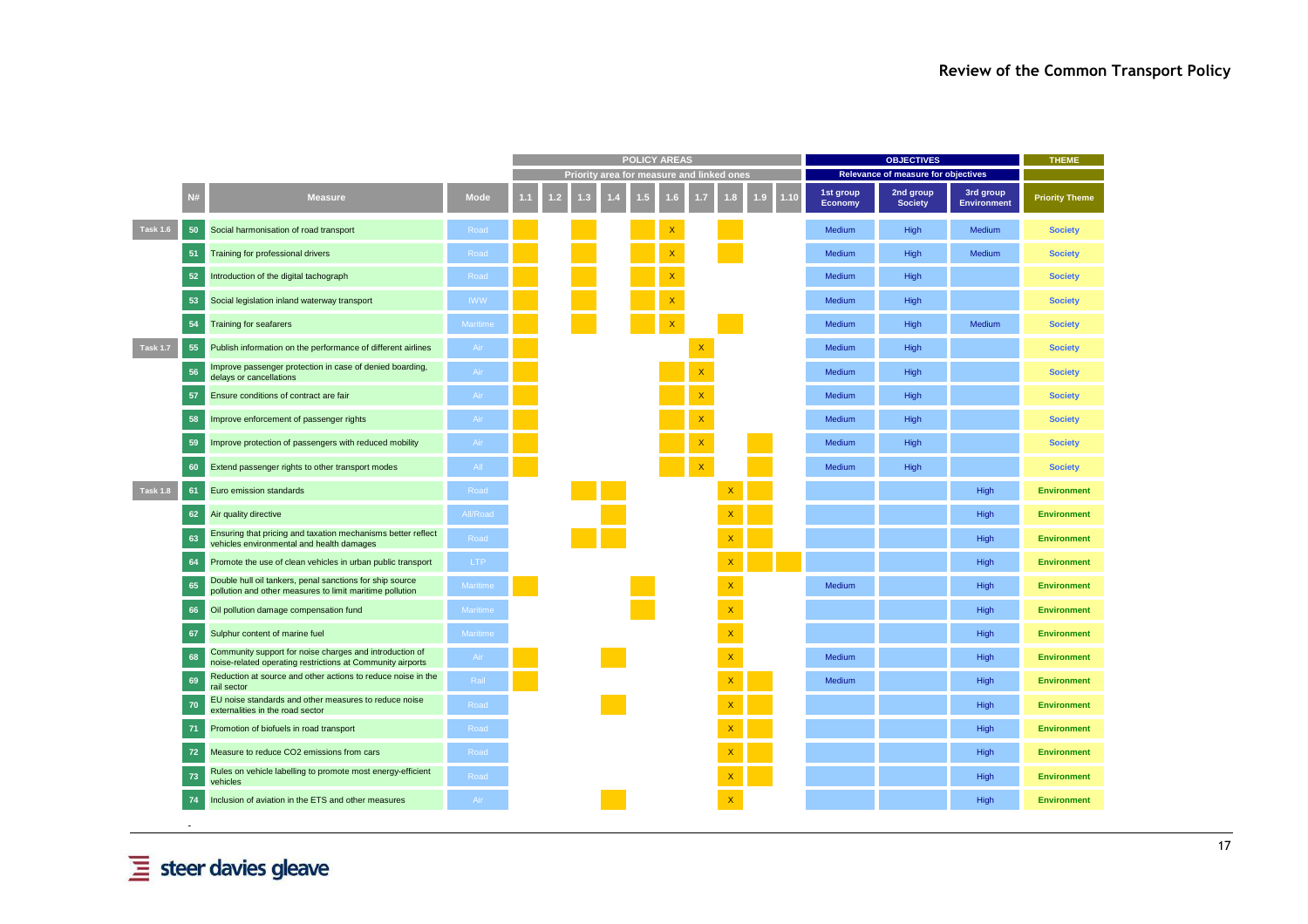|                  |                                                                                                              |             |     |                                    |     | <b>POLICY AREAS</b>                       |                 |                         |                  |                           |                      | <b>OBJECTIVES</b>                   |                                 | <b>THEME</b>          |
|------------------|--------------------------------------------------------------------------------------------------------------|-------------|-----|------------------------------------|-----|-------------------------------------------|-----------------|-------------------------|------------------|---------------------------|----------------------|-------------------------------------|---------------------------------|-----------------------|
|                  |                                                                                                              |             |     |                                    |     | Priority area for measure and linked ones |                 |                         |                  |                           |                      | Relevance of measure for objectives |                                 |                       |
|                  | N#<br><b>Measure</b>                                                                                         | <b>Mode</b> | 1.1 | 1.2 <sub>2</sub><br>$\overline{3}$ | 1.5 | 1.6 <sub>1</sub>                          | $\overline{.7}$ |                         | 1.9 <sub>1</sub> | $1.10$                    | 1st group<br>Economy | 2nd group<br><b>Society</b>         | 3rd group<br><b>Environment</b> | <b>Priority Theme</b> |
|                  | Recommendation on the promotion of the shore-side<br>75<br>electricity for use by ships at berth in EU ports | Maritime    |     |                                    |     |                                           |                 | $\overline{\mathsf{x}}$ |                  |                           |                      |                                     | High                            | <b>Environment</b>    |
|                  | R&D in transport energy efficiency and in reduction of<br>76<br>reliance on fossil fuels                     | All         |     |                                    |     |                                           |                 | $\overline{\mathsf{x}}$ |                  |                           |                      |                                     | High                            | <b>Environment</b>    |
| <b>Task 1.9</b>  | Support for pioneering towns and cities - CIVITAS<br>77                                                      | Urban       |     |                                    |     |                                           |                 |                         |                  |                           |                      |                                     | High                            | <b>Environment</b>    |
|                  | Promotion of research and furthering experience<br>78                                                        | Urban       |     |                                    |     |                                           |                 |                         | X                |                           |                      |                                     | High                            | <b>Environment</b>    |
|                  | Publication of Green Paper on urban transport<br>79                                                          | Urban       |     |                                    |     |                                           |                 |                         |                  |                           | High                 | High                                | High                            | <b>ALL</b>            |
|                  | Consultation following Green Paper on urban transport<br>80                                                  | Urban       |     |                                    |     |                                           |                 |                         |                  |                           | High                 | High                                | High                            | <b>ALL</b>            |
|                  | Publication of Action Plan on urban mobility<br>81                                                           | Urban       |     |                                    |     |                                           |                 |                         |                  |                           | High                 | High                                | High                            | <b>ALL</b>            |
| <b>Task 1.10</b> | ITS in air transport<br>82                                                                                   | Air         |     |                                    |     |                                           |                 |                         |                  | $\mathsf{X}$              | High                 | High                                | High                            | <b>ALL</b>            |
|                  | ITS in maritime transport<br>83                                                                              | Maritime    |     |                                    |     |                                           |                 |                         |                  | $\overline{\mathsf{x}}$   | High                 | High                                | High                            | <b>ALL</b>            |
|                  | ITS in rail ransport<br>84                                                                                   | Rail        |     |                                    |     |                                           |                 |                         |                  | $\overline{\mathsf{x}}$   | High                 | High                                | High                            | <b>ALL</b>            |
|                  | ITS in road transport<br>85                                                                                  | Road        |     |                                    |     |                                           |                 |                         |                  | $\overline{\mathsf{x}}$   | High                 | High                                | High                            | <b>ALL</b>            |
|                  | ITS in inland waterways<br>86                                                                                | <b>IWW</b>  |     |                                    |     |                                           |                 |                         |                  | $\mathsf{X}$              | High                 | High                                | High                            | <b>ALL</b>            |
|                  | Galileo<br>87                                                                                                | AII         |     |                                    |     |                                           |                 |                         |                  | Х                         | High                 | High                                | High                            | <b>ALL</b>            |
|                  | ICT in specific areas: freight transport and urban passenger<br>88<br>transport                              | AII         |     |                                    |     |                                           |                 |                         |                  | $\boldsymbol{\mathsf{x}}$ | High                 | High                                | High                            | <b>ALL</b>            |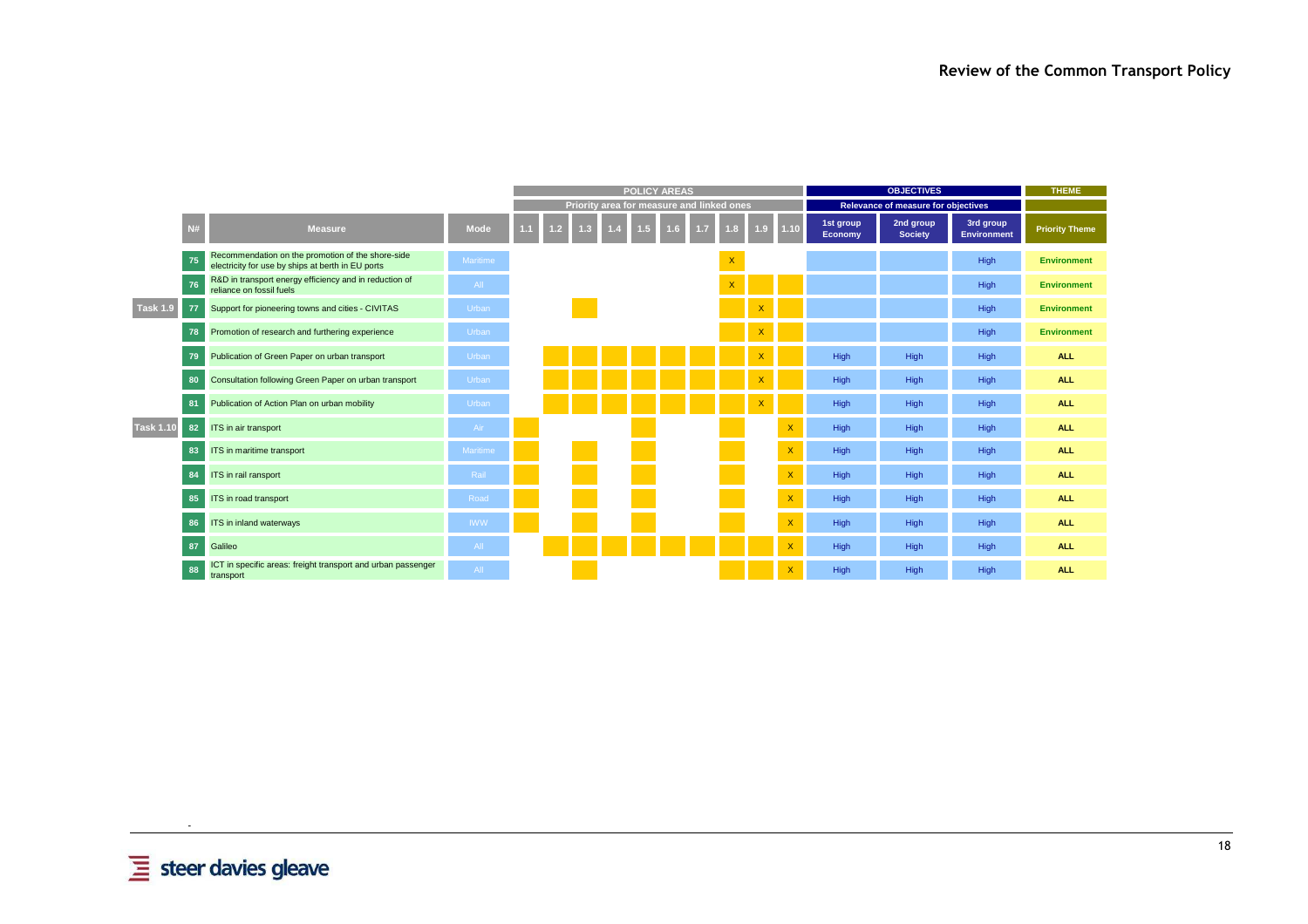|                                                       | Legend                                                                                                      |  |  |  |  |  |  |  |  |
|-------------------------------------------------------|-------------------------------------------------------------------------------------------------------------|--|--|--|--|--|--|--|--|
|                                                       | <b>POLICY AREAS</b>                                                                                         |  |  |  |  |  |  |  |  |
| 1.1                                                   | Market opening, regulation and enforcement                                                                  |  |  |  |  |  |  |  |  |
| 1.2 <sub>1</sub>                                      | Trans-European transport networks                                                                           |  |  |  |  |  |  |  |  |
| 1.3 <sup>°</sup><br>Logistics, inter- and co-modality |                                                                                                             |  |  |  |  |  |  |  |  |
| Pricing and taxation                                  |                                                                                                             |  |  |  |  |  |  |  |  |
| Safety and security measures                          |                                                                                                             |  |  |  |  |  |  |  |  |
|                                                       | Social aspects                                                                                              |  |  |  |  |  |  |  |  |
|                                                       | Level of service quality and user aspects                                                                   |  |  |  |  |  |  |  |  |
| 1.8                                                   | Environmental sustainability and transport-related energy issues                                            |  |  |  |  |  |  |  |  |
| 1.9                                                   | Urban transport                                                                                             |  |  |  |  |  |  |  |  |
| 1.10                                                  | ITS and transport-related research outcomes                                                                 |  |  |  |  |  |  |  |  |
|                                                       | Priority area for measure and linked ones                                                                   |  |  |  |  |  |  |  |  |
| X.                                                    |                                                                                                             |  |  |  |  |  |  |  |  |
|                                                       |                                                                                                             |  |  |  |  |  |  |  |  |
|                                                       |                                                                                                             |  |  |  |  |  |  |  |  |
|                                                       | <b>OBJECTIVES</b>                                                                                           |  |  |  |  |  |  |  |  |
|                                                       |                                                                                                             |  |  |  |  |  |  |  |  |
| 1st group                                             | Competitive internal market for transport; support of<br>investment in prioritised transport facilities and |  |  |  |  |  |  |  |  |
| <b>Economy</b>                                        | innovative technology; support to international                                                             |  |  |  |  |  |  |  |  |
|                                                       | cooperation (enlargement and globalisation)                                                                 |  |  |  |  |  |  |  |  |
|                                                       |                                                                                                             |  |  |  |  |  |  |  |  |
| 2nd group                                             | Social protection; safe and secure transport system;                                                        |  |  |  |  |  |  |  |  |
| <b>Society</b>                                        | protection of passenger rights                                                                              |  |  |  |  |  |  |  |  |
|                                                       |                                                                                                             |  |  |  |  |  |  |  |  |
| 3rd group                                             |                                                                                                             |  |  |  |  |  |  |  |  |
| <b>Environmen</b>                                     | Environmental sustainability of transport                                                                   |  |  |  |  |  |  |  |  |
| t                                                     |                                                                                                             |  |  |  |  |  |  |  |  |
|                                                       | Relevance of measure for objectives                                                                         |  |  |  |  |  |  |  |  |
| <b>High</b>                                           | High relevance of measure for objectives                                                                    |  |  |  |  |  |  |  |  |
|                                                       |                                                                                                             |  |  |  |  |  |  |  |  |
| Medium                                                | Medium relevance of measure for objectives                                                                  |  |  |  |  |  |  |  |  |
|                                                       |                                                                                                             |  |  |  |  |  |  |  |  |
|                                                       | Low<br>Low relevance of measure for objectives                                                              |  |  |  |  |  |  |  |  |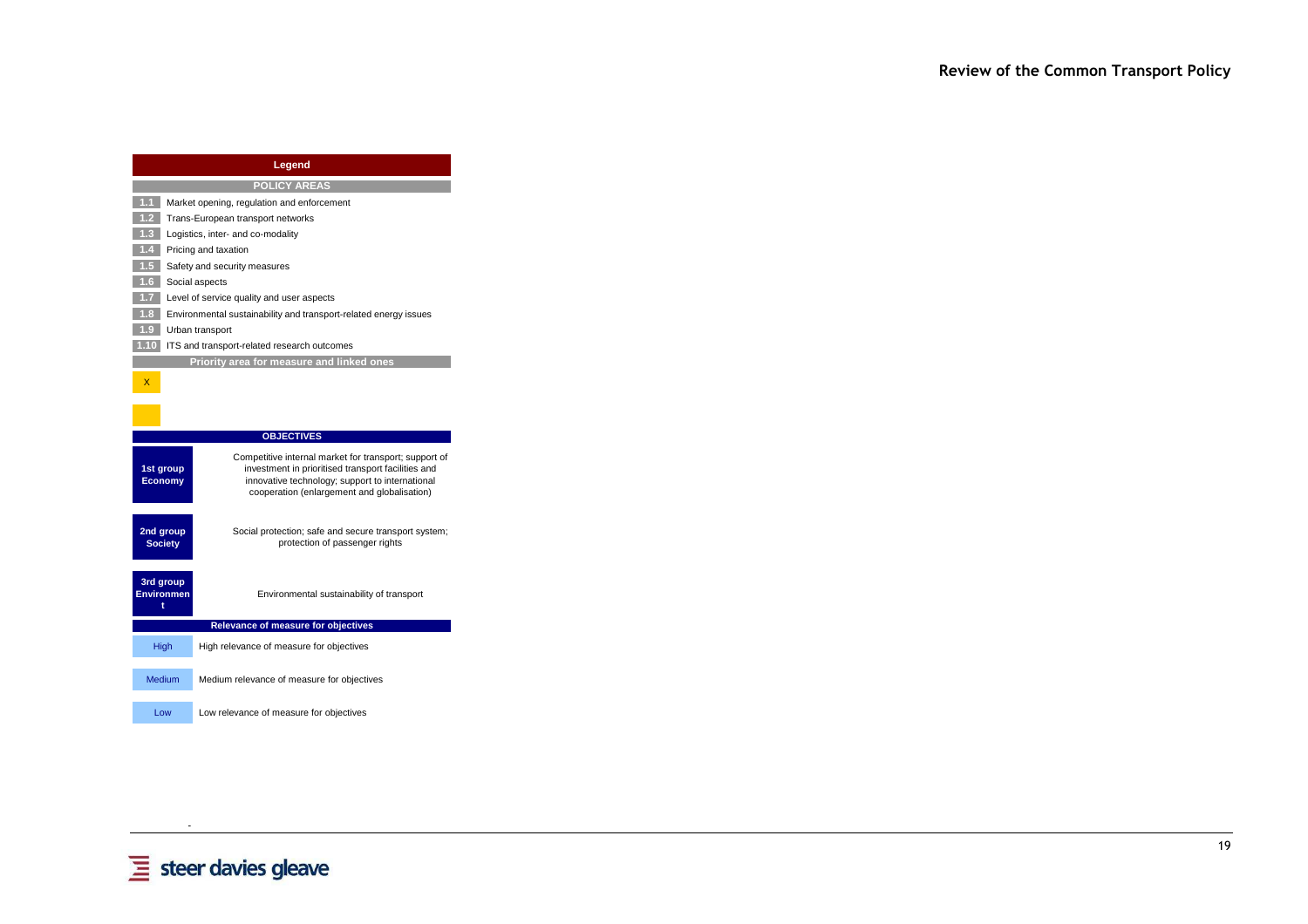- 3.17 The next stage was to investigate which measures had actually been taken, and which had been postponed or abandoned. We have categorised the outcome of each measure on the following basis:
	- **I** Done: The measure has been approved, and/or the action has been taken.
	- I **Some progress**: This means that progress has been made but the measure has not been (fully) implemented. For example, this could mean that some actions have been taken but others were not, or that legislation has been proposed but not yet enacted.
	- Not done: The measure was not approved, or no action has been taken.
- 3.18 This summarises the extent to which actions have been taken at EU level to make progress towards the achievement of the CTP objectives. However, the categorisation does not in itself provide any information on the extent to which each of these measures could effectively contribute to the achievement of the CTP objectives. There are significant differences in this respect: for example, the measures "promotion of freight integrators" and "the opening up of the international and national rail freight market" contribute towards meeting the same objectives but the potential impact of the measures is very different.
- 3.19 A summary of this categorisation is reported in sections 4-6 of this report, which discuss the actions taken for each of the main themes of economy, society and environment. These sections describe also whether the measures took origin from the 2001 White Paper and the 2006 Mid Term Review, or if they derived from previous CTP policy documents (such as the 1992 Transport White Paper) or other EU policies with implications for transport (such as environmental policy).

#### *The impact of the measures in achieving CTP objectives*

- 3.20 The next step was to assess the overall effectiveness of these measures in achieving CTP objectives. For each of the key policy objectives discussed in sections 4-6, we outline the extent to which the objectives have been achieved and whether the measures have contributed towards this. This assessment was undertaken largely on the basis of published studies, the experience of the experts who contributed to this study, and data analysis.
- 3.21 It should be emphasised that the assessment of the effectiveness of individual measures is limited as it is not possible to demonstrate what would have occurred if the policy measures had not been implemented (the counterfactual scenario). This required undertaking a more general assessment on the basis of other studies or of our experience in the field of analysis. In addition, for some areas it was too early to produce such an evaluation.
- 3.22 Where possible, to guide our assessment, we have identified output and outcome indicators to evaluate the impact of each measure. For instance, in the safety and security area, the proportion of drivers tested for alcohol provides an example of outcome indicators used, while the trend of road fatalities is the related output indicator. However, it has been possible to identify only a limited number of suitable outcome or output indicators, for two main reasons: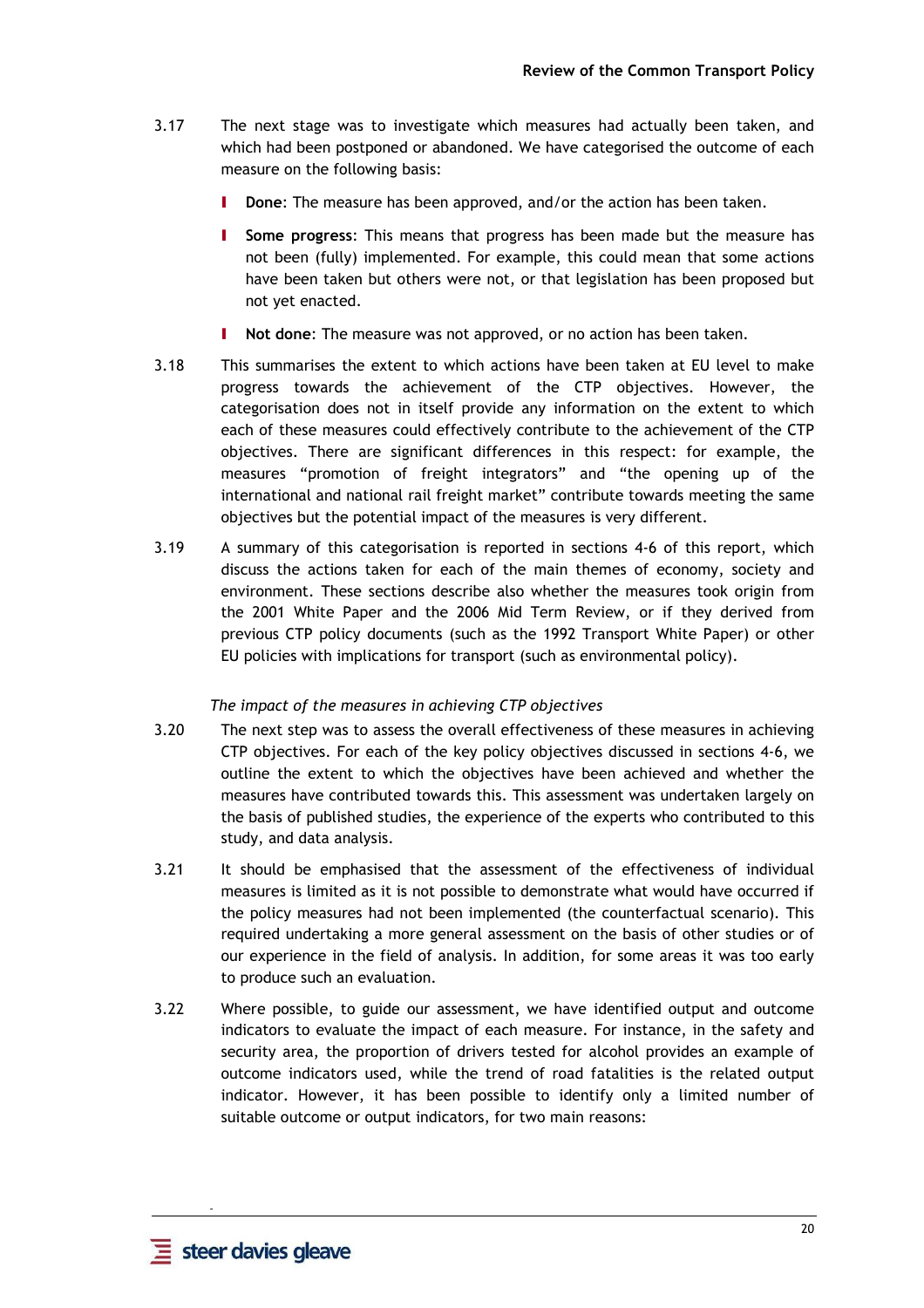- I some policy areas, such as urban mobility and levels of service quality, are inherently difficult to measure in quantitative terms; and
- I in some other areas, where measures have been recently introduced, it is too early to use indicators to assess the results.
- 3.23 We have also identified that in a number of areas, the achievement of CTP objectives is dependent on measures taken by Member States. These could be:
	- I implementation and enforcement of EU legislation; and/or
	- I development of policy in areas which are within the competencies of Member States (for example, relating to taxation), but which still contribute towards CTP objectives.
- 3.24 Sections 4-6 below identify a number of examples of where this has been an issue, and case studies of the implementation of three specific policy areas in three Member States are provided in appendix B.

### **Templates for analysis**

- 3.25 The analysis of each policy measure has used templates agreed with the Commission and included in the Inception Report. However, these have been adapted to the type of analysis required for the policy area under study. To present the evaluation results in a clear and concise way, this Final Report has been organized around the three major themes identified above.
- 3.26 Similarly, Task 2 templates have been adapted to address the following questions:
	- I Specific measures taken by the Member State to enforce EU legislation in that policy area;
	- I Other policy measures undertaken by the Member State relating to that policy area; and
	- **I** The impact of the policy measures within the country.
- 3.27 Task 1 and Task 2 reports are annexed in Annex A and Annex B respectively.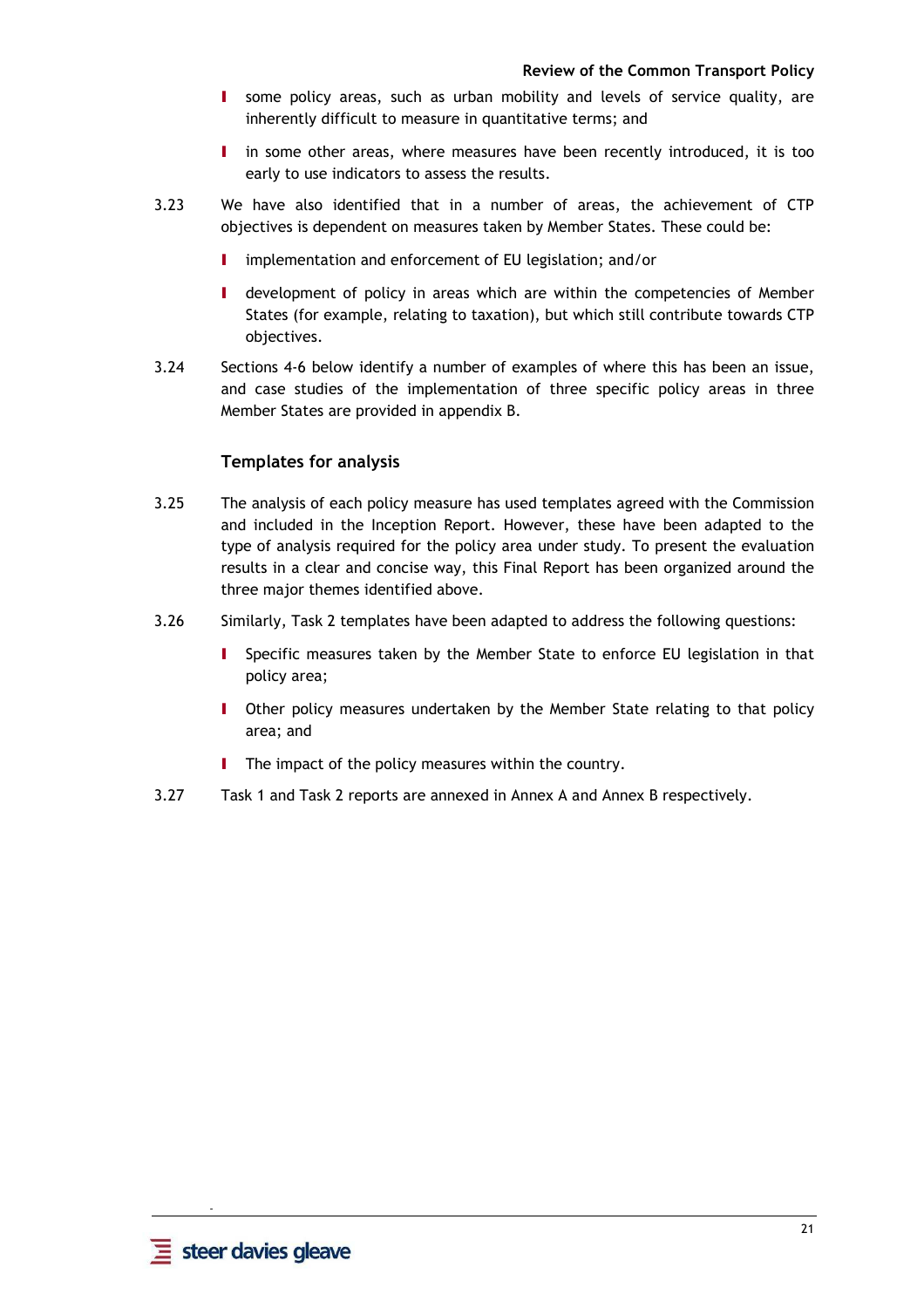# 4 The economic aspects of the CTP

- 4.1 This section summarises the conclusions of the analysis of progress towards the objectives of the CTP relating to economic issues. The key economic objectives were:
	- I development of a competitive internal market for transport, through market opening and liberalisation;
	- I facilitation of investment in prioritised transport infrastructure;
	- **I** promotion of innovative technologies;
	- I development of logistics and promotion of inter and co-modality; and
	- I reform of infrastructure pricing and taxation to encourage more efficient use of transport infrastructure.
- 4.2 The implementation of measures in these areas was also intended to shift the balance between different modes of transport, in particular, towards the railways. This was partly for environmental reasons and therefore the results of this are discussed in section 6 below.
- 4.3 Within each of these areas, we discuss what objectives the CTP sought to achieve, what measures have been taken, and whether these have been successful in meeting the objectives.

# **A competitive internal market for transport**

# *Objectives*

- 4.4 A longstanding objective of the CTP has been to achieve a competitive internal market for transport, allowing free transit of goods and people within the EU, in order to support the single market. The key objectives have been:
	- I eliminating any national bias hindering the free transit of passenger and goods; and
	- I promoting liberalisation and competition within the national transport markets, in which many transport services have traditionally been provided by monopolies or oligopolies.
- 4.5 Before and after the 1992 White Paper, liberalisation was introduced and enforced in transport modes (maritime, air and road) which were already exposed to some degree of competition. Some measures had also been taken to reform the rail sector, but this was given an increased priority in the 2001 White Paper, as part of the overall objective of revitalising the railways, because rail was seen as more environmentally friendly and a possible means of reducing congestion on trunk roads. Stopping the relative decline of rail transport was therefore a key objective.
- 4.6 The rest of this section analyses the extent to which the objective of achieving a competitive transport market has been achieved, within in each of the key transport sectors.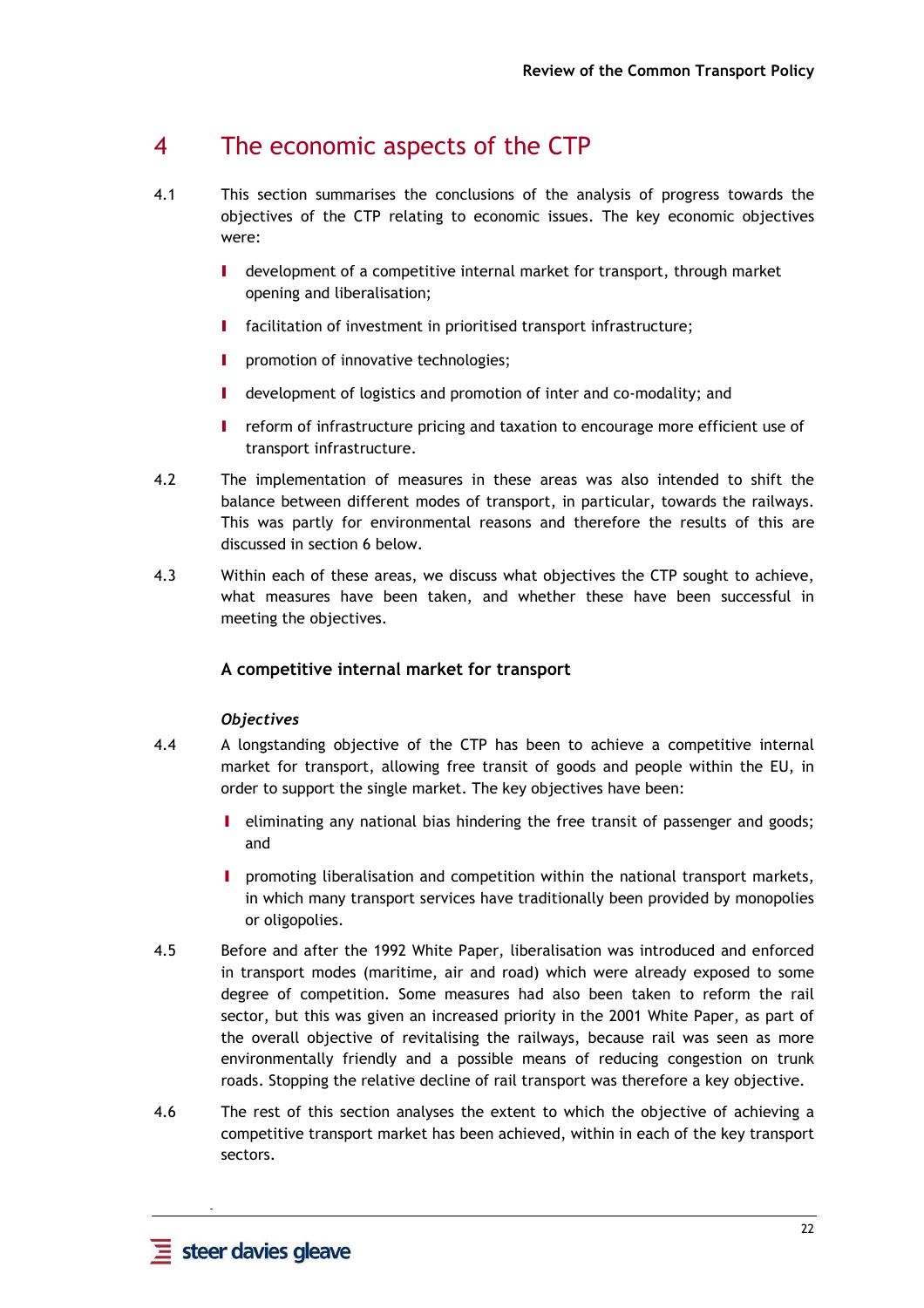### *Air transport*

#### *Measures taken*

- 4.7 Market opening in the air sector in the EU followed a similar deregulation process to that in the USA in the 1970s. Three liberalisation packages were implemented (in 1988, 1990 and 1992) before the adoption of the 2001 Transport White Paper. These packages established open access competition, both for international and national services in the EU. There were a few exceptions, the most important of which was that Member States could procure services using Public Service Obligations where necessary (according to a set of guidelines). The liberalisation of air transport was very successful, although the resulting market growth has exacerbated capacity constraints at airports and in air traffic management. It has also been necessary for the Commission to take measures to ensure the market functions properly (for example, regarding state aids and indirect discrimination between carriers).
- 4.8 In relation to extra-EU services, following the open skies decisions by the European Court of Justice<sup>4</sup>, all bilateral agreements needed to be brought into line with EU law. Furthermore, EU-wide arrangements were necessary with some areas. Regulation (EC) 847/2004 was issued, laying down a set of principles designed to ensure that Member States do not infringe EU law in regard to non-discriminatory market access to routes between Member States and third countries. More importantly, the Court of Justice defined the competence of the EU in relation to:
	- I direct negotiation of ASAs (Air Service Agreements) with third countries;
	- I setting standard clauses to be inserted in any agreement negotiated or in place between a Member State and a extra-EU country.
- 4.9 With Decision 2007/339/EC, the European Union approved the 'Open Skies' agreement concluded with the USA, which provides for all transatlantic routes to be opened up to all European and American carriers. It also includes an arrangement to develop the agreement further on matters such as airline ownership.
- 4.10 Following the strategy outlined in the 2001 White Paper, the Commission has also started to pursue policies aimed at improving the efficiency of the air sector and reducing its environmental impact. In particular, the Single European Sky (SES) policy has sought to improve the efficiency of the air traffic management system (commonly known as air traffic control) in order to increase capacity, reduce costs, and allow more direct routes (and hence reduce GHG emissions).

#### *Impact of the measures*

4.11 Market opening has been a great success in terms both of economic efficiency and benefits to the final users. Average fares have dropped, new direct routes have been launched, and new types of services have been launched - for example low cost services. Low cost carriers offer fares that are on average around 50% lower than those charged by the legacy carriers, and market entry by low cost carriers has also prompted legacy carriers to reduce their prices. This has had a significant benefit in terms of increased mobility and social cohesion within the EU.

 **-** 

l

<sup>4</sup> On 5 November 2002, the Court of Justice made a number of judgments in cases referred to it by the Commission (C-466-469/98, C-467/98, C468/98, C-469/98, C-472/98, C-475/98 and C-476/98).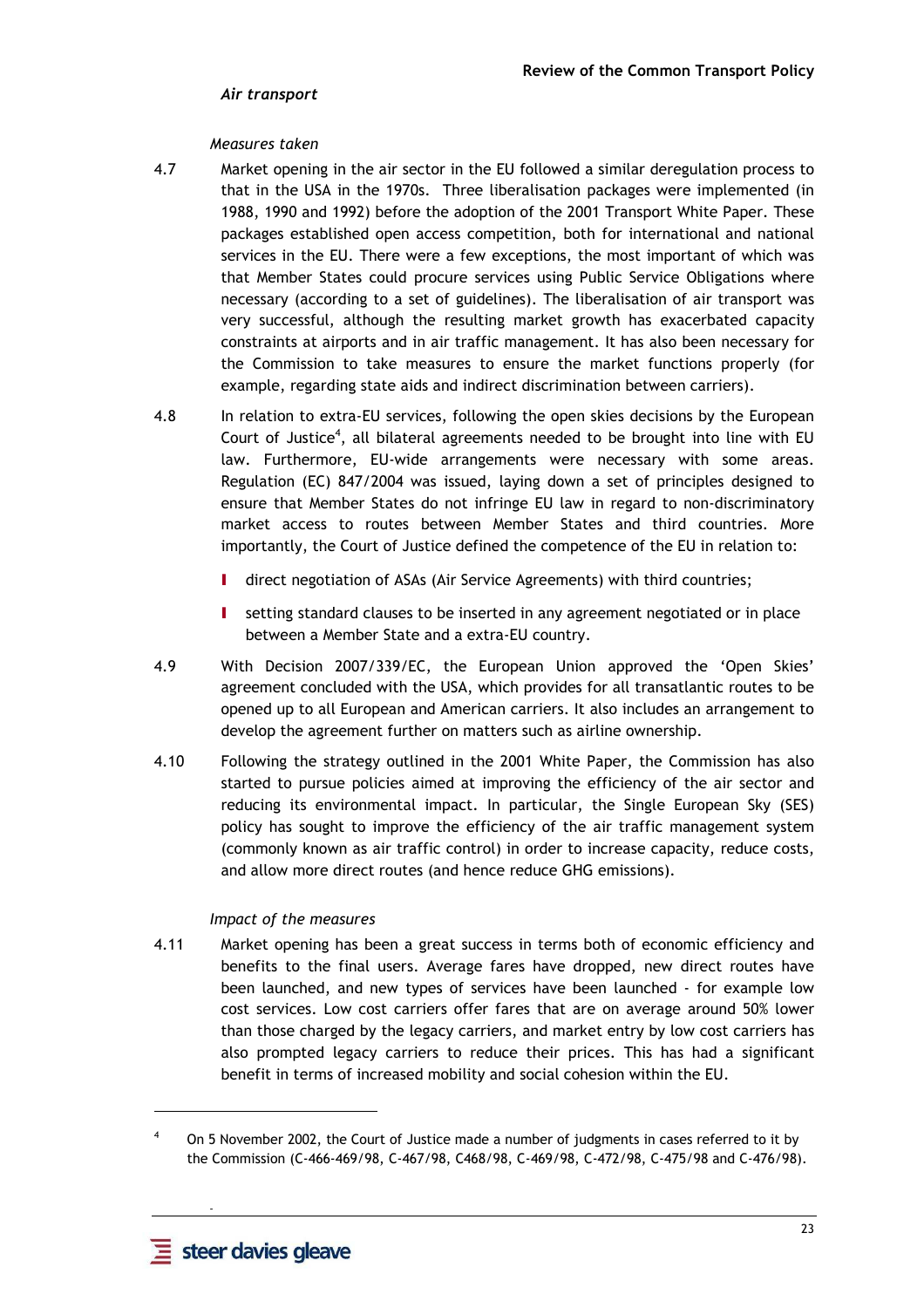- 4.12 However, some of the other measures taken in this sector have had limited success to date:
	- I Although bilateral Air Service Agreements with some third countries have been amended in order to open the market to competition, others have not as yet. This is in any case constrained by the policies of the third countries: some, for example Russia, impose market restrictions in order to protect their own national carriers from competition from more efficient EU-based carriers.
	- I The Single European Sky initiative has started to address the fragmentation of airspace design and air navigation service provision, but the impact has been slower than expected. As a result, the Commission has recently proposed, and the Council has approved, the SES II initiative, to further improve the performance of the air traffic management system. In particular this includes measures to incentivise air navigation service providers to improve their economic and operational efficiency.
	- I The system of slot allocation at congested airports protects the position of incumbent carriers, as slots are allocated on the basis of grandfather rights.
- 4.13 In addition, the growth in air transport volumes as a result of liberalisation has exacerbated capacity constraints at major airports and in air traffic management, and increased the environmental impact of the sector.

# *Rail transport*

#### *Measures taken*

- 4.14 One of the main objectives of the 2001 White Paper was the revitalisation of railways, to be pursued in order to attain modal shift from road, both for passenger and freight transport. In the previous decades, rail volumes were declining and market share was falling. The opening up of rail transport to regulated competition was seen as the fundamental stepping stone to reverse this trend. Liberalisation was preceded by the restructuring of incumbent rail operators, prompted by Directive 91/440/EC, which imposed the separation of infrastructure and operations.
- 4.15 The policy has been to gradually introduce liberalisation and competition, via several Packages of Directives (the first of which was introduced few months ahead the adoption of the 2001 White Paper). The first services to be liberalised were international freight services on the Trans European Rail Freight Network, followed by other international freight services and domestic freight services (from January 2007). International passenger services will be liberalised from 2010 but domestic passenger services have been liberalised only in a small number of Member States and to date there is no requirement to do so in European law.
- 4.16 A number of other measures have been taken to improve the efficiency of the rail market and facilitate new entry:
	- I Technical Standards for Interoperability (TSIs) have been introduced, in order to standardise the rail system and thereby decrease operating costs and make rail more competitive with road transport.
	- I Administrative barriers to entry have been reduced, with requirements for separation of licensing and safety certification from train operation, and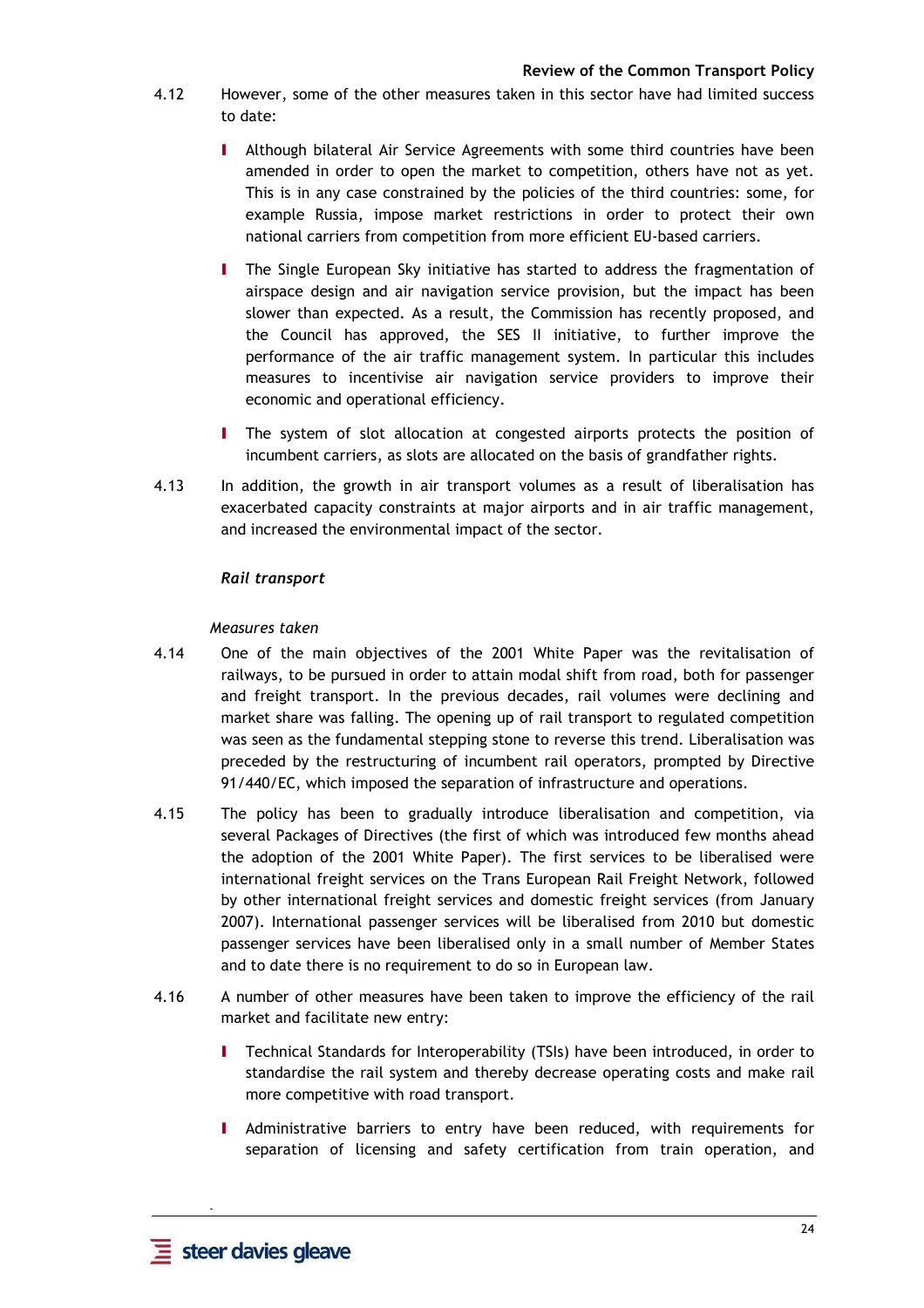requirements for Member State to introduce regulatory bodies independent of operators and infrastructure managers to ensure that there was no discrimination on the networks.

- I A European Railway Agency (ERA) has been created, with the goal of creating an integrated railway area focusing on safety and interoperability.
- Each Member State has been required to create an independent rail safety authority.
- I A common train driver licence has been introduced.

#### *Impact of the measures*

- 4.17 Rail freight has now been liberalised, but liberalisation of international passenger services will not commence until 2010 and there are no definitive plans as yet for liberalisation of domestic markets. There are still barriers to market entry as a result of the industry structure, and technical restrictions. Furthermore, although the legal framework has been set up, the Railimplement and Servrail projects showed that some Member States had not implemented the rail liberalisation Directives. Much of this has now taken place, but there are still many countries that have still failed to complete the implementation of the First Railway Package (for example Italy in relation to charging framework for rail related services such as access to maintenance and deposit infrastructure).
- 4.18 The progress of liberalisation in the rail sector has also been assessed on a regular basis by the Rail Liberalisation Index (produced by IBM for Die Bahn)<sup>5</sup>. This index compiles a ranking of the level of liberalisation taking into account both legal implementation and an assessment of the relevant access restrictions in the national market. Although the study does have its limitations, it gives an indication of the level of liberalisation in Member States. Based on this study there are some Member States that are classified as advanced (Great Britain, Germany, Sweden and the Netherlands); some that are delayed (Luxembourg, France, Greece and Ireland) and the rest that are on schedule.
- 4.19 The study shows that in those Member States that were advanced or On Schedule with implementation when the latest Rail Liberalisation Index was prepared, have seen an upturn in freight growth which is often attributed to the relative openness of their markets. The same is not as clear in the passenger rail market, but it is also true that there has been limited liberalisation in this market to date, although the Advanced countries in this case still did well compared to other two categories<sup>6</sup>.
- 4.20 There are also signs that market opening in the rail sector is starting to bring some success. Customers now have more choice in the freight sector and for example in the UK often switch between operators if they are not happy with one supplier. Furthermore competitiveness has increased as the market share of new entrants has slowly increased, such as on the Brenner corridor. This has added a significant stimulus towards efficiency and has encouraged the incumbent operators to rethink their approach to the market and improve their competitive position. Two examples

 **-** 

 $\overline{a}$ 

<sup>5</sup> Rail Liberalisation Index 2007 Market Opening: Rail markets of the Member States of the EU, Switzerland and Norway in Comparison. 2007. IBM Global Business Services.

<sup>6</sup> See Task 1.1 report for further information.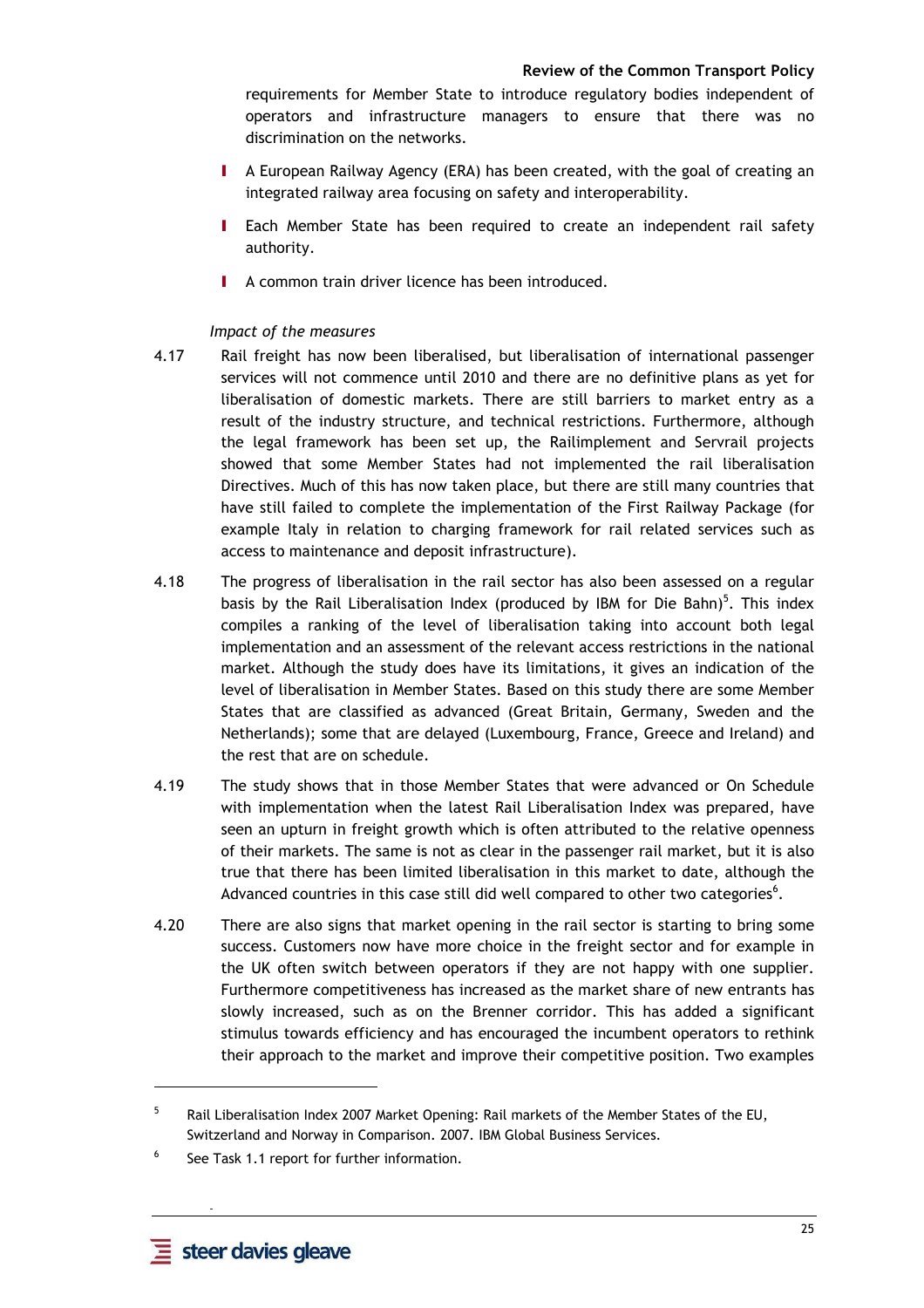of these are the withdrawal of Trenitalia from a number of freight markets nationally, together with the restructuring of SNCF's freight business.

- 4.21 This had led to international consolidation in the industry: the main example of this is DB and their acquisition of the Danish and Dutch national freight operators and more recently through their acquisition of EWS in Great Britain. Furthermore, new entrants are not only undercutting incumbent providers, but are also diversifying into other areas that had long been abandoned by operators such as food transportation.
- 4.22 However, as discussed in more detail in section 6 below, despite these promising signs, the liberalisation of the rail sector has not as yet resulted in the achievement of the CTP objective of modal shift.

### *Road transport*

#### *Measures taken*

- 4.23 Both international road freight and passenger services were liberalised in the 1990s, following the 1992 White Paper. However, although some liberalisation of cabotage services has been introduced, this is limited to services operated on a temporary basis, and therefore most domestic services are still protected.
- 4.24 Road haulage cabotage legislation is currently being revised, with the aim of merging the two Regulations on access to the road transport market and the Council Directive exempting certain transport. The new legislation (which has been approved but has not as yet entered into force) seeks to introduce the following changes:
	- I An updated definition of "cabotage". Cabotage is only to be legal if hauliers conduct no more than three cabotage operations in the country of destination within seven days of completing an international delivery. During the legislative discussions, the European Parliament called for the lifting of all limits on cabotage by 2014.
	- I A simplified and standardised format for the Community licence and other documents to reduce delays especially at road side checks.
	- I Improving current legal provisions requiring a Member State to act when a haulier which it has licensed commits an infringement in another Member State.

#### *Impact of the measures*

4.25 Liberalisation has been successful in achieving the goal of creating a competitive internal market for road transport in the EU15, subject to the conditions set out by the Directives relating to cabotage within Member States. For a transitional period, these provisions did not apply to operators from 7 of the 10 Member States that joined in 2004. Since 1 May 2009 these limitations have been lifted for these seven States but they continue to apply to Romanian and Bulgarian hauliers.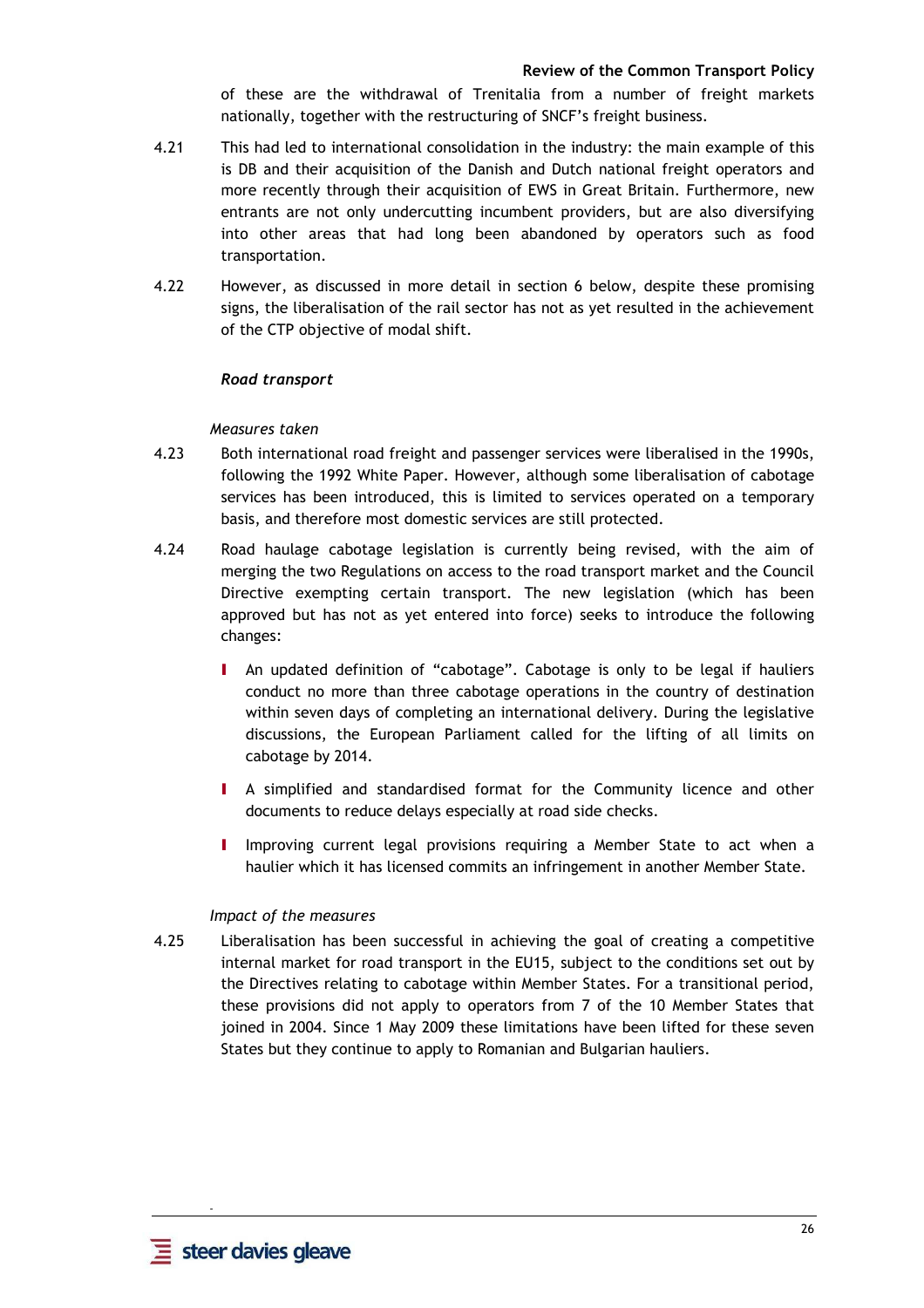#### *Waterborne transport*

#### *Measures taken*

- 4.26 Liberalisation of sea transport services occurred in parallel with air services. The first Regulations on international transport services were issued in 1986, while cabotage services were liberalised in 1992. However, Member States can impose PSOs for routes connecting the mainland to islands; although they must be awarded through a public tender ensuring equal and non discriminatory treatment regardless of the operators' nationality. By the 2001 White Paper, the market for sea transport services was fully open, although some difficulties remained which prevented effective competition for PSO services (in particular, long term concession agreements signed before Regulation 3577/92 took effect).
- 4.27 Inland waterways represent an exception to the rule mentioned above, as market opening of cabotage services, set out by Regulation 3921/91 was limited to services operated on a temporary basis, and actually occurred before the liberalisation of international services, set out by Regulation 1356/96.
- 4.28 Following the Green Paper on seaports and maritime infrastructure issued in 1997, the 2001 White Paper included a proposal aimed at allowing service providers to go to the open market for port services (piloting, cargo handling, etc.).
- 4.29 In 2001 and 2004, the Commission submitted two proposals on market access to port services. The first was rejected by the European Parliament, whilst the second was withdrawn by the Commission, in both cases because of social concerns and resistance by Member States.
- 4.30 The Commission has tried to reduce the remaining technical barriers that are hindering the growth of the maritime sector to further aid market integration. It has sought to promote short sea shipping; simplify the regulatory framework in maritime and inland waterway markets (following the better regulation objective in the Mid-Term review document); harmonise boatmasters' certificates; and, transfer the ships register (from national registers to a Europe wide register). It has also recently proposed an action plan with a view to establishing a European maritime transport space without barriers<sup>7</sup>.

#### *Impact of the measures*

- 4.31 Liberalisation was already well entrenched in the majority of areas. However, in the maritime sector, the objective of further steps in the liberalisation process aimed at creating a common legal framework for the provision of port services has not been achieved, due to lack of support. A number of measures introduced by Member States, in line with the Community Guidelines for State aids for maritime transport, have contributed to keeping part of the fleet on European registers and generating jobs for European seafarers<sup>8</sup>.
- 4.32 In relation to inland waterways the measures taken have improved the regulatory framework to create an integrated EU internal market, but the impact of this has, to date, been limited in terms of increased market share for this transport mode.

 **-** 

l

<sup>7</sup> COM(2009) 10 final.

<sup>8</sup> COM(2009) 8.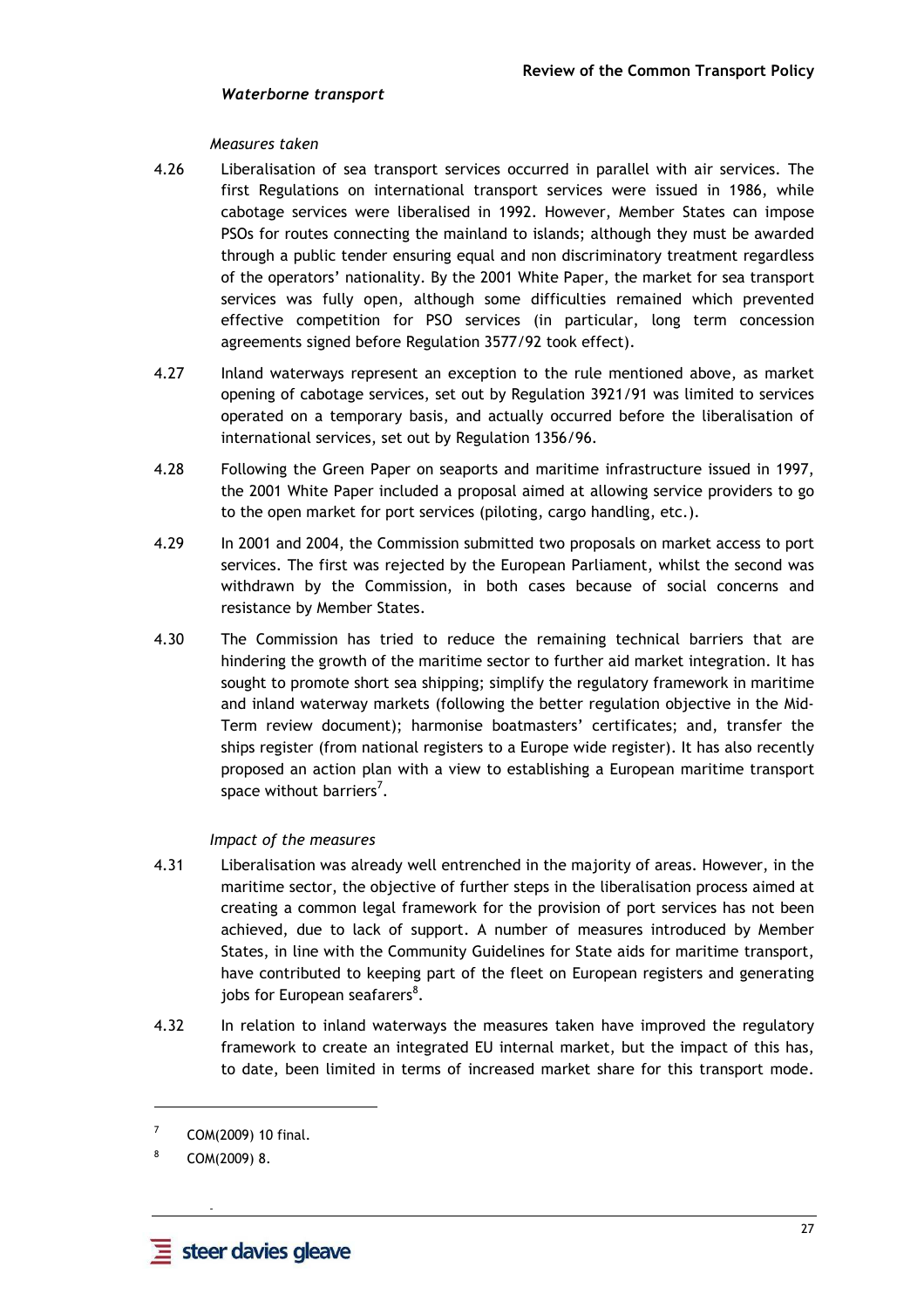This may be partly due to administrative and regulatory barriers which limit the scope for new entry to the market.

#### *Public transport*

#### *Measures taken*

- 4.33 Fewer measures have been taken in public transport, due to the different nature of operations in Member States and the principle of subsidiarity. The White Paper and the Mid-Term Review stated that, for this reason, EU intervention would be limited, primarily to the dissemination of best practice and the promotion of alternative fuels. Other reasons include many operators being owned by public authorities and concerns about the impact of market opening on employment. These issues prevented, until 2007, the adoption of liberalisation measures by the EU, even though some Member States already allowed cabotage.
- 4.34 Regulation 1370/2007, which followed the Altmark decision by the European Court of Justice<sup>9</sup>, defines that public authorities should be free to choose whether to adopt competitive tenders to award services or not, provided that direct awards do not negatively affect competition in the internal market and that the following criteria are met:
	- I There must be a formal document setting out the public service obligations (PSOs), best organised through Public Service Contracts (PSCs);
	- **I** The subsidy is defined following clear and transparent parameters;
	- I The subsidy should only cover the cost of production and a reasonable level of profit;
	- I The subsidy can only be applied once there has been a calculation of the costs of an efficient operator.

# *Impact of the measures*

4.35 Although the Regulation does not require competitive tenders, it does represent a step towards aligning the legislation of Member States in this area and should gradually make the market more competitive.

#### *Impact of other policy measures*

- 4.36 In addition to the sector-specific actions described above, other measures which have been pursued which have also contributed to making the transport market more competitive:
	- I **State aids:** The Commission has taken measures to combat state aids, which is forbidden if it distorts competition and negatively affects trade between Member States. Most such aid now has to be notified to, and approved by, the

 **-** 

 $\overline{a}$ 

<sup>9</sup> The Altmark decision involved the application of the "services in the general economic interest" (SGEI) principles within the transport context. SGEI are those services where the principle of state intervention is accepted by European authorities. See Case C-280/00 Altmark Trans GmbH judgment of 24 July 2003. This case was in response to an Article 234 reference from the German Bundersverwaltungsgericht.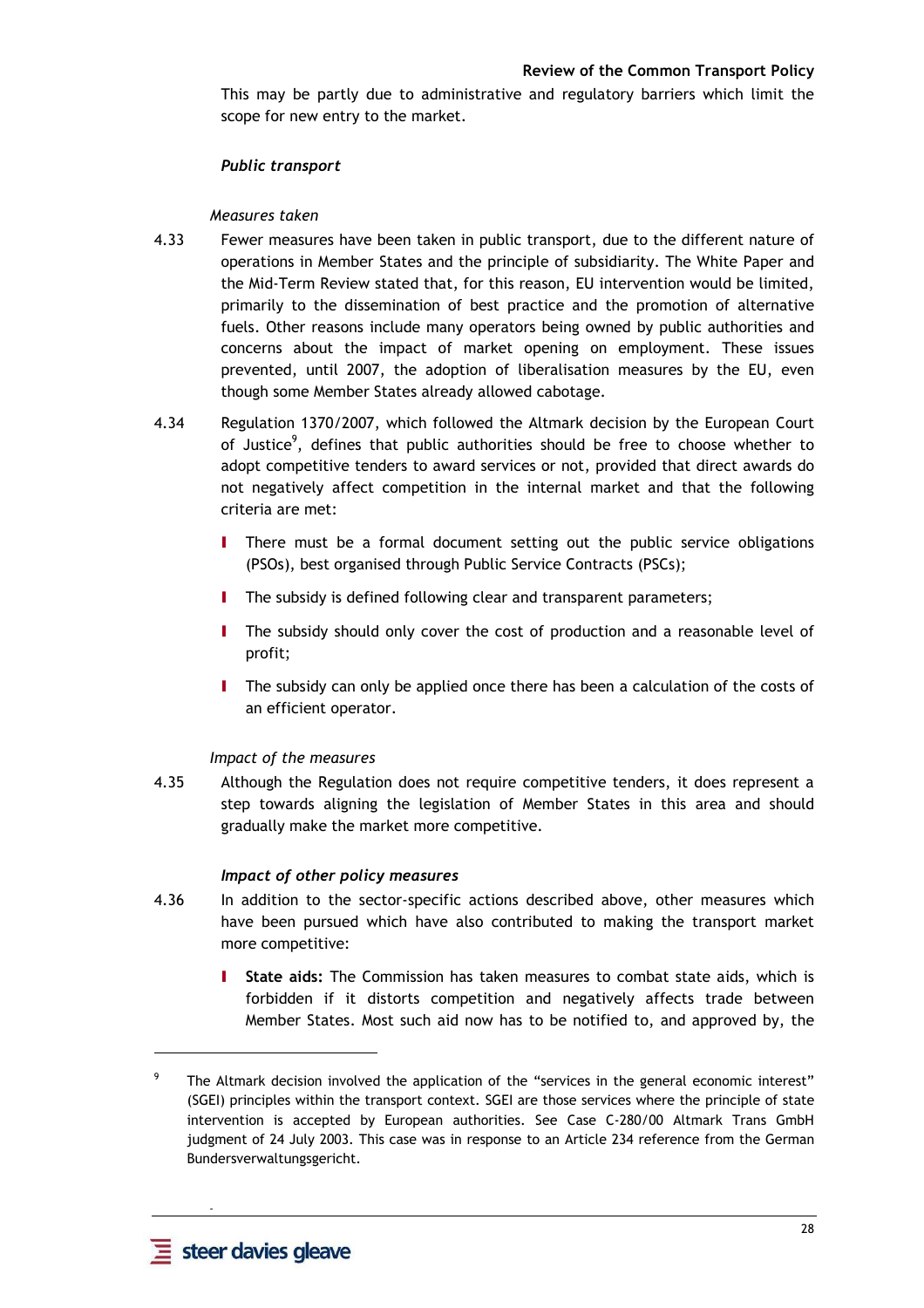Commission. The Commission also issued guidelines dealing with state aid in the air sector (1994), the maritime sector (2004), airports (2005) and railways (2008).

I **Enlargement:** EU enlargement in 2004 and 2007 has facilitated new entry by companies based in the enlargement States and therefore contributed to greater competition. It has also led to substantial improvements in competitiveness and services offered in the 10 Member States that joined the EU in 2004, as these markets have had to change radically to meet the requirements of accession.

# **Facilitation of investment in priority infrastructure**

# *Objectives*

- 4.37 The 2001 White Paper established a key strategic objective of eliminating bottlenecks on the European transport network. This was a priority area for EU-level action because many of the bottlenecks are at the crossings between Member States, reflecting the fact that the transport networks within Member States were generally designed on a national basis. The White Paper stated that unless infrastructure was interconnected and free of bottlenecks, the internal market and the territorial cohesion of the Union could not be fully realised.
- 4.38 The policy of the development of a Trans European Network (TEN-T) dated to the Maastricht treaty, but the 2001 White Paper acknowledged that progress in the development of TEN-T had been slow. Only 20% of the infrastructure planned in 1996 (3 projects out of 14) was complete by 2001. The White Paper envisaged a revision of the TEN-T Guidelines, based on the review of the list of priority projects and a greater involvement of the private sector in the financing of transport infrastructure, to be achieved by encouraging the development of public private partnership (PPP), as well as new procedures for the award of public contracts.

# *Measures taken*

- 4.39 The TEN-T Guidelines have been revised (Decision 884/2004) to take into account the outcome of the enlargement process. This includes an updated list of 30 projects declared of European common interest (priority projects)<sup>10</sup>. These were mostly rail projects but also included the motorways of the sea<sup>11</sup>, project Galileo and some road projects. These projects should be complete by 2020.
- 4.40 Regulation 680/2007 increased the maximum amount of Community financial aid granted to priority projects from 10% to 20% of eligible costs, and up to 30% for cross-border sections of priority projects. For other projects, the threshold remains at 10%.

 **-** 

l

<sup>&</sup>lt;sup>10</sup> They include the original 14 projects selected in 1996.

<sup>11</sup> Corridors dedicated to short sea shipping services.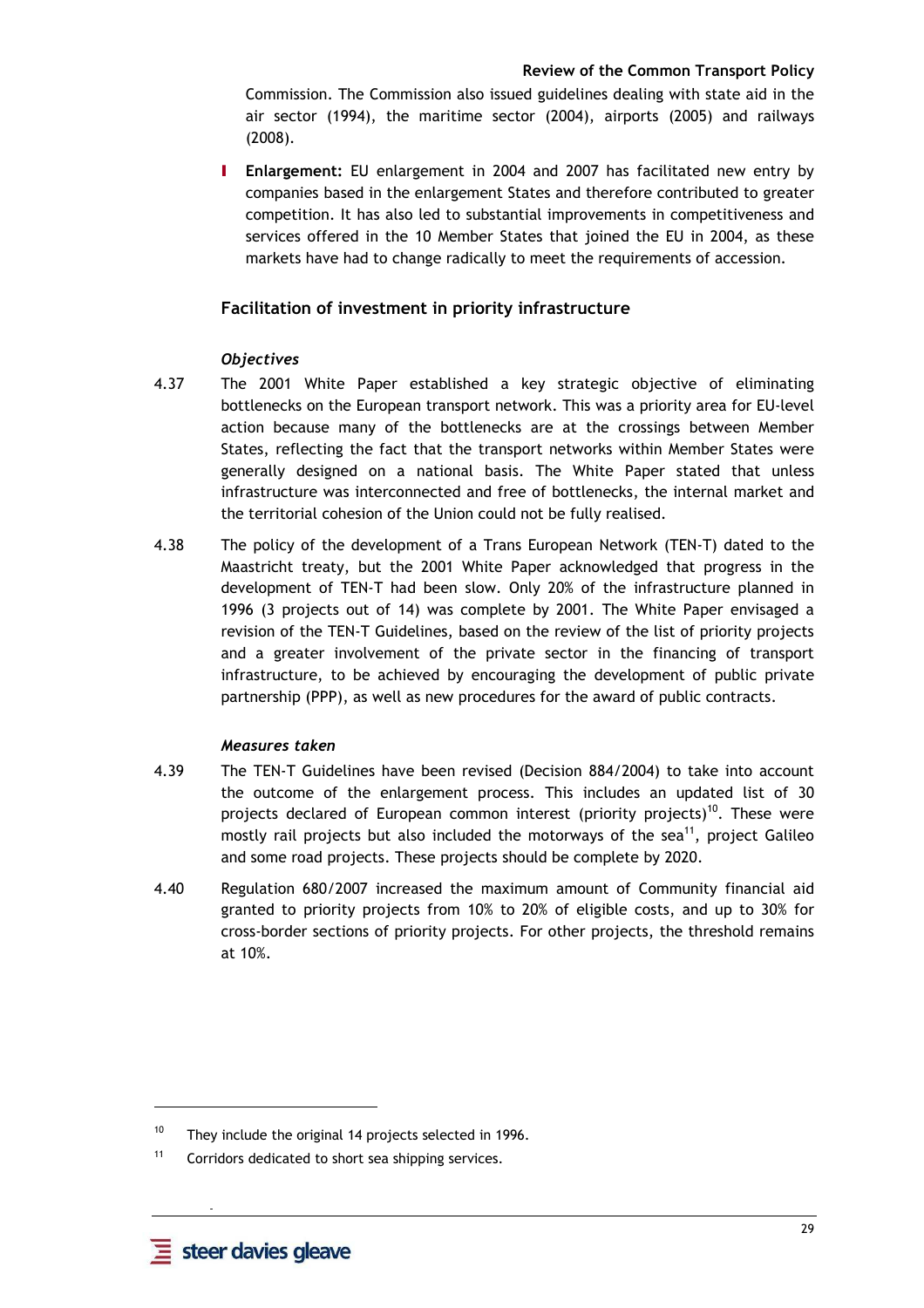4.41 In order to improve the co-ordination of Community funds in TEN-T, a Trans-European Transport Network Executive Agency (TEN-T  $EA^{12}$ ) has been established. This will assume responsibility for implementation of the 2007-2013 TEN-T projects. The mission of the TEN-T EA is to provide an efficient and effective service in realising the technical and financial implementation of the TEN-T programme.

### *Impact of the measures*

- 4.42 The development of the TEN-T network has contributed to the achievement of the overall objective of the CTP by improving national rail and road network interconnections; facilitating interoperability; and stimulating the development of intelligent transport systems such as Galileo. However, the extent of this is limited, because although €400 billion has been directed towards the TEN-T projects since their initial identification in Decision 1662/96, only 4 have been completed, and there is still a long way to go for all the initial plans to be fully implemented.
- 4.43 As a result, the problem of bottlenecks still persists. In addition, as the large majority of TEN-T funded projects are in the rail sector, it can do little to address the issue of bottlenecks on the road transport network (although regional aid and cohesion funds will contribute to this).
- 4.44 A number of issues still hinder the ability of the policy to deliver results efficiently and within the timescale originally scheduled, such as:
	- I in some cases, public and political opposition to construction of new transport infrastructure<sup>13</sup>, often on environmental grounds;
	- I limited transparency in the selection of projects;
	- I a lack of financial resources both at Community and Member State level;
	- I poor management, monitoring and coordination of interventions; and
	- the technical complexity of some projects (often due to the border crossing).
- 4.45 Through the TEN-T budget, ERDF and Cohesion Fund, the EU is currently supporting the start-up of short sea shipping services along four corridors ("motorways of the sea"), by promoting best practice in ports, and financing intermodal connections between ports and the rest of TEN-T. However, the success of this will depend on coordination between transport modes.
- 4.46 The future of inland waterway transport in Europe largely relies on the completion of the two priority projects to remove bottlenecks (the Rhine-Meuse-Main-Danube axis and the construction of the Seine-Scheldt canal). Both projects are technically and environmentally complex, and from the information provided in the latest report available on TEN-T priority projects implementation<sup>14</sup>, it appears that they are unlikely to be completed by 2016 (though this is the date planned by Member

 **-** 

 $\overline{a}$ 

<sup>&</sup>lt;sup>12</sup> Commission Decision 2007/60/EC establishing the Trans-European Transport Network Executive Agency.

 $13$  For instance in Italy there has been fierce opposition to the construction of the Lyon-Turin Base Tunnel from the public and local authorities. In Germany, environmental concerns about the construction of a lock in Aicha are delaying progress on the Rhine/Meuse-Main-Danube waterway axis.

<sup>&</sup>lt;sup>14</sup> DG TREN (2008), TEN-T. Implementation of the Priority Projects Progress Report. May 2008.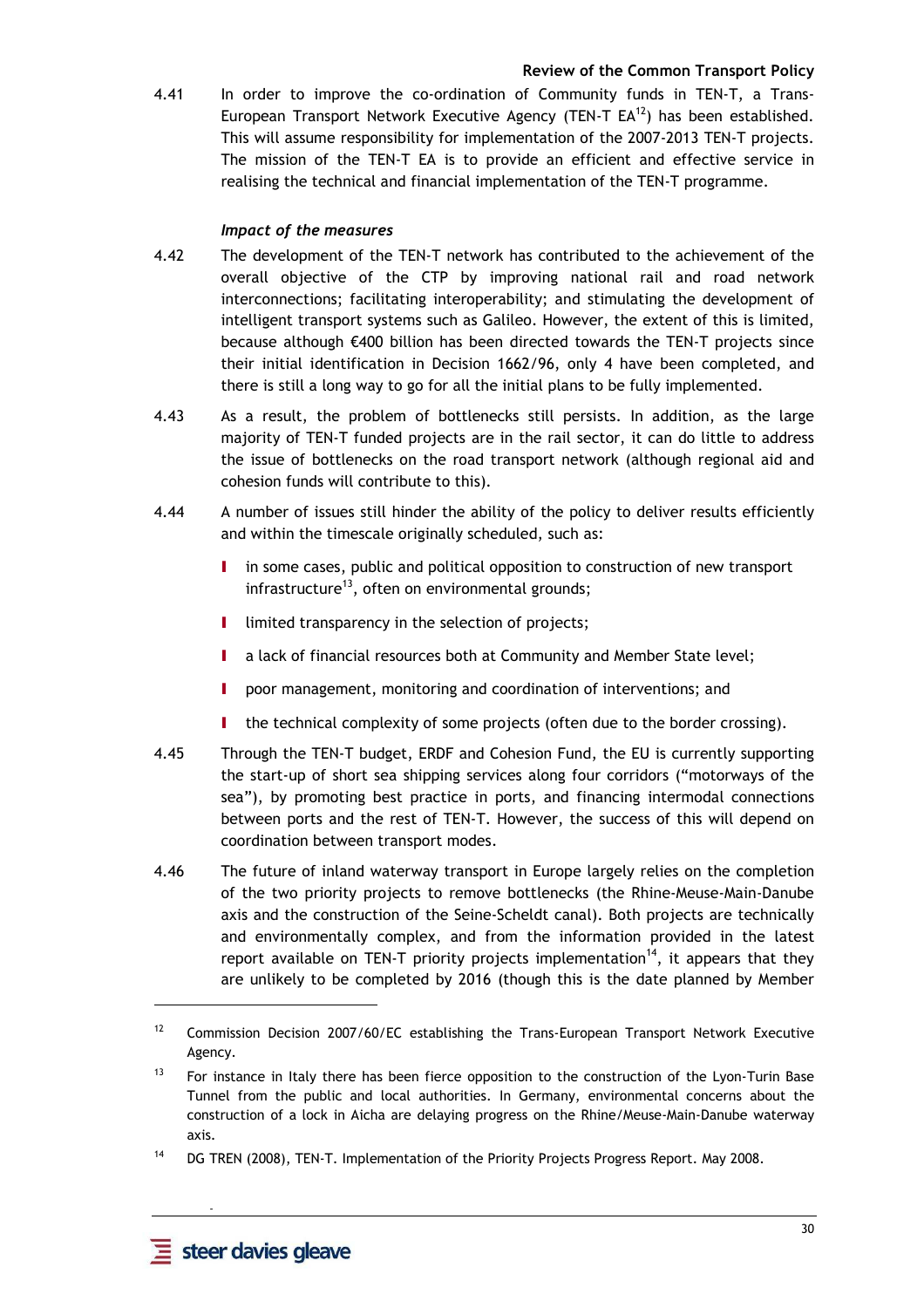States for end of work). However, works on some sections are ongoing and the EU has already supported the upgrading of key stretches along the Danube in countries such as Hungary and Romania through ISPA funds.

### **Development of innovative technologies**

### *Objectives*

4.47 The 2001 White Paper suggested that the development and adoption of Intelligent Transport Solutions at the EU level could help improve the use of transport infrastructure by reducing congestion and energy consumption, supporting greener mobility, and increasing traffic safety. A number of specific policy measures were proposed in order to promote the development of innovative technologies and intelligent transport systems.

#### *Measures taken*

- 4.48 Examples of measures taken to introduce intelligent transport systems and innovative technologies include:
	- I **European Rail Traffic Management Systems (ERTMS)**, which aims to standardise the different rail signalling and speed control systems existing in different countries in Europe with the final goal of reducing barriers to entry into the market and of movement between Member States. The EU is providing financial support to the installation of these systems and intends to earmark a major part of the Trans-European network funds specifically for this purpose.
	- I The **Single European Sky ATM Research (SESAR)** programme, which aims to create a new generation of Air Traffic Management systems by standardising and modernising those currently used with scope to share information between different operators; increase punctuality and reduce flight times; achieve improved efficiency for the air sector; and, improve safety standards and lessen the environmental impact of air traffic.
	- I **Vessel Traffic Monitoring and Information systems for sea transport**. SeaSafeNet (Safe Sea Network) is one example of such a system. In particular, it allows data exchange between data providers and data requesters through the use of XML Messaging System (which is the core of SeaSafeNet).
	- I **River Information Services (RIS) for inland waterways**, which is one of the interventions set in the NAIADES European action programme (2007-2013) and the PLATINA project which is implementing the NAIADES actions. The overriding goal is to promote the use of inland waterways in freight transport.
	- I The **EU Intelligent Car Initiative**, started in 2006 with the aim of introducing smarter, safer and cleaner road transport in Europe and consequently to reduce road accidents, congestion, fuel consumption and CO2 emissions.
	- I The **Galileo programme**, aimed at developing a European-controlled global satellite navigation system, which could replace the current international systems and guarantee a reliable service for Europe.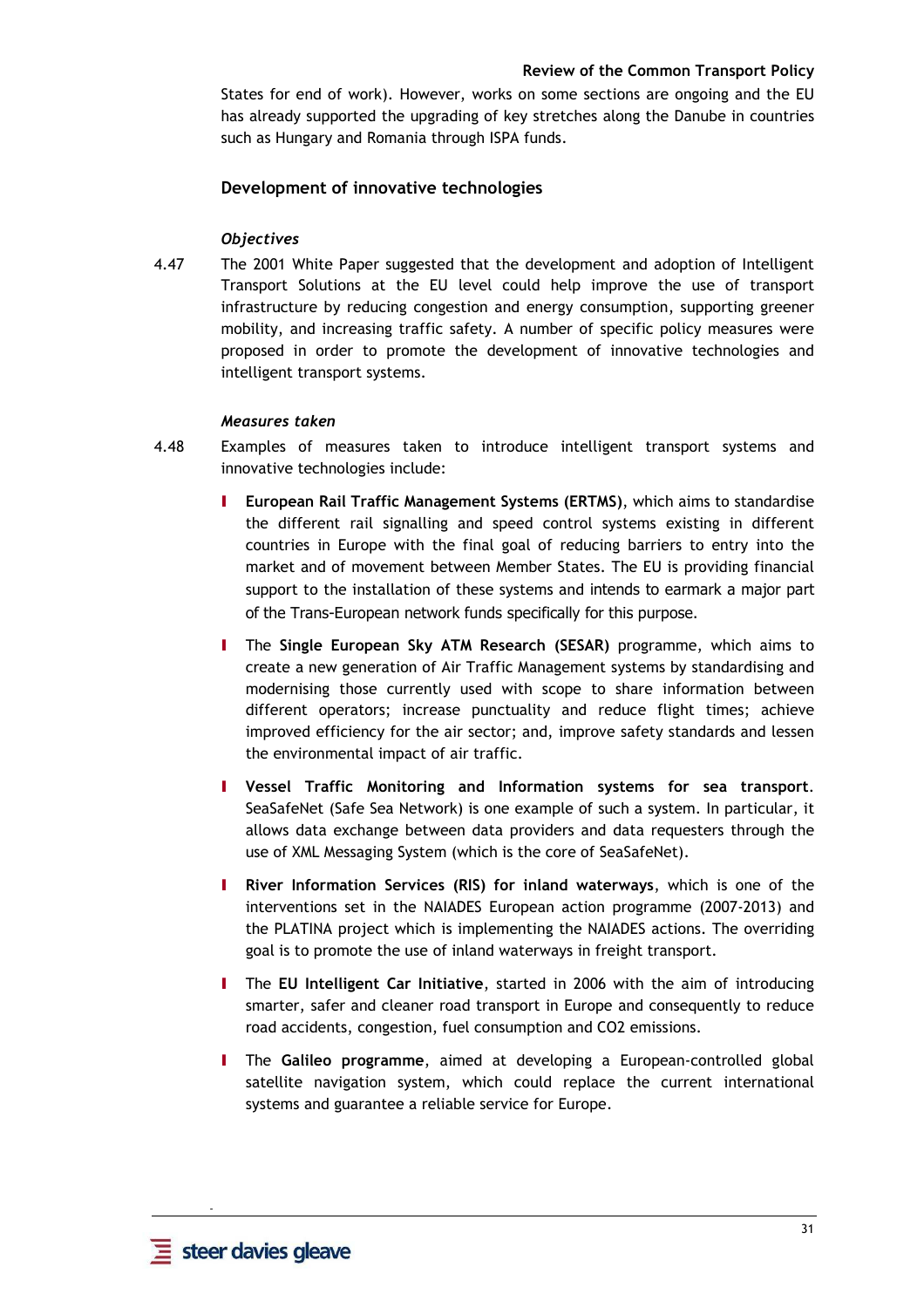4.49 The Commission has also recently adopted an Action Plan on Intelligent Transport System for road transport<sup>15</sup>, with the aim of accelerating and coordinating the deployment of ITS in this sector.

# *Impact of the measures*

4.50 By definition, the development of these systems are complex and long term projects. It is therefore not possible, at this stage, to judge whether the measures have been successful. However, it has to be noted that several of these projects are behind schedule. For example, the 2001 White Paper envisaged that the Galileo programme would be operational by 2008, whereas it is still at a development stage.

# **Development of logistics and promotion of inter and co-modality**

# *Objectives*

- 4.51 As part of the objectives of improving economic efficiency and reducing congestion and pollution, the 2001 White Paper announced the launch of the Marco Polo programme, to shift freight from road to more environmentally friendly modes, particularly short-sea shipping, by promoting intermodal services. The specific objectives of the programme were:
	- I to support the start-up phase of new services which would lead to sustainable shift from road;
	- I to improve the operation of the entire inter-modal supply chain; and
	- I to support innovation and the dissemination of best practice.
- 4.52 The Mid Term Review stressed the key role of logistics in ensuring sustainable and competitive mobility in Europe and introduced the concept of "co-modality", i.e. "the efficient use of different modes on their own and in combination.

# *.Measures taken*

- 4.53 Two funding programmes, Marco Polo I (2003-2006) and Marco Polo II (2007-2013), were introduced. The budget for the programmes were €150 million and €450 million respectively. Marco Polo I was primarily focussed on the road sector. The scope for Marco Polo II was wider, both in geographical terms (to include Iceland, Norway and Croatia), and to include other modes and projects, such as motorways of the sea and traffic avoidance projects.
- 4.54 In October 2007 the Commission adopted a "Freight Logistics Action Plan"<sup>16</sup> to improve the efficiency and sustainability of freight transport in Europe. The plan presented a number of actions, including:
	- I e-Freight (the ability to track and trace freight across transport modes and to automate the exchange of data for regulatory or commercial purpose) and Intelligent Transport Systems for freight transport;

 **-** 

l

<sup>15</sup> COM(2008) 886 final

<sup>16</sup> COM(2007) 607 final.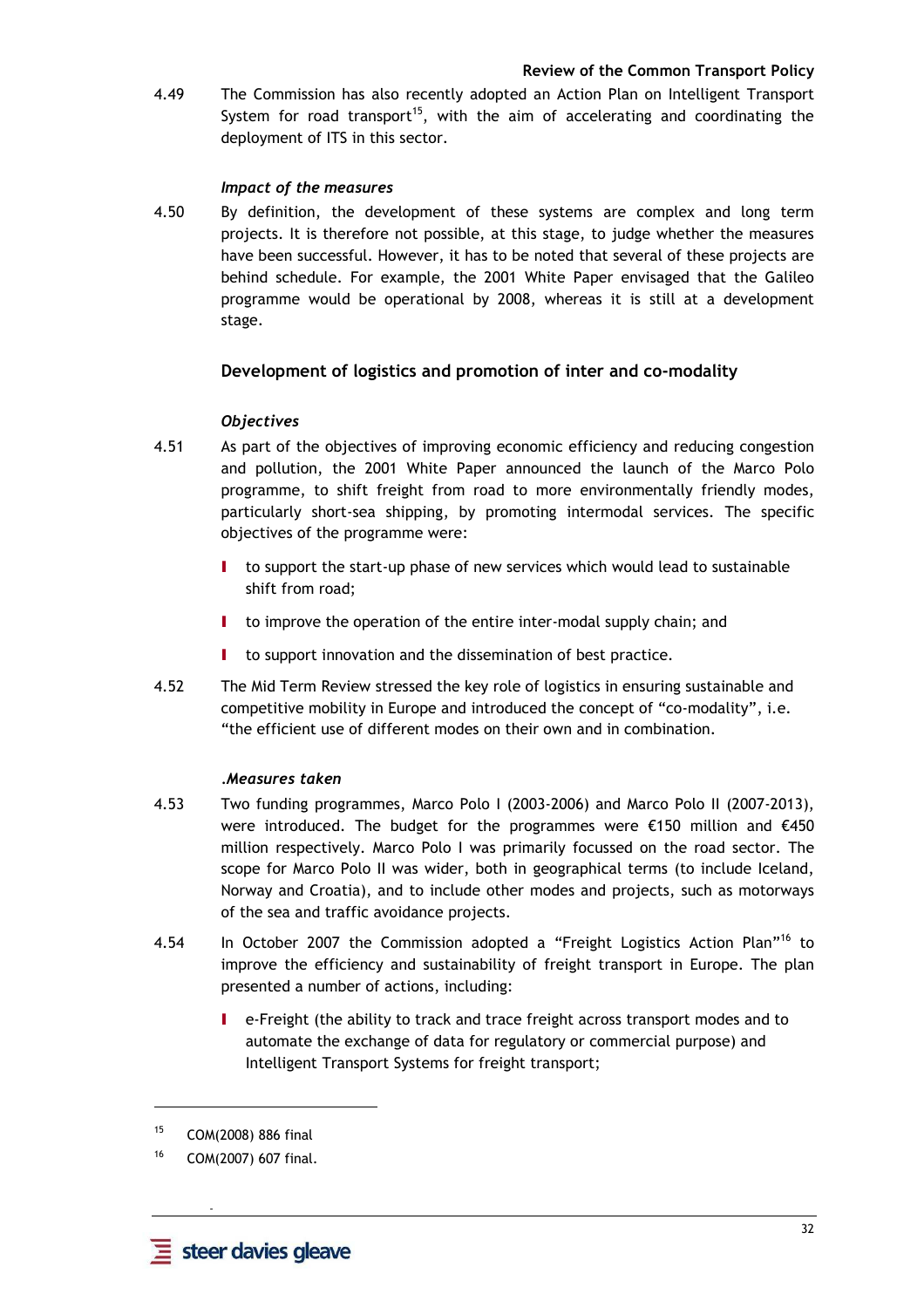- I adoption of indicators to evaluate supply chain performance;
- **I** elaboration of benchmarks for terminals:
- **I** further harmonisation of vehicle dimensions and loading standards;
- I simplification of administrative procedures (single access point); and
- I improving urban freight transport logistics.

#### *Impact of the measures*

- 4.55 Marco Polo has had limited impact to date, partly because the funds have not been fully utilised. To date, 104 contracts have been concluded, but the budget committed was well below the budget available<sup>17</sup>. During the period 2003-2006, the modal shift target (12 billion tonne kilometres) was not achieved.
- 4.56 Several actions are scheduled for coming years in the field of logistic and comodality, following the adoption of the Freight Logistics action plan. The impact assessment of the plan identifies a number of possible positive outcomes<sup>18</sup>, but at present it is too early to assess whether this initiative has been successful..

# **Reform of pricing and taxation**

## *Objectives*

- 4.57 Transport imposes costs on wider society which, in most cases, are not taken into account in the prices that transport users or operators pay. This may lead to an inefficient level of transport output, and the 2001 White Paper identified that, as a result, transport congestion had become a key constraint on the European economy. As discussed in section 6 below, transport also has significant environmental externalities.
- 4.58 In order to address this, the 2001 White Paper recommended marginal social cost pricing for transport infrastructure use, aimed at improving the overall efficiency network usage and reducing congestion. This built on previous policy documents, in particular the 1998 White Paper 'Fair Payment for Infrastructure Use: A Phased Approach to a Common Transport Infrastructure Charging Framework in the EU'.

#### *Measures taken*

- 4.59 Although the objectives of the White Paper in this area were very ambitious, the specific measures proposed were quite limited, and many of these related to encouragement of best practice. Actions which have been taken at EU-level included:
	- I introduction of a Directive to guarantee the interoperability of tolling systems;
	- a partial harmonisation of the level of fuel taxation (through the Energy Products Directive 2003/96);

 **-** 

l

<sup>17</sup> De la Lastra, 2008.

<sup>18</sup> SEC(2007) 1321.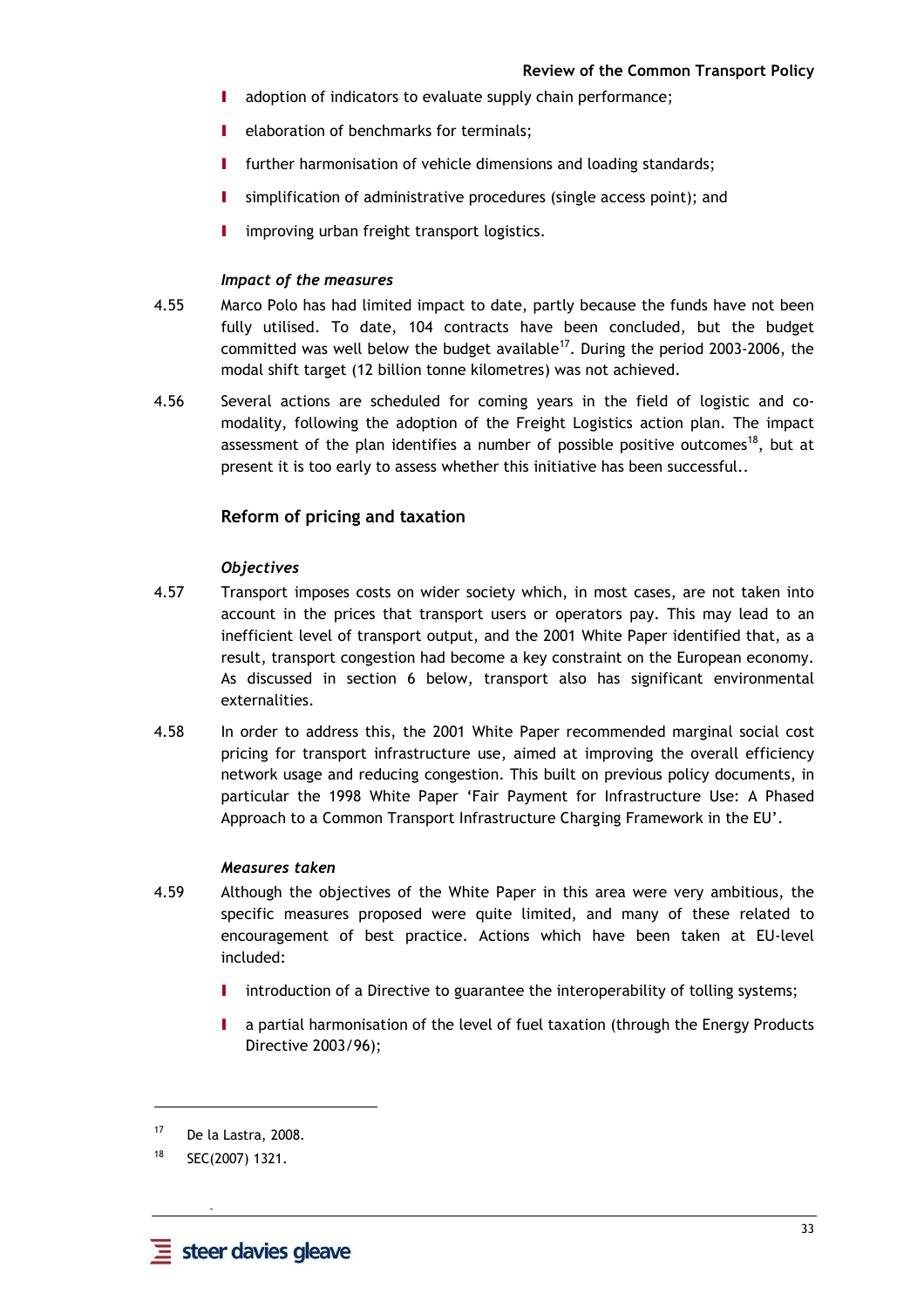- I exemption of hydrogen and biofuels from energy taxation has been permitted (also through the Energy Products Directive);
- I launch of a consultation process on smart charging for infrastructure use;
- proposal of a common methodology for the assessment of external costs, to be used in the calculation of charges (as part of the Greening Transport Package<sup>19</sup>); and
- I revision of the Eurovignette Directive to allow variation of charges based on local air and noise pollution and congestion (this was also part of the Greening Transport Package).
- 4.60 In addition, legislation has been introduced to make the charges for use of airports, air traffic control services, and rail infrastructure more cost-reflective and/or more transparent. However, these did not require marginal social cost pricing, although Directive 2001/14/EC allows rail infrastructure charges to reflect the scarcity of capacity and environmental costs.
- 4.61 A number of measures have also been taken by Member States which are consistent with the policy. For example:
	- I In 2005 Germany introduced a distance-based tolling system, for heavy trucks (over 12 tonnes) only;
	- I Stockholm and London have introduced congestion charges (within the London charging zone, peak traffic congestion, measured in terms of additional journey time relative to the time taken for a journey in uncongested conditions, was reduced by 21%);
	- I Milan experimented with a pollution charge (Ecopass) in 2008; and
	- I a number of States including the UK and France have introduced or increased taxes on air passengers, although the link between these charges and the external costs of air transport are weak, because the charges are applied at a flat per-passenger rate.

## *Impact of the measures*

- 4.62 Most of the measures that were identified in the White Paper relating to pricing and taxation have been implemented, but the policy has had little direct impact as yet. This reflects the fact that most decisions about pricing and taxation are still made at national level. Therefore, the main action that the Commission can take is to facilitate change and encourage best practice; this is what the White Paper stated would be done (at least for private vehicles).
- 4.63 Some steps have been taken at a national level to implement policy measures which are consistent with the principles set out in the White Paper, such as the distancebased tolls introduced in Germany. Where these measures have been introduced, they have been successful, but there are relatively few examples of this. Public opposition has been a key problem. A referendum in Stockholm resulted in a narrow majority in favour of a congestion charge, but a referendum in Manchester in the UK resulted in a strong rejection of this, while Milan decided not to hold a public

 **-** 

<sup>19</sup> COM(2008)433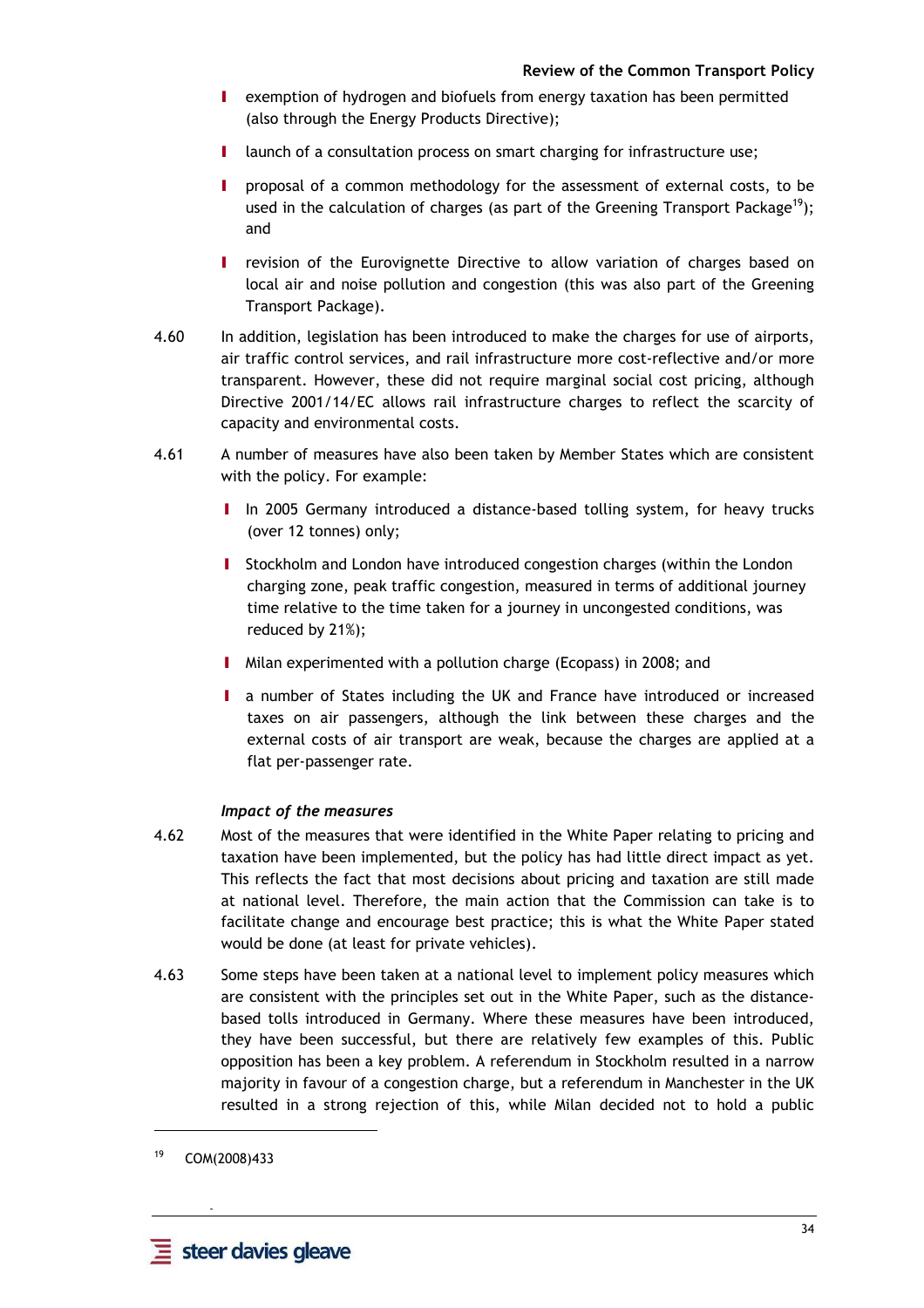consultation on the Ecopass scheme originally planned at the end of the 1 year experimental period.

## **Conclusions and lessons learnt**

- 4.64 The analysis undertaken shows that substantial progress has been made towards meeting the objective of the CTP of creation of a competitive internal market for transport services, by liberalising the transport market. Market opening has been very successful in the air sector, and there are signs that market opening in the rail sector is starting to bring some success, but it is too early to assess the full results of this, particularly because some Member States have been slow in implementing the relevant Directives. In other sectors, further reforms are required in order to fully implement liberalisation.
- 4.65 The case study analysis of Member States undertaken for Task 2 shows that liberalisation of the air market has brought significant consumer benefits, in terms of lower air fares, new air services, and where surface competitors (for example the railways) have offered lower fares to compete with the airlines, as in Germany. The case studies also show some examples of where new competitive rail freight services have started as a result of liberalisation. However, the case studies also demonstrate that in some sectors, particularly rail, realisation of benefits from liberalisation is dependent on full implementation of the relevant legislation by Member States, and that this has not always occurred.
- 4.66 The major lesson learnt from the opening of the market is that introduction of legislation is not in itself sufficient to ensure that markets are opened in practice. In the railways the initial attempts at liberalisation had little impact on the market; only in recent years has there actually been any increase in competition, and this is still limited to niche areas. As a result, at EU level, the objective of the White Paper of shifting the balance between modes of transport towards rail has not been achieved, although there are some exceptions to this, for example where there has been investment in new high speed infrastructure.
- 4.67 Similarly, although there has been progress towards the CTP objectives of eliminating infrastructure bottlenecks, this progress has been relatively slow, partly due to the scale, complexity and cost of the projects.
- 4.68 In addition, whilst there has been progress towards the objective of introducing a system of transport infrastructure pricing and taxation which better reflects marginal costs, and most of the specific measures proposed in the White Paper have been implemented, overall progress has been limited, largely because most decisions about pricing and taxation are still taken by Member States, and in some cases due to strong public opposition.

#### **Recommendations**

4.69 We recommend that the process of market liberalisation of the transport sector should be continued, in order to meet the CTP objective of a competitive internal transport market. In particular, this should include: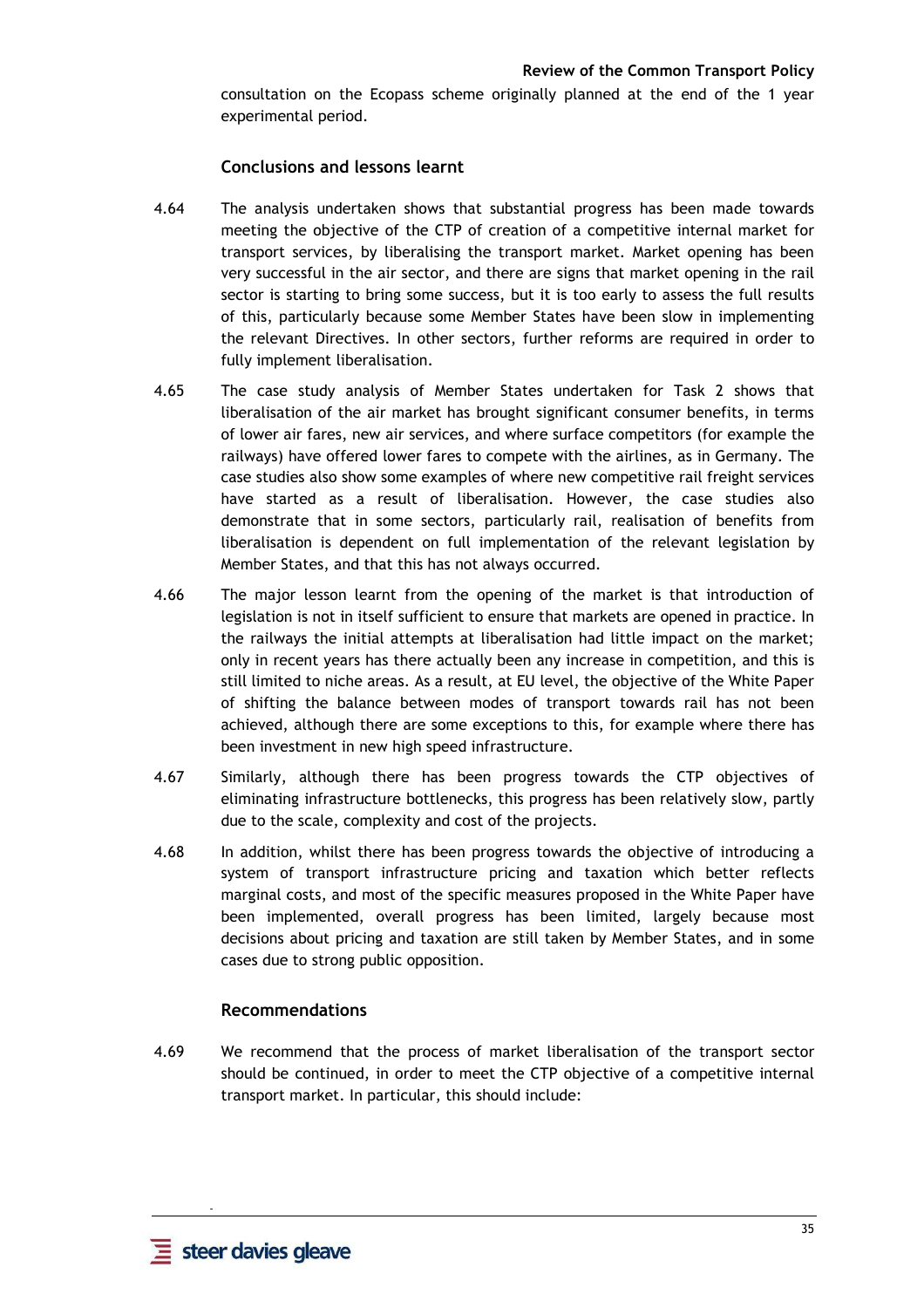- I Continued effort to liberalise the rail sector, in particular to ensure that all Member States fully implement and enforce the packages of Directives that have already been passed.
- I Full liberalisation of road freight transport, including removal of all restrictions on cabotage as requested by the Parliament. There is no more economic rationale or justification for market restrictions in this sector than there is in the air sector, although (as in the air sector) liberalisation may need to be accompanied by appropriate regulatory measures to ensure maintenance of safety standards and (possibly) working conditions.
- I Removal of remaining restrictions on international road passenger transport, including permitting cabotage.
- 4.70 In order to ensure that the limited TEN-T funds are used most efficiently to address infrastructure bottlenecks, decision-making about the allocation of funding should be based on cost benefit analysis of different schemes, using consistent criteria and parameters, but should not favour specific modes of transport. The different environmental and other social costs of different modes should be taken into account in this cost benefit analysis.
- 4.71 With regard to pricing and taxation, the limited congestion pricing schemes that have been introduced in some Member States have been successful. However, gaining public acceptance of these schemes **prior** to implementation has proved difficult. The scope of these schemes means that their introduction is within the competence of national and regional governments, in accordance with the principle of subsidiarity, but the EU can continue to promote best practice and may be able to assist with the development of technological solutions for road pricing.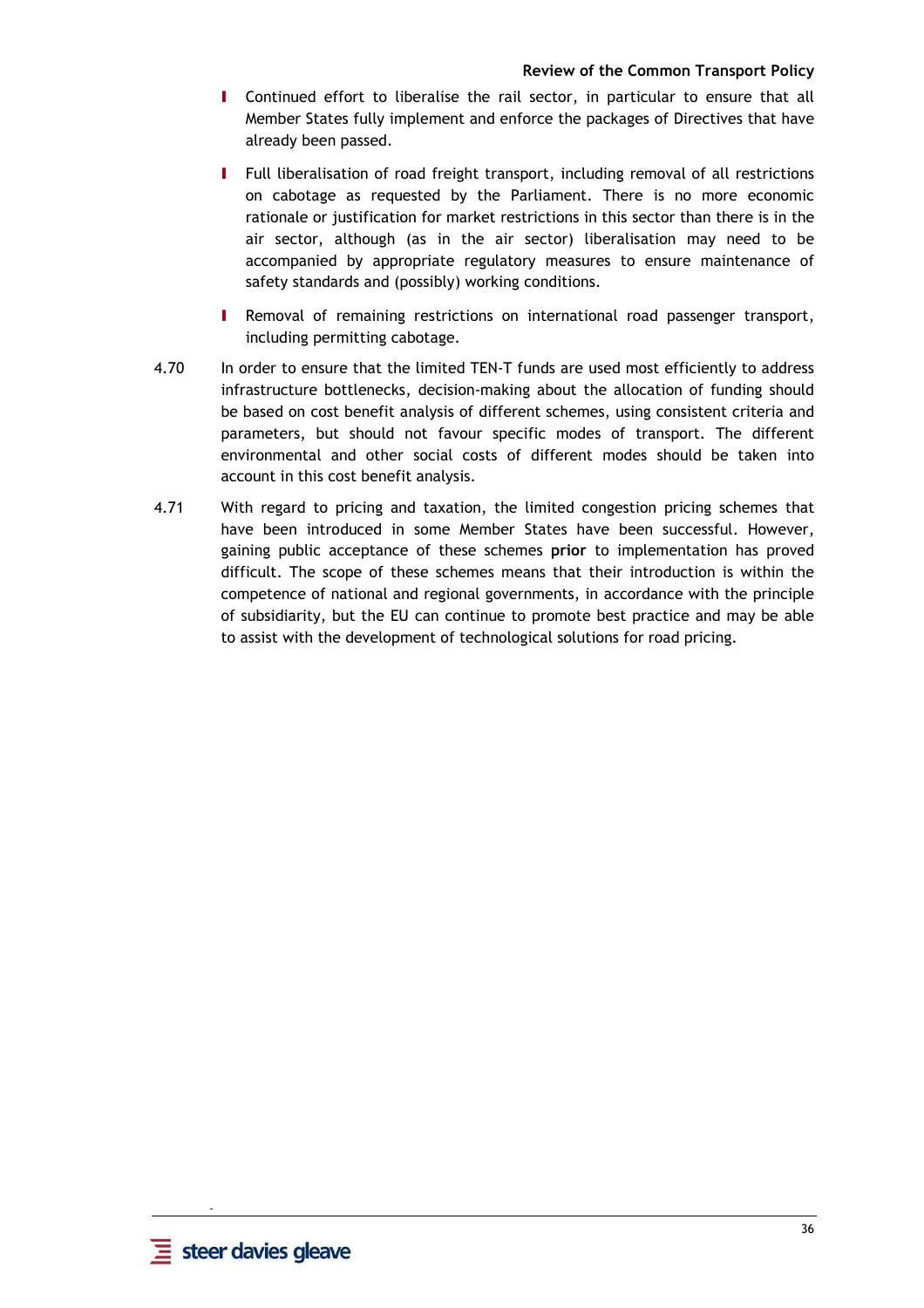# 5 Social aspects of the CTP

## **Introduction**

- 5.1 Transport has an important social dimension. The European transport sector employs 8.9 million people, and therefore the social conditions of transport workers are important. Millions of journeys are made every day, and therefore transport service quality is a key issue for many citizens. In addition, transport has a number of social externalities. Some of these are positive (such as increased social cohesion) but there are also negative social externalities, such as accidents and (potentially) security threats.
- 5.2 This section discusses the objectives related to the social dimension of the CTP, within the following areas:
	- I Safety;
	- **I** Security;
	- Level of service quality and passenger rights; and
	- Working conditions.

# **Safety**

## *Objectives*

- 5.3 The main problem related to safety identified in the 2001 White Paper was road safety, and reducing road fatalities was one of the key objectives of the White Paper. All Member States faced similar road safety problems (albeit to varying degrees), such as excessive speed, drinking and driving, failure to wear a seat belt, insufficient protection provided by vehicles, existence of accident black spots, noncompliance with driving and rest times by commercial drivers and poor visibility. At that time, the forthcoming enlargement to include countries with a poor level of road safety was listed as an additional challenge.
- 5.4 The 3rd European Road Safety Action Programme (2003-2010), adopted by the Commission in June 2003, and endorsed by the Transport Council on 5 June 2003, set the objective of halving the number of people killed on the roads by 2010 (with respect to 2000 levels) as ultimate goal. It also proposed a series of measures such as increasing checks on road traffic, deploying new road safety technologies, improving road infrastructure and measures to improve users' behaviour.
- 5.5 A specific problem identified in the White Paper was tunnel safety. Many corridors on the Trans-European Road Network (TEN-T) include long tunnels, often built decades ago, which do not meet modern safety standards. The White Paper was produced shortly after the fires in the Mont Blanc, Tauern and Gotthard road tunnels. Therefore, addressing safety in tunnels was a key objective identified.
- 5.6 The accident rate in the rail transport sector was significantly lower than in the road sector, and therefore the objective was to maintain or improve this, despite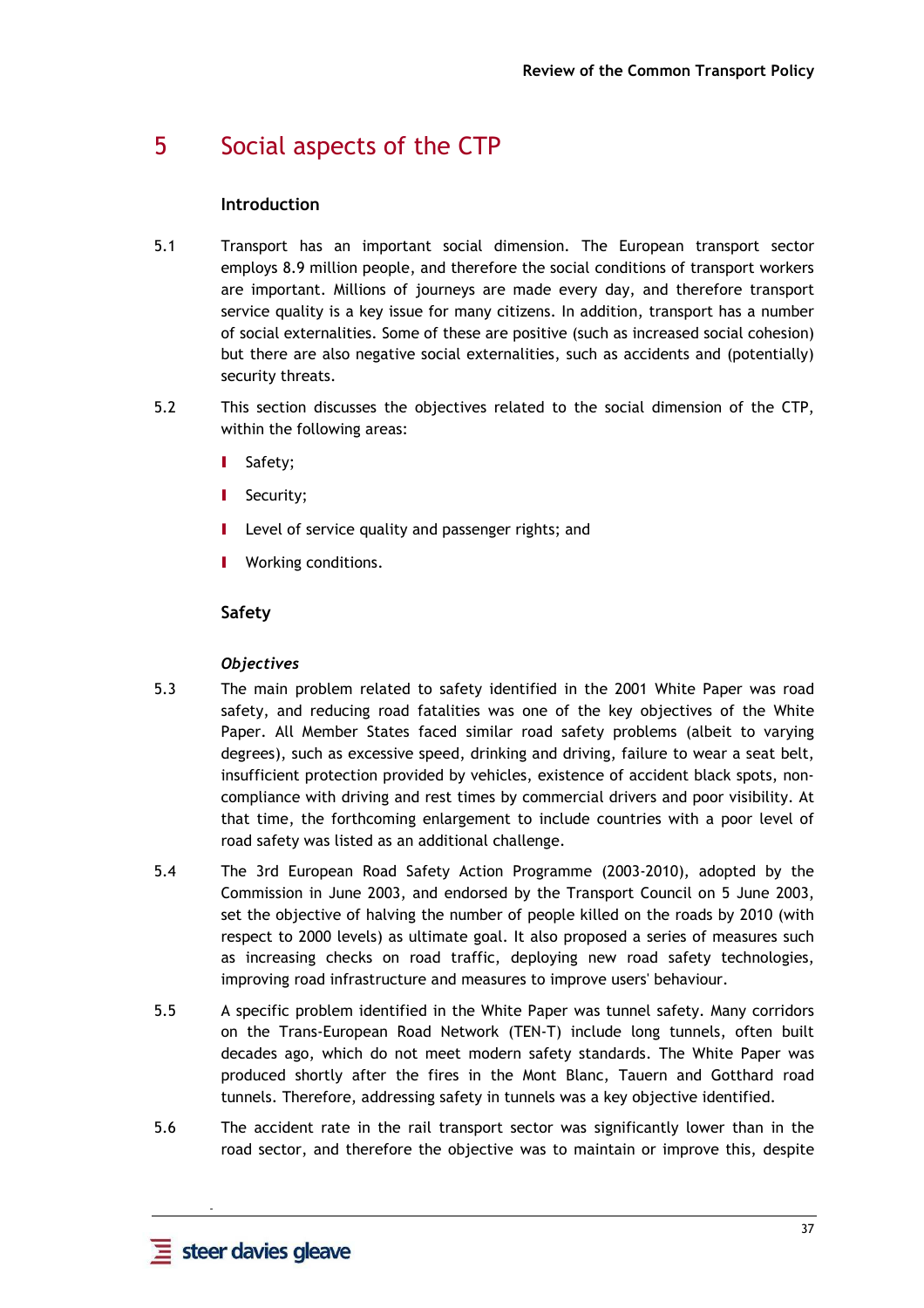changes in the market. The White Paper stated that market opening and interoperability "must guarantee a level of safety at least equal to, if not higher than, that achieved today in the national context". Similarly, in the air transport sector, the level of safety is very high, but a number of specific measures were proposed in order to maintain the low rate of accidents despite traffic growth. In particular, the White Paper noted that third-country aircraft had not always complied with international safety standards and therefore it was necessary to take actions to address this. In the maritime sector, the main issue highlighted in the 2001 White Paper was that the regulatory authority, the International Maritime Organisation (IMO), lacked effective powers of inspection and enforcement.

## *Measures taken*

- 5.7 Many actions have been taken at EU level to achieve objectives relating to safety. In the road transport sector, measures taken include:
	- I Directive 2003/20, which requires seatbelts to be used where they are available.
	- I A Directive (2008/96/EC) has been introduced on road infrastructure safety management, which requires infrastructure builders and managers to take road safety into account in all stages of road planning and operation on the trans-European network.
	- I The CARE accident database has been developed, to provide a harmonised EUwide data source which can be used as a basis for policymaking.
	- Progress has been made to promote the introduction of ITS solutions that could improve the safety of road transport (eg. the e-Safety initiative, which is part of wider "Intelligent Car Initiative").
- 5.8 Measures introduced to improve the working conditions of professional drivers, such as harmonization of road safety checks, have also contributed to improving road safety. These measures are discussed in more detail below.
- 5.9 In the rail sector, key issues to address were:
	- I Modernisation and harmonisation of the safety regulatory structure and safety rules in the Member States and at European level;
	- I Introduction of common safety requirements and elements for a safety management system;
	- I Introduction of a transparent monitoring of railway safety in the Member States;
	- **I** Enforcement of rules for accident and incident investigations.
- 5.10 These issues were addressed within the Second Railway Package, and particularly by Directive 2004/49/EC and Regulation (EC) 881/2004, setting up the European Railway Agency (ERA). National safety rules and technical standards were to be replaced by common standards, provided by Technical Specifications for Interoperability (TSIs) prepared by ERA and enforced by the Commission $^{20}$ . This was aimed at ensuring the improvement of safety levels in the new EU-wide rail market,

 **-** 

l

<sup>&</sup>lt;sup>20</sup> The most notable standard introduced is ERTMS. One component of the ERTMS, the European Train Control System (ETCS), enables trains to cross national borders and enhances safety.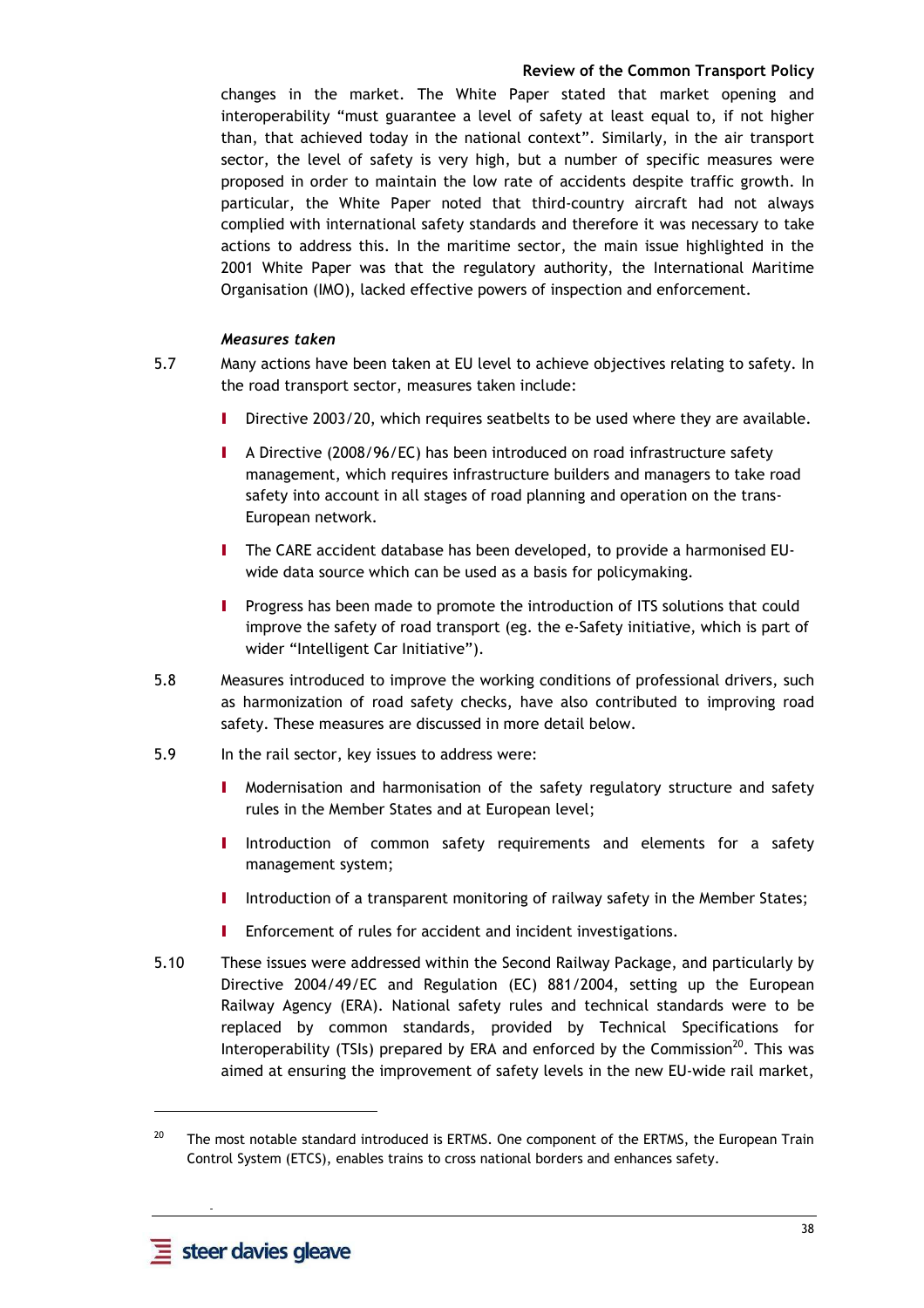and at the same time, setting transparent and non discriminatory rules. The second area above was mainly addressed through the harmonisation of safety certificates, which ensured that the rail operator had in place a reliable safety management system. Directive 2004/49/EC also required each Member State to establish an independent rail safety authority. Finally, accident and incident investigations must be carried out by an autonomous body, independent from the various actors of the sector.

- 5.11 The 2001 White Paper also proposed minimum safety requirements for tunnels exceeding 500 metres of length, whether in operation, under construction or at the design stage, and forming part of the TEN-T. This proposal was enacted for road tunnels within Directive 2001/54/EC, which lays down a set of harmonised minimum safety standards dealing with the various organisational, structural, technical and operational aspects. In the rail sector, the Commission issued a TSI specifically dealing with safety issues in rail tunnels, applying to tunnels on the Trans-European Network (Commission Decision 2008/163/EC).
- 5.12 In the air transport sector, the White Paper proposed the creation of a European Air Safety Agency (EASA). EASA was initially responsible for the harmonisation and enforcement of technical rules of civil aviation $^{21}$  and now also covers air operations, pilots' licences and, within the limits set by the Chicago Convention, the safety of third-country aircraft. It also includes standardisation inspections and safety oversight, with particular responsibility for ramp inspections.
- 5.13 In addition, the procedures for ramp inspections of third-country aircraft landing at airports located in the Member States have been harmonised and enforced (Directive 2004/36/EC, now repealed and replaced by Regulation (EC) 215/2008). In its original version, the Directive granted the possibility of grounding aircraft failing to comply with safety standards. This provision was repealed by Regulation (EC) 2111/2005 and Commission Regulation (EC) 474/2006 which established a list of air carriers banned from operating flights within and into the Community.
- 5.14 In the maritime sector, in order to make the adoption of IMO standards more efficient, the Committee on Safe Seas (COSS) was set up with Regulation (EC) 2099/2002. It was involved in the implementation of a large number of safety standards set by IMO, such as for:
	- I the implementation of the International Safety Management Code (Regulation 336/2006);
	- I the safe loading and unloading of bulk carriers (Directive 2001/96/EC);
	- **I** marine equipment (Directive 96/98/EEC);
	- I safety rules and standards for passenger ships (Council Directive 98/18/EC, as amended by Directive 2004/25/EC).
- 5.15 Finally, Regulation (EC) 1406/2002 established a European Maritime Safety Agency (EMSA), appointed to provide technical and scientific assistance to ensure the implementation and enforcement of Community legislation in the field of maritime safety, and evaluate its effectiveness.

 **-** 

l

<sup>&</sup>lt;sup>21</sup> See for example Commission Regulation (EC) 1702/2003 and 2402/2003 on airworthiness and environmental certification of aircraft and related products, parts and appliances.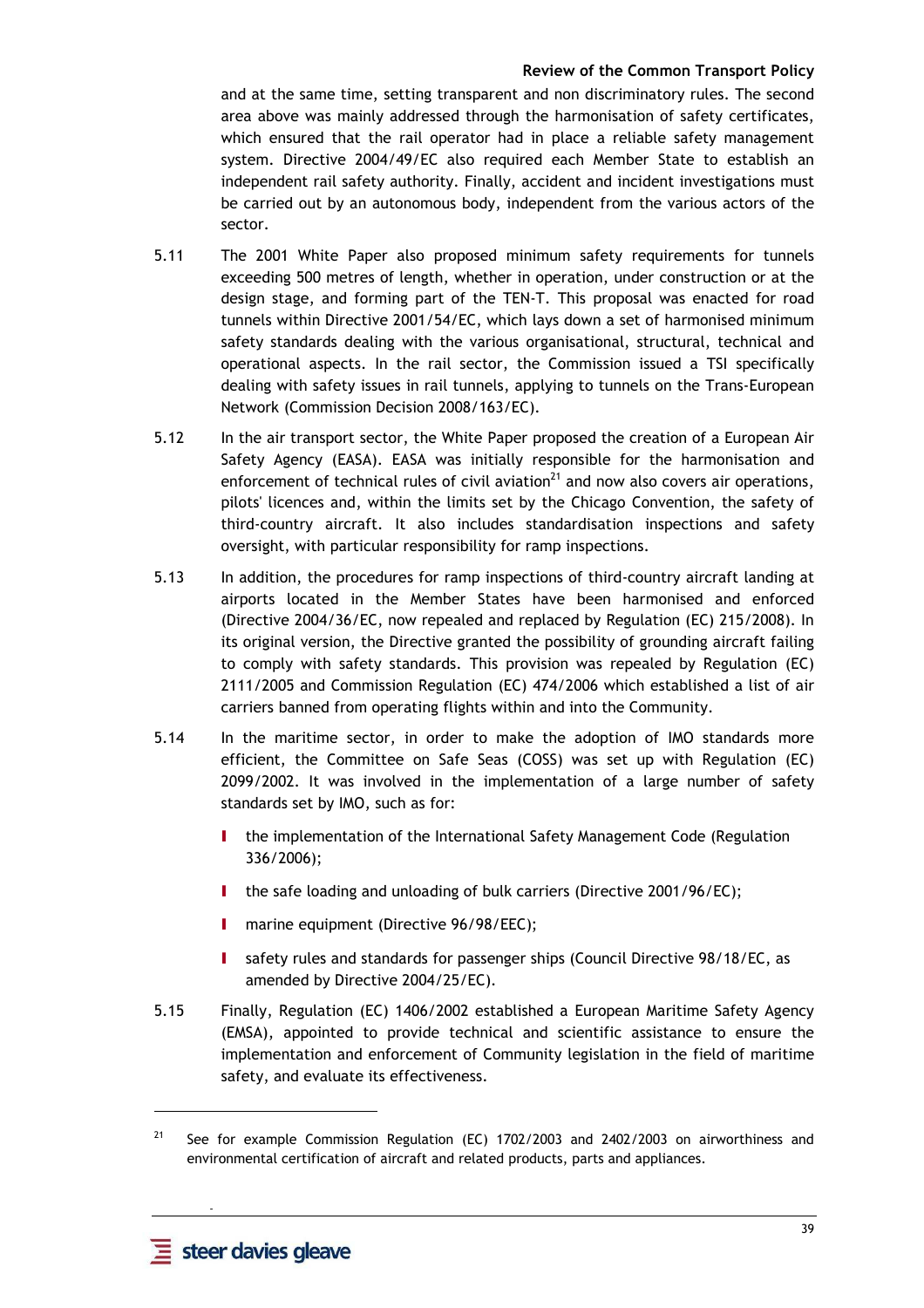#### *Impact of the measures*

5.16 The current data on road fatalities indicates that the objective of reducing road deaths by 50% by 2010, as defined in the 2001 White Paper, is unlikely to be achieved; nonetheless, there has been significant progress. In 2008 about 38,500 people were killed in road traffic accidents in the EU, 15,700 less than in 2001, a 29% reduction (Figure 5.1 below), although different patterns were registered in different Member States<sup>22</sup>.



**FIGURE 5.1 ROAD FATALITIES IN EU15 AND EU12 (1990-2007)**

Source: Steer Davies Gleave elaboration on Energy and Transport Statistical Pocketbook 2009, DG TREN and CARE report March 2009.

- 5.17 Although many actions have been taken at EU level towards this objective, the extent to which EU actions can achieve the targets it sets for road safety depends on the efforts made by Member States to enforce legislation, and on trends in traffic volumes. In particular, there are significant differences between Member States in laws on drink driving, and in the effectiveness of the enforcement of road traffic laws. The initial safety situation also impacts on the potential impact of better enforcement.
- 5.18 Accident figures show that in some countries, such as Luxembourg, France and Portugal, some positive results have been reached, thanks to the pro-active role of governments, but in many new Member States (Romania, Slovenia, Lithuania, Slovakia and Poland) the number of fatalities increased between 2001 and 2007, mainly due to an increase in traffic and inadequate infrastructure. According the European Transport Safety Council (ETSC), on the basis of current trends, the EU will reach its target only in 2017. The EU15 is projected to reach the target in 2013, but slower progress is projected in Central and Eastern European countries.
- 5.19 In the rail sector, accident statistics show a long term downward trend for the EU15 countries (Figure 5.2 below). This can be attributed to a lot of factors, among which the special attention received by both European institutions and Member States in view of the coming opening of the market, the increasing role of the European Rail Agency and the gradual introduction of innovations which enhanced rail safety levels (for example changes to vehicle design).

 **-** 

<sup>&</sup>lt;sup>22</sup> Note: 2008 values are taken from CARE report March 2009 and are provisional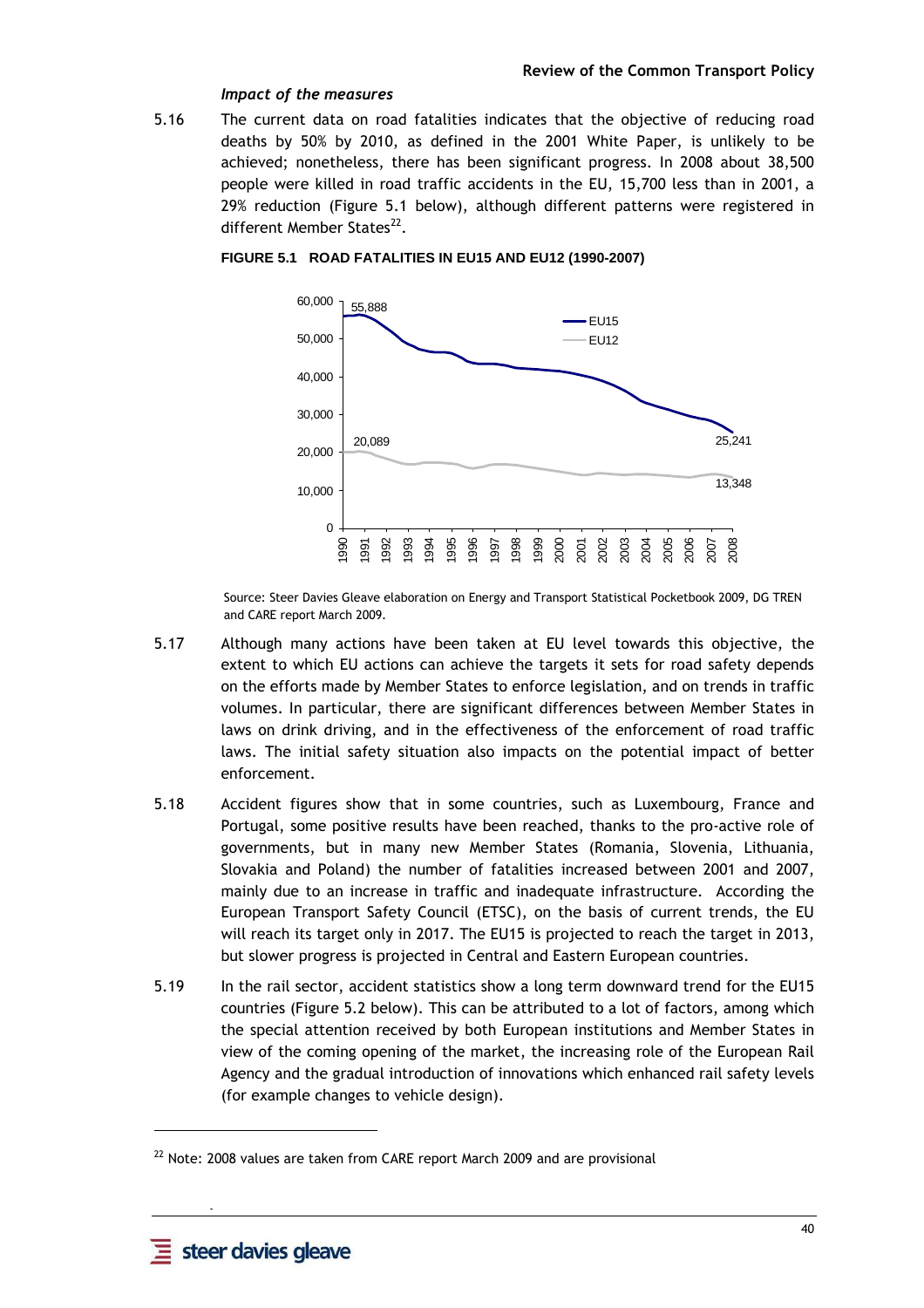

Source: Steer Davies Gleave elaboration on Energy and Transport Statistical Pocketbook 2009, DG TREN. Note: data are provided by the International Union of Railways (UIC) and do not include railway employees or non-users

5.20 Figure 5.3 shows the trend in the number of lives lost on flights operated by EU carriers. As a result of the low number of accidents each year, and the large number of lives that can be lost in an individual accident, this does not show any consistent trend. For example the loss of the Helios Air 737 in 2005 accounted for all but 6 of the fatalities of EU carriers in 2005. Given the significant growth in air travel, however, the long term accident rate appears to be declining.



**FIGURE 5.3 AIR FATALITIES: LIVES LOST BY EU27 OPERATORS** 

Source: Steer Davies Gleave elaboration on Energy and Transport Statistical Pocketbook 2009, DG TREN

5.21 Analysis of a trend in aviation safety would require reliable data to be available for safety-related incidents which do not actually result in accidents (for example "near misses"), but consistent data for this is not available. A key issue is that variations in the number of incidents reported to the aviation authorities by air carriers and air traffic control can reflect variations in reporting as well as variations in the number of incidents which actually occur. For both legal and cultural reasons, reporting of incidents which do not result in accidents is not always complete.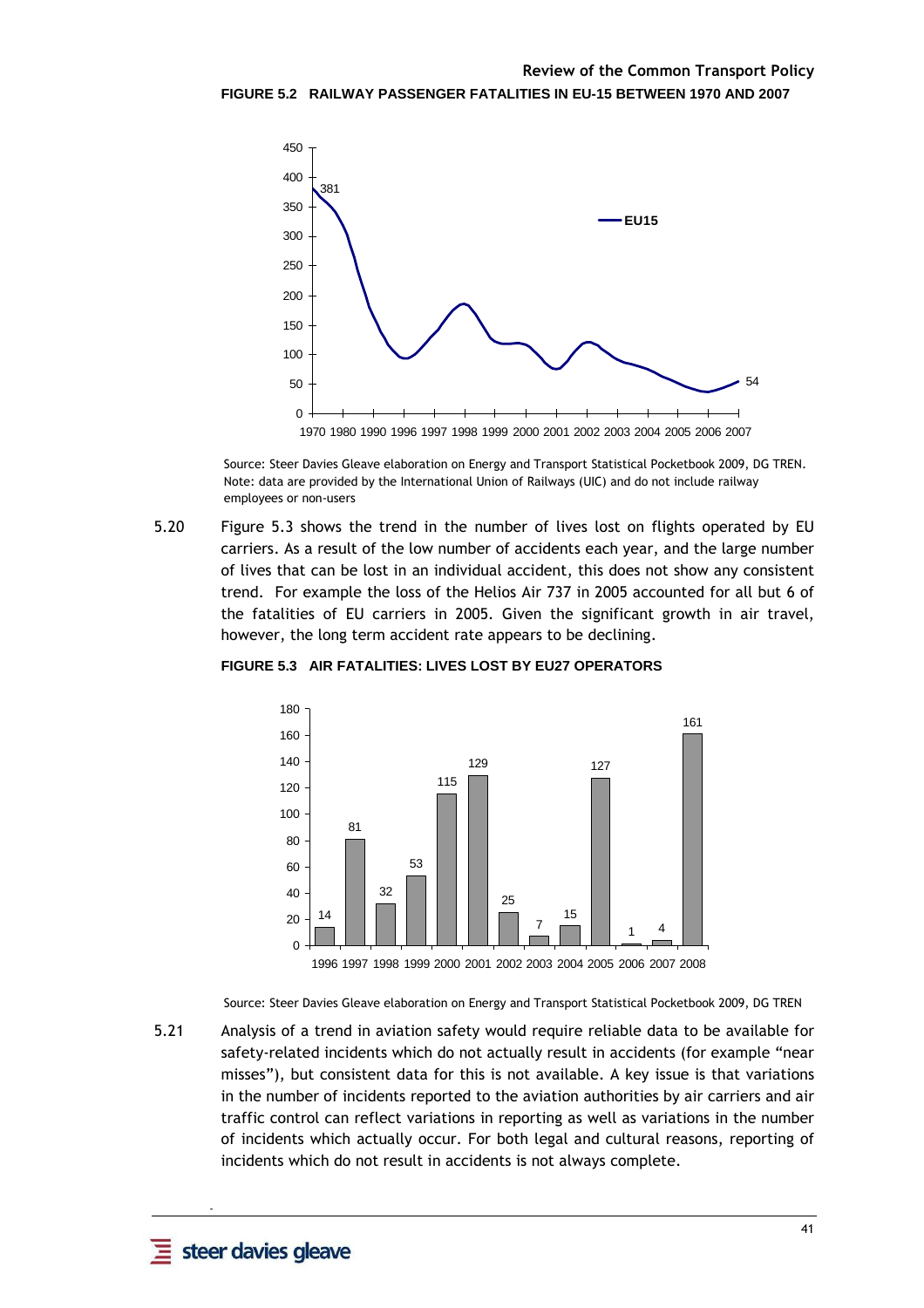5.22 Limited analysis available for the air traffic management sector indicates that, in those Member States for which data is available, the number of incidents is remaining approximately unchanged despite increasing traffic levels; however it should be emphasised that this only covers safety issues caused by air traffic  $control^{23}$ .

## **Security**

## *Objectives*

5.23 Although the 2001 White Paper dealt with security of transport activities in the section related to the theme of managing the globalisation of transport, it was drafted before the 9/11 terrorist attack<sup>24</sup>, and this issue took on greater significance after this event. Since 2001, maintaining the security of the transport sector has been a key objective for the CTP as well as national governments.

#### *Measures taken*

- 5.24 In the air sector, Regulation 2320/2002 made the security measures laid down by the European Civil Aviation Conference (ECAC) compulsory within the EU. The Regulation also requires Member States to adopt a national civil aviation security programme in order to ensure that common standards are applied, which relate to airports, aircraft, passenger and cabin baggage, hold baggage and cargo.
- 5.25 In the rail sector, Regulation 1371/2007 on rail passengers' right and obligations addressed the issue of security in railway stations and on trains and mandate railway companies to take adequate measures to limit risks.
- 5.26 The main legislation dealing with security issues in the maritime sector is:
	- Regulation (EC) 725/2004, aimed at providing the basis for the interpretation, implementation and monitoring of the special measures adopted by IMO in 2002, amending the SOLAS Convention<sup>25</sup> and establishing the International Ship and Port Facility Security Code (ISPS Code).
	- I Directive 2005/65/EC, aimed at introducing a security system in port areas, based on the setting up of security authorities for each port. The authority takes the necessary measures in line with port security assessments and plans, which have to be updated on a regular basis.
- 5.27 The Commission also launched a proposal (COM(2006) 79) aimed at improving protection against terrorist attacks within the inland freight transport sector without creating too stringent barriers on free trade and avoiding unnecessary administrative procedures. The proposal is based on:
	- I a mandatory system requiring Member States to create a security quality label ("secure operator") to be awarded to operators meeting European minimum security levels;

 **-** 

<sup>&</sup>lt;sup>23</sup> Eurocontrol Performance Review Commission, Performance Review 2006.

<sup>&</sup>lt;sup>24</sup> The 2001 White Paper was adopted on the 12<sup>th</sup> of September 2001.

 $25$  International Convention for the Safety of Life at Sea.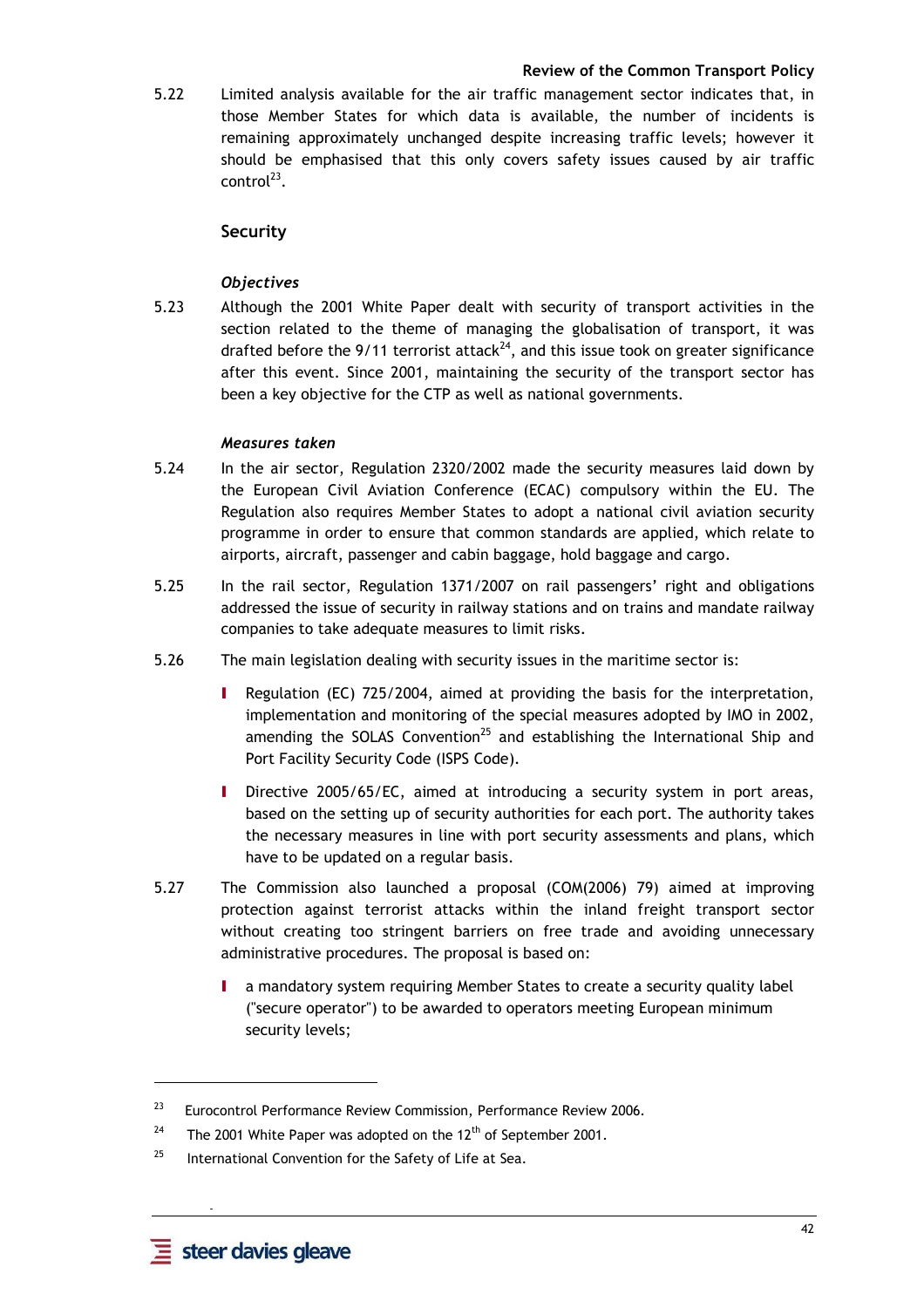- I a voluntary scheme under which operators in the supply chain increase their security performance in exchange for incentives;
- I making operators in the supply chain responsible for their security performance;
- I allowing "secure operators" to benefit from favourable security inspection conditions, giving them a commercial and competitive advantage;
- I allowing regular updating and upgrading of security requirements, through the committee procedure, whereby the Commission is assisted by a committee formed of representatives from the Member States.
- 5.28 However, the process towards the adoption of the proposal has stalled, partly because several stakeholders and operators claimed that it would put excessive costs on hauliers and suggested other ways of dealing with this issue.

#### *Impact of the measures*

5.29 It is very difficult to measure whether the CTP measures relating to transport security have been successful in achieving the objective of maintaining a secure transport system, as the main indicator of success is the absence of incidents, and this reflects a number of wider factors. Although there have been no major attacks on the European air transport sector since 2001, there have been a number of attacks on local transport (principally, in Madrid on 11 March 2004 and in London on 7 July 2005), and national security services have disrupted several attempted attacks on the air and rail transport sectors.

## **Service quality and passenger rights**

#### *Objectives*

- 5.30 Before the 2001 White Paper, there was little Community legislation relating to passenger rights, and the legislation that there was almost entirely related to the air transport sector. The absence of defined passenger rights had caused some problems. For example, there were examples of airlines cancelling flights and leaving passengers stranded without any assistance at airports some distance from a city and with no alternative transport options. Similarly, some airlines and airports did not provide full assistance for passengers with reduced mobility (PRMs), or sought to charge them for this as an additional service.
- 5.31 The White Paper stated that the Commission would aim to develop and define the rights of users, to mitigate any negative impact on service quality from increased price competition between operators. It set out a number of goals in this area relating to the air transport sector, and stated that the next step would be to introduce equivalent consumer protection measures in other sectors. In addition, in 2005, the Commission provided a Communication to the Council and Parliament entitled 'Strengthening passenger rights within the European Union', which raised further issues including passenger protection in the event of bankruptcy of an air carrier, and protection for passengers with reduced mobility (PRMs).
- 5.32 The White Paper also identified that passengers have obligations, for example not to smoke on board an aircraft, although it did not identify specific objectives or actions in this area.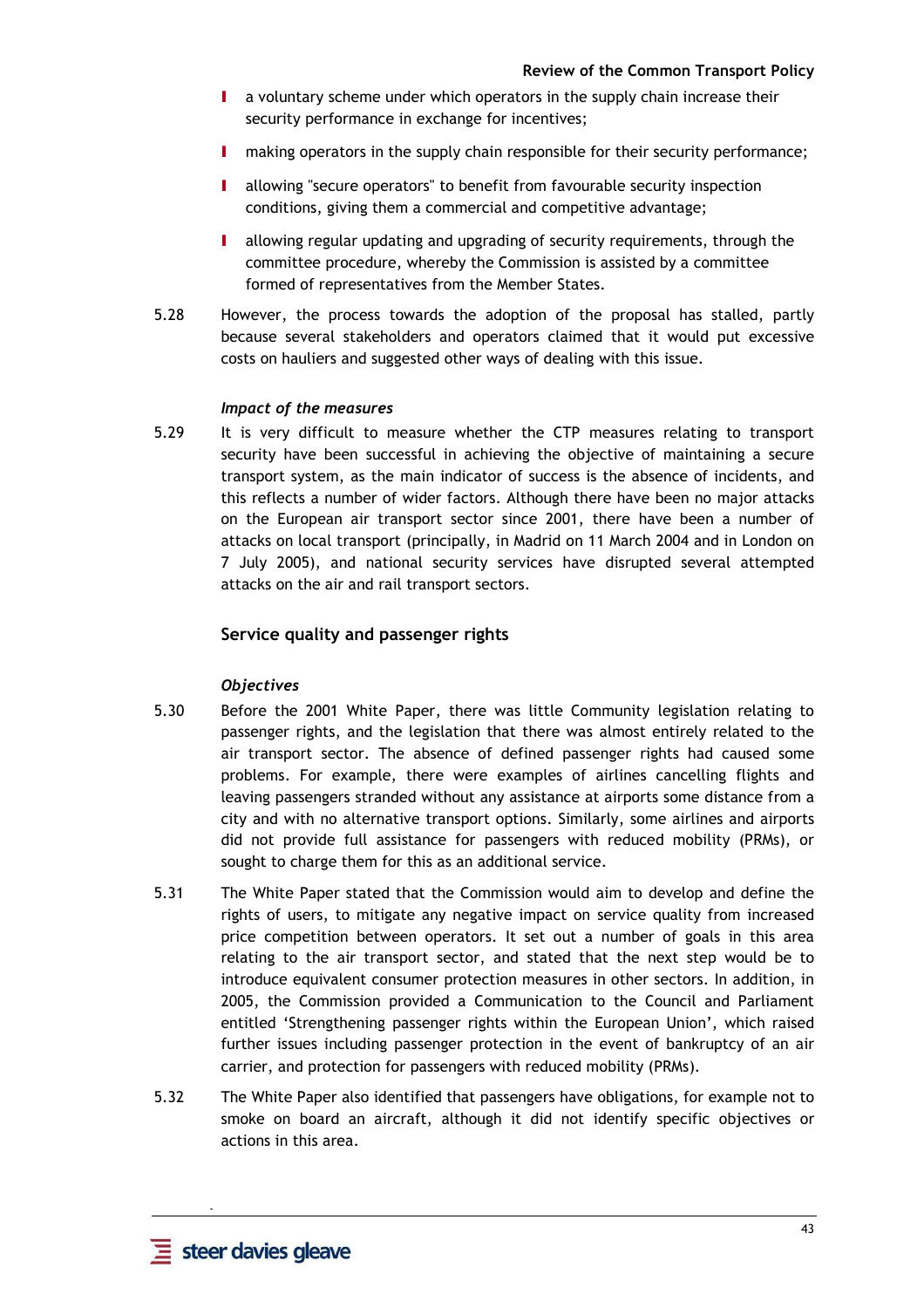#### *Measures taken*

- 5.33 Since the White Paper, a number of measures have been taken. Most of these are in the air transport sector:
	- I Regulation 261/2004 introduced significant improvements to protection for air passengers subject to denied boarding, delays or cancellations.
	- I Regulation 1107/2006 requires that passengers with reduced mobility must be accommodated and cannot be charged extra for the services they need at airports or on board.
- 5.34 The Commission has also taken measures to improve the transparency of air ticket prices, requiring that unavoidable taxes and charges be included in advertised fares. However, some carriers have circumvented this by introducing other fees, such as those for payment by credit or debit card.
- 5.35 Legislation to protect passengers' rights has also been passed in the rail sector (Regulation 1371/2007), although it has not taken effect yet. No measures have been taken as yet in the bus or maritime sectors, but the Commission has recently proposed Regulations to extend passenger rights in these sectors.
- 5.36 Measures were also taken to improve information on the performance of different airlines (e.g. punctuality, number of bags lost), so that consumers could make an informed choice, but these were not successful. This was undertaken temporarily by the Commission but abandoned due to non co-operation by air carriers. Some information is however published on a voluntary basis by the Association of European Airlines.
- 5.37 Some measures have been taken to clarify obligations of passengers: for example, Regulation 1371/2007 specifies reasonable measures that passengers with reduced mobility must take in order to inform operators in advance.

#### *Impact of the measures*

- 5.38 Most of the goals of the policy that have been set out for the air sector have either been achieved, or significant progress has been made towards achieving them. However, there have been a number of difficulties. In particular:
	- I Regulation 261/2004 significantly enhances passenger rights, but the impact has been limited due to mixed compliance by airlines and poor enforcement by a number of Member States. A particular problem has been that key elements of the Regulation (agreed following a conciliation process) were unclear, while they have now been clarified.
	- I Other than some limited information published on a voluntary basis by the Association of European Airlines for its members only, no progress has been made towards achieving the goal of improving information, so that passengers can make an informed choice between carriers. Consumer associations could also help publish information but at present they would not have access to the basic statistical data needed, because airlines do not release it.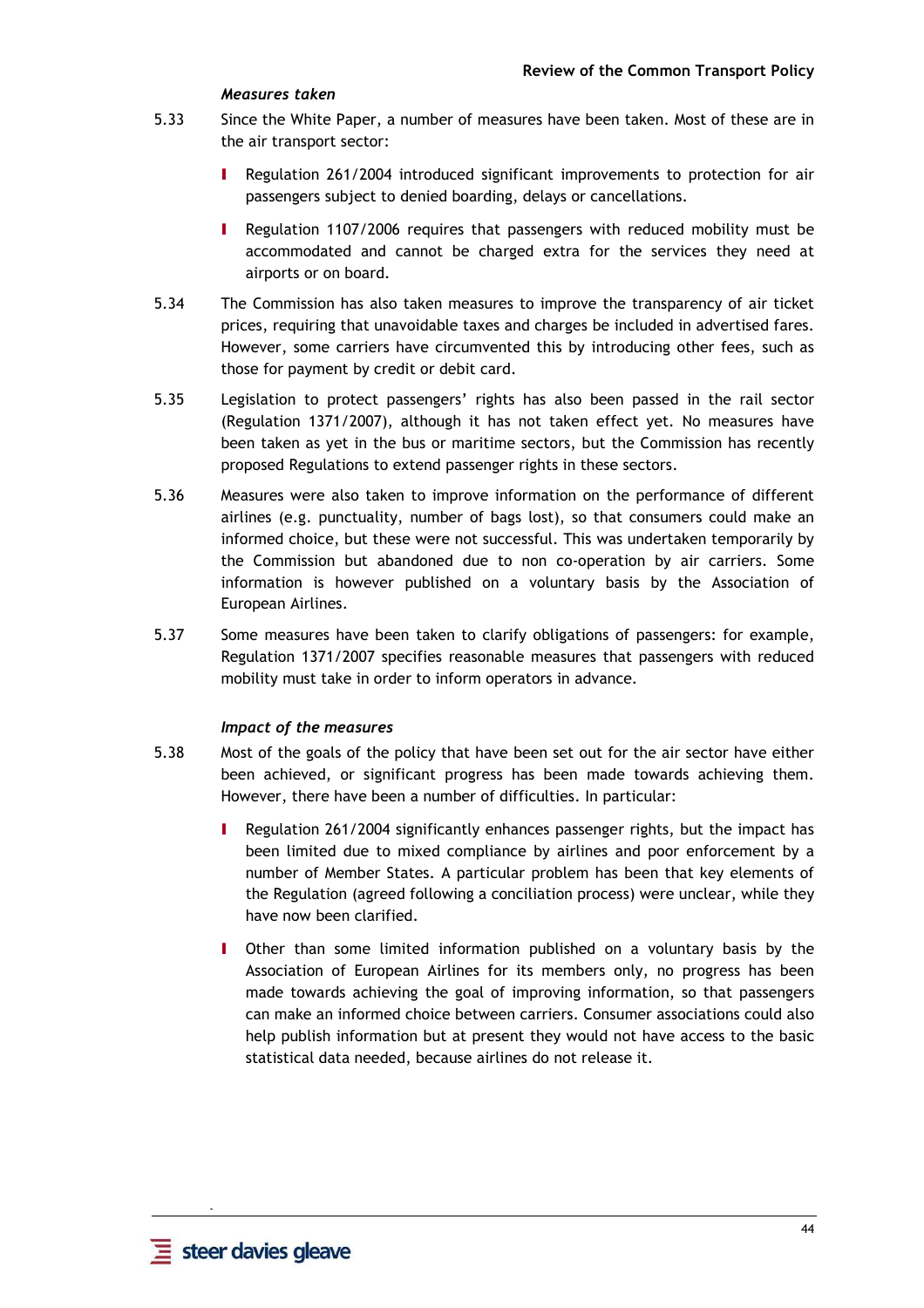- 5.39 Measures taken to date have focused mainly on the air transport sector. It could be argued that, in accordance with the subsidiarity principle, measures to protect users of domestic road, rail and maritime transport should be undertaken by Member States. However, this argument does not apply to intra-EU rail, maritime or bus passengers. There are now significant differences in the liability of rail operators, maritime operators and air carriers for events such as death or injury to passengers, loss of luggage, and delay. There is no obvious rationale or justification for these differences. The benefit to European transport passengers would be greater if measures were taken to bring passenger rights in other sectors up to the same level as those in the air transport sector.
- 5.40 Legislation has recently been passed to extend the protection of passenger rights to the rail sector, and the Commission has recently made proposals for the coach and maritime sectors. However, the measures introduced in the rail sector will only apply to international services, which represent a very small proportion of rail passenger demand; Member States may delay the application of the Regulation to domestic services for up to 15 years and do not need to apply it at all to regional, suburban or urban services. In addition, the proposed regimes applying for bus/coach and maritime passengers differ from those that apply to air and rail passengers.
- 5.41 Little action has been taken with regard to passengers' obligations. Arguably, this may be unnecessary, because operators have a strong commercial and operational incentive to take these measures themselves, and regularly do so: for example, a passenger caught smoking or behaving disruptively on board an aircraft may be prosecuted and/or banned from travelling in the future. Operators do not have an equivalent commercial incentive to promote passenger rights.

# **Working conditions**

## *Objectives*

5.42 Although working conditions were not one of the primary objectives identified in the 2001 White paper, it did point out that very few measures had been taken at EU level to provide a basic regulation of social conditions in the road transport sector, and that enforcement of the existing ones was extremely poor. It was also noted that the number of EU citizens working in maritime jobs had been in decline, because of a lack of skills, and that this should be reversed.

#### *Measures taken*

- 5.43 Although this was not one of the priority areas identified in the 2001 White Paper, a number of measures have been implemented aimed at improving working conditions.
- 5.44 Actions include Directive 2002/15/EC on the organisation of working time of persons performing mobile road transport activities and Directive 2003/59/EC on training of commercial drivers. Measures have been taken also to improve monitoring of driving time regulations (e.g. requirement of introducing the digital tachograph on road vehicles) and improve checks, and this is now a well-established activity. However, these measures relate at least as much to safety as to improved working conditions.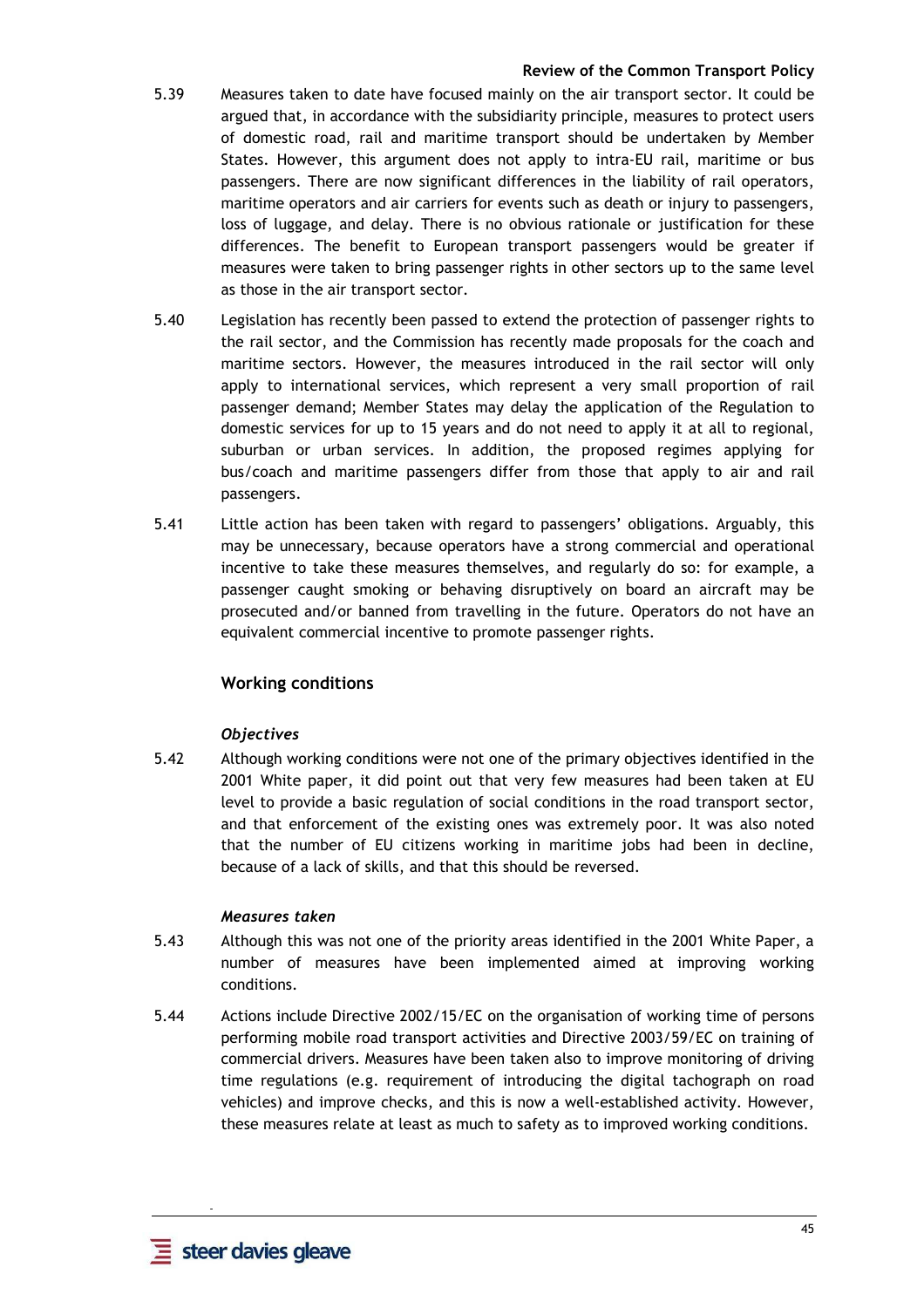5.45 A Regulation has also been introduced (Regulation 561/2006) aimed at improving road safety and working conditions for professional drivers. The Commission has also taken measures to improve the conditions of mobile workers in inland waterway transport whilst measures to improve of the existing minimum standards working conditions for seafarers are under discussion.

#### *Impact of the measures*

- 5.46 In the road sector, there has been some progress with improving the conditions of transport workers, but there are still issues that need to be addressed. For instance, various Member States have interpreted and implemented Directive 2002/15/EC provisions in different ways, which have resulted in differences in the minimum social standards applied in different States and potentially distortions of competition.
- 5.47 Some of the actions taken have had a positive effect on improving training conditions both for professional road drivers and seafarers. However, some provisions (such as training for professional drivers) have not yet come into force or are not compulsory, which makes it difficult to provide an assessment.
- 5.48 In other areas, available data does not allow an assessment of whether actions have been successful. For example, it is not possible to assess whether the decline in the number of EU citizens working in maritime jobs has been reversed, which was the objective of legislation and other initiatives in this area.

#### **Conclusions and lessons learnt**

- 5.49 A priority objective for the CTP has been to improve road safety. Many actions have been taken at EU level towards this objective, but the overall target of reducing fatalities by 50% by 2010 is unlikely to be achieved, and there are significant variations in the progress made by different Member States. The experience of the best performing nations suggests that the key to their success has been their commitment to enforcement (drink driving, speeding and seat belts) and investments in infrastructure improvements (for example, to transfer high speed traffic from rural roads to trunk routes).
- 5.50 Another priority social objective for the CTP has been to mitigate any negative impact on service quality from increased price competition between operators. Significant progress has been made towards this objective, but there have been a number of difficulties, and several lessons can be learnt from the analysis of the actions taken so far by the EU in this field:
	- I It may be difficult to achieve results without legislation. For example, the Commission sought to improve the standards of information available to passengers about the performance of different air carriers, but this was dependent on the voluntary co-operation of carriers and was eventually abandoned.
	- I It is essential for legislation to be clearly drafted. This has been a particular problem with Regulation 261/2004, which was agreed through a conciliation process between the Council and the Parliament.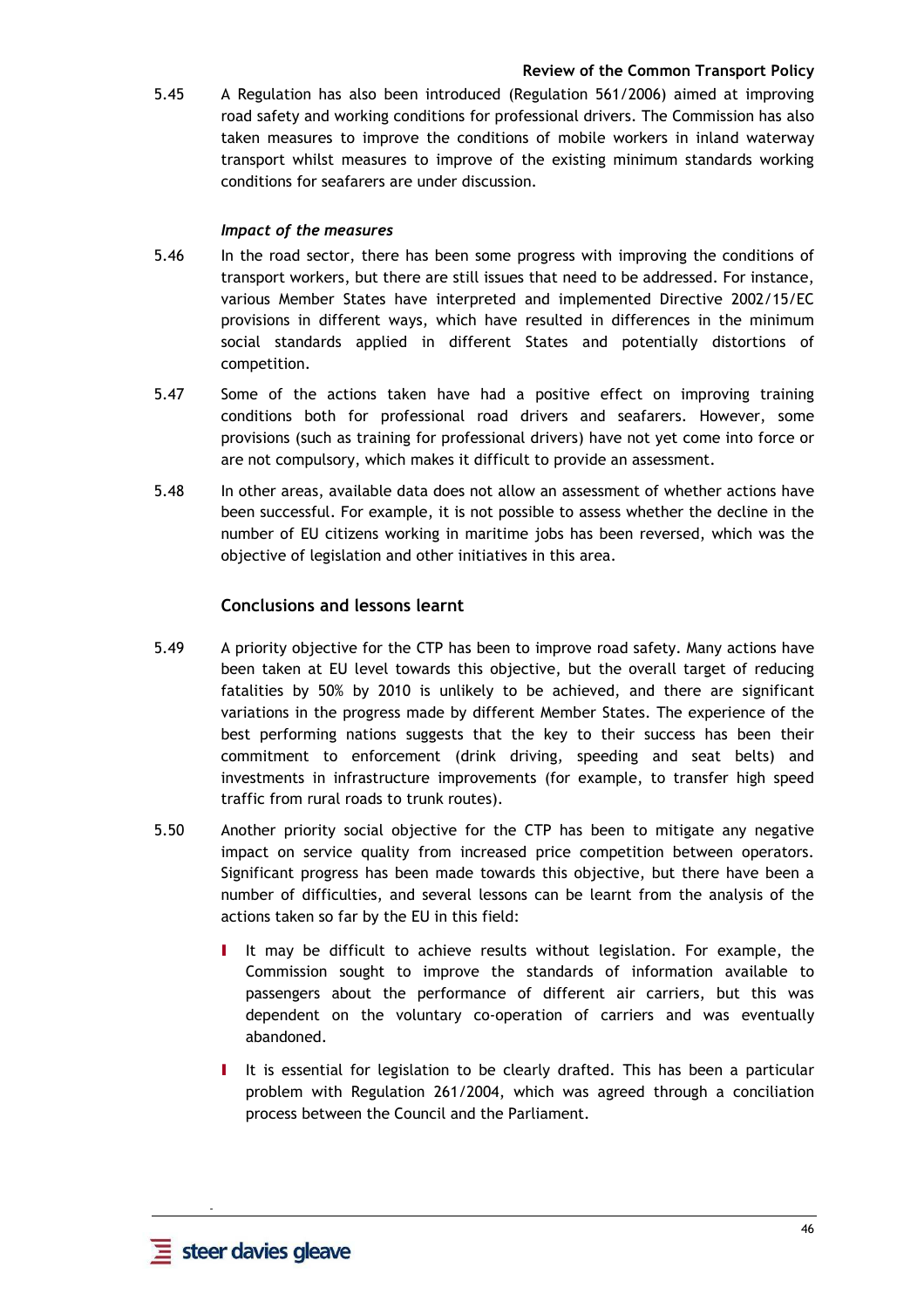- I When legislation is introduced, it needs to be clear how the legislation will be enforced, and enforcement must be effective.
- I Although the specific characteristics of individual transport modes means that there is often likely to be a case for measures to be enacted on a mode-specific basis, there should be a clear justification for any differences in the approach between modes.
- 5.51 Maintenance of transport security has become an important objective of the CTP since the White Paper, due in particular to the terrorist attacks of September 2001. It is difficult to measure whether these measures have been successful, as the main indicator of success is the absence of incidents, and this reflects a number of wider factors.
- 5.52 The case studies of the implementation of passenger rights legislation in Member States (appendix B) demonstrates again that achievement of CTP objectives is often dependent on full implementation and enforcement within the Member States. The failure of some Member States to enforce Regulation 261/2004 effectively is one of two key reasons why the impact of this Regulation has been lower than might have been expected.
- 5.53 The enactment of the Common Transport Policy has led to the introduction of a number of measures aimed at improving the social conditions of transport workers, though its impact has been difficult to assess either because of lack of data or because it is still early to make such an assessment.

# **Recommendations**

- 5.54 In order to achieve targets for reductions in road fatalities in the future, it will be important to encourage Member States to adopt the right strategies (which could differ between States) and commit themselves to implementing them. In addition, it will be necessary to tackle emerging trends, such as the increasing numbers of motorcyclists killed or injured on the roads: a 13% increase of this type of victim has been registered in a selection of European countries between 1997 and  $2006^{26}$ . The protection of weaker road users, such as young people or the elderly, who are frequently pedestrians and cyclists, should also be a priority. Improvement of cycling and walking safety conditions in the EU cities would help to encourage the use of these transport modes, with benefits for the urban environment, and address the high rate of road fatalities recorded in these areas.
- 5.55 The EU could also consider a target also for non-fatal injuries. To date, the definition of such a target at the EU level is limited by the availability of data, as there are still differences between Member States' definitions of slight and serious injuries and reporting procedures. Thus, the EU should first encourage Member States to adopt a common definition of slight and serious injuries to foster comparability in official police-reported road accident statistics.
- 5.56 In order to meet the CTP objective of ensuring that liberalisation and competition does not lead to lower service quality or infringement of passenger rights, it will be necessary to take measures to ensure that Member States properly implement the

 **-** 

<sup>&</sup>lt;sup>26</sup> SafetyNet, Building the European Road Safety Observatory, Annual Statistical Report 2008.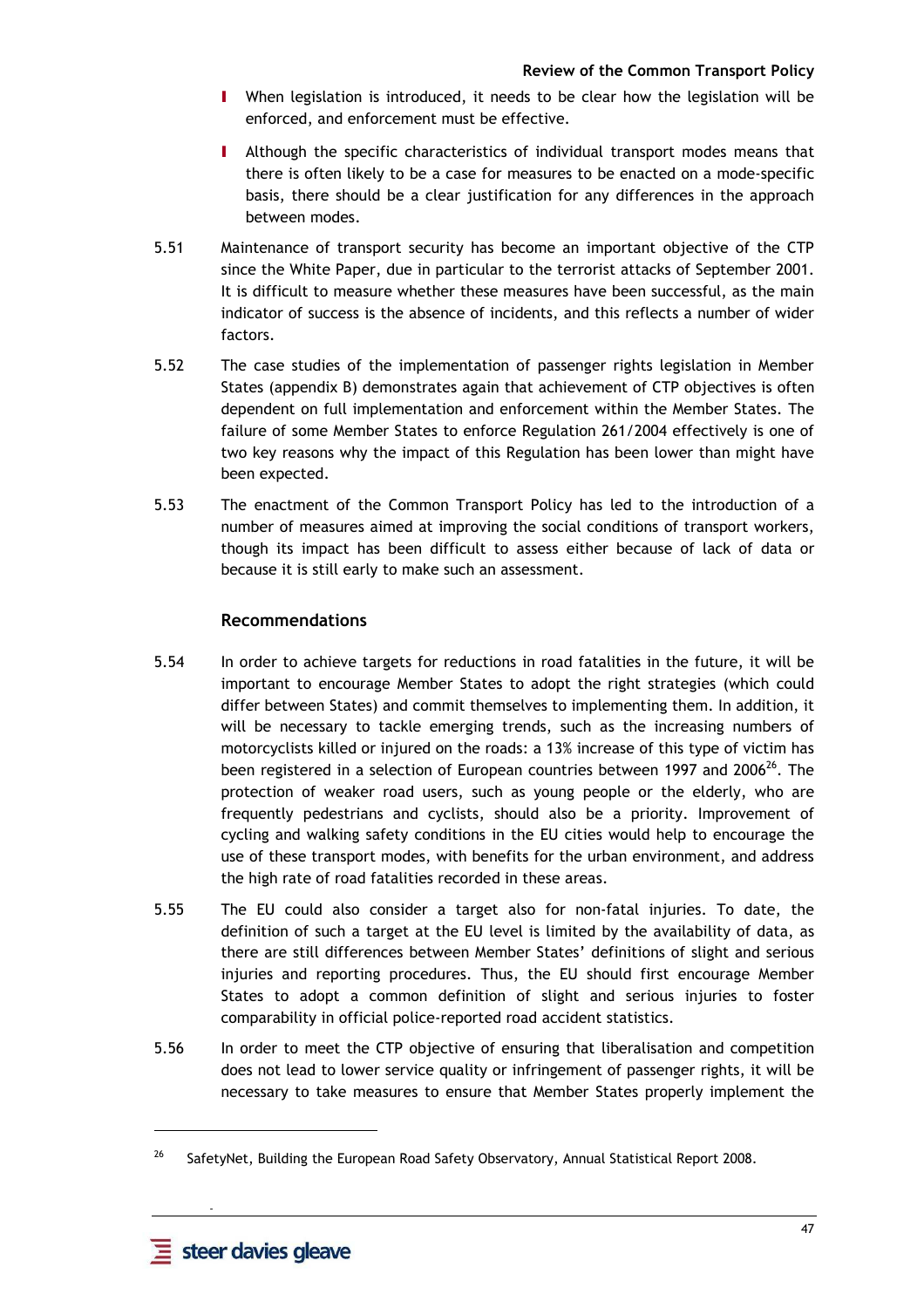Regulations that have been introduced, in particular Regulation 261/2004. We also recommend that there should only be variations in requirements relating to passenger rights between modes where this is objectively justifiable, for example by the different characteristics of each mode.

5.57 We also recommend that measures should be taken to improve the information available to users on the service quality offered by different transport operators, so that they can make an informed choice, and (if necessary) trade off different levels of service quality offered by different operators against different levels of price. At present, in many Member States, very little information is available on service quality in the air transport sector, and almost no information is available on the service quality of transport operators in other sectors such as rail. This would require legislation, as attempts to do this through the voluntary co-operation of operators in the air sector was not successful.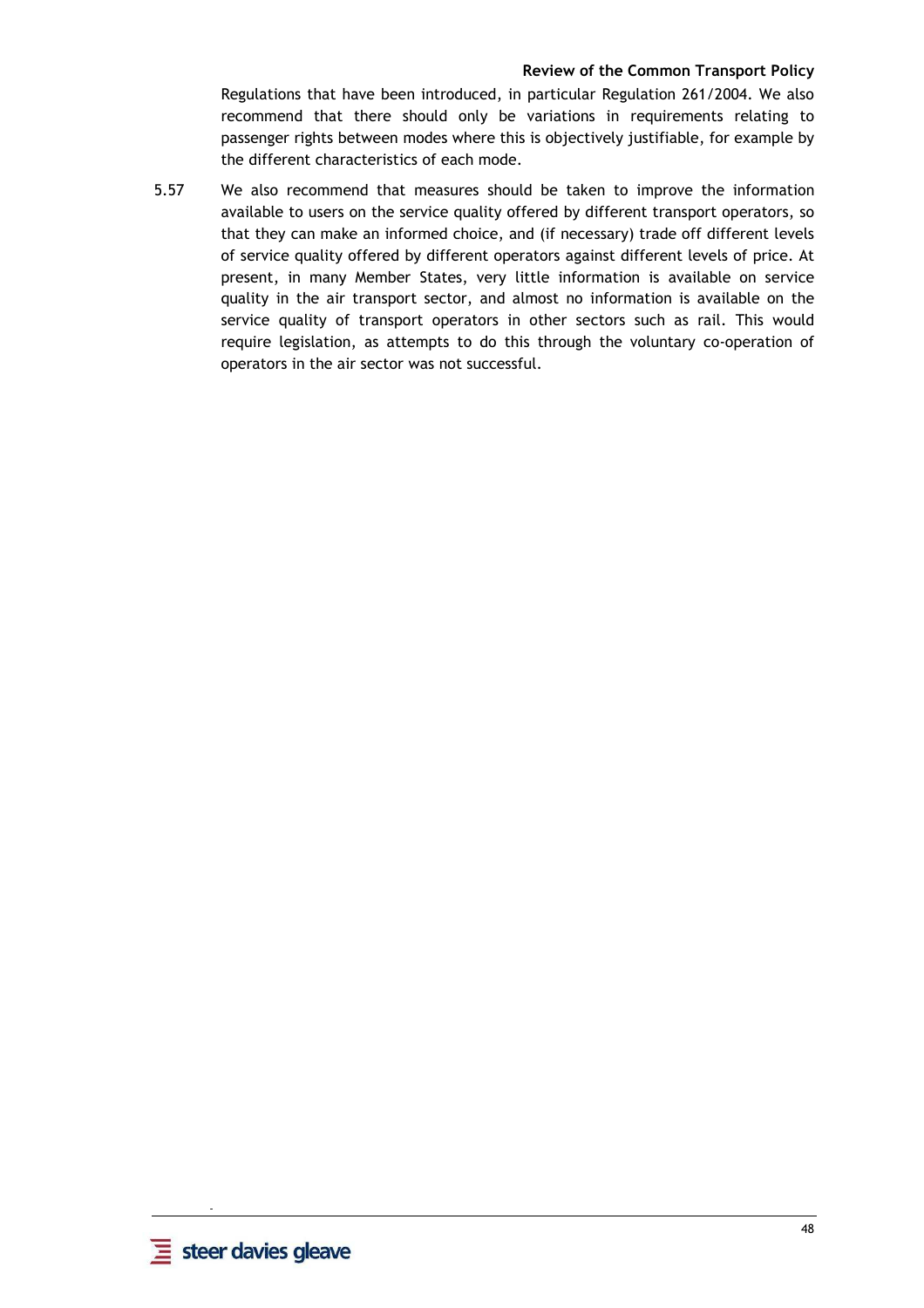# 6 Environmental aspects of the CTP

## **Introduction**

- 6.1 Reducing the negative impact of transport on the environment has been an important objective of the CTP. This section discusses the extent to which the objectives of CTP relating to the environment have been achieved. This discussion is presented in terms of the two main negative environmental externalities of transport:
	- I emissions; and
	- I noise.
- 6.2 Many of the measures discussed in section 4 above contribute towards meeting the environmental objectives of the CTP as well as the economic objectives. For example, the reform of transport pricing and taxation is intended to address both congestion (an economic issue) and emissions. This section should therefore be read in conjunction with section 4.

# **Emissions**

## *Objectives*

- 6.3 The 1992 White Paper set reduced emissions as amongst the key objectives to be fulfilled by the CTP. Following the Treaty of Amsterdam, environmental protection requirements must be integrated into the definition and implementation of the Community policies and activities.
- 6.4 Both the 2001 White Paper and the 2006 Mid-Term Review promoted a shift in the balance between modes of transport – away from road transport and towards lower emission modes, particularly rail. However, it is important to note that the objectives of the CTP in this area were changed slightly by the Mid-Term Review. The 2001 White Paper targeted modal shift to reverse the growing market share of road transport but the Mid-Term Review qualified this target to seek modal shift only where appropriate, such as over long distances, on congested corridors and in urban areas.
- 6.5 The 2001 White Paper also emphasised decoupling transport demand growth from GDP growth, but the Mid-Term Review emphasised decoupling demand growth from negative effects such as greenhouse gas emissions.
- 6.6 These goals were also at the heart of the Sustainable Development Strategy (SDS) adopted by the Gothenburg European Council in 2001 as well as of the Renewed EU Sustainable Development Strategy adopted in June 2006 which set a long term goal of "ensuring that our transport systems meet society's economic, social and environmental needs whilst minimising their undesirable impacts on the economy, society and the environment". The SDS also set several operational objectives:
	- **I** Decoupling economic growth from the demand for transport;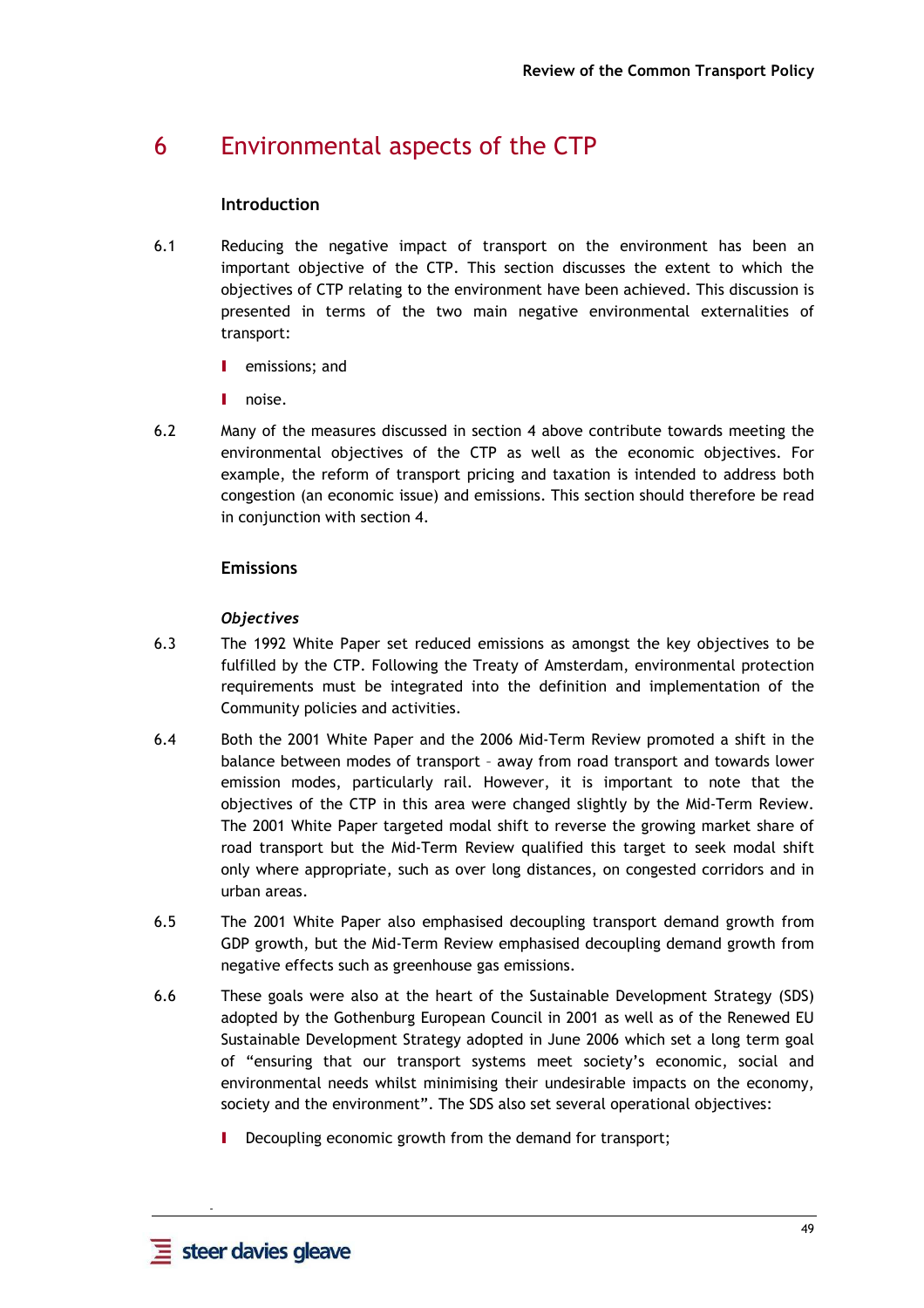- I Reducing pollutant emissions from transport to levels that minimise effects on human health and/or the environment;
- I Achieving sustainable levels of transport energy use and reducing transport GHG emissions;
- I Achieving a balanced shift towards environment friendly transport modes;
- I Modernising the EU framework for public passenger transport services to encourage better efficiency and performance.
- 6.7 These objectives are consistent with the CTP objectives, although some are quite long term, and it is unlikely to have been possible to achieve all of these within the period reviewed, or just through EU-level action.
- 6.8 The various CTP environmental objectives are interdependent: for example, decoupling and modal shift should lead to reductions in either the absolute amount or growth rate of negative externalities such as greenhouse gas emissions and pollution. It is the reduction in these negative externalities, rather than decoupling and modal shift in themselves, that have been the primary objectives of the CTP since the 2006 Mid-Term Review. We discuss below the measures that have been taken in order to meet these various objectives, and then identify the extent to which each of these objectives have been met.

## *Measures taken*

- 6.9 From the analysis undertaken, it seems that action still needs to be taken to achieve objectives on environmental sustainability, though some progress has already been made. The setting of emission standards, an action that started in the 1970s has already led to a considerable improvement in emissions of air pollutants from motorised transport. Similarly, as part of the EU environmental policy, since the 1990s limits have been set for the atmospheric concentrations of main pollutants, through the Air Quality Framework Directive, though much still needs to be done (especially by Member States) to achieve these targets. To tackle global warming, the EU recently passed legislation aimed at reducing  $CO<sub>2</sub>$  emissions from cars and included aviation in the European Emission Trading System (ETS).
- 6.10 However, most of the measures identified for this area are still in progress. In particular, a number of policy proposals relating to environmental pricing and taxation have been made, but few concrete measures have been taken at European level, reflecting the fact that the 2001 Transport White Paper said that the Commission's role was to encourage and facilitate best practice and not interfere in areas of policy which are more appropriately developed by Member States. There are some exceptions to this where action has been proposed or taken at the European level, such as the currently proposed revision of the Eurovignette Directive $^{27}$  which foresees the possibility to introduce charges that differ according to local pollution and congestion levels; however, it will be for Member States to decide whether or not to introduce such charges.
- 6.11 For instance the Energy Products Directive (2003/96) increased the minimum level of tax applying to transport fuel. This had an impact in many of the new Member

 **-** 

<sup>27</sup> COM(2008)436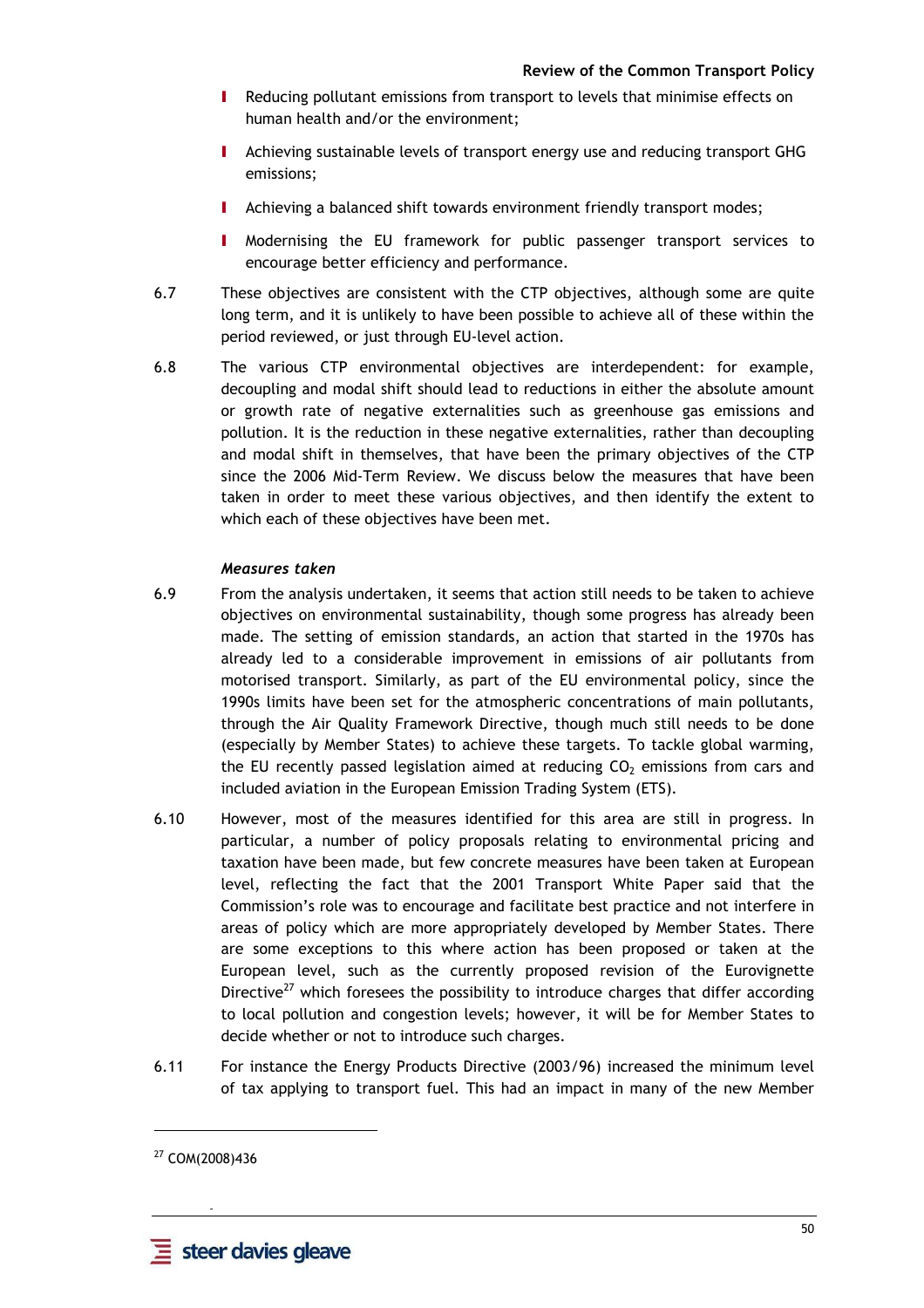States, which had to raise their levels of fuel duty on joining the EU, but its impact in the EU15 States has been limited by the fact that many already applied tax rates that were higher than the minimum required by the Directive. The Commission is currently reviewing this Directive.

- 6.12 The Commission has also sought to promote the use of cleaner vehicles in urban transport, by stimulating good practice, mainly through the support of research projects like CUTE (Clean Urban Transport for Europe) and EU initiatives like CIVITAS. Both CUTE and CIVITAS showed significant results, but they were limited to a number of cities participating to the initiatives, mainly supported the usage of new technology, within tight budgets. On 30 March 2009, the Council adopted a new Directive promoting clean and energy efficient road transport vehicles that are in use by public authorities.
- 6.13 To tackle maritime pollution, various measures have been introduced such as the gradual elimination (phasing out) of the fleet of single-hull tankers and replacing these by double hull tankers; encouragement of the use of shore-side electricity; and the introduction of sanctions for those responsible of causing oil spills or other ship–source type pollution. In addition, the EU has taken actions to tackle sulphur dioxide (SO2) emissions from ships, working at international level with the International Maritime Organization (IMO), which establishes worldwide rules. The Commission has also proposed that shipping should be included in the post-Kyoto international arrangements to combat climate change and has encouraged ports to introduce fees which encourage less-polluting ships (COM (2007) 616). Given the global nature of the maritime sector, the scope of measures which can be taken through the EU are inevitably more limited than measures which could be taken through the IMO.
- 6.14 Actions are ongoing to address global warming and reduce the dependence of transport from fossil fuels, for example by encouraging the use of biofuels in transport, In 2003, the Directive on the promotion of biofuels and other renewable sources in transport (Directive 2003/30/EC) set indicative targets for road transport biofuels of 2% by the end of 2005 and 5.75% by the end of 2010, although Member States were then allowed to set their national indicative targets. The EU has recently agreed that by 2020 10% of its transport fuel must come from a mixture of renewable sources, including biofuels, and green electricity.
- 6.15 A recent study from the  $|EA^{28}|$  reports that several Member States have passed the biofuels Directive into national law, but some have announced indicative targets below that of the Directive. There are also concerns about both the environmental effects of biofuel production, and the adverse socio-economic impacts that it may have. The EU has recently proposed "sustainability criteria" to prevent mass investment in cheaper but environmentally harmful biofuels; however, the criteria identified to date do not take into account for indirect land displacement as a negative effect to be addressed in the production of biofuels.
- 6.16 The Commission is also developing a scheme to grade and label tyres according to rolling resistance (this is of direct relevance for fuel consumption and hence  $CO<sub>2</sub>$ emissions) and is planning a proposal for the first half of 2009.

 **-** 

 $28$  IEA report on Biofuel Technologies (2008).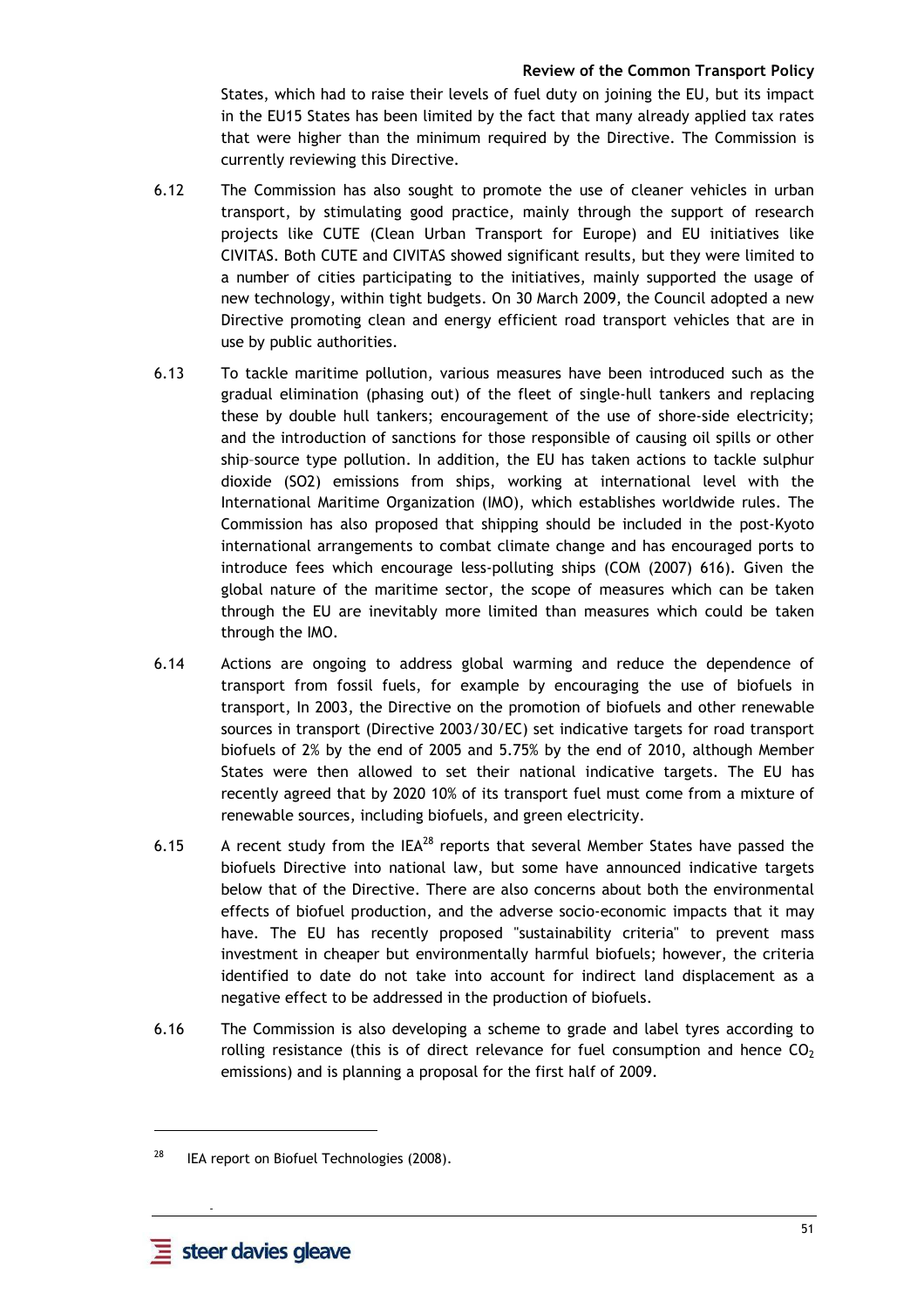6.17 Many of the measures which have been taken in order to improve economic efficiency, described in chapter 4 of this report, also may have environmental benefits. For example, the significant investment in rail infrastructure that has been undertaken through the TEN-T programme might have contributed to modal shift from more polluting forms of transport such as road and air on these corridors. Liberalisation of the rail transport market was also intended to encourage modal shift by making rail operators more competitive.

## *Impact of the measures*

- 6.18 This section outlines the impact of the measures, in terms of the extent to which they have achieved the CTP objectives of:
	- I decoupling transport growth from economic growth;
	- I achieving modal shift to less polluting modes, particularly rail:
	- **I** reducing greenhouse gas emissions; and
	- **I** reducing pollutant emissions from transport.
- 6.19 As noted above, the 2001 White Paper emphasised the first two objectives (decoupling and modal shift) but there was a shift in emphasis in the Mid-Term Review to the latter two objectives, to decouple transport from its negative impacts. Decoupling and modal shift can be considered as means towards achieving these objectives.

## *Decoupling*

- 6.20 A key objective of the 2001 White Paper was to decouple transport growth from GDP growth. The Commission and the European Environment Agency define decoupling as meaning a reduction in transport intensity, so transport growth is less than GDP growth (the elasticity of transport growth to GDP growth is less than 1).
- 6.21 Therefore, in order to evaluate whether the objective of decoupling has been achieved, we have analysed the rates of growth of both freight and passenger transport, and identified what the elasticity to GDP growth is, and whether it has changed. Figure 6.1 presents this analysis for passenger transport. This shows that the elasticity of transport growth to GDP growth has been less than one throughout this period and therefore the objective of decoupling appears to have been achieved as far as passenger transport is concerned.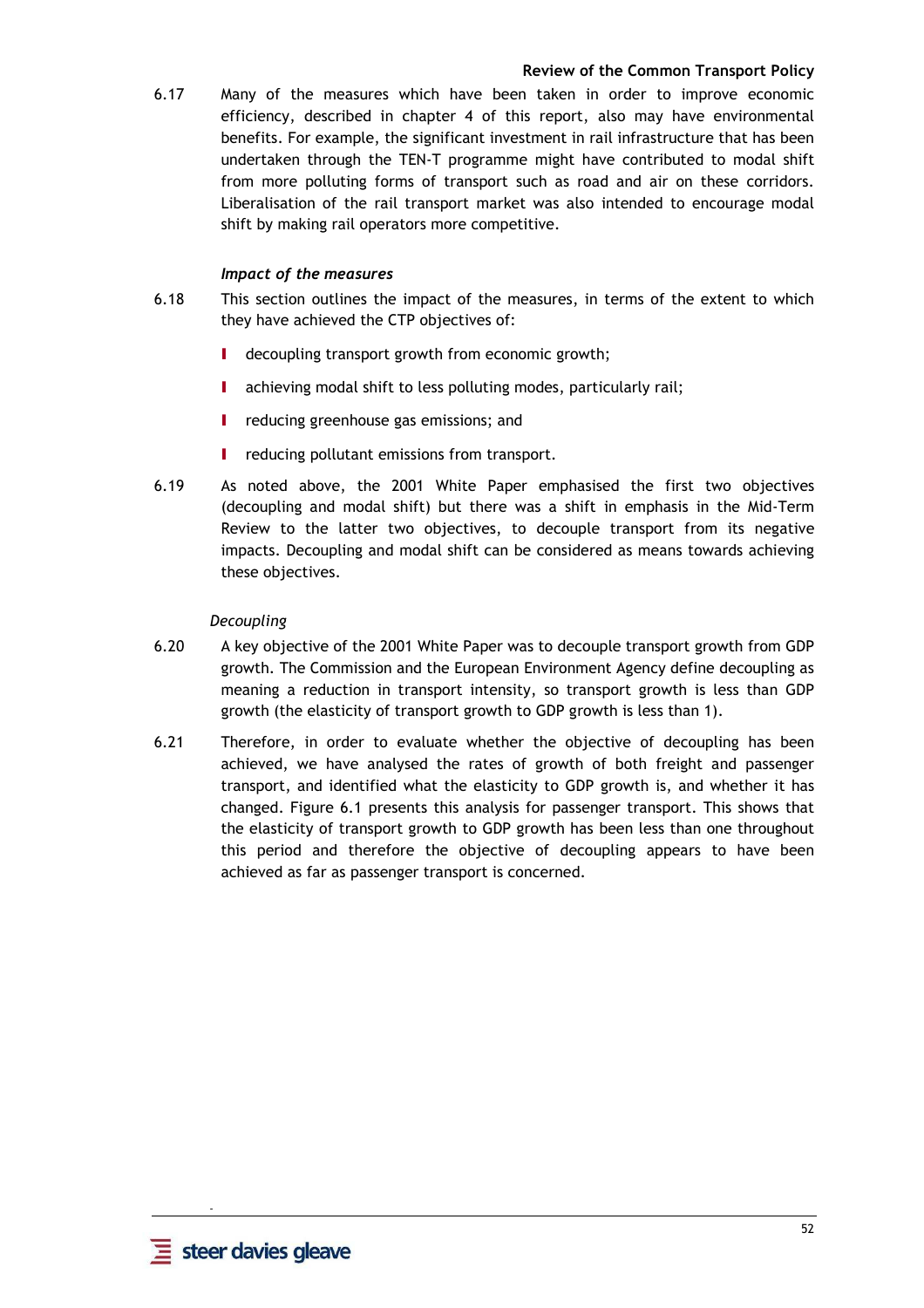**Review of the Common Transport Policy FIGURE 6.1 PASSENGER TRANSPORT GROWTH RELATIVE TO GDP GROWTH** 



- 6.22 However, the figure also shows that the elasticity of transport growth to GDP growth was less than one before the 2001 White Paper, and that there has been at best a marginal change in this elasticity during this period. In our view, it is therefore difficult to attribute decoupling to the CTP. In some ways, decoupling may even have occurred despite the CTP: the liberalisation of air traffic and the subsequent rise of low-cost carriers have boosted the demand for air transport in the EU. Decoupling of passenger transport and GDP has also taken place in a context of continually increasing car ownership, particularly in the new Member States.
- 6.23 Figure 6.2 presents the equivalent analysis for freight transport. This shows that the elasticity of transport growth to GDP growth is on average close to one. In a number of years, it was above one, freight transport having grown by more than GDP. Therefore, the objective of decoupling freight transport growth from GDP growth has not been achieved. This is likely to be due to the effects of increased trade, globalisation, and deeper market integration within Europe, above all due to enlargement.
- 6.24 However, decoupling transport growth from its negative effects has been achieved to some degree. Overall pollutant emissions from transport have fallen considerably despite rising traffic volumes and GHG emissions from transport have also not increased by as much as transport demand, reflecting some improvements in the energy efficiency of transport and in the carbon intensity of the energy used.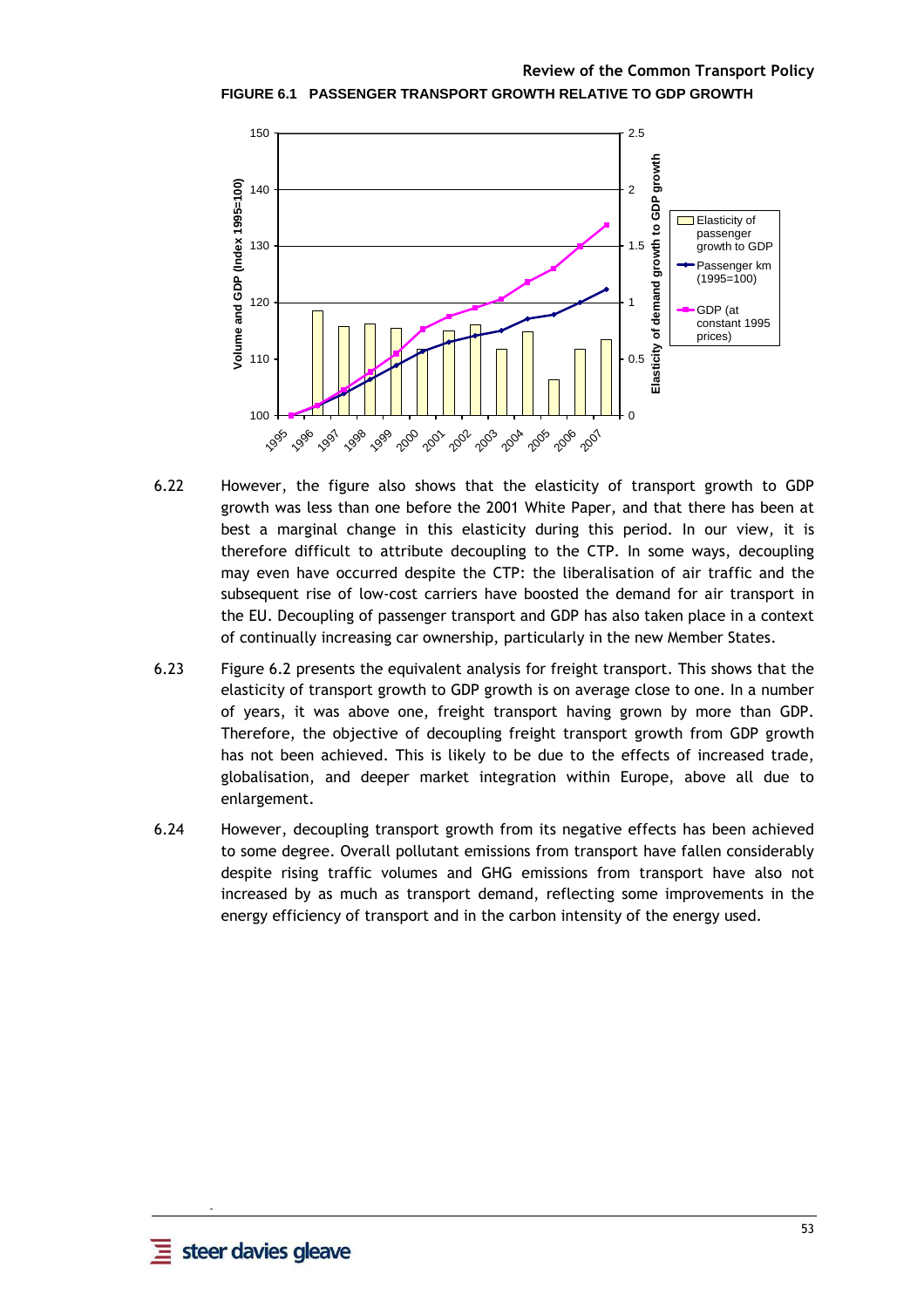**Review of the Common Transport Policy FIGURE 6.2 FREIGHT TRANSPORT GROWTH RELATIVE TO GDP GROWTH 29**



#### *Modal shift*

- 6.25 The objective of the 2001 White Paper of achieving modal shift towards rail transport has not been achieved overall, although the decline in the relative share of rail freight appears to have stopped, and passenger rail has increased market share on some corridors. The objective of the Mid-Term Review of achieving modal shift where this is most appropriate may have been achieved, although it is too early to assess this, and assessment is in any case difficult because rail companies usually do not publish route-specific traffic statistics $^{30}$ .
- 6.26 Most of the additional freight traffic registered in the past decade has been transported by road. Road tonne kilometres increased by 49.6% in EU27, and by 2007, road had a modal share of about 45% in intra-EU freight transport. Growth was significantly higher in the new Member States (8.3% per year since 1995), and has accelerated in recent years, as EU enlargement and globalisation have stimulated road freight activity and led to a new (more western) orientation of trade flows. However, the decline in the relative share of rail freight does appear to have stopped: since 2003, rail freight transport has grown by 3.6% per year, similar to the growth rate of road transport.
- 6.27 In the passenger transport sector, the fastest growth has been in air transport (4.5% per year 1995-2007). Overall road transport volumes have increased by 1.6% per year since 1995. The rate of increase of car transport demand was much higher in the EU12 (4.6% per year since 1995) than in the EU15 (1.3% per year), due to:
	- the initially lower levels of car ownership of new Member States (242 cars per 1000 inhabitants in 2000, about half that of EU15);

 **-** 

l

<sup>&</sup>lt;sup>29</sup> There was a change in the data collection methodology in 2004 which explains the higher elasticity for this year.

<sup>&</sup>lt;sup>30</sup> See 2006 study 'Competition and complementarity between air and high speed rail', Steer Davies Gleave for European Commission, for a more detailed discussion of this issue.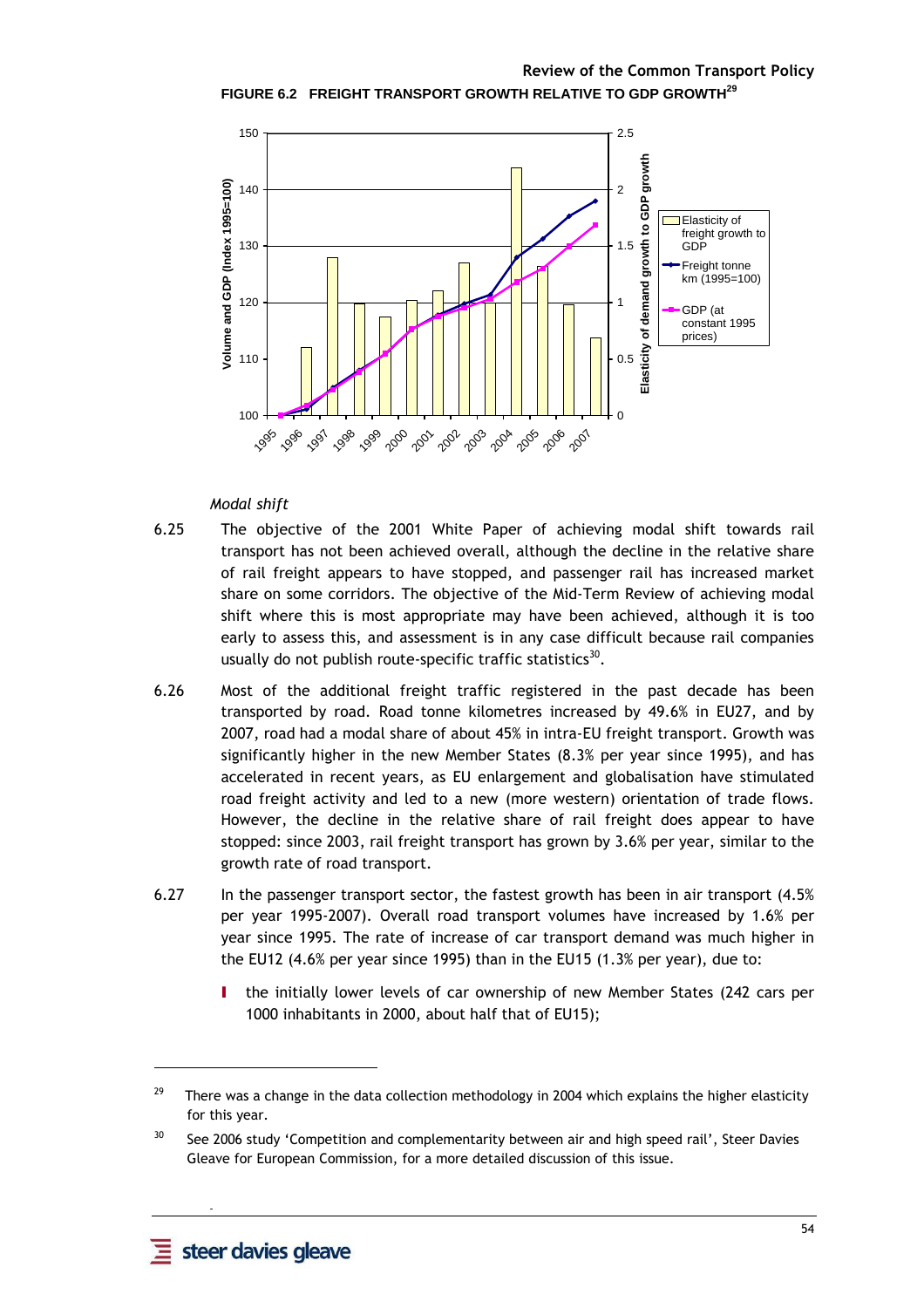- **I** strong economic growth; and
- I in some cases, limited alternative modes.
- 6.28 Although the overall growth of passenger rail transport has been slow, high speed rail traffic has grown rapidly, from 33 million passenger kilometres to 92 million between 1995 and 2007. Rail traffic has increased significantly on certain corridors such as Madrid-Barcelona, where high speed lines have been constructed, and on corridors where the existing infrastructure has been upgraded, such as London-Manchester. However, these corridors have required very substantial investment, and it is difficult to assess the performance of rail on specific corridors in any detail, because of the lack of detailed traffic statistics.

#### *Greenhouse gas emissions*

6.29 In 2006 transport produced 1.297 million tonnes of  $CO<sub>2</sub>$  equivalents of greenhouse gas (GHG) emissions<sup>31</sup>, corresponding to about a quarter of total GHG emissions from the EU27. Only energy industries accounted for a higher share (30.9%). Figure 6.3 shows that GHG from the EU's transport sector have significantly increased since 1990, whilst emissions from other sectors have reduced.



#### **FIGURE 6.3 TRENDS IN GHG EMISSIONS BY SECTOR, EU-27**

Source: Transport Statistical Pocketbook, 2009, DG TREN.

6.30 Aviation is the fastest growing contributor to GHG emission from transport activities, followed by navigation (shipping). The road sector still generated 71.2% of transport GHG emissions in 2006, despite improvements to fuel efficiency.

 **-** 

<sup>&</sup>lt;sup>31</sup> This figure includes also International Bunkers.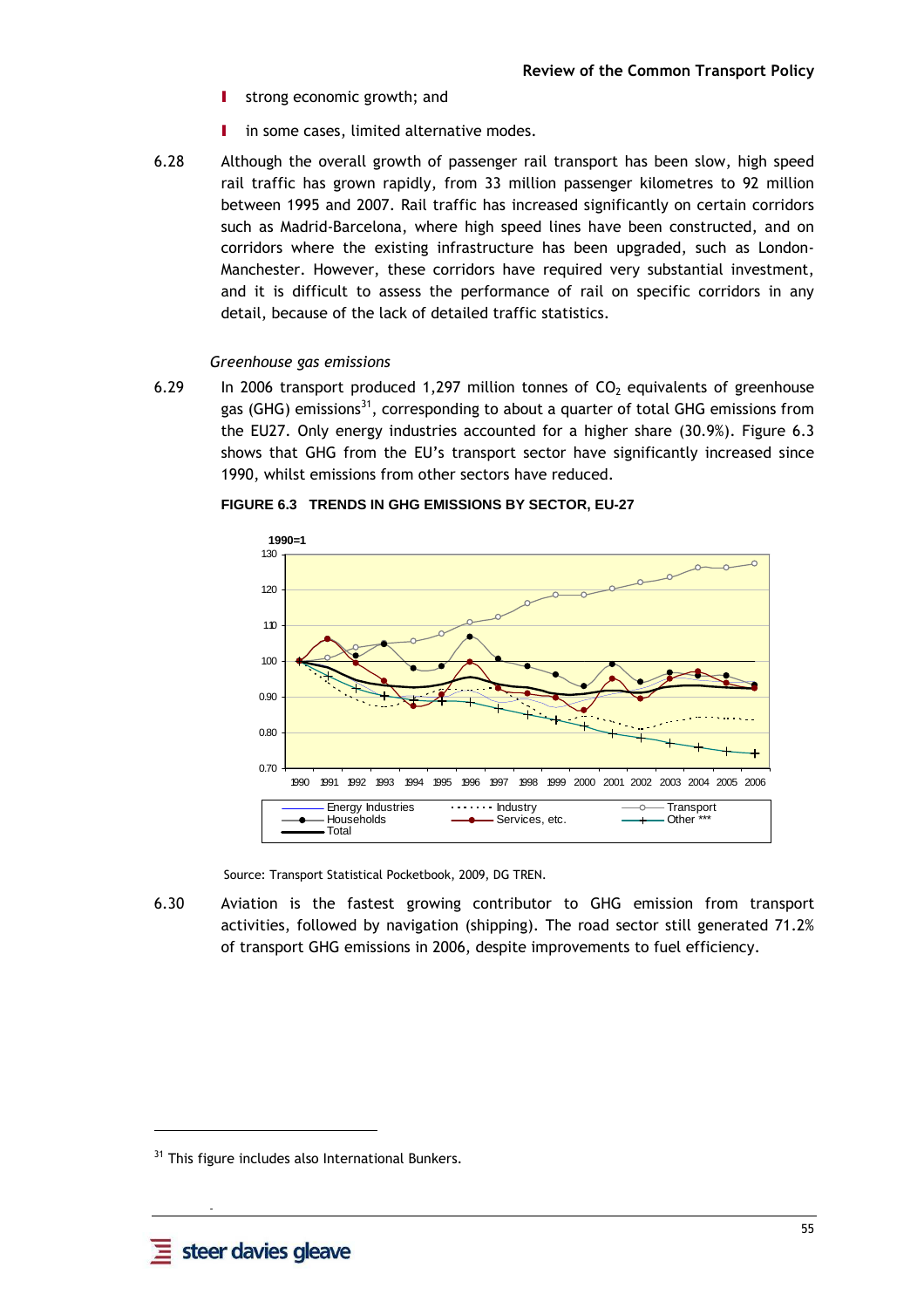

Source: Transport Statistical Pocketbook, 2009, DG TREN.

- 6.31 The impact of transport growth on GHG emissions has been partially moderated by improved vehicle efficiency and increased use of biofuels. In 2007 biofuels made up 2.6% of road transport fuel and they are expected to account for 4.8% by 2010. Private cars, which represent about 60% of energy consumption from road transport, registered an average improvement in energy efficiency of about 1.5% per year since 1995, reflecting design improvements<sup>32</sup>. In the aviation sector, improved design of engines and aircraft led to an improvement in energy efficiency of about 1% per year over the period from 1990-2005 $^{33}$ .
- 6.32 Since the 1990s, the majority of EU Member States saw significant increases in transport emissions, principally due to increased transport movements. Germany is an exception, as it has been able to limit GHG growth to 4% between 1990 and 2006 as a result of containment of the growth of road transport demand. This has been achieved by a mix of measures aimed at shifting demand towards rail transport, such as
	- I the improvement of regulatory framework of passenger and freight rail transport;
	- the increase in fuel taxation; and
	- I more recently, the introduction of road charging for HGV vehicles on motorways (although this is an infrastructure charge more than an environmental charge).
- 6.33 Many of the actions taken in the aviation sector (such as inclusion in the ETS and improvements in air traffic management to reduce fuel consumption) have not taken effect as yet. It has been estimated that the full deployment of the SESAR programme in approximately 2020 could allow a substantial reduction of energy consumption (estimated between 300 to 500kg of fuel on average per flight) and environmental pollution (estimated between 945 to 1575kg of  $CO<sub>2</sub>$  on average per flight). However, the rate of improvement in energy efficiency is, on current trends, likely to be outweighed by the increase in the number of flights.

 **-** 

l

<sup>&</sup>lt;sup>32</sup> Source: European Environmentl Agency, TERM 2006 01. Transport final energy consumption by mode

 $33$  Source: DG TREN (2008) - Energy and Transport Trends 2030, p. 55.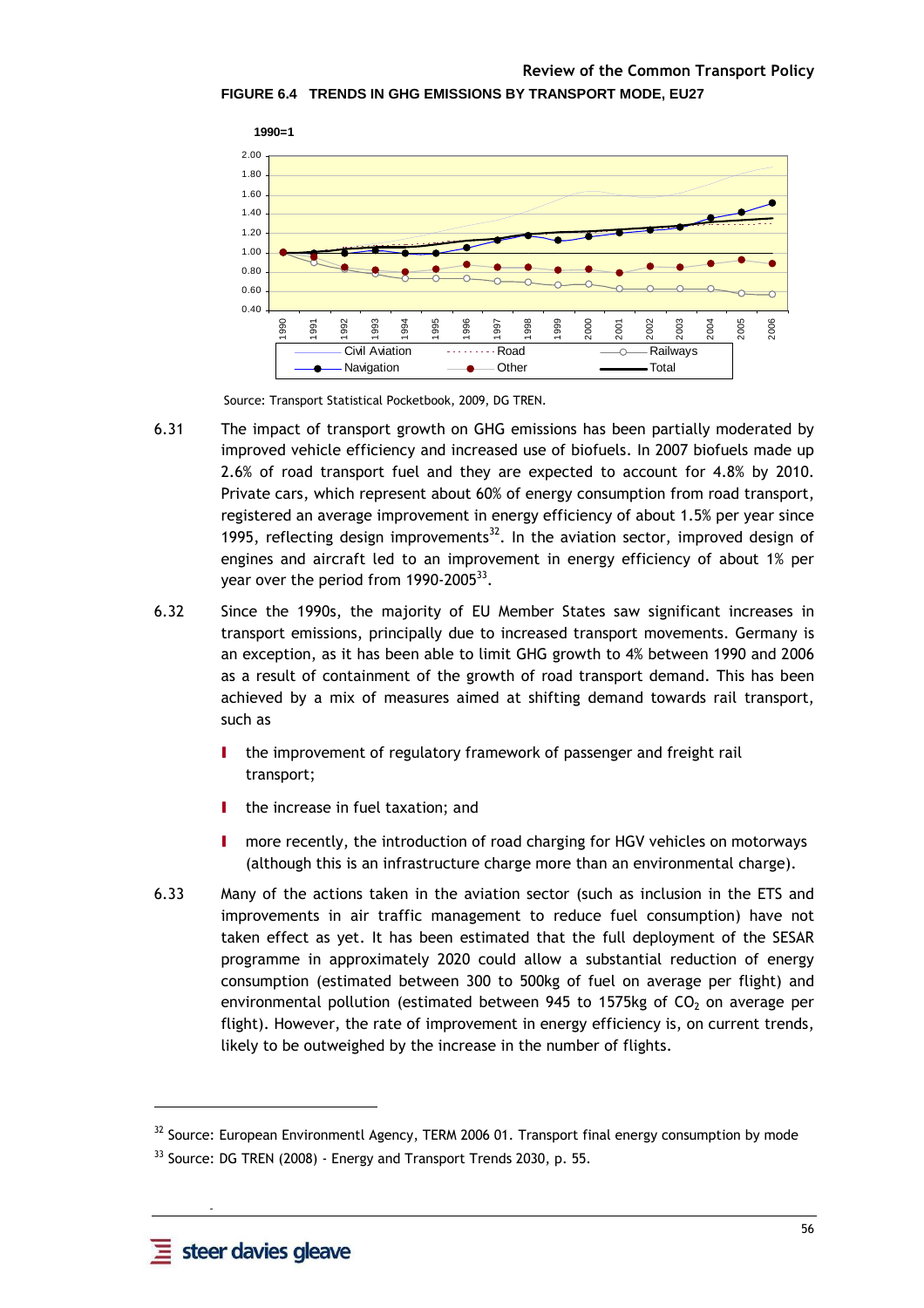6.34 Given the projected continued growth in transport demand for the period until 2020, it is unlikely that greenhouse gas emissions from transport will decline in absolute terms. However, the measures that have been taken to improve road vehicle and aircraft efficiency, increase use of biofuels in transport, and encourage modal shift where appropriate, have mitigated the impact of transport growth on greenhouse gas emissions. Therefore, to this extent, the CTP has had some success.

#### *Pollutant emissions from transport*

6.35 There has been a reduction in other transport emissions in EEA Member States. Changes to vehicle design are helping to decouple these emissions from travel demand. Between 1990 and 2005, emissions of acidifying substances decreased by 36%, ozone precursors by 45% and particulates by 33%. In particular, road transport polluting emissions have reduced due to stricter standards (the EURO standards). Reductions can largely be attributed to advances in exhaust gas after-treatment devices together with improved fuel quality introduced since the early 1990s.

#### **FIGURE 6.5 TRANSPORT EMISSIONS OF AIR POLLUTANTS IN EEA MEMBER COUNTRIES**



Source: EEA TERM 2008, Climate for transport change

- 6.36 However, people in European cities continue to be exposed to significant health threats due to air pollution, although this is in part due to sectors other than transport such as residential heating and industry located close to or within cities. A further concern is that there has been an increase in acidifying pollutant emissions from maritime transport, due to traffic growth.
- 6.37 Data from measuring stations close to major roads indicate that the concentration of NO<sub>2</sub> (2010 limit) and PM<sub>10</sub> (2005 limit) are at or above the European air quality limits at many of these sites. Between 2000 and 2005, mean traffic concentrations have remained relatively stable at the selected measuring stations. This indicates that the decrease in transport emissions does not appear to have had a significant impact on local air quality. This could be due to variations in the local distribution of traffic emissions, or emissions from other sources; air quality might however have been worse if transport emissions had not been reduced.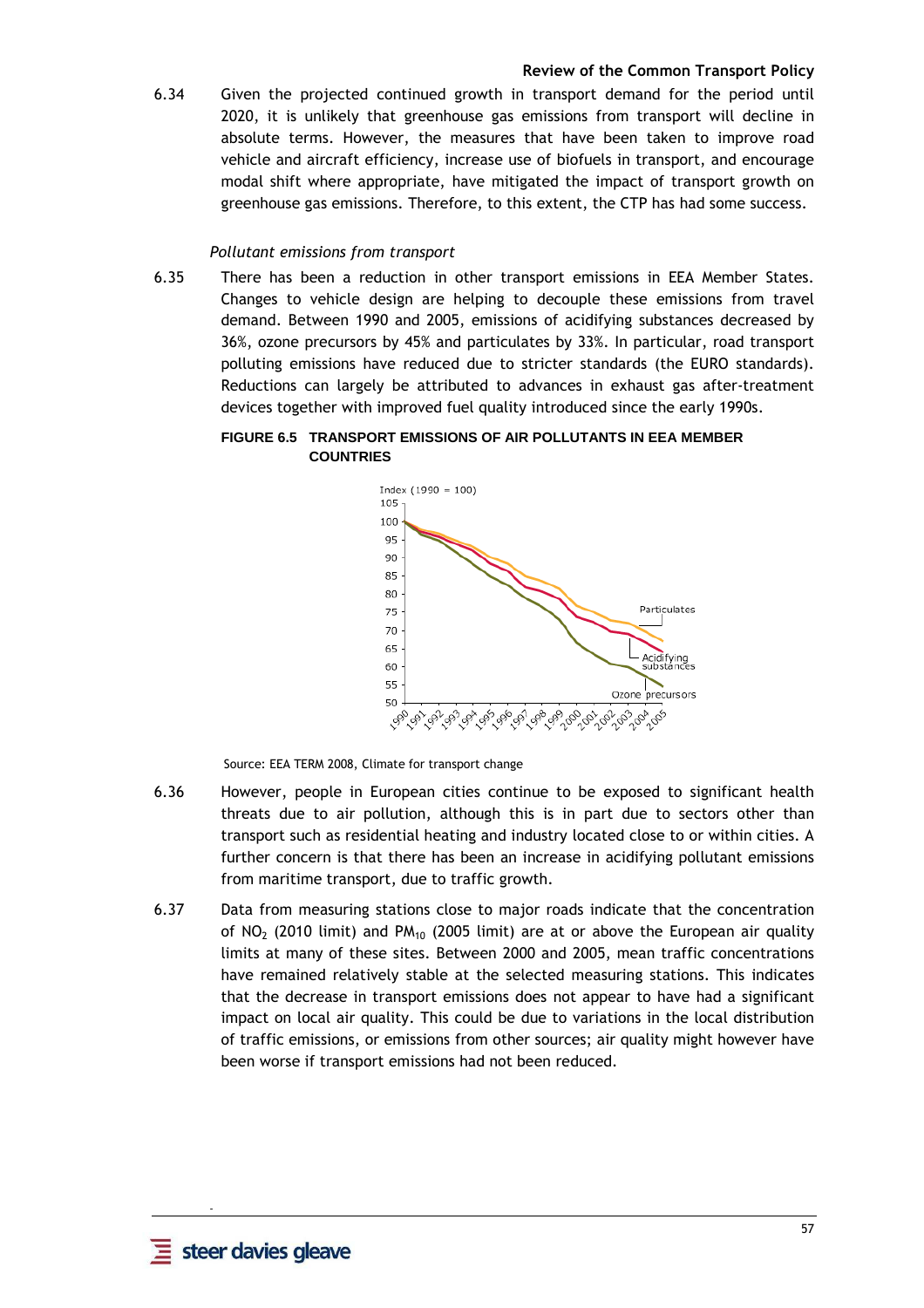

## **FIGURE 6.6 ANNUAL AVERAGE MEAN NO2 AND PM10 CONCENTRATIONS AT TRAFFIC MONITORING STATIONS**

Source: EEA TERM 2008, Climate for transport change

- 6.38 The EU targets set for particulates and  $NO<sub>X</sub>$  and PM<sub>10</sub> in urban areas have not been achieved because the improved vehicle environmental performances have been outweighed by increased traffic and congestion, and possibly also emissions from other sources. Scope for EU intervention in this area is limited by the principles of subsidiarity and proportionality. It is up to Member States (or regional governments) to take actions to improve local air quality. The key intervention by the EU is to enforce the adoption of these plans. For example the Commission recently opened infringement procedures against 10 Member States for not taking the actions needed to apply for an extension of the timescales set for the more stringent EU air quality limits identified by Directive 2008/50/EC.
- 6.39 This implies, once again, that the level of action can vary significantly amongst Member States, and even within them. Some States, such as Germany and Italy, have been very active in introducing restrictions to the circulation of more polluting vehicles (Low Emission Zones). However, the lower level of enforcement of many Italian schemes makes them much less effective than the German ones.
- 6.40 Greater use of non-motorised transport (walking and cycling) could also help improve local air quality. However, statistics for these modes are not collected in all Member States, and national data is difficult to compare due to different methodologies. Unfortunately the most recent data available is Eurostat data for EU15 Member States for the year 2000, which showed an average annual distance walked of 382km per person in 2000 (ranging from 457km in Luxembourg to 342km in Portugal); cycling rates were much more variable among Member States with Denmark and Netherlands having an average annual cycling distance of 936km and 848km respectively in 2000, more than four times the EU15 average of 188km.

## **Transport noise**

#### *Objectives*

6.41 Although the 2001 White Paper made a number of references to reducing transport noise, this was not one of the priority policy areas, and few specific actions were identified. In addition, one of the objectives of the Renewed EU Sustainable Development Strategy (SDS) adopted by the European Council in June 2006 was the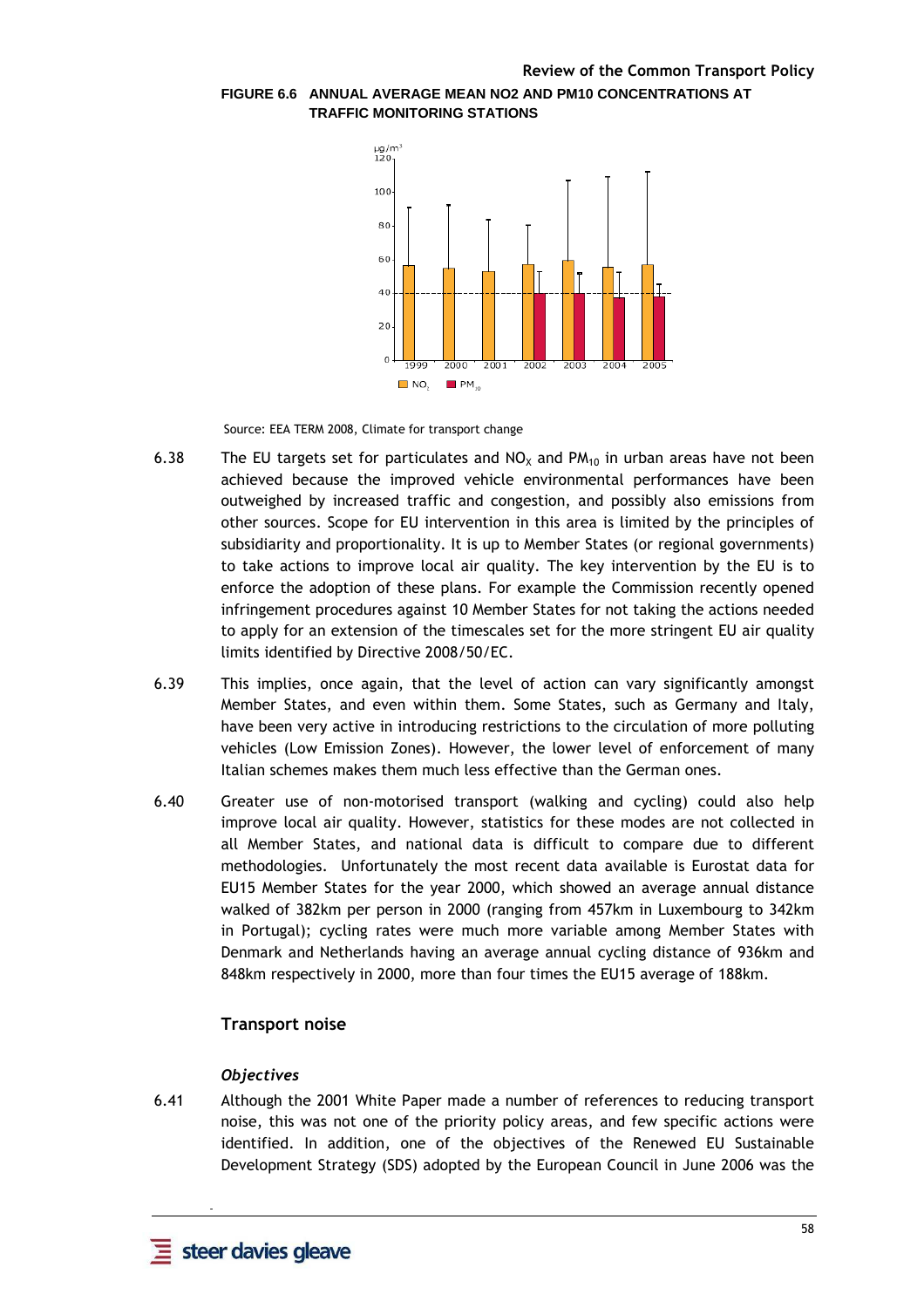reduction of transport noise both at source and through mitigation measures. However, no clear targets have been defined, which makes it difficult to measure whether the objectives have been achieved.

#### *Measures taken*

- 6.42 A key area in which measures have been taken is the measurement of transport noise and collection of data. Until recently, European data on exposure to transport noise was scarce. Noise indicators and assessment methodologies were not harmonised across the EU and the ability to compare data between countries was difficult. For this reason, Directive 2002/49/EC on the assessment and management of environmental noise provided a unitary framework for collection of noise indicators in the EU.
- 6.43 Following the provisions of this Directive, in 2007 Member States reported the first set of data on noise exposure in major agglomerations and along major infrastructures. The data comprised information on 162 agglomerations (with more than 250,000 inhabitants), roughly 82,000 km of major roads, approximately 12,000 km of major railways, and 74 major civil airports.
- 6.44 Some progress has also been made in tackling the level of noise externalities in the aviation, rail and road sectors. In the rail sector, the Commission has proposed measures on rail noise abatement measures $34$ , but actions will take several years before delivering results. Noise standards have also been set for road vehicles. A Directive (2002/30/EC) restricting the operation of the noisiest aircraft has been introduced, but to date only five EU airports have applied it (London Gatwick, Heathrow and Stansted; Paris CDG and Madrid).

#### *Impact of the measures*

6.45 EU action in this area has helped harmonise the collection of data on noise exposure. These data (Figure 6.7 below) show that road transport is by far the largest source of noise: almost 67 million people (i.e. 55 % of the population living in towns with more than 250,000 inhabitants) are exposed to daily road noise levels exceeding 55 dB Lden (the lower benchmark for the combined noise indicator). Almost 48 million people are exposed to levels exceeding 50 dB Lnight, (the lower benchmark for night time noise), with 44% of them exposed to levels exceeding 55 dB Lnight, a level which has detrimental effects on health.

<sup>34</sup> COM(2008)432

 **-**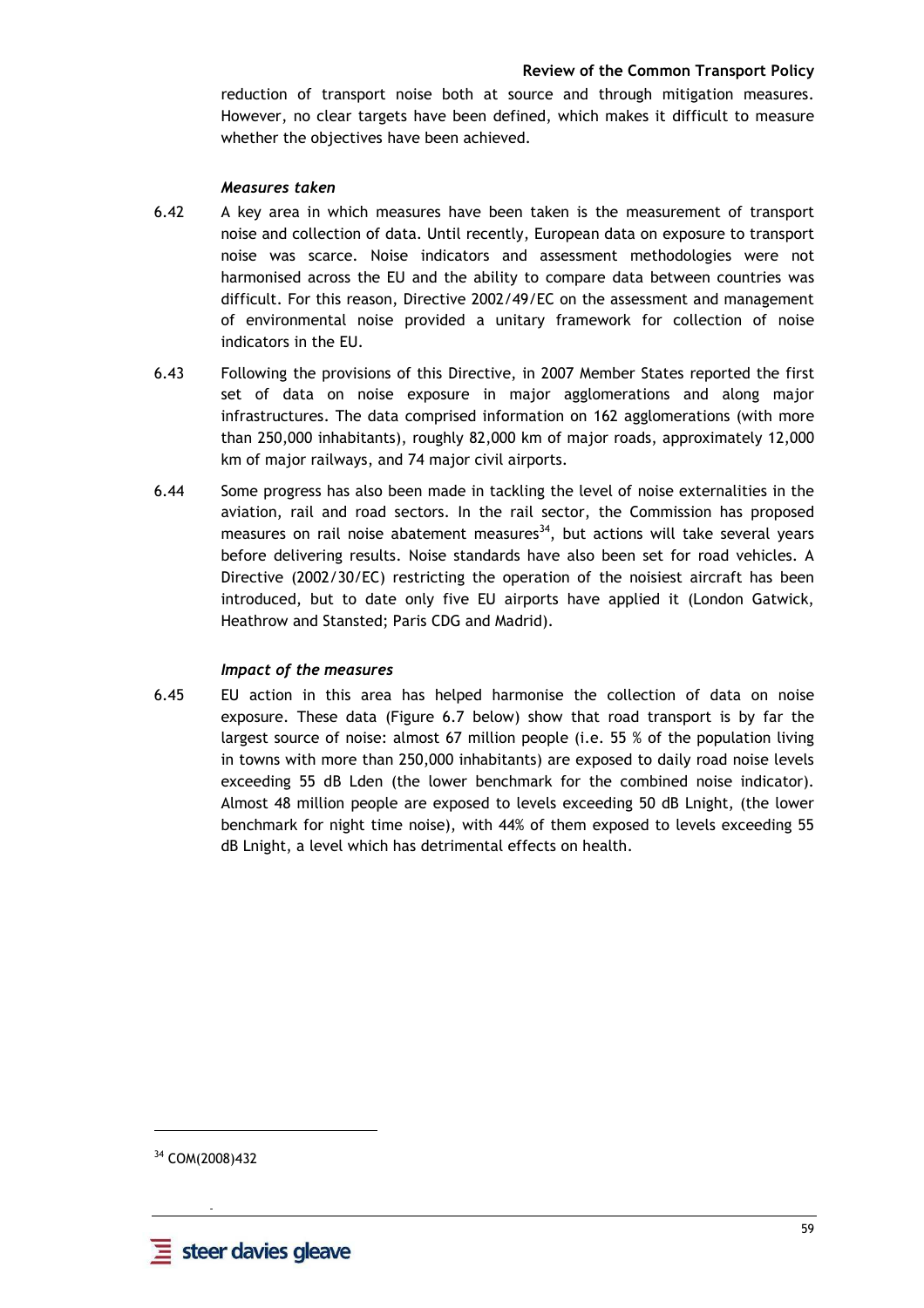

#### **FIGURE 6.7 NOISE EXPOSURE IN AGGLOMERATION >250,000 INHABITANTS: EU27**

Source: TERM 2008 3/2009, Transport at a crossroad, European Environment Agency

- 6.46 However, although data collection has been improved, measures taken to address the level of noise, such as road noise standards, have had only had limited effects. There are some ongoing actions that could deliver significant results such as the revision of the road charging legislation and the promotion of measures for the mitigation of noise emitted by old railway wagons.
- 6.47 In the future, the definition of clearer targets would provide a clearer guide to the appropriate actions to be taken.

## **Conclusions and lessons learnt**

- 6.48 The objectives of the 2001 White Paper relating to decoupling of freight transport growth from GDP growth, and reduction in transport emissions, have not been achieved to date. The objective of decoupling passenger transport growth from GDP growth has been achieved, to the extent that demand growth is slower than GDP growth, but this was also the case before 2001 and there is no clear evidence that the relationship between transport growth and GDP growth has changed. There are a number of reasons why greater decoupling has not been achieved, including greater demand for passenger and freight transport due to globalisation and EU enlargement.
- 6.49 In addition, the objective of modal shift towards rail transport has not been achieved if measured in terms of total transport demand across the EU. However, the relative decline of rail freight does appear to have stopped, and rail has achieved significant growth on specific corridors where there has been investment in high speed rail infrastructure. It is difficult to assess this in detail, because rail operators usually do not publish route-specific traffic statistics.
- 6.50 However, there has been some progress towards meeting the objective set in the Mid-Term Review of decoupling the growth of transport from its negative effects. This primarily reflects progress on fuel efficiency, particularly of road vehicles. Nonetheless, overall greenhouse gas emissions from transport have increased due to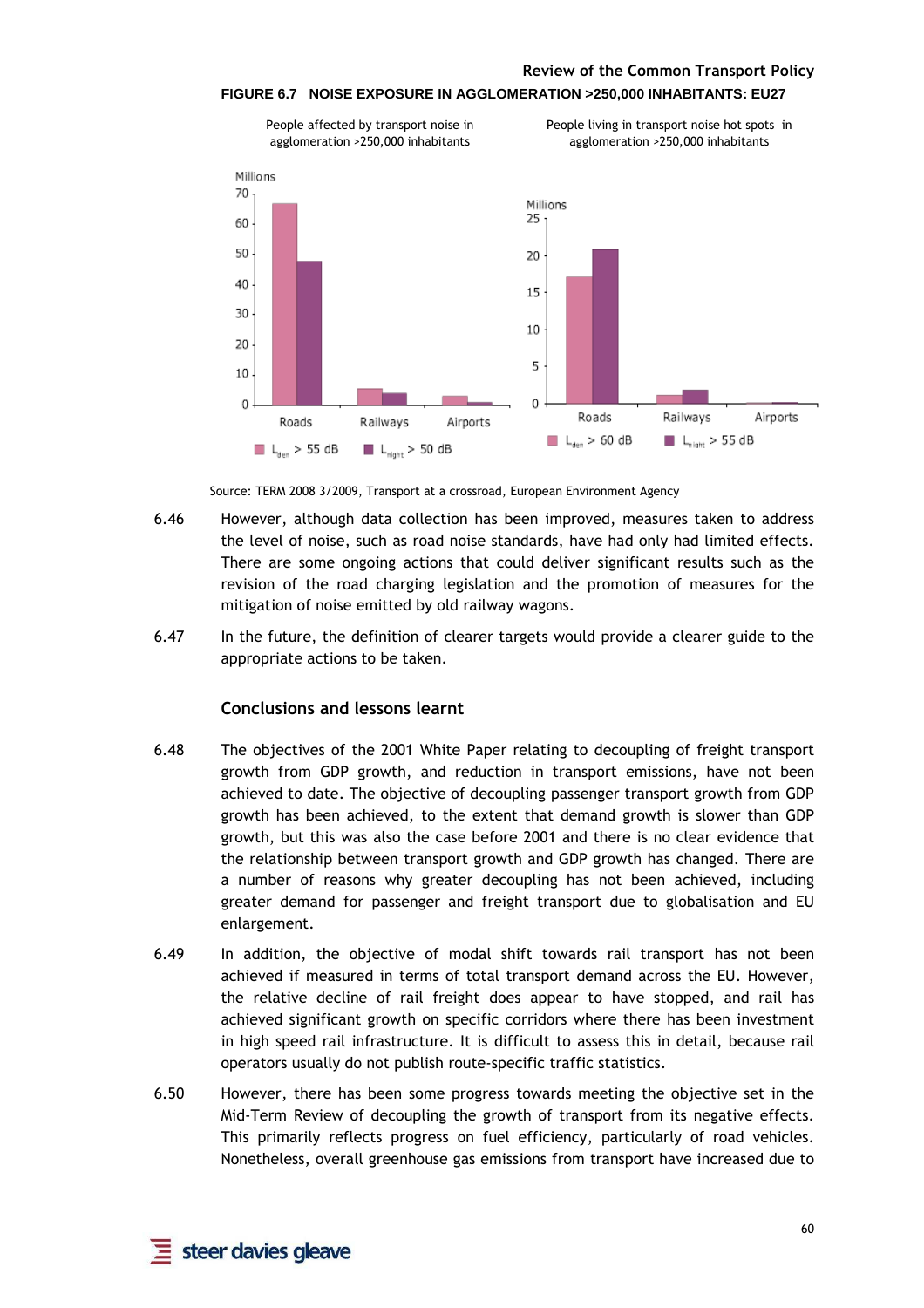rapid growth in road, air and sea traffic. A substantial reduction in transport emissions would require a shift away from fossil fuels, but there has been little progress on this and few indications that it will occur in the short to medium term. However, it should be recognised that transport has an essential role in the economy and its growth has helped improve the efficiency and competitiveness of other sectors.

6.51 The case study of environmental sustainability measures in Member States (appendix B) shows that the achievement of CTP objectives is strongly dependent on actions taken by Member States. Germany has made significant progress towards meeting the CTP environmental sustainability objectives in the transport sector, largely as a result of national policy measures. The other case study States (Spain and Italy) have not made equivalent progress. Progress has nonetheless been made on specific corridors: for example, Spain has achieved significant mode shift on corridors such as Madrid-Barcelona where high speed rail lines have been opened.

#### **Recommendations**

- 6.52 In the future, the EU could build on what has been done in the research and development of cleaner fuels and vehicles, and strengthen its efforts to support the development and adoption of new cleaner technologies in the transport market: reducing emissions by passenger kilometre of the different transport modes is one of the key strategy to tackle climate change, as highlighted by a recent report of the IPCC. $35$
- 6.53 Other options which could be considered include measures to reduce motorised travel and encourage more sustainable travel choices, such as road user charges and "smarter choices" measures (such as workplace and school travel plans; personalised travel planning; information and marketing; travel awareness campaigns; teleworking; teleconferencing and home shopping). A UK Government review of international experience of smarter choices measures demonstrated that they can deliver reductions in peak period urban traffic of about 21% and nationwide reductions in all traffic of about 11 $\% ^{36}.$
- 6.54 Policy measures should in general target overall reductions in emissions rather than specifically mode shift. In particular, projects which seek to reduce emissions by shifting traffic to rail may succeed in reducing emissions from other modes, but if the rail service offer is improved, total transport demand and rail emissions will increase. The net result may be a reduction in emissions but this depends on the scale of any new demand generated, the mode any switch was from, and the type of traffic. For example, if a new high speed rail line captures traffic from airlines, this leads to a reduction in emissions, but this could be offset by generation of new demand and transfer of traffic from conventional rail, which produces lower emissions than high speed rail<sup>37</sup>. The benefits from shifting short distance urban trips to rail or other forms of public transport are likely to be greater, in part

 **-** 

<sup>&</sup>lt;sup>35</sup> IPCC Fourth Assessment Report: Working Group III Report "Mitigation of Climate Change", Ch 5, Transport and its infrastructure (http://www.ipcc.ch/ipccreports/ar4-wg3.htm)

<sup>36</sup> HM Treasury, 'The King Review of low-carbon cars', 2008

<sup>&</sup>lt;sup>37</sup> To shift or not to shift, that is the question: The environmental performance of the principal modes of freight and passenger transport in the policy-making context; CE, Delft 2003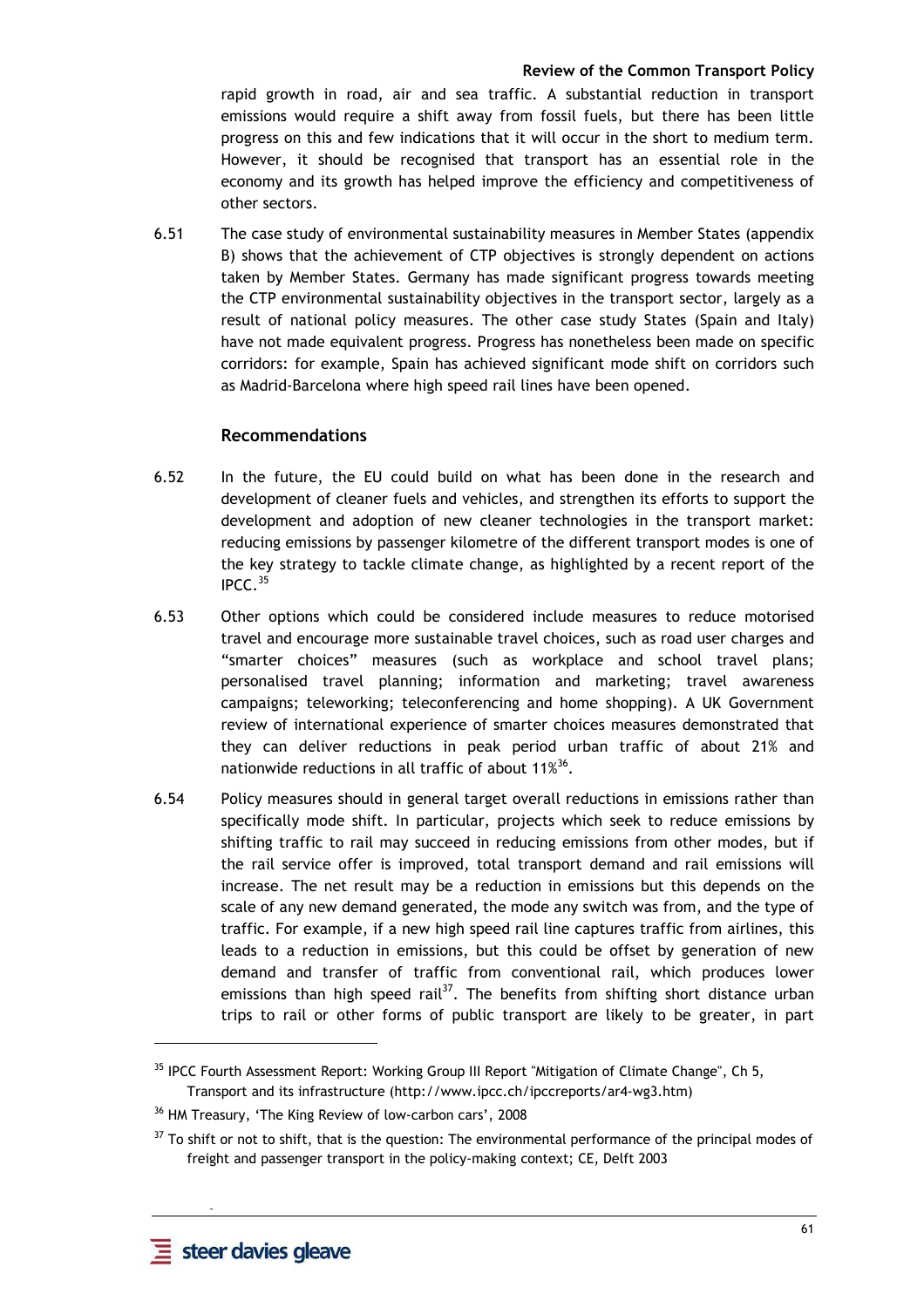because car occupancy tends to be lower for these trips and therefore emissions per passenger are higher.

- 6.55 In the longer term, the integration of land use and transport planning should help manage the demand for transport in Europe's towns and cities. Spatial planning can facilitate walking, cycling and the use of public transport for the majority of travel purposes, thereby reducing the negative impacts on the environment of private vehicle use and provide social and economic benefits.
- 6.56 Finally, the availability of reliable and up-to-date transport data is a crucial element to define transport strategy and take actions to achieve the objectives of the CTP. Although significant progresses have been made in this direction (for example the development of TERM indicators), there is still an acute lack of data on which to base transport policy, except in a sub-set of Member States. This applies particularly to the measurement of congestion across Member States, and data for non-motorised transport passenger demand. In addition, the fact that most rail operators do not publish route-specific traffic statistics makes it difficult to evaluate whether policies which have encouraged mode shift on specific corridors have been successful. Given the significant amounts of public funding directed to rail projects, the EU could consider requiring operators which have benefited from this funding to publish more detailed traffic statistics.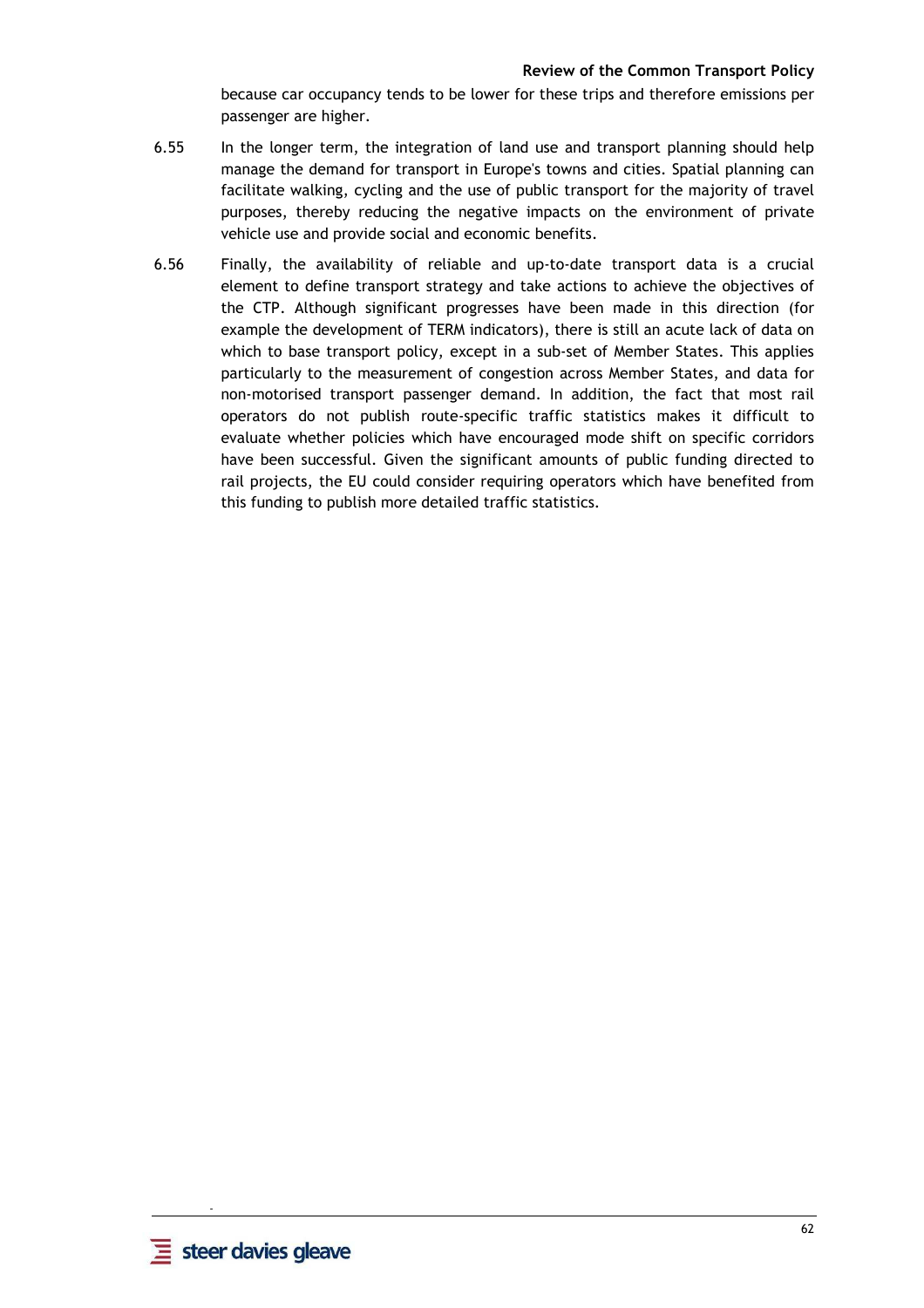**APPENDIX** 

**A** 

**TASK 1 REPORTS (FINAL REPORT)**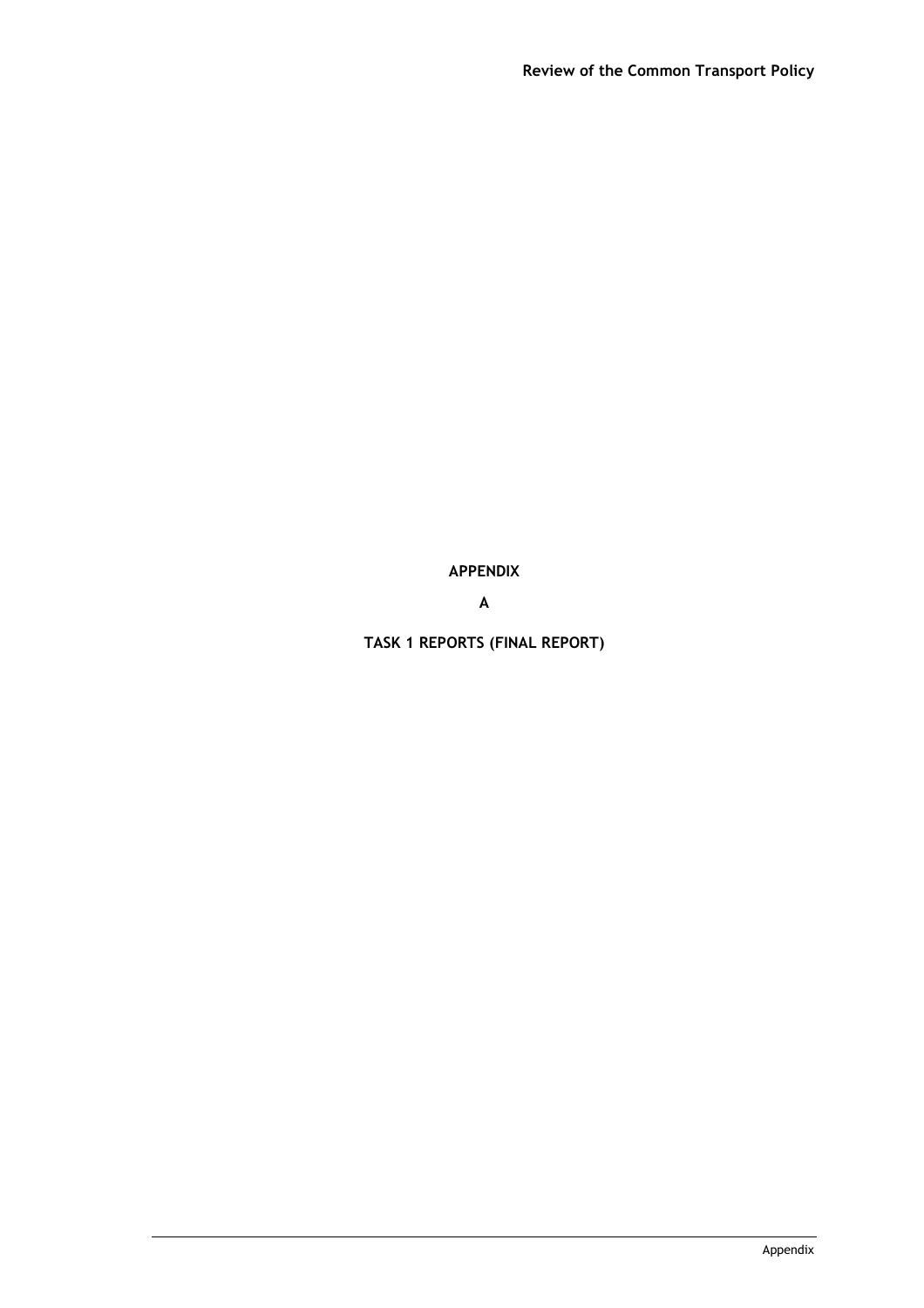**A1.**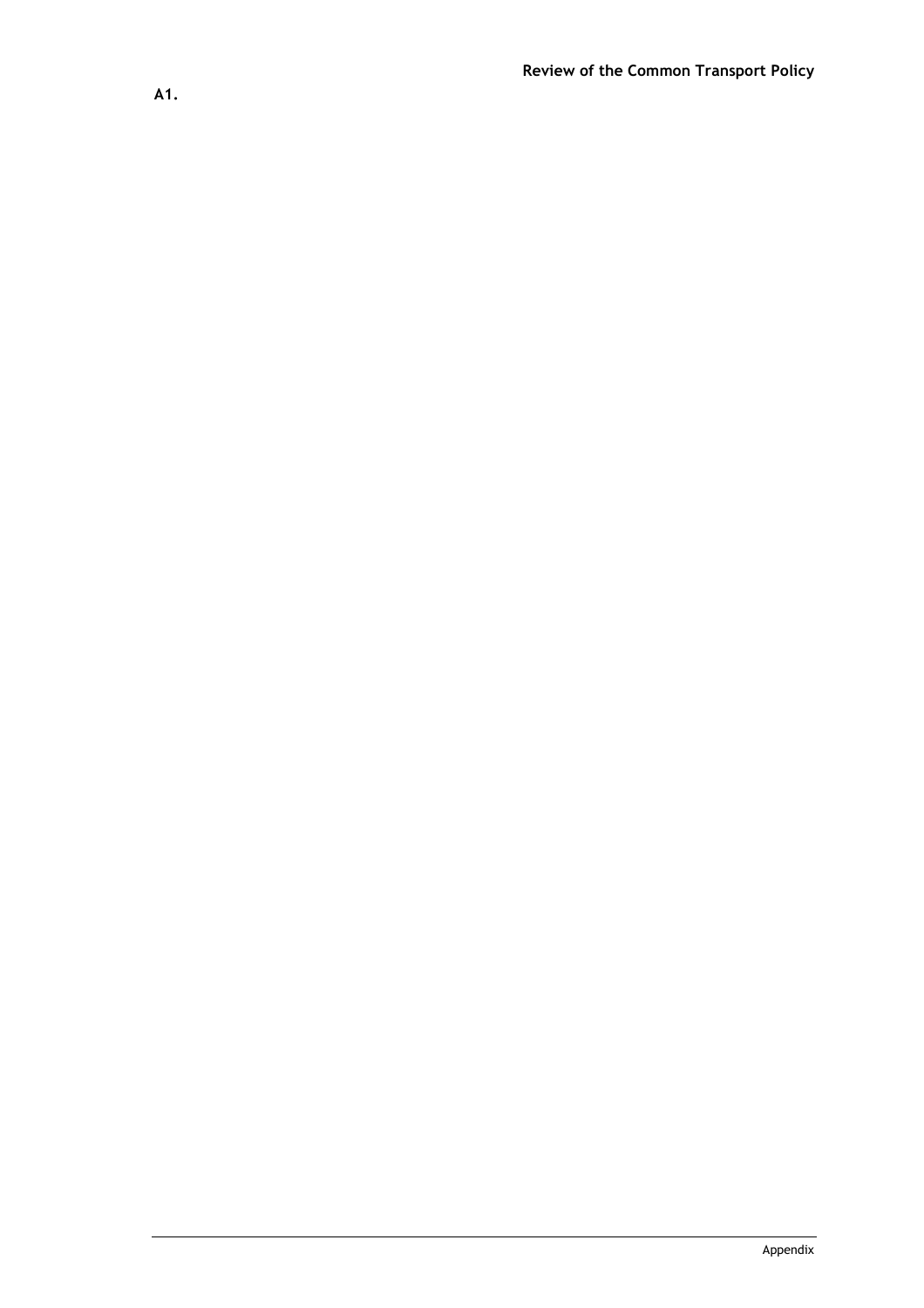**APPENDIX** 

**B** 

**TASK 2 REPORTS (FINAL REPORT)**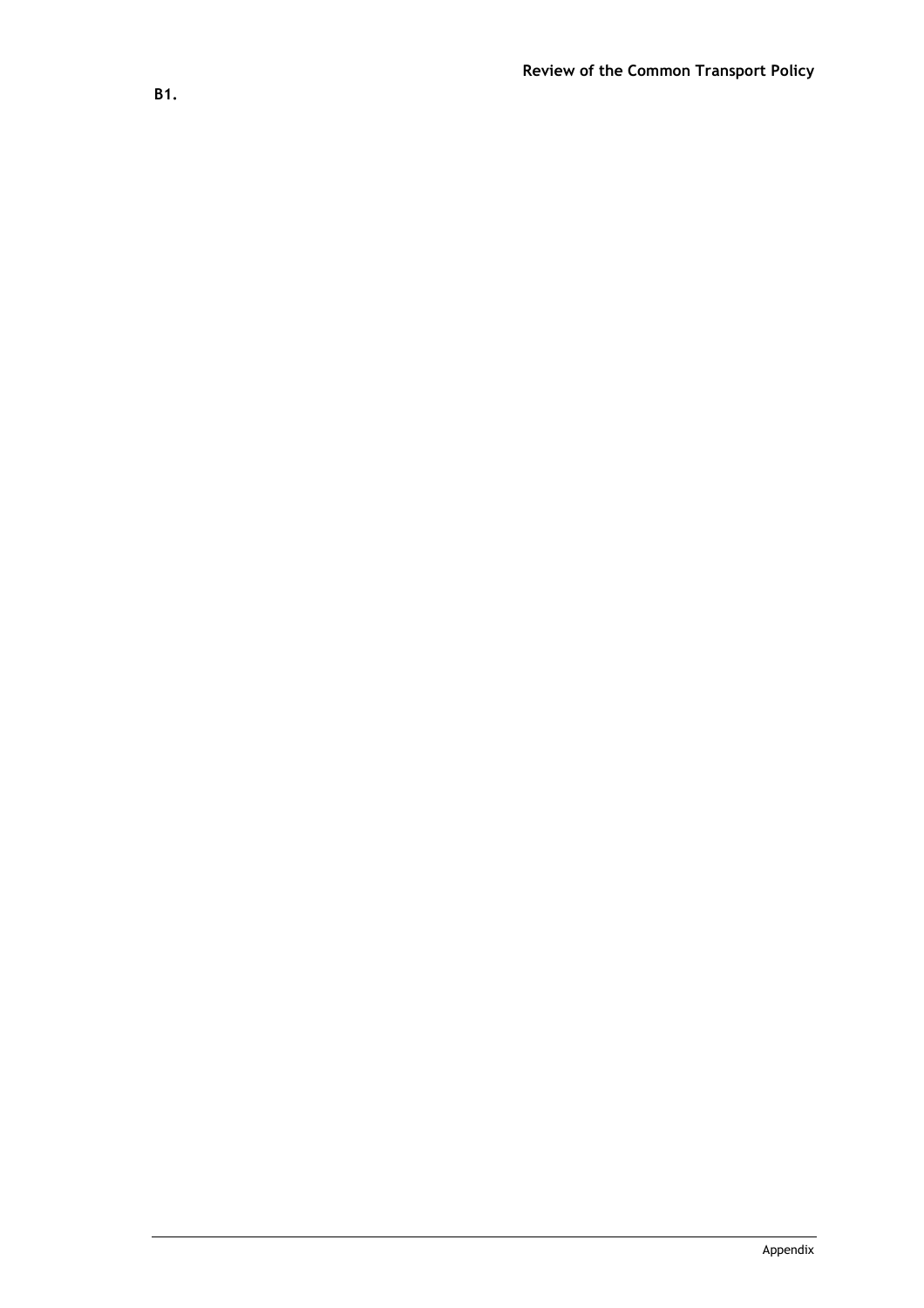**APPENDIX** 

**C** 

**LIST OF SOURCES**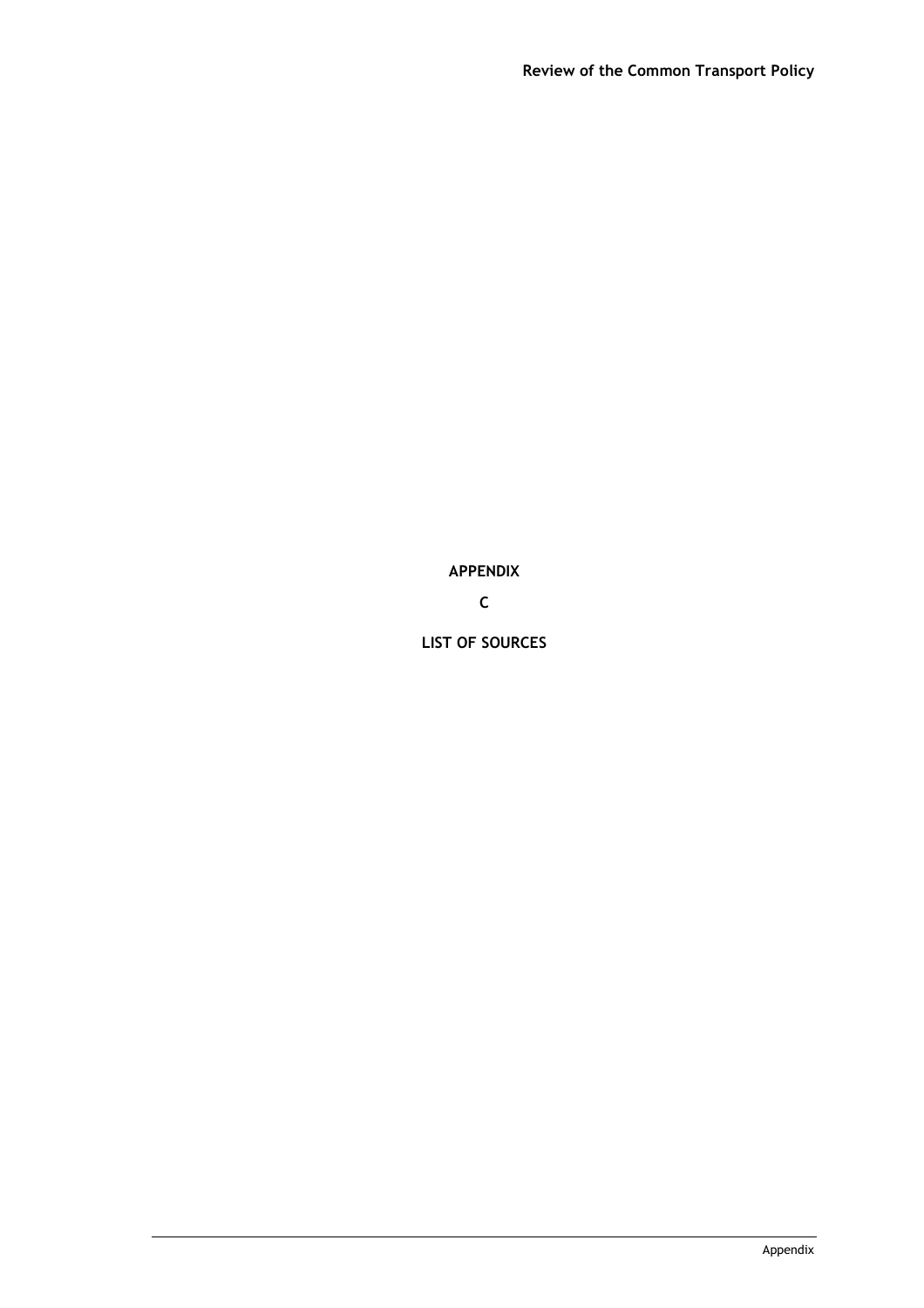# **C1. LEGISLATION**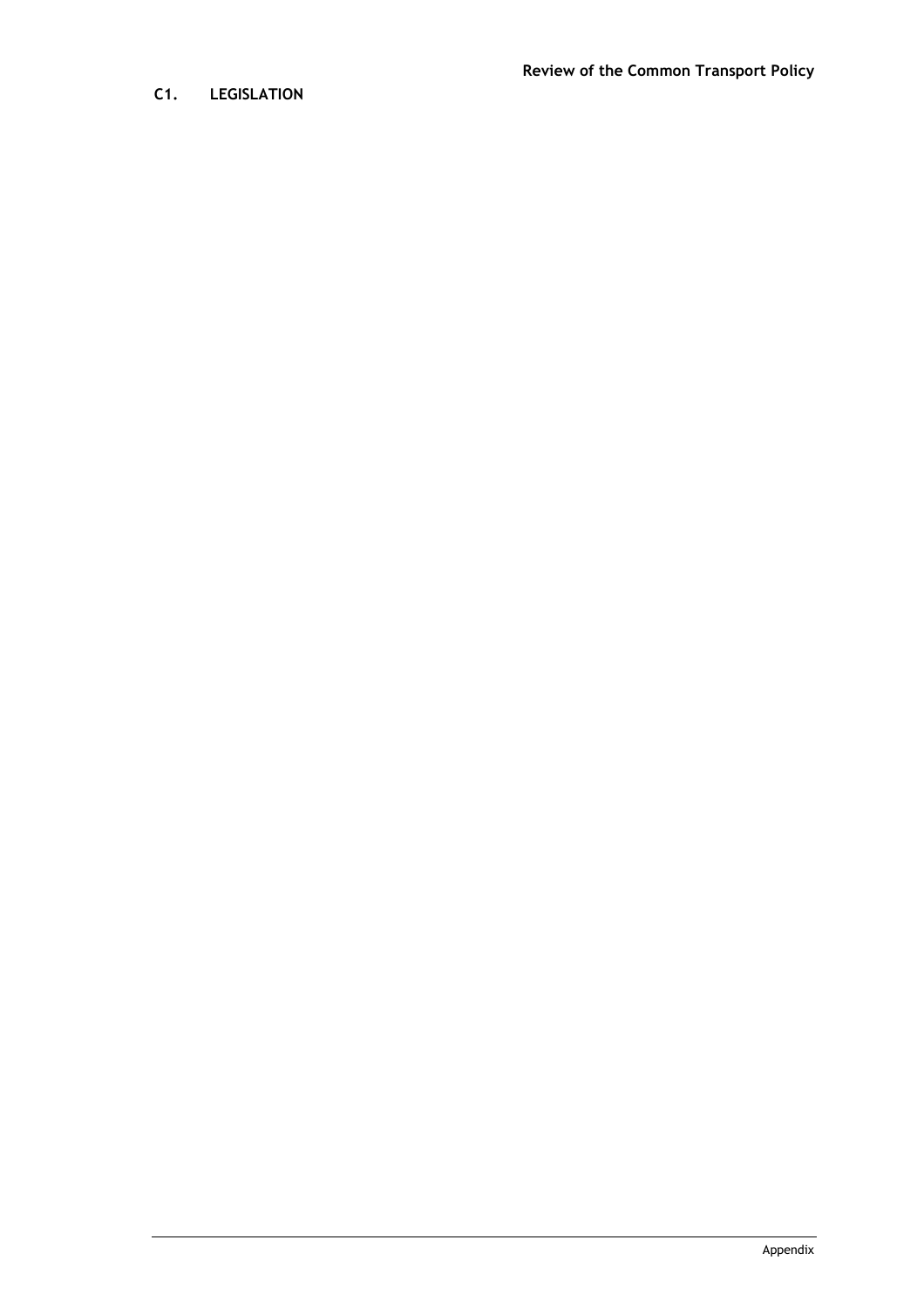# **C1.1 Economy**

## General

Decision 1692/96/EC of the European Parliament and of the Council on Community guidelines for the development of the trans-European transport network and Decisions 1346/2001/EC and 884/2004/EC amending it.

Council Regulation (EC) 2236/95 laying down general rules for the granting of Community financial aid in the field of trans-European networks and Regulations (EC) 1655/1999 and 807/2004 amending it.

Council Decision 98/434/EC of 18 June 1998 on the agreement between the European Community, the European Space Agency and the European Organisation for the Safety of Air Navigation concerning a European contribution to the development of a Global Navigation Satellite System (GNSS).

Decision No 1346/2001/EC of the European Parliament and of the Council of 22 May 2001 amending Decision No 1692/96/EC as regards seaports, inland ports and intermodal terminals as well as project No 8 in Annex III.

Council Regulation (EC) No 876/2002 of 24 May 2002 setting up the Galileo Joint Undertaking.

Regulation 2003/1382/EC of the European Parliament and of the Council of 22 July 2003 on the granting of Community financial assistance to improve the environmental performance of the freight transport system (Marco Polo Programme).

Decision No. 884/2004 of the European Parliament and of the Council of 29 April 2004 amending Decision No 1692/96/EC on Community guidelines for the development of the trans-European transport network.

Regulation No. 2006/1692/EC of the European Parliament and of the Council of 24 October 2006 establishing the second Marco Polo programme for the granting of Community financial assistance to improve the environmental performance of the freight transport system (Marco Polo II) and repealing Regulation 2006/1692/EC.

Commission Decision 2007/60/EC establishing the Trans-European Transport Network Executive Agency.

Commission Decision C(2007)5282 delegating powers to the TEN-T EA with a view to the performance of tasks linked to implementation of the Community programmes for grants in the field of the TEN-T, comprising in particular implementation of appropriations entered in the Community budget.

Regulation (EC) No. 680/2007 laying down general rules for the granting of Community Financial Aid in the field of trans-European networks.

Council Decision 2007/799/EC of 12 October 2006 on the signature, on behalf of the Community, of the Protocol on the Implementation of the Alpine Convention in the field of transport (Transport Protocol).

Air

Council Regulation (EEC) No 95/93 of 18 January 1993 on common rules for the allocation of slots at Community airports.

Directive 96/67/EC access to the ground handling market at Community airports.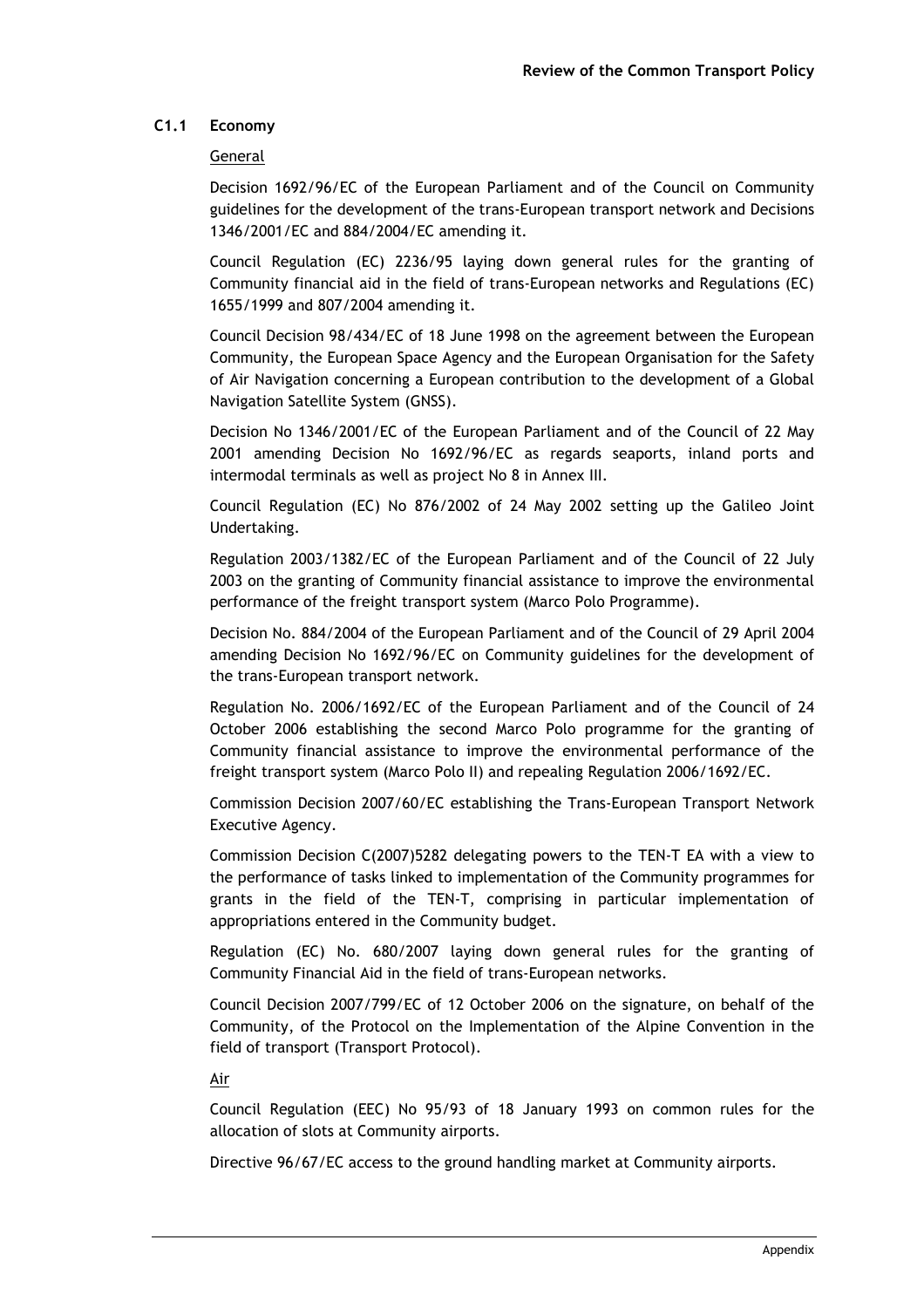Regulation (EC) No 549/2004 of the European Parliament and of the Council of 10 March 2004 laying down the framework for the creation of the Single European Sky ('Framework Regulation').

Regulation (EC) No 793/2004 of the European Parliament and of the Council of 21 April 2004 amending Council Regulation (EEC) No 95/93 on common rules for the allocation of slots at Community airports.

Regulation (EC) 847/2004 on the negotiation and implementation of air service agreements between Member States and third countries.

Regulation (EC) No 868/2004 of the European Parliament and of the Council of 21 April 2004 concerning protection against subsidisation and unfair pricing practices causing injury to Community air carriers in the supply of air services from countries not members of the European Community.

Commission Regulation No. 1794/2006 of 6 December 2006 on laying down a common charging scheme for air navigation services.

Council Regulation 219/2007 of the Council, of 27 February 2007, on the establishment of a Joint Undertaking to develop the new generation European air traffic management system (SESAR).

Decision 2007/339/EC of the Council and the Representatives of the Governments of the Member States of the European Union meeting within the Council on the signature and provisional application of the Air Transport Agreement between the European Community and its Member States, on the one hand, and the United States of America, on the other hand.

Regulation 1008/2008 on Common rules for the operation of air services in the Community.

#### Inland waterways

Regulation (EEC) 3921/91 laying down the conditions under which non-resident carriers may transport goods or passengers by inland waterway within a Member State.

Council Regulation (EEC) 1356/96 on common rules applicable to the transport of goods or passengers by inland waterway between Member States with a view to establishing freedom to provide such transport services.

Council Directive 96/50/EC of 23 July 1996 on harmonizing the conditions for obtaining national boatmasters' certificates for the carriage of goods and passengers by inland waterway within the Community.

# Rail

Council Directive 91/440/EC on the development of Community's railways.

Directive 95/18/EC on the licensing of railway undertakings.

Directive 95/19/EC on the allocation of railway infrastructure capacity and charging of infrastructure fees.

Directive 96/48/EC of the European Parliament and of the Council on the interoperability of the trans-European high-speed rail system.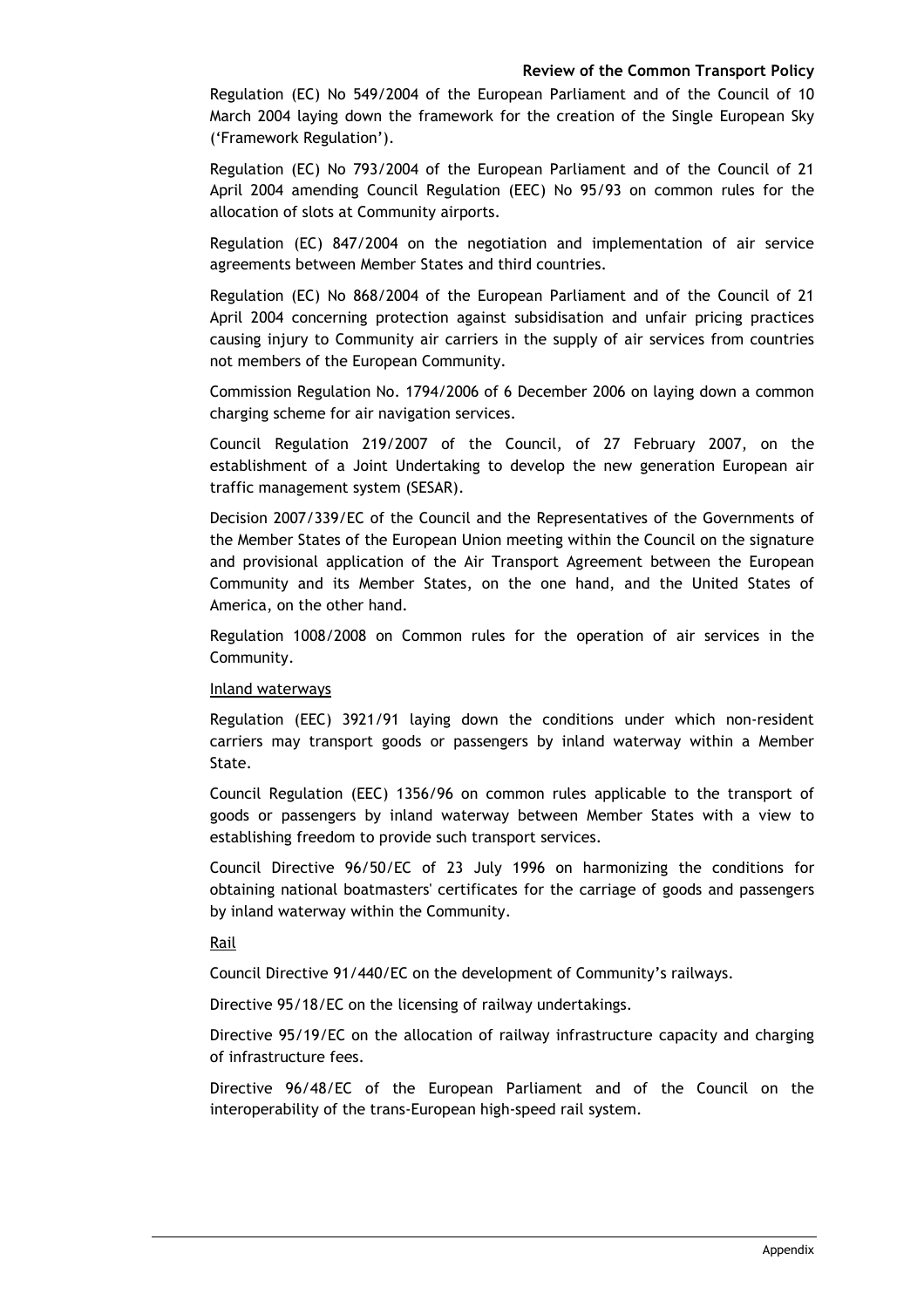Directive 2001/12/EC of the European Parliament and of the Council of 26 February 2001 amending Council Directive 91/440/EEC on the development of the Community's railways;

Directive 2001/13/EC on the licensing of railway undertakings.

Directive 2001/16/EC of the European Parliament and of the Council of 19 March 2001 on the interoperability of the conventional rail system.

Directive 2004/51/EC of the European Parliament and of the Council of 29 April 2004 amending Council Directive 91/440/EEC on the development of the Community's railways.

Corrigendum to Directive 2004/50/EC of the European Parliament and of the Council of 29 April 2004 amending Council Directive 96/48/EC on the interoperability of the trans-European high-speed rail system and Directive 2001/16/EC of the European Parliament and of the Council on the interoperability of the trans-European conventional rail system.

Regulation (EC) No 881/2004 of the European Parliament and of the Council of 29 April 2004 establishing a European Railway Agency.

Directive 2007/32/EC of 1 June 2007 amending Annex VI to Council Directive 96/48/EC on the interoperability of the trans-European high-speed rail system and Annex VI to Directive 2001/16/EC of the European Parliament and of the Council on the interoperability of the trans-European conventional rail system.

Directive 2007/58/EC amending Council Directive 91/440/EEC on the development of the Community's railways and Directive 2001/14/EC on the allocation of railway infrastructure capacity and levying of charges for the use of railway infrastructure.

Directive 2007/59/EC of the European Parliament and of the Council of 23 October 2007 on the certification of train drivers operating locomotives and trains on the Community's rail network.

Directive 2008/57/EC of the European Parliament and of the Council of 17 June 2008 on the interoperability of the rail system within the Community (Recast).

Regulation (EC) No 1335/2008 of the European Parliament and of the Council of 16 December 2008 amending Regulation (EC) No 881/2004 establishing a European Railway Agency (Agency Regulation).

Communication from the Commission to the European Parliament, the Council, the European Economic and Social Committee and the Committee of the Regions, Communication and action plan with a view to establishing a European maritime transport space without barriers [COM(2009) 10] final

TSIs

Council Directive 96/48/EC of 23 July 1996 on the interoperability of the trans-European high-speed rail system.

Commission Decision 2001/260/EC of 21 March 2001 on the basic parameters of the command-control and signalling subsystem of the trans-European high-speed rail system referred to as "ERTMS characteristics" in Annex II(3) to Directive 96/48/EC.

Commission Decision 2004/446/EC of 29 April 2004 specifying the basic parameters of the Noise, Freight Wagons and Telematic applications for freight Technical Specifications for Interoperability referred to in Directive 2001/16/EC.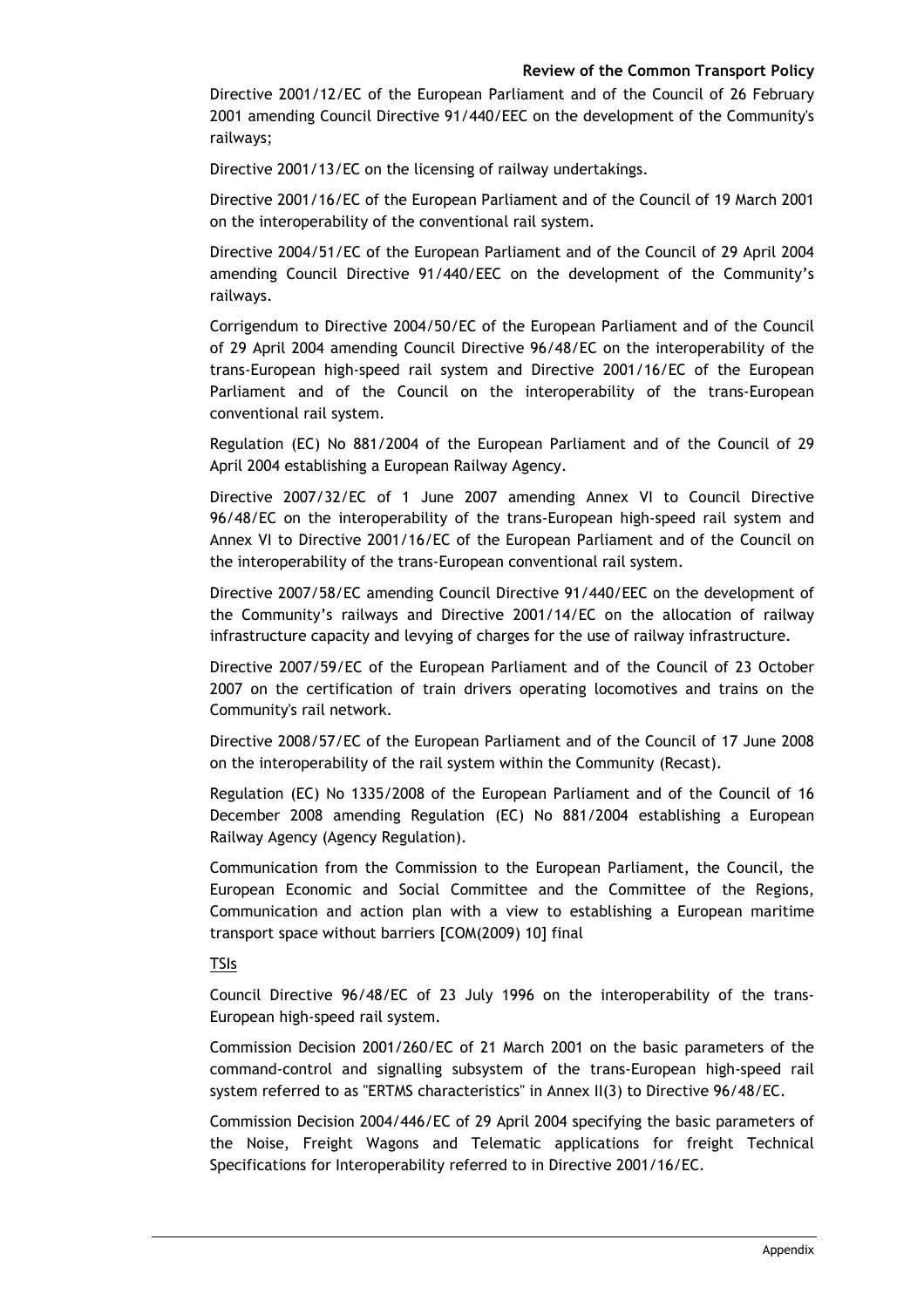Commission Decision 2004/447/EC of 29 April 2004 modifying Annex A to Decision 2002/731/EC of 30 May 2002 and establishing the main characteristics of Class A system (ERTMS) of the control-command and signalling subsystem of the trans-European conventional rail system referred to in Directive 2001/16/EC.

Commission Decision 2006/679/EC of 28 March 2006 concerning the technical specification for interoperability relating to the control-command and signalling subsystem of the trans-European conventional rail system (notified under document number C(2006) 964).

Commission Decision 2006/861/EC of 28 July 2006 concerning the technical specification of interoperability relating to the subsystem rolling stock – freight wagons of the trans-European conventional rail system (notified under document number C(2006) 3345).

Commission Decision 2006/920/EC of 11 August 2006 concerning the technical specification of interoperability relating to the subsystem Traffic Operation and Management of the trans-European conventional rail system (notified under document number C(2006) 3593).

Commission Decision 2008/163/EC of 20 December 2007 concerning the technical specification of interoperability relating to safety in railway tunnels in the trans-European conventional and high-speed rail system.

Commission Decision 2008/164/EC of 21 December 2007 concerning the technical specification of interoperability relating to persons with reduced mobility in the trans-European conventional and high-speed rail system.

Commission Decision 2008/217/EC of 20 December 2007 concerning a technical specification for interoperability relating to the infrastructure sub-system of the trans-European high-speed rail system.

Road

Council Regulation (EEC) No 3821/85 of 20 December 1985 on recording equipment in road transport.

Council Regulation (EEC) 881/92 on access to the market in the carriage of goods by road within the Community to or from the territory of a Member States or passing across the territory of one or more Member States.

Regulation 3118/93 laying down the conditions under which non resident carriers may operate national road haulage services within a Member State.

Regulation (EEC) 11/98 amending Regulation (EEC) No 684/92 on common rules for the international carriage of passengers by coach and bus.

Council Regulation (EC) No 12/98 of 11 December 1997 laying down the conditions under which non-resident carriers may operate national road passenger transport services within a Member State.

Regulation (EC) 484/2002 of the European Parliament and of the Council of 1 March 2002 amending Council Regulations (EEC) No 881/92 and (EEC) No 3118/93 for the purposes of establishing a driver attestation.

Directive 2003/59/EC of the European Parliament and of the Council on the initial qualification and periodic training of drivers of certain road vehicles for the carriage of goods or passengers.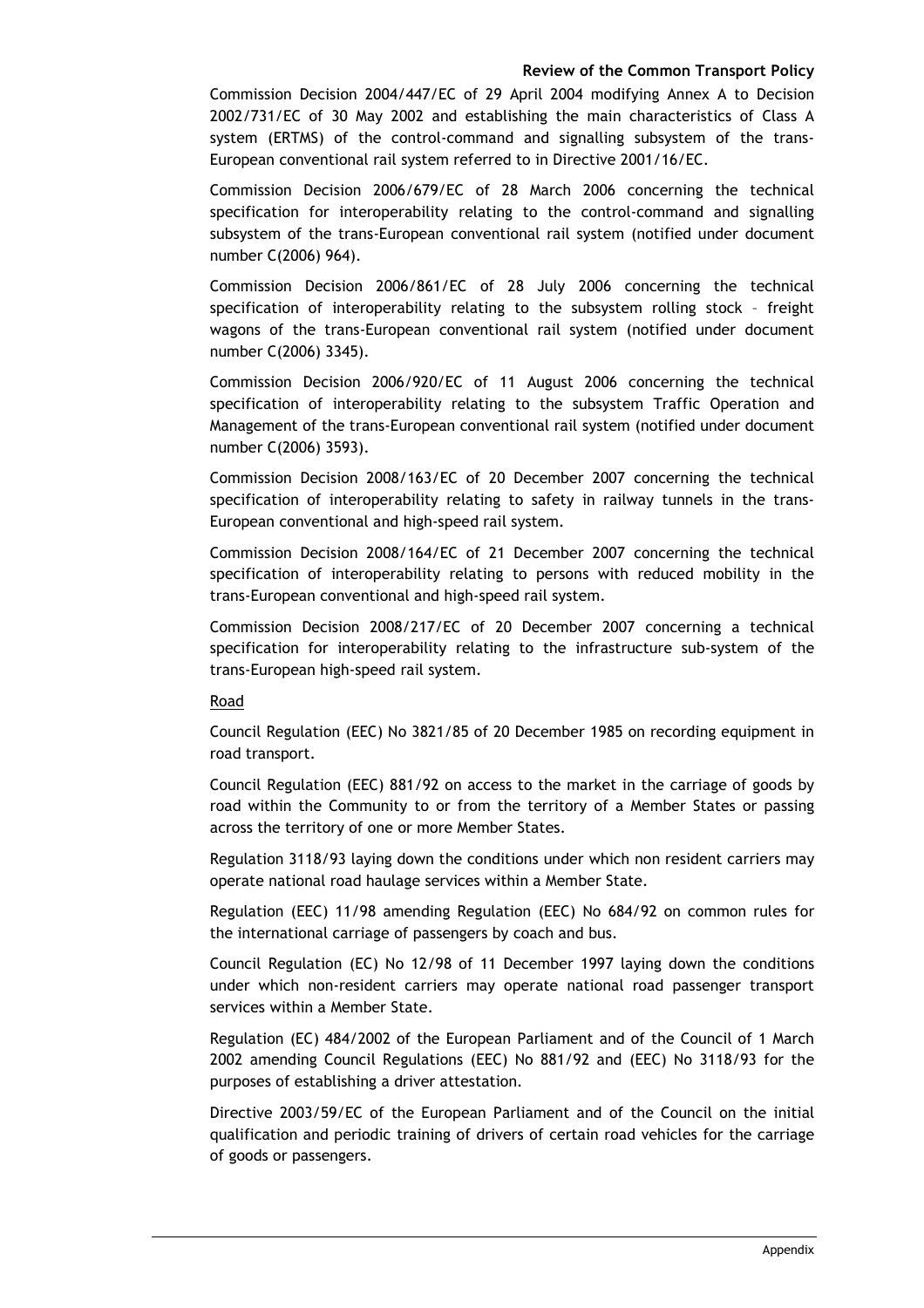Directive 2004/52/EC of the European Parliament and of the Council of 29 April 2004 on the interoperability of electronic road toll systems in the Community.

Commission Directive 2009/5/EC of 30 January 2009 amending Annex III to Directive 2006/22/EC of the European Parliament and of the Council on minimum conditions for the implementation of Council Regulations (EEC) Nos 3820/85 and 3821/85 concerning social legislation relating to road transport activities.

Commission Directive 2009/4/EC of 23 January 2009 on counter measures to prevent and detect manipulation of records of tachographs, amending Directive 2006/22/EC of the European Parliament and of the Council on minimum conditions for the implementation of Council Regulations (EEC) Nos 3820/85 and 3821/85 concerning social legislation relating to road transport activities and repealing Council Directive 88/599/EEC.

### Sea

Regulation (EEC) 4056/86 laying down detailed rules for the application of Articles 85 and 86 of the Treaty to maritime transport.

Regulation (EEC) 4057/86 on Unfair Pricing Practices in Maritime Transport.

Regulation (EEC) 3577/92 applying the principle of freedom to provide services to maritime transport within Member States (maritime cabotage).

Directive 2002/6/EC of the European Parliament and of the Council of 18 February 2002 on reporting formalities for ships arriving in and/or departing from ports of the Member States of the Community.

Decision No 253/2003/EC of the European Parliament and of the Council of 11 February 2003 adopting an action programme for customs in the Community (Customs 2007).

Regulation (EC) No 789/2004 of the European Parliament and of the Council of 21 April 2004 on the transfer of cargo and passenger ships between registers within the Community and repealing Council Regulation (EEC) No 613/91.

Directive 2005/44/EC of the European Parliament and of the Council of 7 September 2005 on harmonised river information services (RIS) on inland waterways in the Community

Commission Regulation (EC) No 414/2007 of 13 March 2007 concerning the technical guidelines for the planning, implementation and operational use of river information services (RIS) referred to in Article 5 of Directive 2005/44/EC of the European Parliament and of the Council on harmonised river information services (RIS) on inland waterways in the Community.

Commission Regulation (EC) No 415/2007 of 13 March 2007 concerning the technical specifications for vessel tracking and tracing systems referred to in Article 5 of Directive 2005/44/EC of the European Parliament and of the Council on harmonised river information services (RIS) on inland waterways in the Community.

Commission Regulation (EC) No 416/2007 of 22 March 2007 concerning the technical specifications for Notices to Skippers as referred to in Article 5 of Directive 2005/44/EC of the European Parliament and of the Council on harmonised river information services (RIS) on inland waterways in the Community.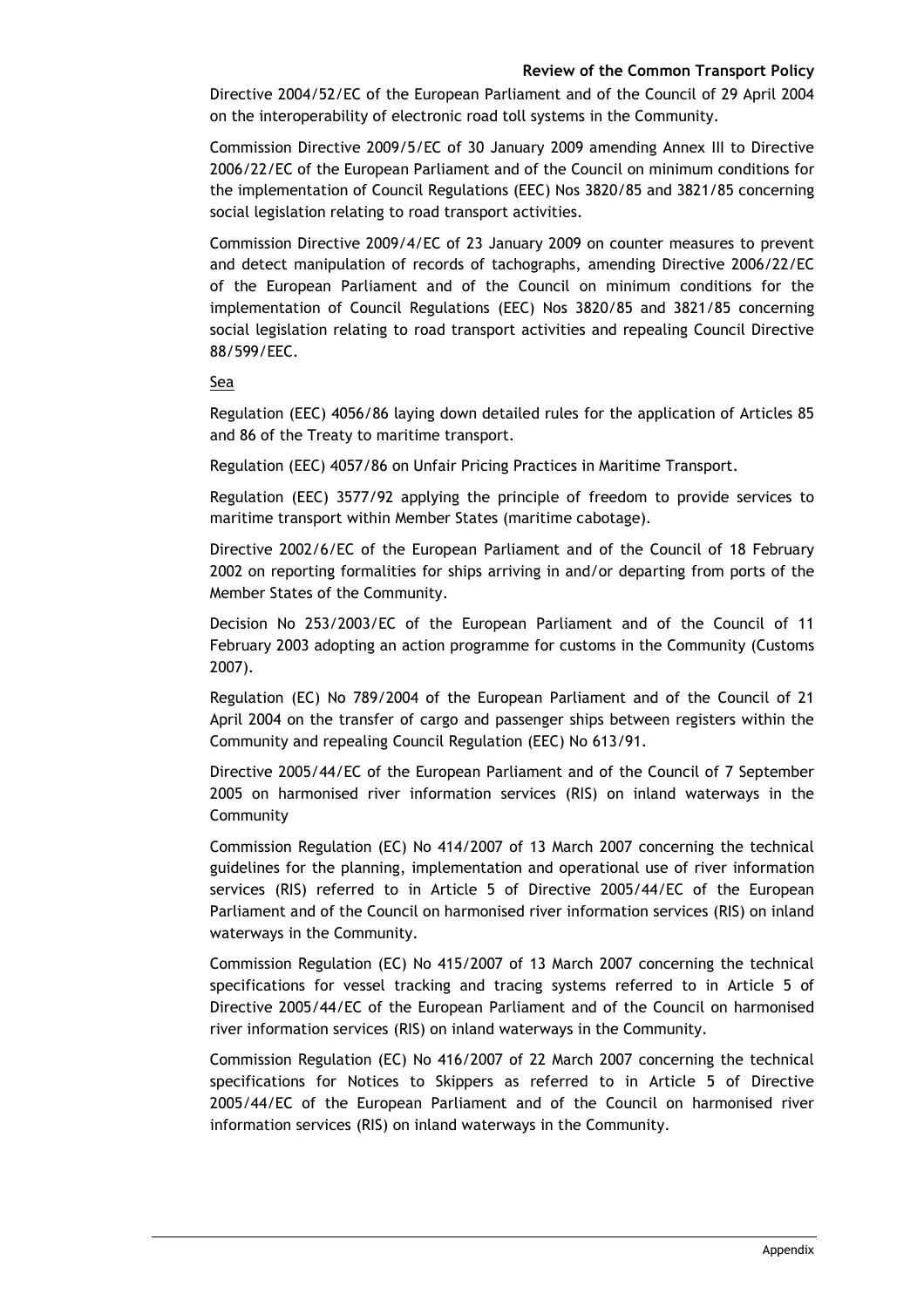## State aid

Council Regulation (EEC) 1017/68 applying rules of competition to transport by rail, road and inland waterway.

Commission Regulation (EC) 69/2001 and Regulation (EC) 1998/2006 on the application of Articles 87 and 88 of theEC Treaty to de minimis aid.

Regulation (EC) 1370/2007 on public passenger transport services by rail and by road and repealing Council Regulations (EEC) 1191/69 and 1107/70.

#### Public transport and Public service obligations

Regulation (EEC) No 1191/69 of the Council on action by Member States concerning the obligations inherent in the concept of a public service in transport by rail, road and inland waterway.

Regulation (EEC) No 1107/70 of the Council on the granting of aids for transport by rail, road and inland waterway.

Council Regulation (EEC) No 1893/91 amending Regulation (EEC) No 1191/69 on action by Member States concerning the obligations inherent in the concept of a public service in transport by rail, road and inland waterway.

Regulation (EC) No 1370/2007 of the European Parliament and of the Council of 23 October 2007 on public passenger transport services by rail and by road and repealing Council Regulations (EEC) No 1191/69 and 1107/70.

## **C1.2 Society**

#### General

Council Directive 89/48/EEC of 21 December 1988 on a general system for the recognition of higher-education diplomas awarded on completion of professional education and training of at least three years' duration.

Council Directive 92/51/EEC of 18 June 1992 on a second general system for the recognition of professional education and training to supplement Directive 89/48/EEC.

Council Directive 93/104/EC of 23 November 1993 concerning certain aspects of the organization of working time.

Directive 2000/34/EC of the European Parliament and of the Council of 22 June 2000 amending Council Directive 93/104/EC concerning certain aspects of the organisation of working time to cover sectors and activities excluded from that Directive.

Directive 2003/88/EC of the European Parliament and of the Council of 4 November 2003 concerning certain aspects of the organisation of working time.

Air

Council Regulation (EEC) No 295/91 of 4 February 1991 establishing common rules for a denied-boarding compensation system in scheduled air transport.

Council Directive 94/56/EC of 21 November 1994 establishing the fundamental principles governing the investigation of civil aviation accidents and incidents.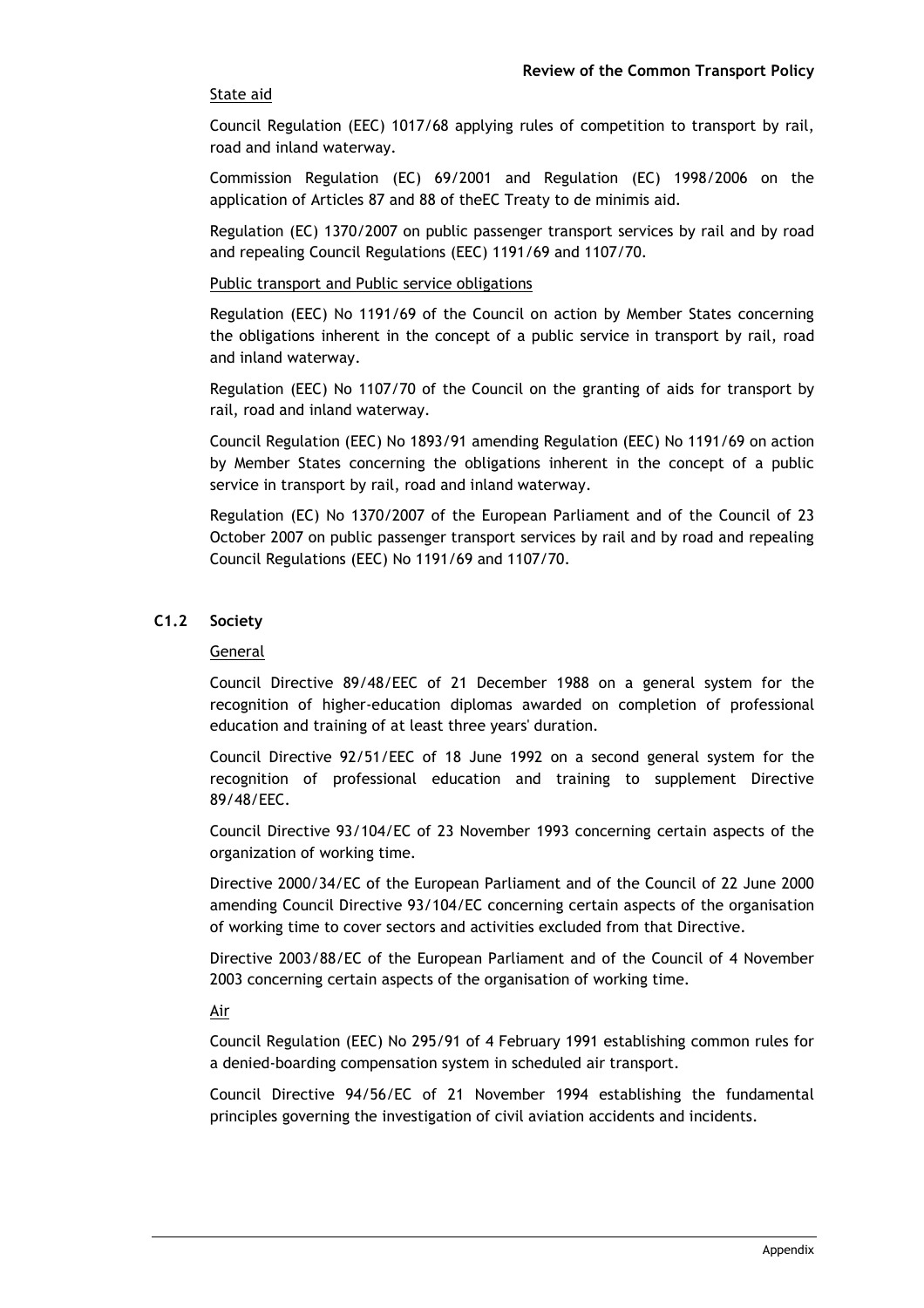Council Regulation (EC) No 2027/97 of 9 October 1997 on air carrier liability in the event of accidents.

Regulation (EC) No 889/2002 of the European Parliament and of the Council of 13 May 2002 amending Council Regulation (EC) No 2027/97 on air carrier liability in the event of accidents.

Regulation EC/1592/2002 of the European Parliament and of the Council of 15 July 2002 on common rules in the field of civil aviation and establishing a European Aviation Safety Agency.

Regulation (EC) No 2320/2002 of the European Parliament and of the Council of 16 December 2002 establishing common rules in the field of civil aviation security.

Commission Regulation EC/1702/2003 of 24 September 2003 laying down implementing rules for the airworthiness and environmental certification of aircraft and related products, parts and appliances, as well as for the certification of design and production organisations.

Commission Regulation EC/2042/2003 of 20 November 2003 on the continuing airworthiness of aircraft and aeronautical products, parts and appliances, and on the approval of organisations and personnel involved in these tasks.

Directive 2004/36/EC of the Parliament and of the Council of 21 April 2004 on the safety of third-country aircraft using Community airports.

Regulation (EC) No 261/2004 of the European Parliament and of the Council of 11 February 2004 establishing common rules on compensation and assistance to passengers in the event of denied boarding and of cancellation or long delay of flights, and repealing Regulation (EEC) No 295/91.

Regulation EC/2111/2005 of the European Parliament and of the Council of 14 December 2005 on the establishment of a Community list of air carriers subject to an operating ban within the Community and on informing air transport passengers of the identity of the operating air carrier, and repealing Article 9 of Directive 2004/36/EC.

Regulation (EC) No 1107/2006 of the European Parliament and of the Council of 5 July 2006 concerning the rights of disabled persons and persons with reduced mobility when travelling by air (Text with EEA relevance)

Commission Regulation (EC) No 474/2006 of 22 March 2006 establishing the Community list of air carriers which are subject to an operating ban within the Community referred to in Chapter II of Regulation (EC) No 2111/2005 of the European Parliament and of the Council.

Regulation (EC) No 216/2008 of the European parliament and of the council of 20 February 2008 on common rules in the field of civil aviation and establishing a European Aviation Safety Agency, and repealing Council Directive 91/670/EEC, Regulation (EC) No 1592/2002 and Directive 2004/36/EC.

## Rail

Council Directive 96/49/EC of 23 July 1996 on the approximation of the laws of the Member States with regard to the transport of dangerous goods by rail.

Directive 2001/14/EC on the allocation of railway infrastructure capacity and the levying of charges for the use of railway infrastructure and safety certification.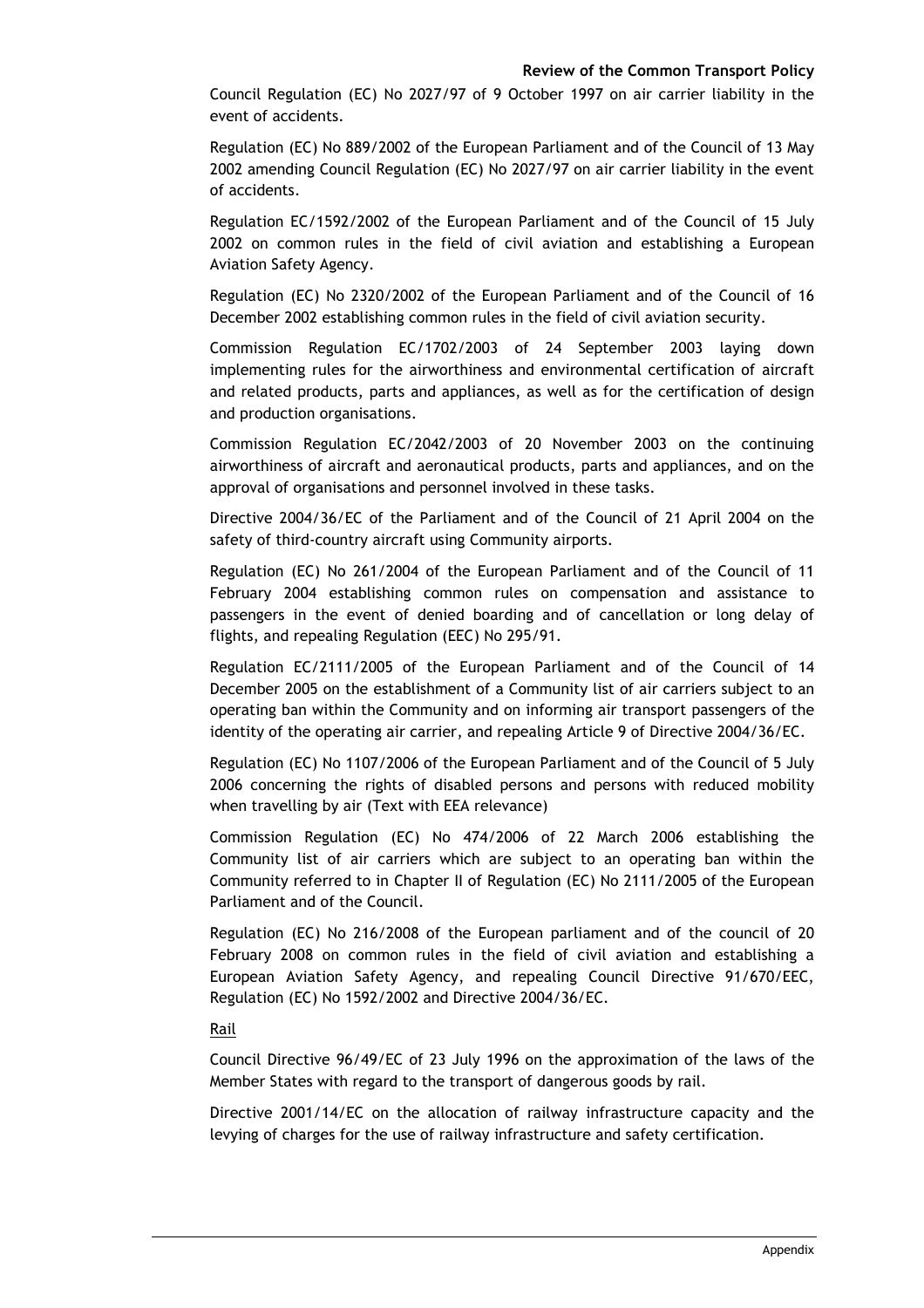Directive 2004/49/EC on safety on the Community's railways and amending Council Directive 95/18/EC on the licensing of railway undertakings and Directive 2001/14/EC on the allocation of railway infrastructure capacity and levying of charges for the use of railway infrastructure and safety certification.

Council Directive 2005/47/EC of July 2005, on the Agreement between the Community of European Railways (CER) and the European Transport Workers' Federation (ETF) on certain aspects of the working conditions of mobile workers engaged in interoperable cross-border services in the railway sector.

Regulation (EC) No 1371/2007 of the European Parliament and of the Council of 23 October 2007 on rail passengers' rights and obligations.

Directive 2008/110/EC of the European Parliament and of the Council of 16 December 2008 amending Directive 2004/49/EC on safety on the Community's railways (Railway Safety Directive).

Commission Decision (2008/163/EC) concerning the technical specification of interoperability relating to 'safety in railway tunnels' in the trans-European conventional and high-speed rail system.

Road

Council Regulation (EEC) No 3821/85 of 20 December 1985 on recording equipment in road transport

Council Directive 92/6/EEC of 10 February 1992 on the installation and use of speed limitation devices for certain categories of motor vehicles in the Community.

Council Directive 94/55/EC of 21 November 1994 on the approximation of the laws of the Member States with regard to the transport of dangerous goods by road.

Council Directive 95/50/EC of 6 October 1995 on uniform procedures for checks on the transport of dangerous goods by road.

Council Directive 96/53/EC of 25 July 1996 laying down for certain road vehicles circulating within the Community the maximum authorized dimensions in national and international traffic and the maximum authorized weights in international traffic.

Council Directive 96/96/EC of 20 December 1996 on the approximation of the laws of the Member States relating to roadworthiness tests for motor vehicles and their trailers.

Commission Directive 1999/52/EC of 26 May 1999 adapting to technical progress Council Directive 96/96/EC on the approximation of the laws of the Member States relating to roadworthiness tests for motor vehicles and their trailers.

Directive 2000/30/EC of the European Parliament and of the Council of 6 June 2000 on the technical roadside inspection of the roadworthiness of commercial vehicles circulating in the Community.

Commission Directive 2001/9/EC of 12 February 2001 adapting to technical progress Council Directive 96/96/EC on the approximation of the laws of the Member States relating to roadworthiness tests for motor vehicles and their trailers.

Commission Directive 2001/11/EC of 14 February 2001 adapting to technical progress Council Directive 96/96/EC on the approximation of the laws of the Member States relating to roadworthiness tests for motor vehicles and their trailers — functional testing of commercial vehicles' speed limitation device.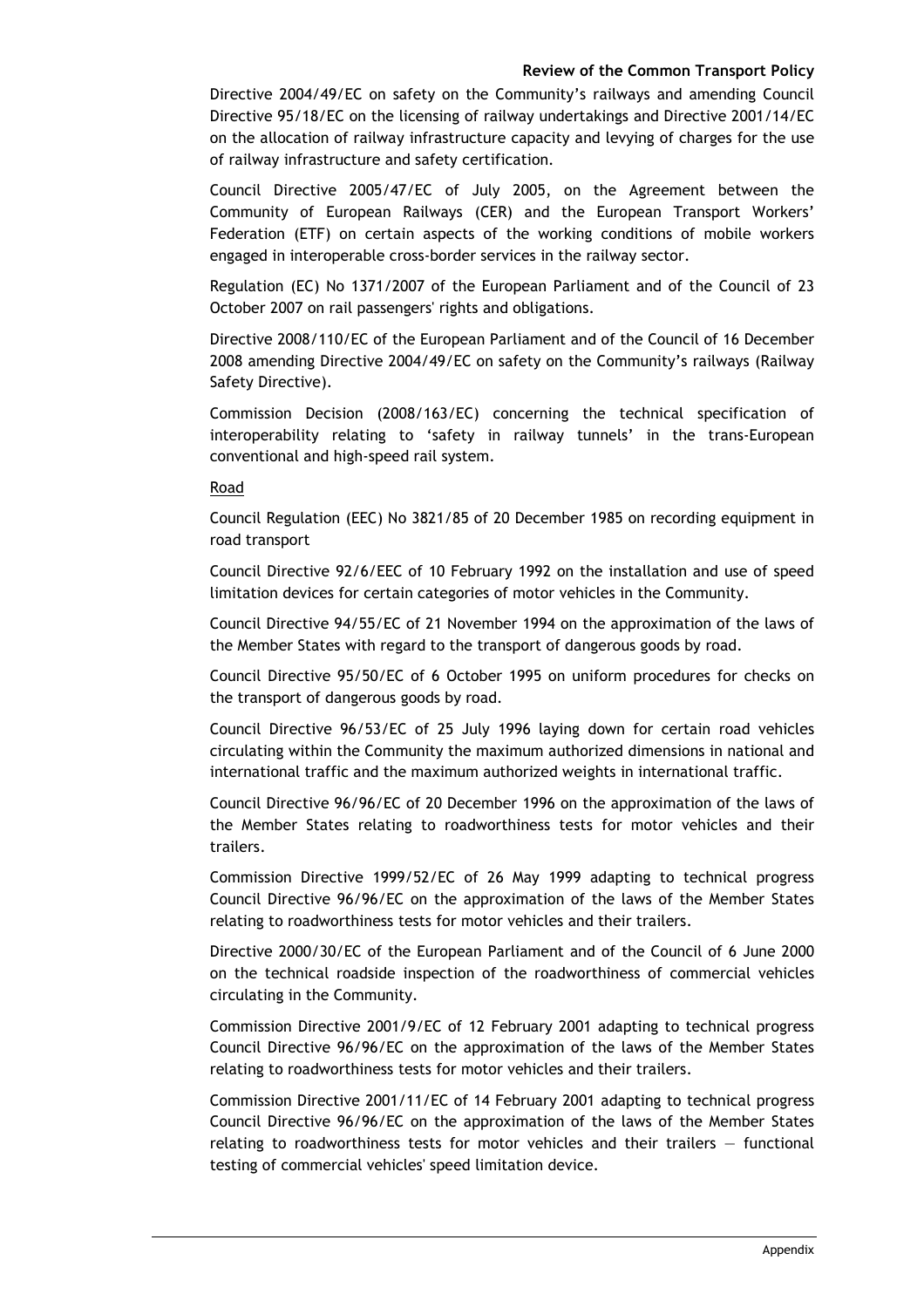Directive 2002/85/EC of the European Parliament and of the Council of 5 November 2002 amending Council Directive 92/6/EEC on the installation and use of speed limitation devices for certain categories of motor vehicles in the Community.

Directive 7/2002/EC of the European Parliament and of the Council of 18 February 2002 amending Council Directive 96/53/EC laying down for certain road vehicles circulating within the Community the maximum authorised dimensions in national and international traffic and the maximum authorised weights in international traffic.

Directive 2002/15/EC of the European Parliament and of the Council of 11 March 2002 on the organisation of working time of persons performing mobile road transport activities.

Regulation (EC) No 484/2002 of the European Parliament and of the Council of 1 March 2002 amending Council Regulations (EEC) No 881/92 and (EEC) No 3118/93 for the purposes of establishing a driver attestation.

Directive 2003/20/EC of the European Parliament and of the Council of 8 April 2003 amending Council Directive 91/671/EEC on the approximation of the laws of the Member States relating to compulsory use of safety belts in vehicles of less than 3,5 tonnes.

Commission Directive 2003/27/EC of 3 April 2003 on adapting to technical progress Council Directive 96/96/EC as regards the testing of exhaust emissions from motor vehicles.

Directive 2003/59/EC on the initial qualifications and periodic training of drivers of certain road vehicles for the carriage of goods or passengers that entered into force on 10.09.2003.

Regulation (EC) No 1882/2003 of the European Parliament and of the Council of 29 September 2003 adapting to Council Decision 1999/468/EC the provisions relating to committees which assist the Commission in the exercise of its implementing powers laid down in instruments subject to the procedure referred to in Article 251 of the EC Treaty.

Directive 2003/97/EC of the European Parliament and of the Council of 10 November 2003 on the approximation of the laws of the Member States relating to the typeapproval of devices for indirect vision and of vehicles equipped with these devices, amending Directive 70/156/EEC and repealing Directive 71/127/EEC.

Directive 2004/54/EC of the European Parliament and of the Council of 29 April 2004 on minimum safety requirements for tunnels in the trans-European road network.

Council Resolution 2004/C 97/01 of 27 November 2003 on combating the impact of psychoactive substances use on road accidents.

Directive 2005/39/EC of the European Parliament and of the Council of 7 September 2005 amending Council Directive 74/408/EEC relating to motor vehicles with regard to the seats, their anchorages and head restraints.

Directive 2005/40/EC of the European Parliament and of the Council of 7 September 2005 amending Council Directive 77/541/EEC on the approximation of the laws of the Member States relating to safety belts and restraint systems of motor vehicles.

Regulation (EC) No 561/2006 of the European Parliament and of the Council of 15 March 2006 on the harmonisation of certain social legislation relating to road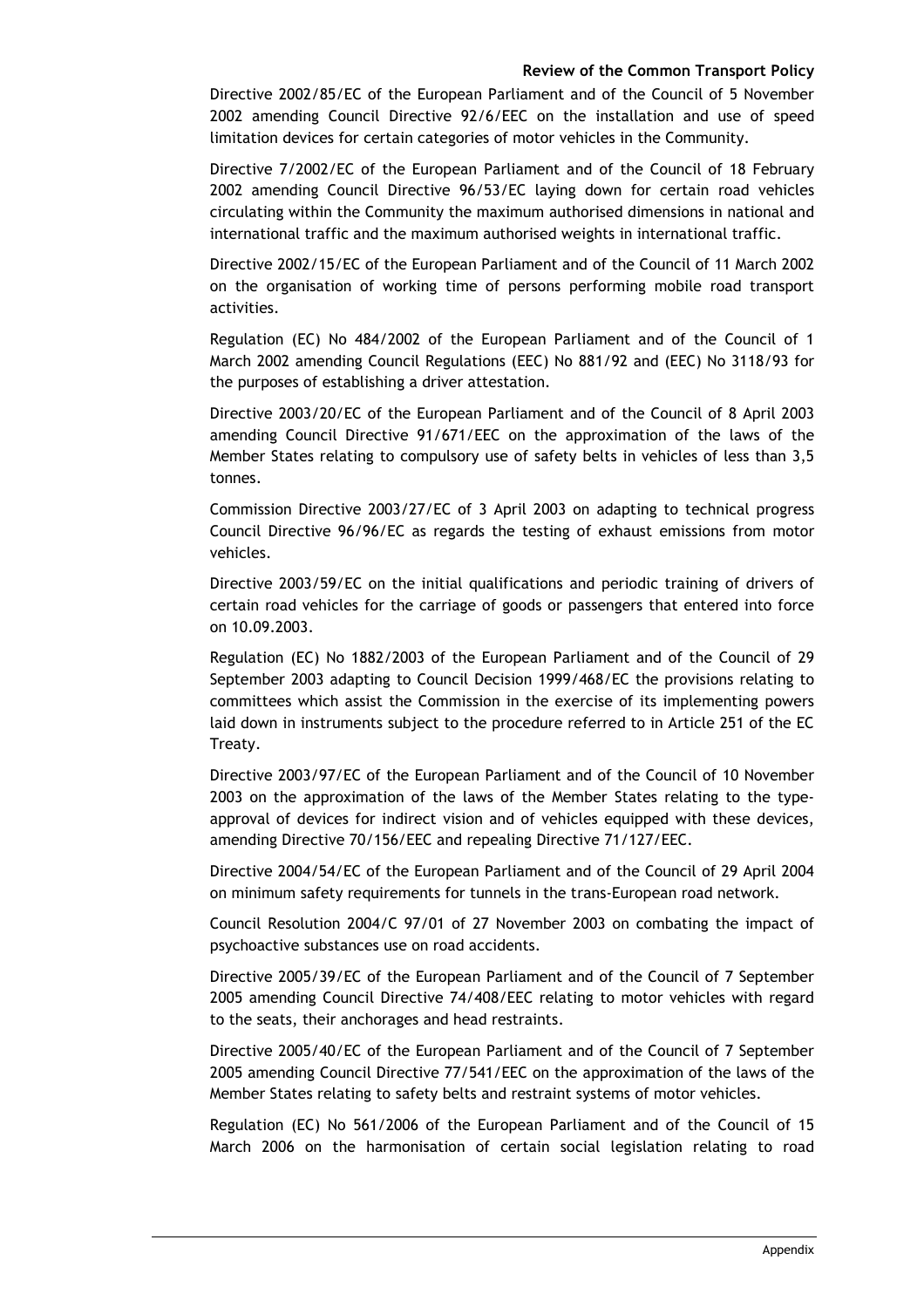transport and amending Council Regulations (EEC) No 3821/85 and (EC) No 2135/98 and repealing Council Regulation (EEC) No 3820/85.

Directive 2006/126/EC of the European Parliament and of the Council of 20 December 2006 on driving licences.

Directive 2006/1/EC of the European Parliament and of the Council of 18 January 2006 on the use of vehicles hired without drivers for the carriage of goods by road.

Directive 2006/94/EC of the European Parliament and of the Council of 12 December 2006 on the establishment of common rules for certain types of carriage of goods by road.

Commission Directive 2008/89/EC of 24 September 2008 amending, for the purposes of its adaptation to technical progress, Council Directive 76/756/EEC concerning the installation of lighting and light-signalling devices on motor vehicles and their trailers.

Directive 2008/96/EC of the European Parliament and of the Council of 19 November 2008 on road infrastructure safety management.

Commission Directive 2009/4/EC of 23 January 2009 counter measures to prevent and detect manipulation of records of tachographs, amending Directive 2006/22/EC of the European Parliament and of the Council on minimum conditions for the implementation of Council Regulations (EEC) Nos 3820/85 and 3821/85 concerning social legislation relating to road transport activities and repealing Council Directive 88/599/EEC.

Commission Directive 2009/5/EC of 30 January 2009 amending Annex III to Directive 2006/22/EC of the European Parliament and of the Council on minimum conditions for the implementation of Council Regulations (EEC) Nos 3820/85 and 3821/85 concerning social legislation relating to road transport activities.

#### Sea

Council Directive 94/58/EC of 22 November 1994 on the minimum level of training of seafarers.

Council Directive 94/57/EC of 21 November 1994 on common rules and standards for ship inspection and survey organisations and relevant activities of maritime administrations.

Council Directive 95/21/EC of 19 June 1995 concerning the enforcement, in respect of shipping using Community ports and sailing in the waters under the jurisdiction of the Member States, of international standards for ship safety, pollution prevention and shipboard living and working conditions (port State control).

Council Directive 96/98/EC of 20 December 1996 on marine equipment.

Council Directive 98/18/EC of 17 March 1998 on safety rules and standards for passenger ships.

Council Directive 1999/35/EEC of 29 April 1999 on a system of mandatory surveys for the safe operation of regular ro-ro ferry and high-speed passenger craft services.

Council Directive 1999/63/EC of 21 June 1999 concerning the Agreement on the organisation of working time of seafarers concluded by the European Community Shipowners' Association (ECSA) and the Federation of Transport Workers' Unions in the European Union (FST).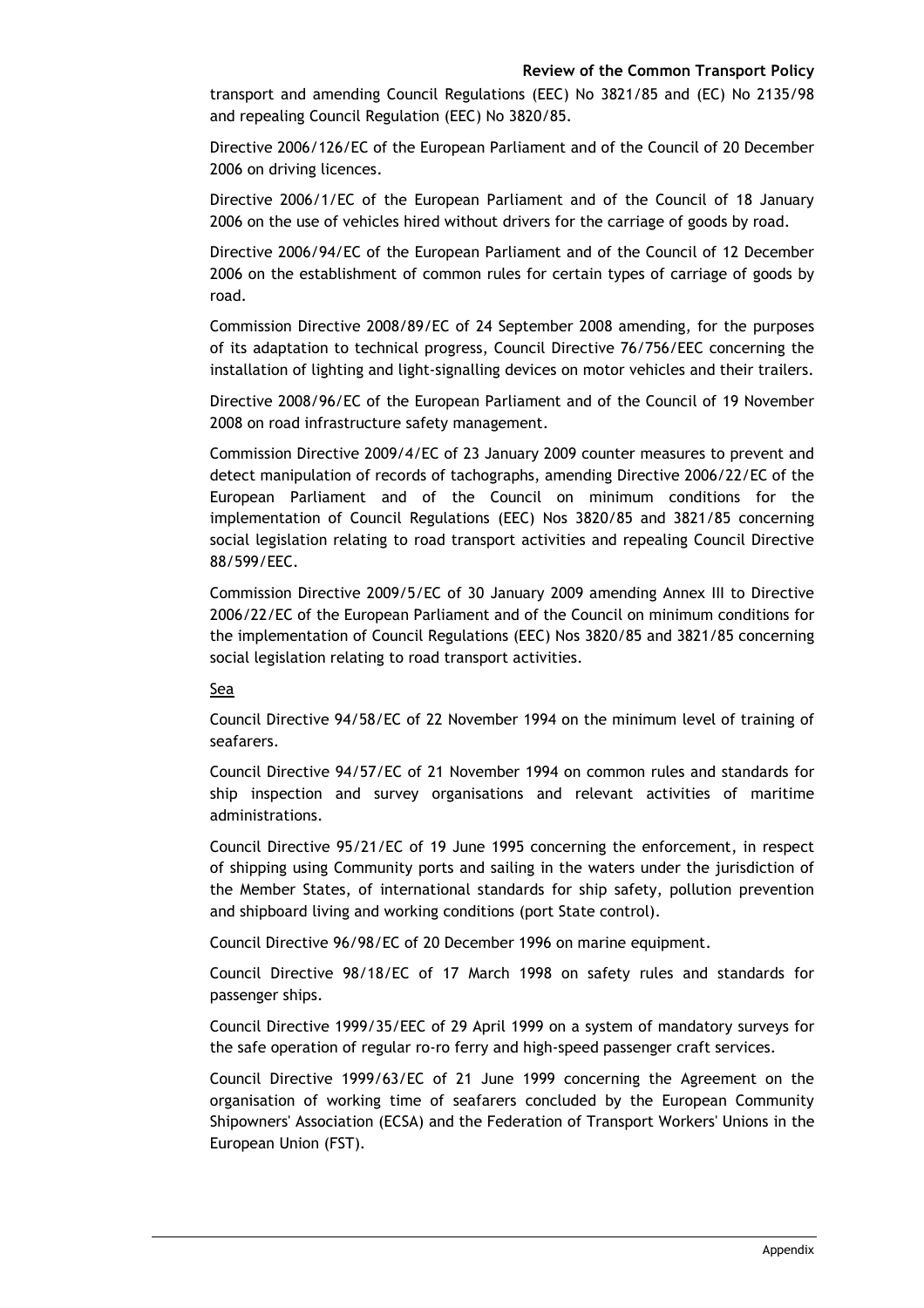Directive 2001/25/EC of the European Parliament and of the Council of 4 April 2001 on the minimum level of training of seafarers.

Directive 2001/96/EC of the European Parliament and of the Council of 4 December 2001 establishing harmonised requirements and procedures for the safe loading and unloading of bulk carriers.

Directive 2002/59/EC of the European Parliament and of the Council of 27 June 2002 establishing a Community vessel traffic monitoring and information system and repealing Council Directive 93/75/EEC.

Regulation (EC) No 417/2002 of the European Parliament and of the Council of 18 February 2002 on the accelerated phasing-in of double hull or equivalent design requirements for single hull oil tankers and repealing Council Regulation (EC) No 2978/94.

Regulation (EC) No 1406/2002 of the European Parliament and of the Council of 27 June 2002 establishing a European Maritime Safety Agency.

Regulation (EC) 2099/2002 establishing a Committee on Safe Seas and the Prevention of Pollution from Ships (COSS) and amending the Regulations on maritime safety and the prevention of pollution from ships.

Directive 2003/24/EC of the European Parliament and of the Council of 14 April 2003 amending Council Directive 98/18/EC on safety rules and standards for passenger ships.

Directive 2003/25/EC of the European Parliament and of the Council of 14 April 2003 on specific stability requirements for ro-ro passenger ships.

Directive 2003/103/EC of the European Parliament and of the Council of 17 November 2003 amending Directive 2001/25/EC on the minimum level of training of seafarers.

Commission Regulation (EC) No 2244/2003 of 18 December 2003 laying down detailed provisions regarding satellite-based Vessel Monitoring Systems.

EU Regulation 725/2004 on enhancing ship and port facility security.Directive 2005/65/EC of the European Parliament and of the Council of 25 October 2005 on enhancing port security (text with EEA relevance).

Regulation (EC) No 336/2006 of the European Parliament and of the Council of 15 February 2006 on the implementation of the International Safety Management Code within the Community and repealing Council Regulation (EC) No 3051/95 (Text with EEA relevance).

## **C1.3 Environment**

## General

Council Directive 96/62/EC of 27 September 1996 on ambient air quality and management ("Air quality Framework Directive").

Council Directive 1999/30/EC of 22 April 1999 relating to limit values for sulphur dioxide, nitrogen dioxide and oxides of nitrogen, particulate matter and lead in ambient air ("First Daughter Directive").

Directive 2000/69/EC of the European Parliament and of the Council of 16 November 2000 relating to limit values for benzene and carbon monoxide in ambient air ("Second Daughter Directive").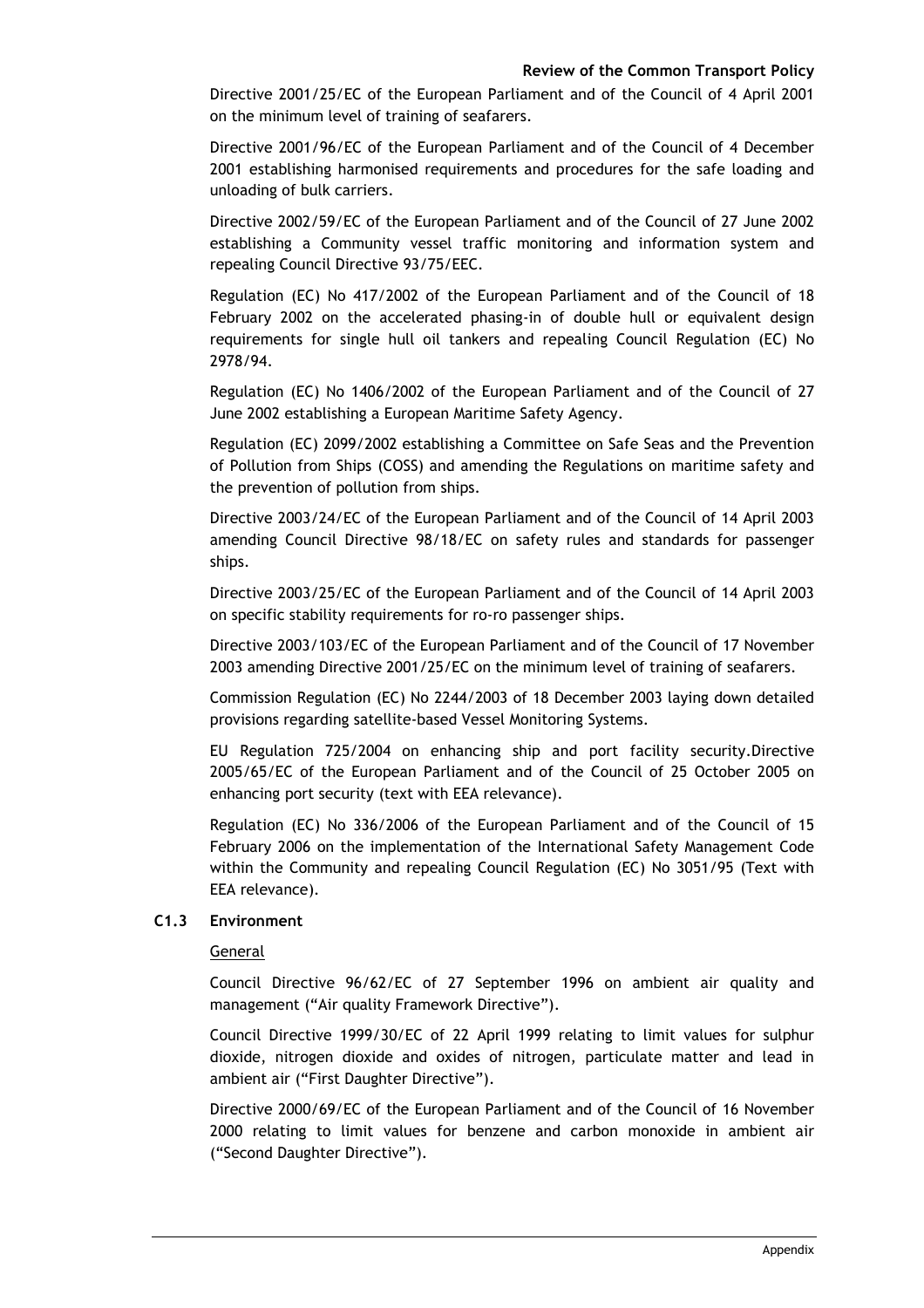Directive 2001/81/EC of the European Parliament and of the Council of 23 October 2001 on national emission ceilings for certain atmospheric pollutants.

Directive 2002/3/EC of the European Parliament and of the Council relating to ozone in ambient air ("Third Daughter Directive").

Directive 2002/49/EC of the European Parliament and of the Council of 25 June 2002 relating to the assessment and management of environmental noise.

Directive 2003/30/EC of the European Parliament and of the Council of 8 May 2003 on the promotion of the use of biofuels and other renewable fuels for transport.

Directive 2003/87/EC of the European Parliament and of the Council of 13 October 2003 establishing a scheme for greenhouse gas emission allowance trading within the Community and amending Council Directive 96/61/EC.

Council Directive 2003/96/EC of 27 October 2003 restructuring the Community framework for the taxation of energy products and electricity.

Directive 2004/101/EC of the European Parliament and of the Council of 27 October 2004 amending Directive 2003/87/EC establishing a scheme for greenhouse gas emission allowance trading within the Community, in respect of the Kyoto Protocol's project mechanisms.

Directive 2004/107/EC of the European Parliament and of the Council of 15 December 2004 relating to arsenic, cadmium, nickel and polycyclic aromatic hydrocarbons in ambient air ("Fourth Daughter Directive").

Directive 2008/50/EC of the European Parliament and of the Council of 21 May 2008 on ambient air quality and cleaner air for Europe.

Air

Directive 2002/30/EC of the European Parliament and of the Council of 26 March 2002 on the establishment of rules and procedures with regard to the introduction of noiserelated operating restrictions at Community airports.

Directive 2008/101/EC amending Directive 2003/87/EC so as to include aviation activities in the scheme for greenhouse gas emission allowance trading within the Community

Rail

Commission Decision 2002/735/EC of 30 May 2002 concerning the technical specification for interoperability relating to the rolling stock subsystem of the trans-European high-speed rail system referred to in Article 6(1) of Directive 96/48/EC.

Commission Decision 2006/66/EC of 23 December 2005 concerning the technical specification for interoperability relating to the subsystem 'rolling stock — noise' of the trans-European conventional rail system,

## Road

Council Directive 70/157/EEC of 6 February 1970 on the approximation of the laws of the Member States relating to the permissible sound level and the exhaust system of motor vehicles.

Council Directive 70/220/EEC of 20 March 1970 on the approximation of the laws of the Member States relating to measures to be taken against air pollution by gases from positive-ignition engines of motor vehicles.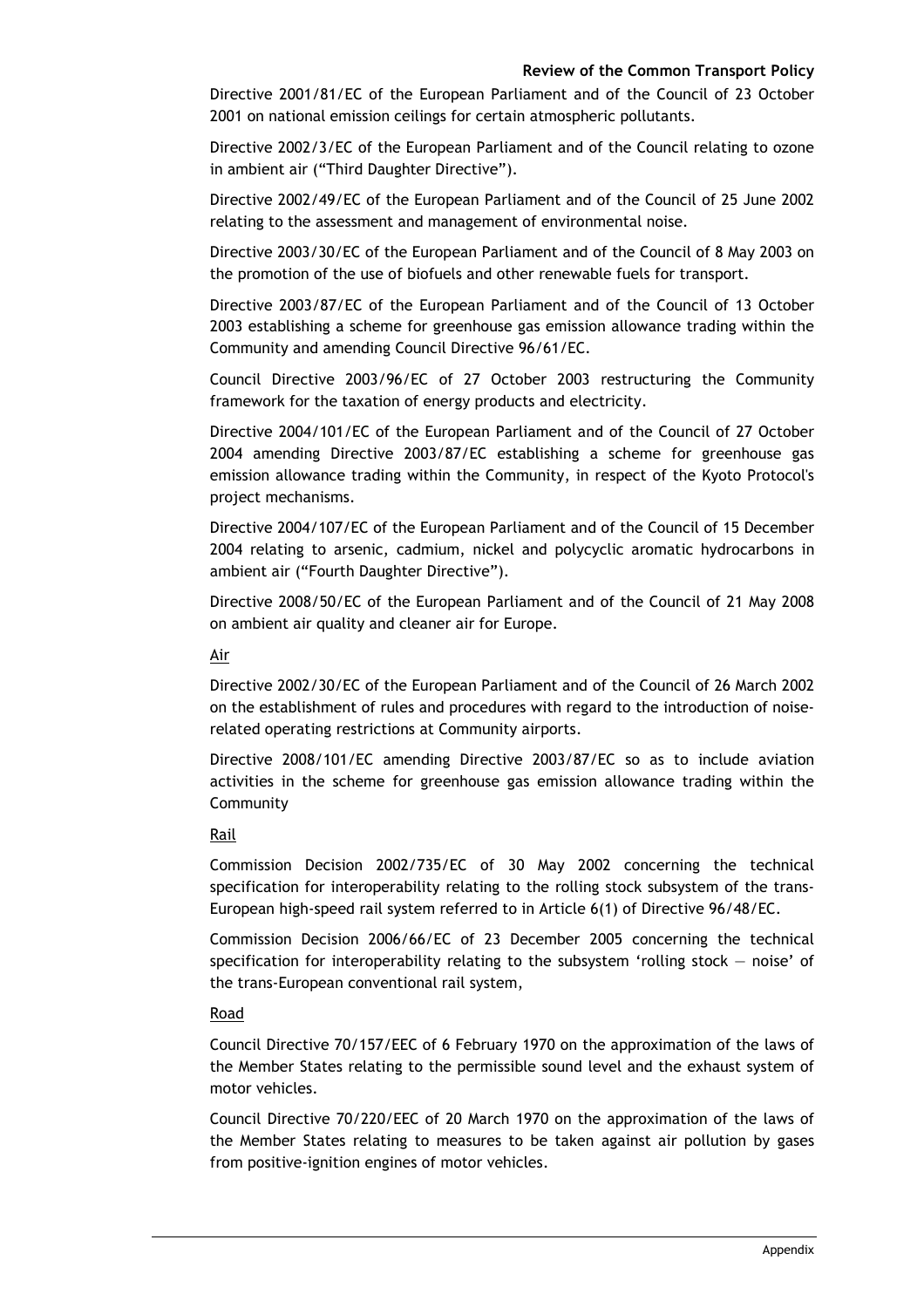EC Directive 88/77/EC: Specified the measures to be taken against the emission of gaseous pollutants from diesel engines for use in vehicles. Controlled emissions of gaseous pollutants from heavy duty vehicles.

Directive 97/24/EC of the European Parliament and of the Council on certain components and characteristics of two or three-wheel motor vehicles.

Directive 1999/62/EC of the European Parliament and of the Council of 17 June 1999 on the charging of heavy goods vehicles for the use of certain infrastructures.

Directive 1999/94/EC of the European Parliament and of the Council of 13 December 1999 relating to the availability of consumer information on fuel economy and CO2 emissions in respect of the marketing of new passenger cars.

Commission Directive 2003/26/EC of 3 April 2003 adapting to technical progress Directive 2000/30/EC of the European Parliament and of the Council as regards speed limiters and exhaust emissions of commercial vehicles.

Directive 2006/38/EC of the European Parliament and of the Council of 17 May 2006 amending Directive 1999/62/EC on the charging of heavy goods vehicles for the use of certain infrastructures.

#### Sea

.

Regulation No 1726/2003 of the European Parliament and of the Council of 22 July 2003 amending Regulation (EC) No 417/2002 on the accelerated phasing-in of doublehull or equivalent design requirements for single-hull oil tankers.

Directive 2005/33/EC of the European Parliament and of the Council of 6 July 2005 amending Directive 1999/32/EC as regards the sulphur content of marine fuel..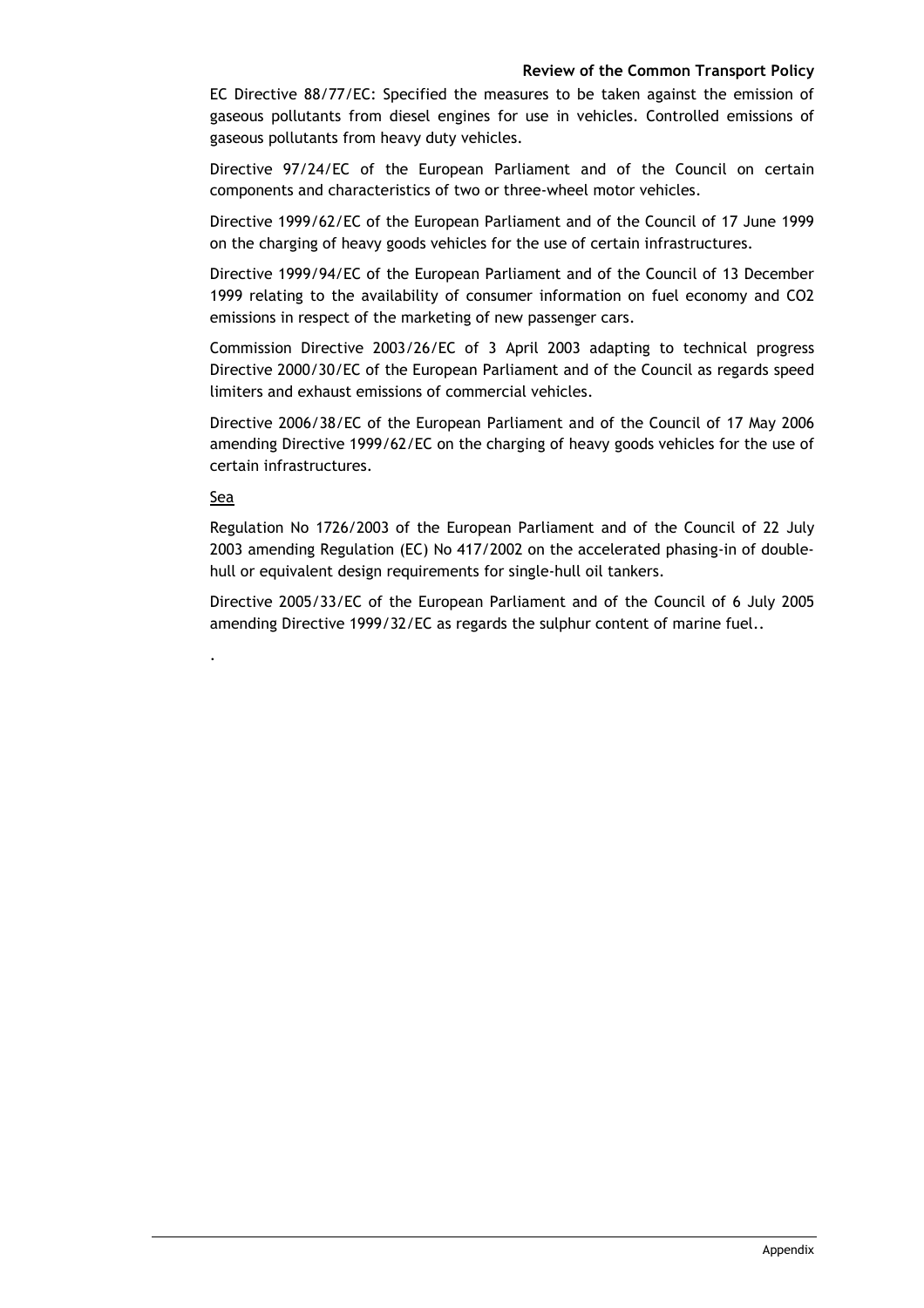# **C2. OTHER SOURCES**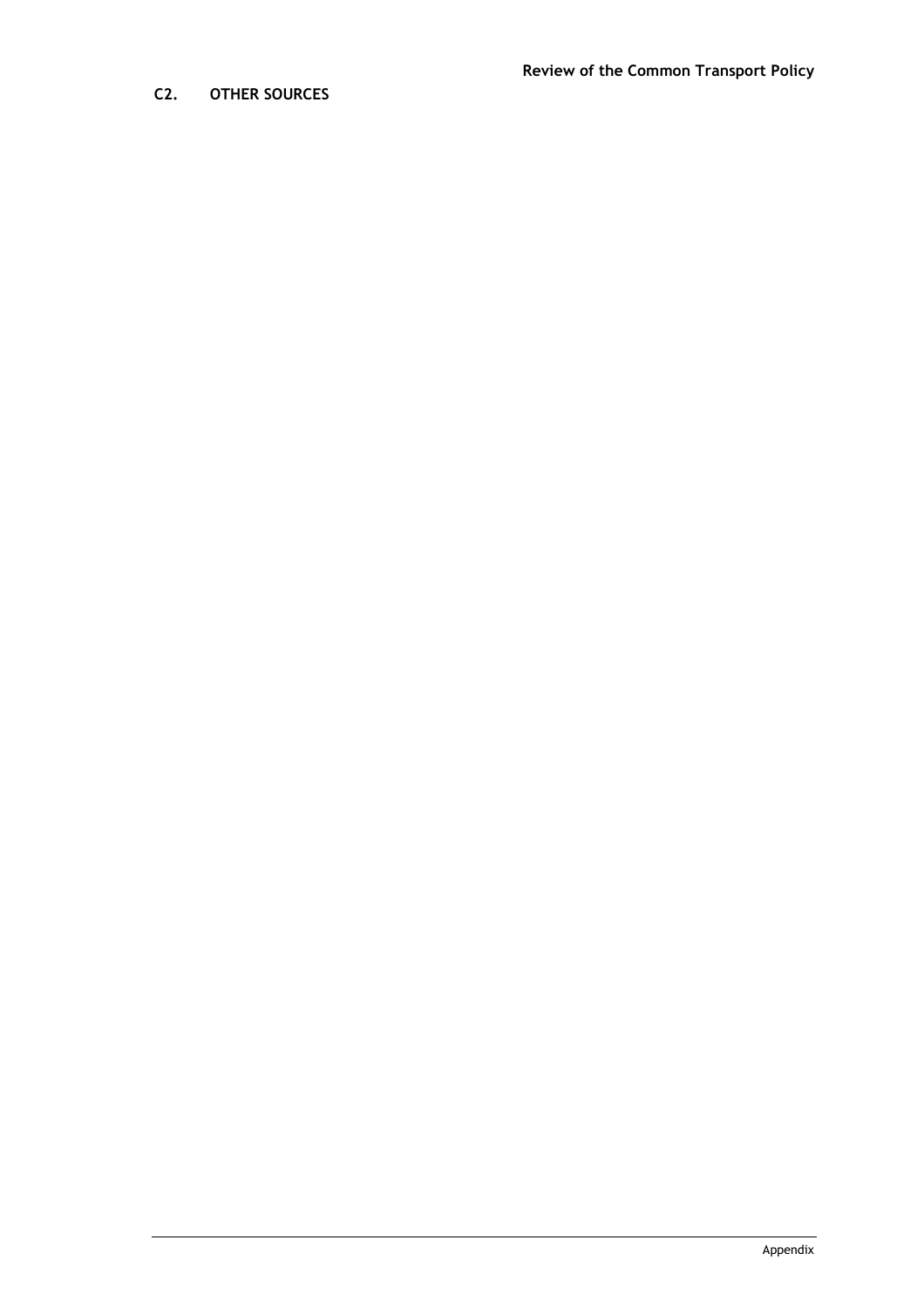## **C2.1 Economy**

#### General

The future development of the common transport policy - A global approach to the construction of a Community framework for sustainable mobility [COM(92)494].

Fair Payment for Infrastructure Use: A Phased Approach to a Common Transport Infrastructure Charging Framework in the EU, [COM(1998) 466].

European transport policy for 2010: time to decide, White Paper [COM(2001) 370].

Communication from the Commission - Developing the trans-European transport network: Innovative funding solutions [COM(2003) 132].

Study on Freight Integrators - Final Report (2003).

GALILEO - The European Programme for Global Navigation Services - 2nd edition 2005.

European Environment Agency (2005), TERM 2005 30 Load factors in freight transport, Indicator Fact Sheet.

Ecorys (2006), Analysis of the impact of oil prices on the socioeconomic situation in the transport sector, Final Report.

Keep Europe Moving - Sustainable mobility for our continent, 2006 White Paper Mid Term Review [COM(2006)314].

Communication from the Commission - Trans-European networks: Towards an integrated approach – [COM (2007) 135] final.

Communication from the Commission - The EU's freight transport agenda: Boosting the efficiency, integration and sustainability of freight transport in Europe, [COM(2007) 606].

Communication from the Commission - Freight Transport Logistics Action Plan, [COM(2007) 607].

Directorate-General Energy and Transport (2007), Building bridges: Extension of the major trans-European transport axes to the neighbouring countries.

Communication from the Commission to the Council and the European Parliament – Extension of the major trans-European transport axes to the neighbouring countries - Guidelines for transport in Europe and neighbouring regions [COM (2007) 32].

Proposal for a Directive: Framework for the deployment of Intelligent Transport Systems in the field of road transport and for interfaces with other transport modes, [COM(2008)887].

Millan De la Lastra, C. (2008), Future Trends of the Marco Polo Regulation, Marco Polo Conference, Valencia 2-3/12/2008 available at http://ec.europa.eu/transport/marcopolo/

Vankerckhoven, P., (2008), For a Sustainable Freight Transport in Europe, Marco Polo Conference, Valencia 2-3/12/2008 available at http://ec.europa.eu/transport/marcopolo/.

Directorate-General Energy and Transport (2008), TEN-T: Implementation of the Priority Projects Progress Report.

European Parliament (2008), Update on the costs of the TEN-T Priority Projects.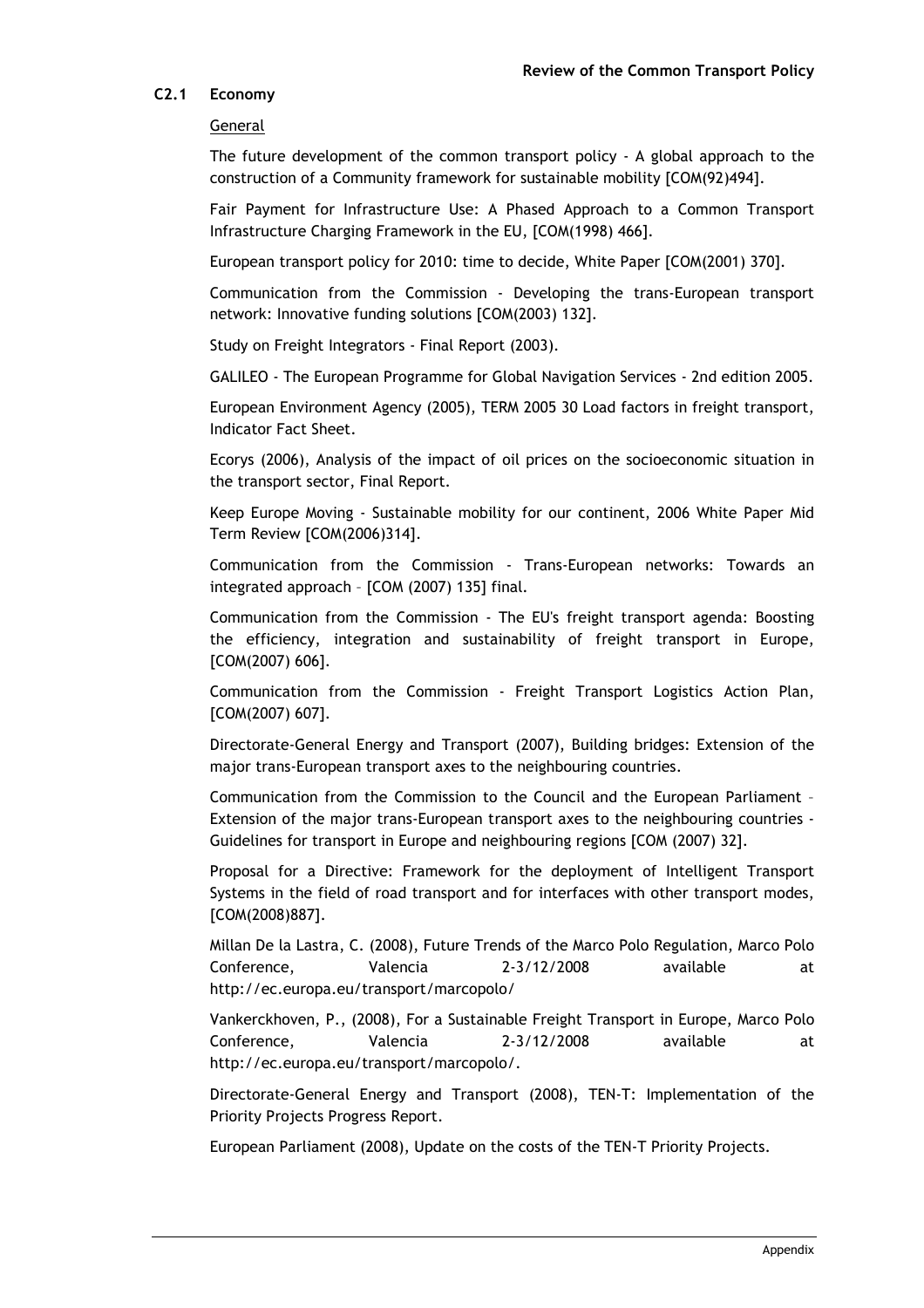Directorate-General Energy and Transport, Energy and Transport in figures-Statistical Pocket Book 2009.

European Commission - Directorate-General for Competition (2009): Report on Competition policy 2007.

Green paper: TEN-T A policy review -Towards a better integrated TEN-T at the service of the Common Transport Policy – [COM (2009) 44].

Air

Communication from the Commission: Application of Articles 92 and 93 [now 87 and 88] of the EC treaty and article 61 of the EEA agreement to State aids in the aviation sector, [COM(1994) 350].

Communication from the Commission of 1 December 1999 to the Council and the European Parliament - The creation of the single European sky [COM(1999) 614] final.

Commission Communication - Community guidelines on financing of airports and startup aid to airlines departing from regional airports [COM(2005) 312].

Steer Davies Gleave (2005), SESAME CBA and Governance - Assessment of options, benefits and associated costs of the SESAME Programme for the definition of the future air traffic management system, Final Report.

Proposal for a Directive of the European Parliament and of the Council on airport charges [COM(2006) 820] final.

Flying together – EU Air transport Policy 2007.

Communication from the Commission of 20 December 2007 - First Report on the implementation of the Single Sky legislation: achievements and the way forward [COM(2007) 845 final].

Eurocontrol Annual Report 2007.

Communication from the Commission to the European Parliament, the Council, the European Economic and Social Committee and the Committee of the Regions, on the application of Regulation (EEC) No 95/93 on common rules for the allocation of slots at Community airports, as amended, [COM(2008) 227] final.

Directorate-General Energy and Transport (2008) SESAR – Modernising Air Traffic Management in Europe.

SESAR Consortium (2008) SESAR Master Plan, Deliverable D5, SESAR Definition Phase Project co-funded by the European Commission and EUROCONTROL.

#### Inland Waterways

Communication from the Commission - First progress Report on the implementation of the NAIADES Action Programme for the promotion of inland waterway transport [COM/2007/0770 final].

Rail

Policy effectiveness of rail - EU policy and its impact on rail transport system' - issued by Transport Research Knowledge Centre.

UIRR, (2005), Marco Polo II is good but needs to be refocused, UIRR press release, available at www.uirr.com;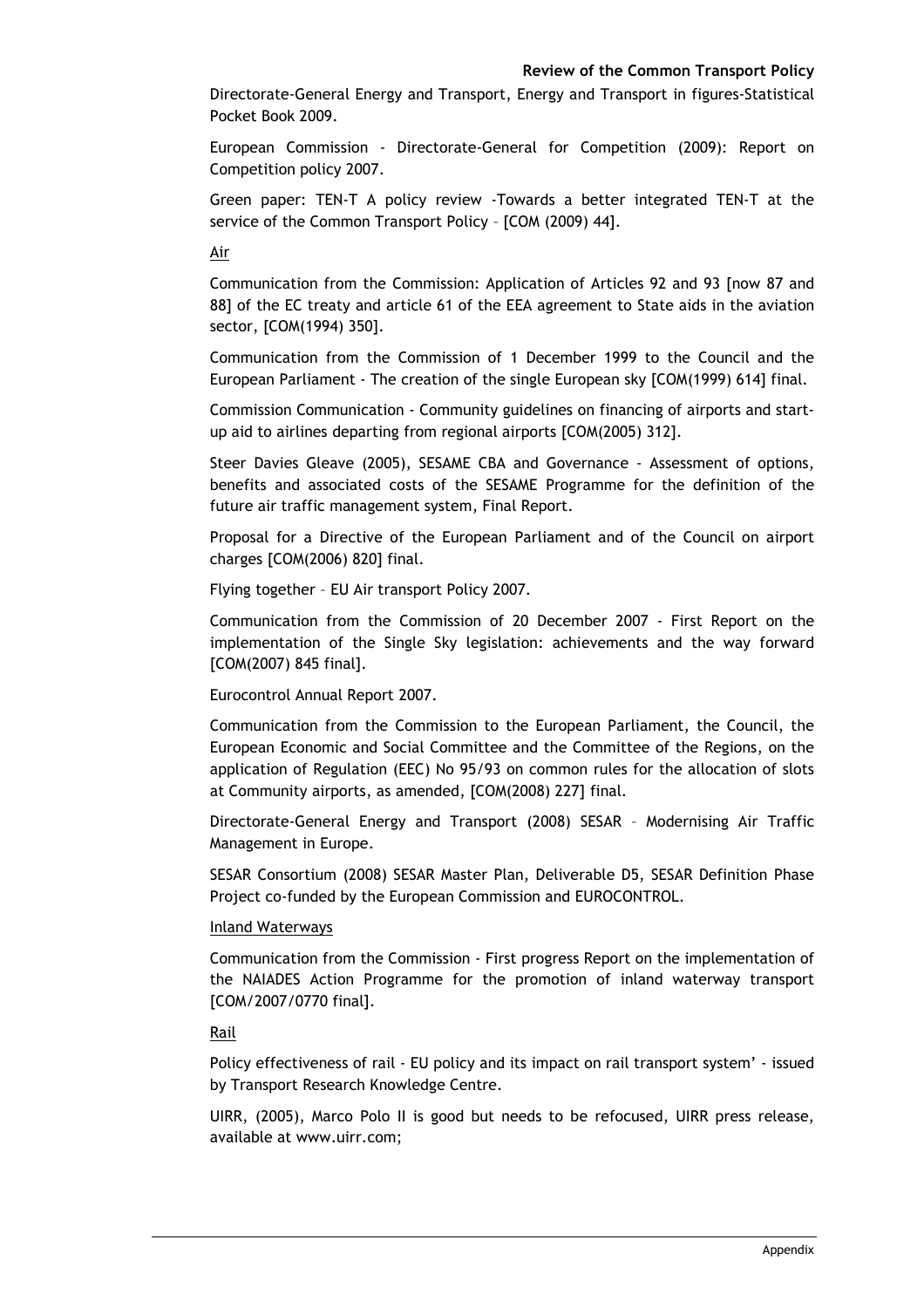Communication from the Commission to the European Parliament and Council on the deployment of the European rail signalling system ERTMS/ETCS, [COM(2005) 298] final.

Directorate-General Energy and Transport (2006), Railimplement - Implementation of EU directives 2001/12/EC, 2001/13/EC and 2001/14/EC.

Directorate-General Energy and Transport (2006), ERTMS - Delivering flexible and reliable rail traffic. A major industrial project for Europe.

Report from the Commission to the European Parliament, the Council, the European Economic and Social Committee and the Committee of the Regions on the implementation of the First Railway Package [COM (2006) 189].

Communication from the Commission to the Council and the European Parliament, Towards a rail network giving priority to freight [COM (2007) 608];

Communication from the Commission to the Council and the European Parliament on monitoring development of the rail market – [SEC(2007)1323].

IBM (2007), Summary of the Study Rail Liberalisation Index 2007 - Rail markets of the Member States of the EU, Switzerland and Norway in Comparison.

Communication from the Commission: Community guidelines on State aid for railway undertakings (2008/C 184/07).

UIRR, (2007), Statistics 2007, available at www.uirr.com.

UIRR, (2008), UIRR position paper on the European Commission communications entitled "Towards a rail network giving priority to freight" and "Freight logistics action plan", available at www.uirr.com.

UIRR, (2008), Quality Statistics on major CT Corridors, available at www.uirr.com.

Signal (2009), The News Letter of ERTMS, n° 10 February 2009.

TSIs

Commission Recommendation of 21 March 2001 on the basic parameters of the trans-European high-speed rail system referred to in Article 5(3)(b) of Directive 96/48/EC.

Road

Amended proposal for a Directive of the European Parliament and of the Council on a transparent system of harmonised rules for restrictions on heavy goods vehicles involved in international transport on designated routes [COM(2000), 759].

Commission Communication of 15 September 2003, Information and Communications Technologies for Safe and Intelligent Vehicles, [COM(2003) 542] final.

TNO (2006), Road Transport Working Time Directive Self-employed and Night Time Provisions, Final Report.

Commission Communication of 15 February 2006 on the Intelligent Car Initiative - "Raising Awareness of ICT for smarter, safer and cleaner vehicles" [COM(2006) 59] final.

Commission Communication of 17 September 2007, Towards Europe-wide Safer, Cleaner and Efficient Mobility: The First Intelligent Car Report [COM(2007) 541] final.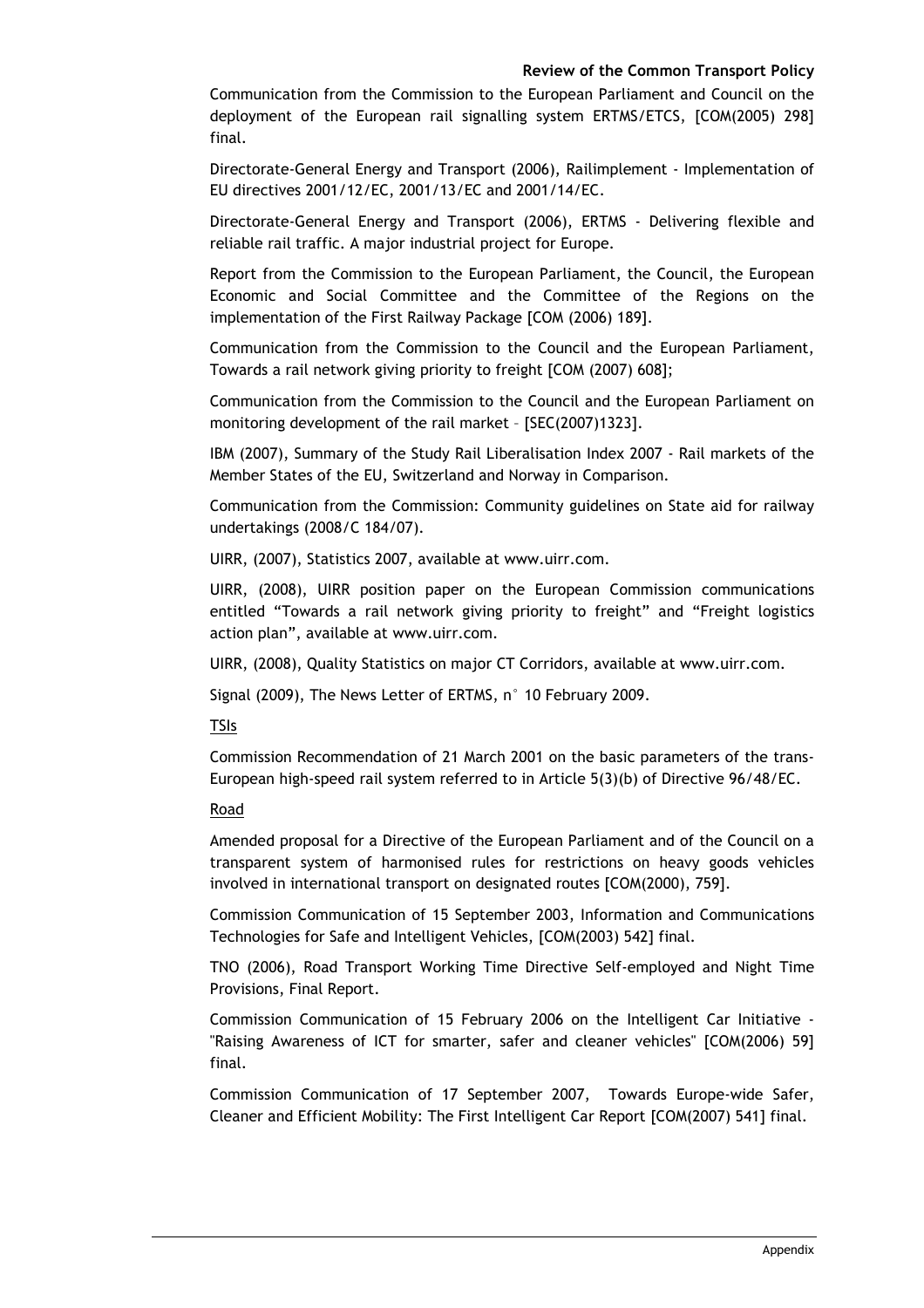Working Group ICT for Clean and Efficient Mobility, ICT for Clean & Efficient Mobility - Final Report, 2008.

eSafety Forum Working Group RTD (2008), Strategic Research Agenda. ICT for Mobility – update 2007-2008; 2008, Ljubljana, 25/04/2008.

ICT Research - The policy perspective (2008), ICT and Transport, the road to safer, smarter driving, ICT Results Editorial Service.

Proposal for a Directive of the European Parliament and of the Council amending Directive 2002/15/EC on the organisation of the working time of persons performing mobile road transport activities [COM(2008), 650].

Action Plan for the deployment of Intelligent Transport Systems in Europe, [COM(2008) 886] final.

Prud'homme and Bocajero (2005) "The London congestion charge: a tentative economic appraisal", Transport Policy 12 (3)

Sea

Communication from the Commission, Programme for the Promotion of Short Sea Shipping, with annexed Proposal for a Directive of the European Parliament and of the Council on Intermodal Loading Units [COM(2003) 155 final].

Communication from the Commission to the Council, the European Parliament and the European Economic and Social Committee on a simple and paperless environment for Customs and Trade, [COM(2003) 452] final.

Commission Communication: Community guidelines on State aid to maritime transport [COM(2004) 43].

Communication from the Commission to the European Parliament and the Council, Proposal for a Directive of the European Parliament and of the Council on market access to port services – [COM (2004) 654].

Directorate-General Energy and Transport (2005), Motorways of the Sea - Shifting freight off Europe's roads.

Consultation on a European maritime transport space without barriers reinforcing the internal market for intra-European maritime transport, Accompanying document to the Communication from the Commission, The EU's freight transport agenda, [SEC(2007) 1351].

Communication from the Commission, Communication on a European Ports Policy [COM (2007) 616].

Report on the Motorways of the Sea State of play and consultation, Accompanying document to the Communication from the Commission The EU's freight transport agenda, [SEC(2007) 1367].

EMSA, (2009), SafeSeaNet Monthly Report, January 2009.

State aid

Directorate-General Energy and Transport (2008), General rules on granting state aids in transport sector. -.

Public transport and Public service obligations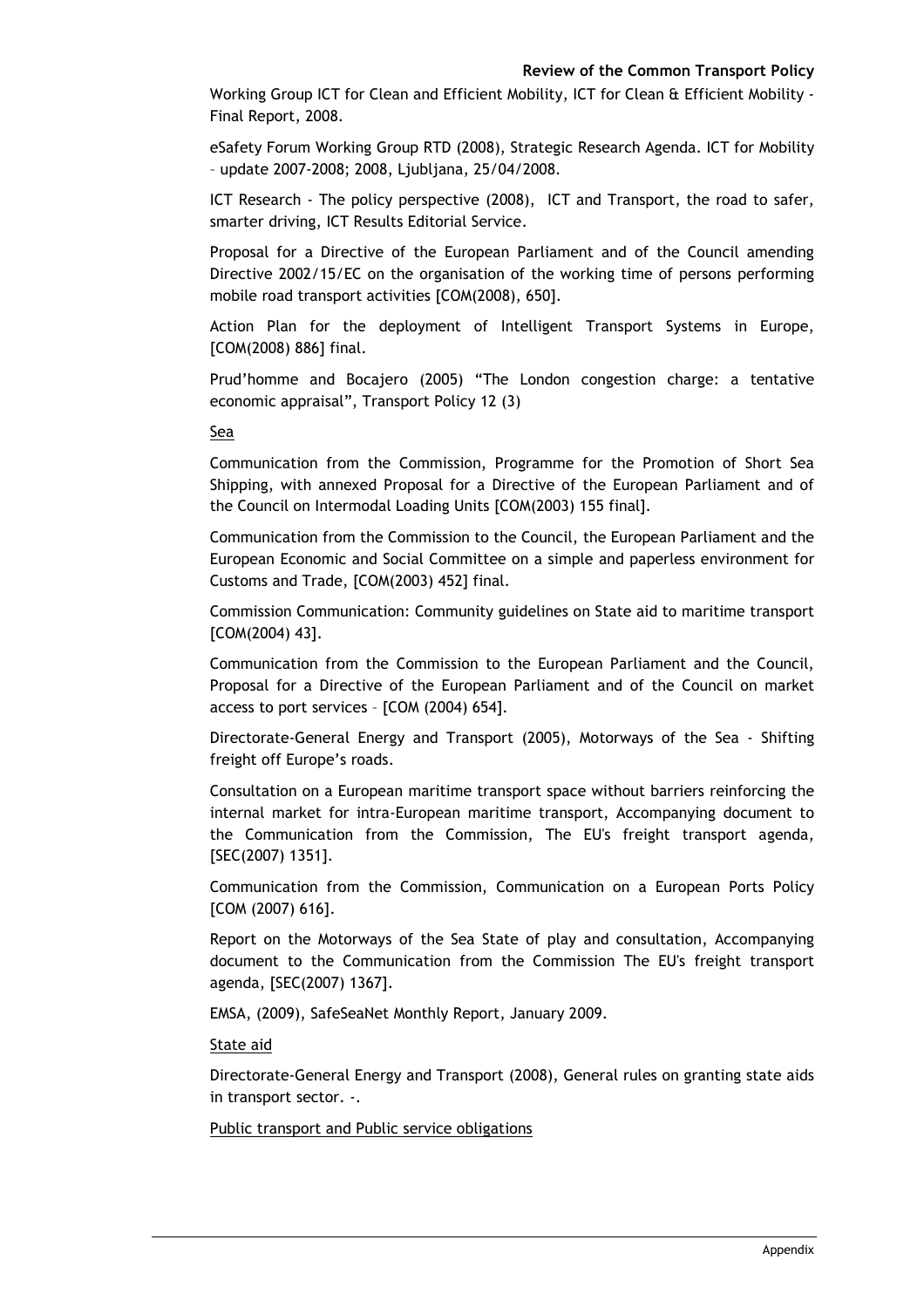Commission Green Paper of 21 May 2003 on services of general interest [COM(2003) 270] final.

# **C2.2 Society**

## General

Communication of 10 July 1998 from the Commission to the Council, the European Parliament, the Economic and Social Committee and the Committee of the Regions: "Developing the citizens' network - Why local and regional passenger transport is important and how the European Commission is helping to bring it about" [COM (1998) 431] final.

Communication from the Commission to the Council, the European Parliament, the Economic and Social Committee and the Committee of the Regions of 14 January 1999: "Cohesion and Transport" [COM (1998) 806] final.

Commission proposal on enhancing supply chain security [COM (2006) 79 / SEC (2006) 251].

Air

DLR (2008), Analysis of the European air transport market – Annual Report 2007, German Aerospace Center.

EASA (2005) Annual Safety Review 2005.

Communication from the Commission to the European Parliament and the Council "Strengthening passenger rights within the European Union, [COM(2005), 46] final.

EASA (2006) Annual Safety Review 2006.

EASA (2007) Annual Safety Review 2007.

Accenture (2007), Facilitation of Aviation Security: Feasibility Study of "Registered Passenger", Concept, Final Report.

Directorate-General Energy and Transport (2005), Flying safely in Europe: EU aviation and security policy.

Steer Davies Gleave, (2008), Assessment of contract conditions and preferential tariff schemes, Final Report prepared for the European Commission, Directorate-General Energy and Transport.

Directorate-General Energy and Transport (2008), Safety of third-country aircraft using Community airports.

Rail

Atkins Rail, ProRail, DB, INRETS and European Commission (2004), Synthesis of SAMRAIL findings, D2.9.1, European Commission Fifth Framework programme.

INRETS and UIC (2006), Safety Management and Interoperability, SAMNET Synthesis Report , European Commission Fifth Framework programme.

KEMA-RTC (2007), Rail Interoperability and Safety – Transposition of legislation and progress in the field.

Directorate-General Energy and Transport, (2007), Modern Rail, Modern Europe. Towards an Integrated European Railway Area.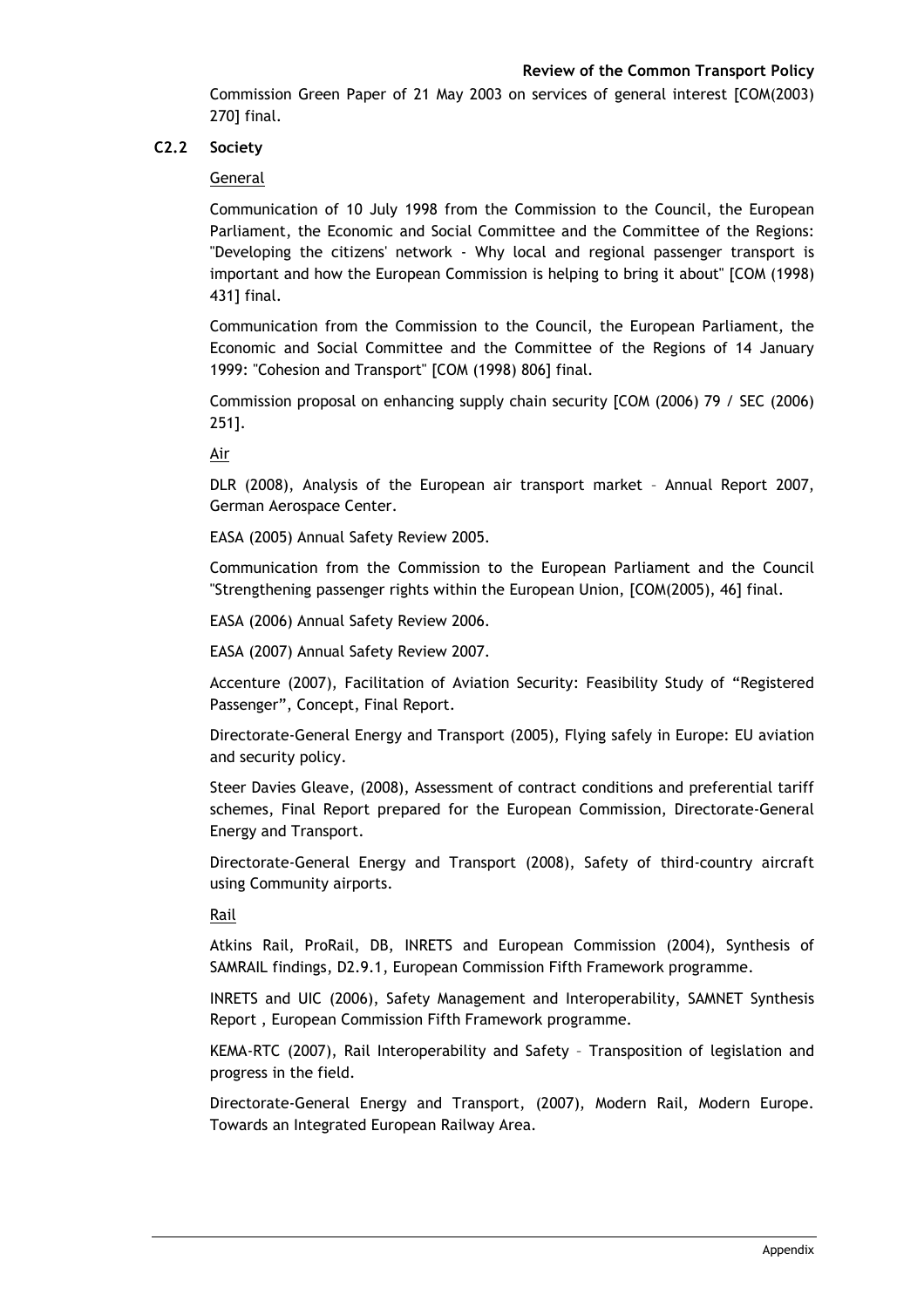European Railway Agency (2008), Railway Safety Performance in the EU - a biennial report from the European Railway Agency.

## Road

Communication from the Commission to the European Parliament and Council of 21 June 2000 - Towards a safer and more competitive high-quality road transport system in the Community [COM (2000) 364] final.

Commission Recommendation of 17 January 2001 on the maximum permitted blood alcohol content (BAC) for drivers of motorised vehicles, [C(2000) 4397].

Commission Communication, Road Safety Action Programme, [COM(2003)311].

Commission Recommendation 2004/345/EC of 6 April 2004 on enforcement in the field of road safety.

Commission Communication, European Road Safety Action Programme: 2006 Mid-Term Review, [COM(2006)74].

Proposal for a Directive of the European Parliament and of the Council on road infrastructure safety management, [COM(2006) 569] final.

Communication on an EU strategy to support Member States in reducing alcoholrelated harm, [COM(2006)625].

Communication from the Commission to the European Parliament and to the Council, A competitive automotive regulatory framework for the 21st century: Commission's position on the CARS 21 High Level Group Final Report, A contribution to the EU's Growth and Jobs Strategy, [COM(2007)22].

Report from the Commission to the Council and the European Parliament on the consequences of the exclusion of self employed drivers from the scope of the Directive 2002/15/EC of the European Parliament and of the Council of 11 March 2002 on the organisation of the working time of persons performing mobile road transport activities, [COM(2007) 266] final.

Proposal for a Directive of the European Parliament and of the Council, facilitating cross-border enforcement in the field of road safety [COM(2008) 151] final.

Proposal for a Regulation of the European Parliament and of the Council concerning type-approval requirements for the general safety of motor vehicles [COM(2008) 316] final.

Proposal for a Directive of the European Parliament and of the Council amending Directive 2002/15/EC on the organisation of the working time of persons performing mobile road transport activities, [COM(2008) 650] final.

Directorate-General Energy and Transport (2008), Scoreboard 2008: Road Safety.

ETSC (2008), "Road Safety as a right and responsibility for all" A Blueprint for the EU's 4th Road Safety Action Programme 2010-2020.

Proposal for a Regulation of the European Parliament and of the Council on the rights of passengers in bus and coach transport and amending Regulation (EC) No 2006/2004 on cooperation between national authorities responsible for the enforcement of consumer protection laws, [COM(2008), 817] final.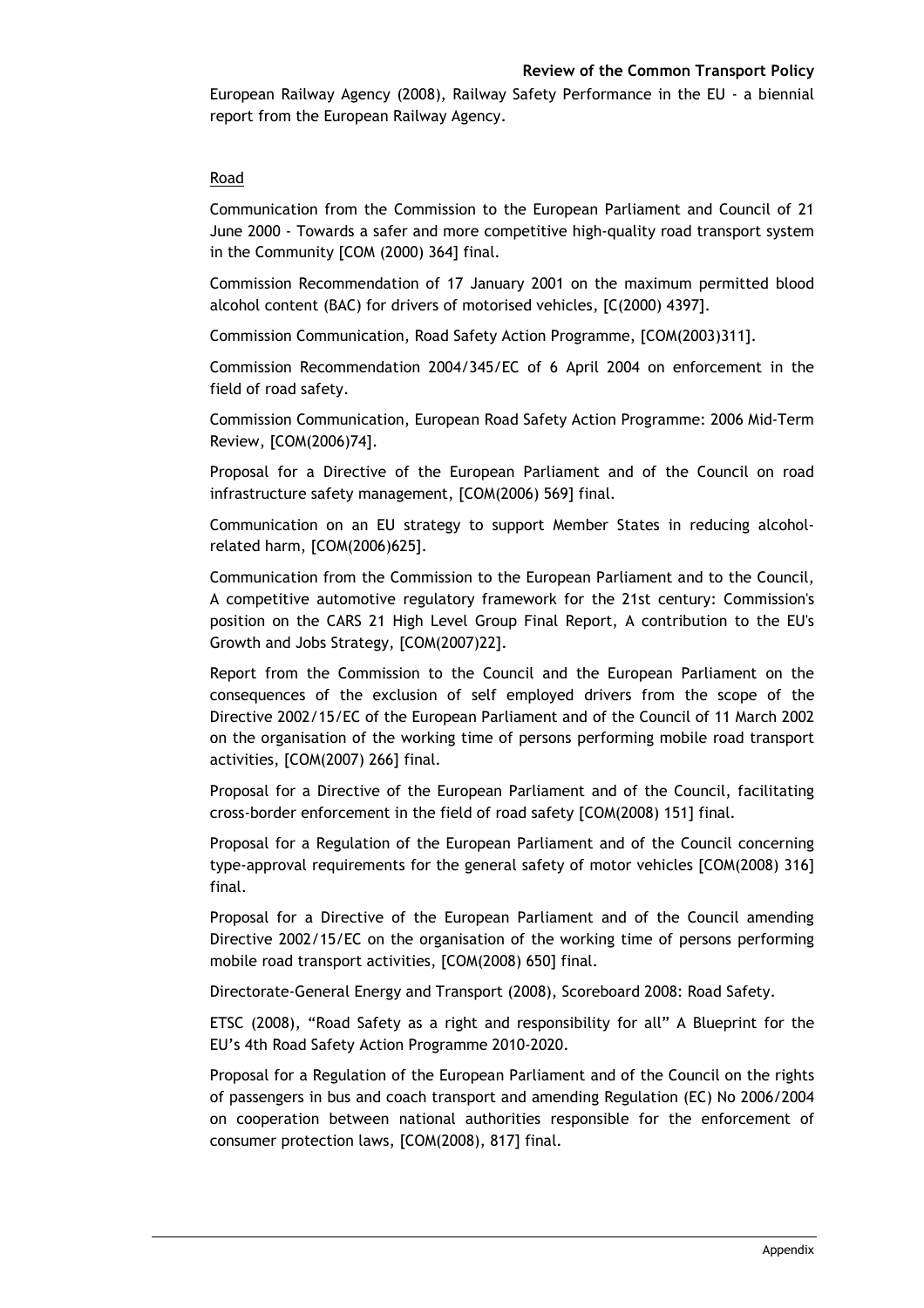Sea

Communication from the Commission of 6 April 2001 to the Council and European Parliament on the training and recruitment of seafarers, [COM(2001) 188] final.

Proposal for a Regulation of the European parliament and of the Council on the liability of carriers of passengers by sea and inland waterways in the event of accidents, [COM(2005), 592] final.

Directorate-General Energy and Transport (2006), Maritime Transport Policy: increasing the competitiveness, safety and security of European shipping.

Ecotec (2006), Employment trends in all sectors related to sea or using sea resources, prepared for the Directorate General Fishery and Maritime Affairs.

Communication from the Commission under article 138(2) of the EC Treaty on the strengthening of maritime labour standards, [COM(2006) 287] final.

Communication from the Commission to the European Parliament, the Council, the European economic and Social Committee and the Committee of the Regions: Guidelines for an Integrated Approach to Maritime Policy: Towards best practice in integrated maritime governance and stakeholder consultation, [COM(2008) 395].

Proposal for a Regulation of the European parliament and of the Council concerning the rights of passengers when travelling by sea and inland waterway and amending Regulation (EC) No 2006/2004 on cooperation between national authorities responsible for the enforcement of consumer protection laws, [COM(2008) 816] final.

European Parliament Resolution of 14 January 2009 on the proposal for a Council directive implementing the Agreement concluded by the European Community Shipowners" Associations (ECSA) and the European Transport Workers' Federation (ETF) on the Maritime Labour Convention, 2006 and amending Directive 1999/63/EC.

## **C2.3 Environment**

General

World Bank (2000), Beyond Economic Growth: Meeting the Challenges of Global Development.

Communication form the Commission to the European Parliament, the Council, the Economic and Social Committee and the Committee of the Regions on alternative fuels for road transportation and on a set of measures to promote the use of biofuels, [COM (2001) 547].

Report from the Commission to the European Parliament and the Council concerning existing Community measures relating to sources of environmental noise, pursuant to article 10.1 of Directive 2002/49/EC relating to the assessment and management of environmental noise, [COM(2002) 160] final.

Directorate General for Energy and Transport (2003), European Energy and Transport Trends to 2030.

Tanya A. Börzel (2003), Environmental Leaders and Laggards in Europe: Why There is (not) a Southern Problem, Ashgate.

Communication from the Commission to the Council and the European Parliament, Thematic Strategy on Air Pollution, COM(2005)446 final.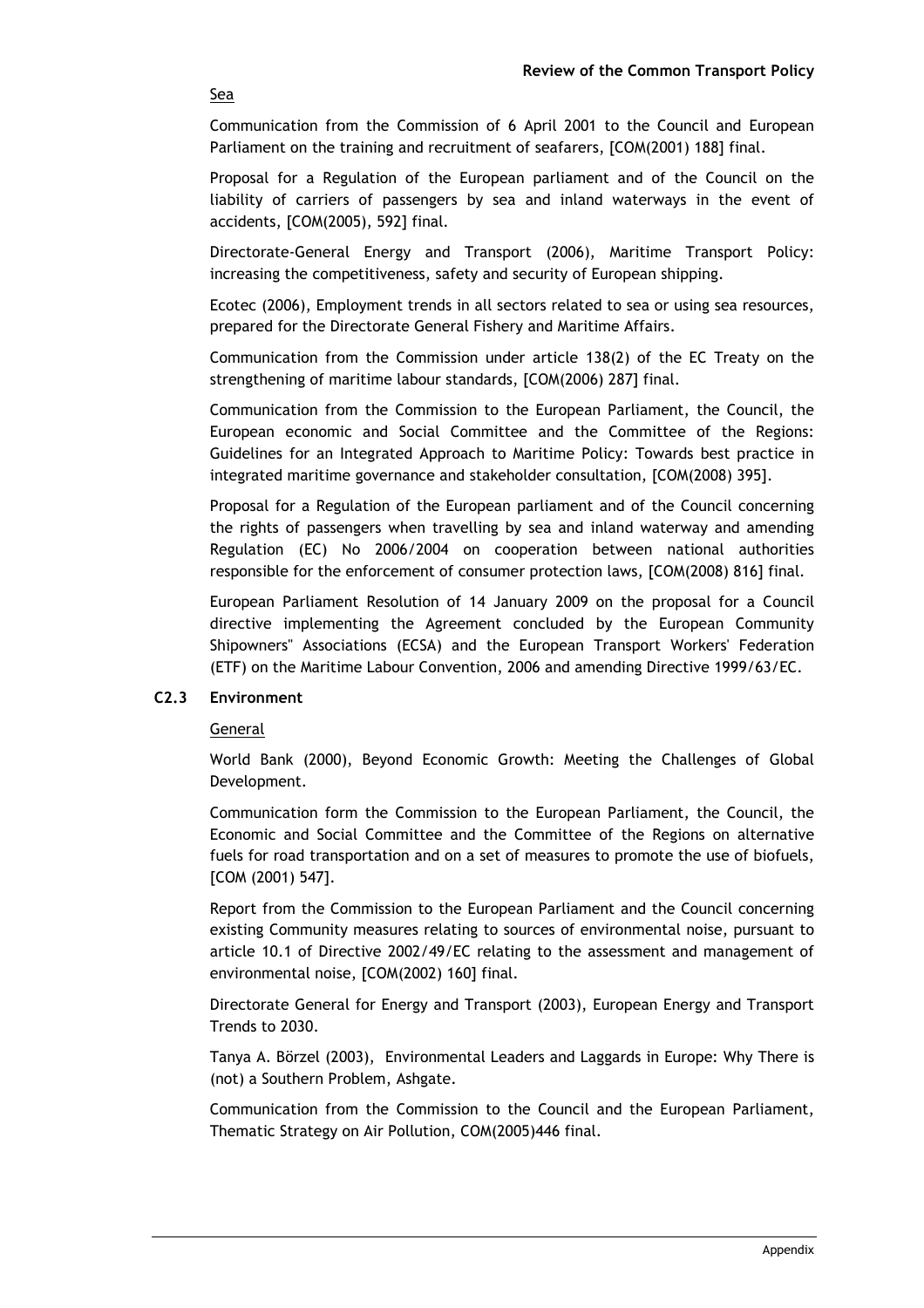Commission Communication of 22 June 2005, Energy Efficiency - or Doing More With Less, Green Paper, [COM(2005) 265] final.

Council of the European Union (2006), Review of the EU Sustainable Development Strategy (EU SDS) - Renewed Strategy, 10917/06.

Communication from the Commission, Action Plan for Energy Efficiency: Realising the Potential, [COM(2006), 545].

Communication from the Commission, A European Strategy for Sustainable, Competitive and Secure Energy, Green Paper, [COM(2006) 105] final.

European Environment Agency, TERM Fact Sheets (various).

MVV Consulting and Tractebel Engineering (2007), Preparation of a Green Paper on Urban Transport: Report on urban transport in Europe, Prepared for the European Commission, Directorate-General for Energy and Transport.

Commission for Integrated Transport (2007), Transport and Climate Change - Advice to Government from the Commission for Integrated Transport

Communication from the Commission to the Council, the European Parliament, the European Economic and Social Committee and the Committee of the Regions - A European strategic energy technology plan (SET-plan) - 'Towards a low carbon future', [COM(2007) 723] final.

UITP (2007), Latest Figures on the Urban Bus Fleet in the European Union, Public Transport Statistics Report - Issue 1.

Communication from the Commission, Towards a new culture for urban mobility, Green Paper, [COM(2007 0551) final.

INFRAS, CE Delft, Fraunhofer Gesellschaft – ISI and University of Gdansk, (2008), Handbook on estimation of external costs in the transport sector - Produced within the study Internalisation Measures and Policies for All external Cost of Transport (IMPACT)

Communication from the Commission to the European Parliament, the Council, the European Economic and Social Committee and the Committee of the Regions, 20 20 by 2020 Europe's climate change opportunity, [COM(2008) 30] final.

Communication from the Commission to the European Parliament, the Council, the European Economic and Social Committee and the Committee of the Regions on the Strategy for the internalisation of external costs, [COM(2008) 435] final.

Communication from the Commission to the European Parliament and the Council, Greening Transport, [COM(2008), 433] final.

Proposal for a directive of the European Parliament and of the Council on the promotion of the use of energy from renewable sources [COM(2008)0019].

European Environment Agency (2008), TERM 2007, Climate for transport change.

European Environment Agency, Technical report N. 12/2008. Beyond transport policy – exploring and managing the external drivers of transport demand.

European Environment Agency, (2008), CSI 004 - Exceedance of air quality limit values in urban areas (version 2) - Assessment published Dec 2008.

Ecorys (2008), Progress Report on the European Sustainable Development Strategy.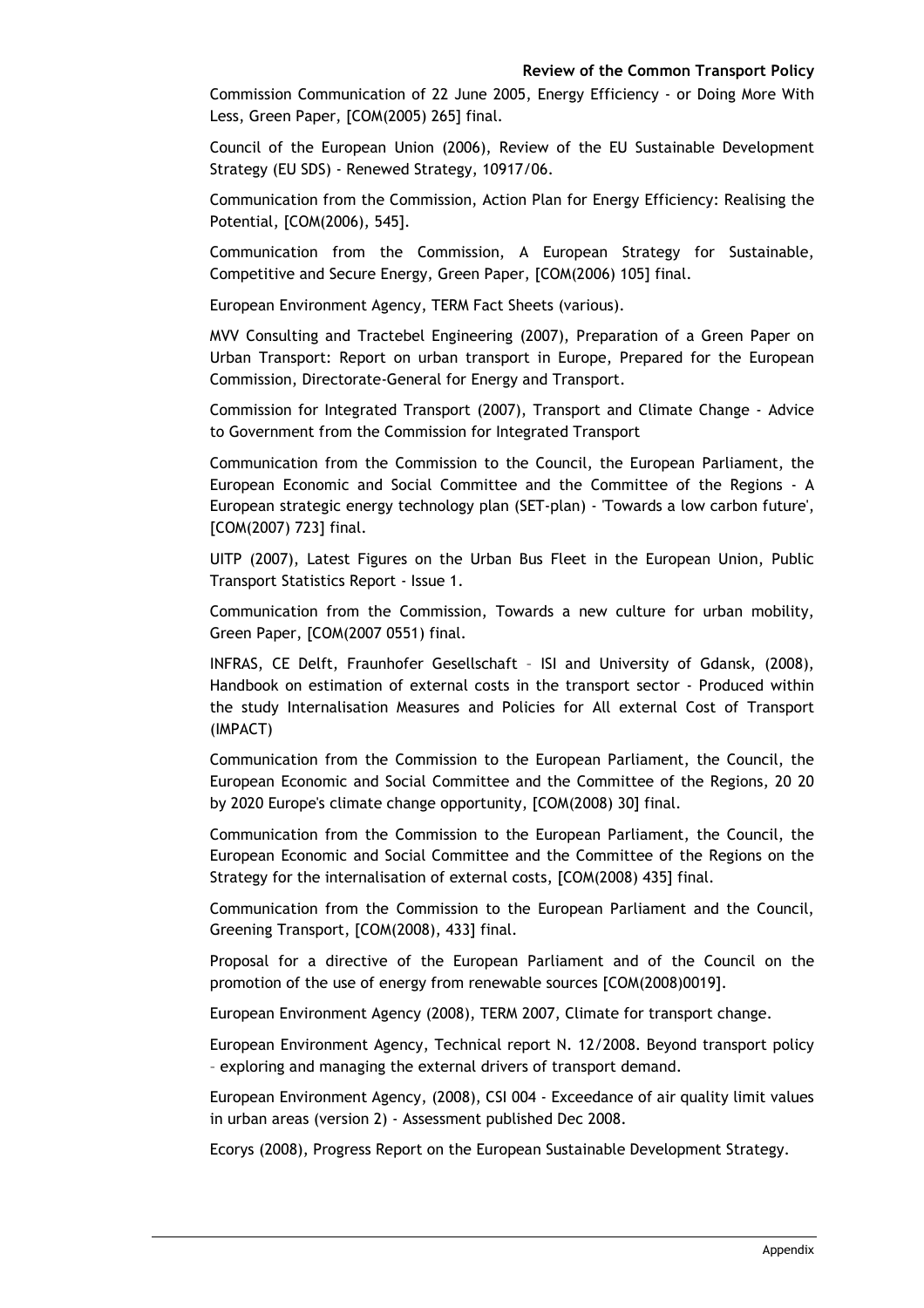Intergovernmental Panel on Climate Change (2008), Climate Change and Water, Technical Paper VI

International Energy Agency (2008), From  $1<sup>st</sup>$  to  $2<sup>nd</sup>$  Generation Biofuel Technologies -An overview of current industries and R&D activities.

HM Treasury (2008) The King Review of low carbon cars – Part II: Recommendations for Action, King Review.

European Environment Agency (2009), TERM 2008, Transport at a crossroads.

 European Environment Agency (2009), Signals 2009, key environmental issues facing Europe.

Air

Communication from the Commission to the Council, the European Parliament, the European Economic and Social Committee and the Committee of the Regions, Reducing the Climate Change Impact of Aviation, [COM(2005), 459].

Report from the Commission to the Council and the European Parliament on Noise Operation Restrictions at EU Airports, [COM(2008), 66] final.

Rail

Communication from the Commission to the European Parliament and the Council, Rail noise abatement measures addressing the existing fleet [COM(2008) 432] final.

Road

Proposal for a Council Directive on passenger car related taxes, [COM(2005), 261], final.

Ubbels, B. et al (2005) – Acceptability Of Road Pricing And Revenue Use In The Netherlands - Paper presented to Land Use and Water Management in a Sustainable Network Society (45th Congress of European Regional Science Association) Amsterdam.

UK Society of Motor Manufacturers and Traders Ltd. (2006) - UK New Car Registrations by CO2 Performance: Report on the 2005 Market.

Communication from the Commission to the Council and the European Parliament, Results of the review of the Community Strategy to reduce CO2 emissions from passenger cars and light-commercial vehicles, [COM(2007) 19] final.

Proposal for a Council Directive amending Directive 2003/96/EC as regards the adjustment of special tax arrangements for gas oil used as motor fuel for commercial purposes and the coordination of taxation of unleaded petrol and gas oil used as motor fuel, [COM(2007) 52] final.

Revised proposal for a Directive of the European Parliament and of the Council on the promotion of clean and energy efficient road transport vehicles, [COM(2007) 817] final.

Proposal for a Directive of the European Parliament and of the Council amending Directive 1999/62/EC on the charging of heavy goods vehicles for the use of certain infrastructures, [COM(2008) 436].

Plowden, S., Lister, S., (2008), Cars fit for their purpose: what they would be and how to achieve them, Local Transport Today LTD.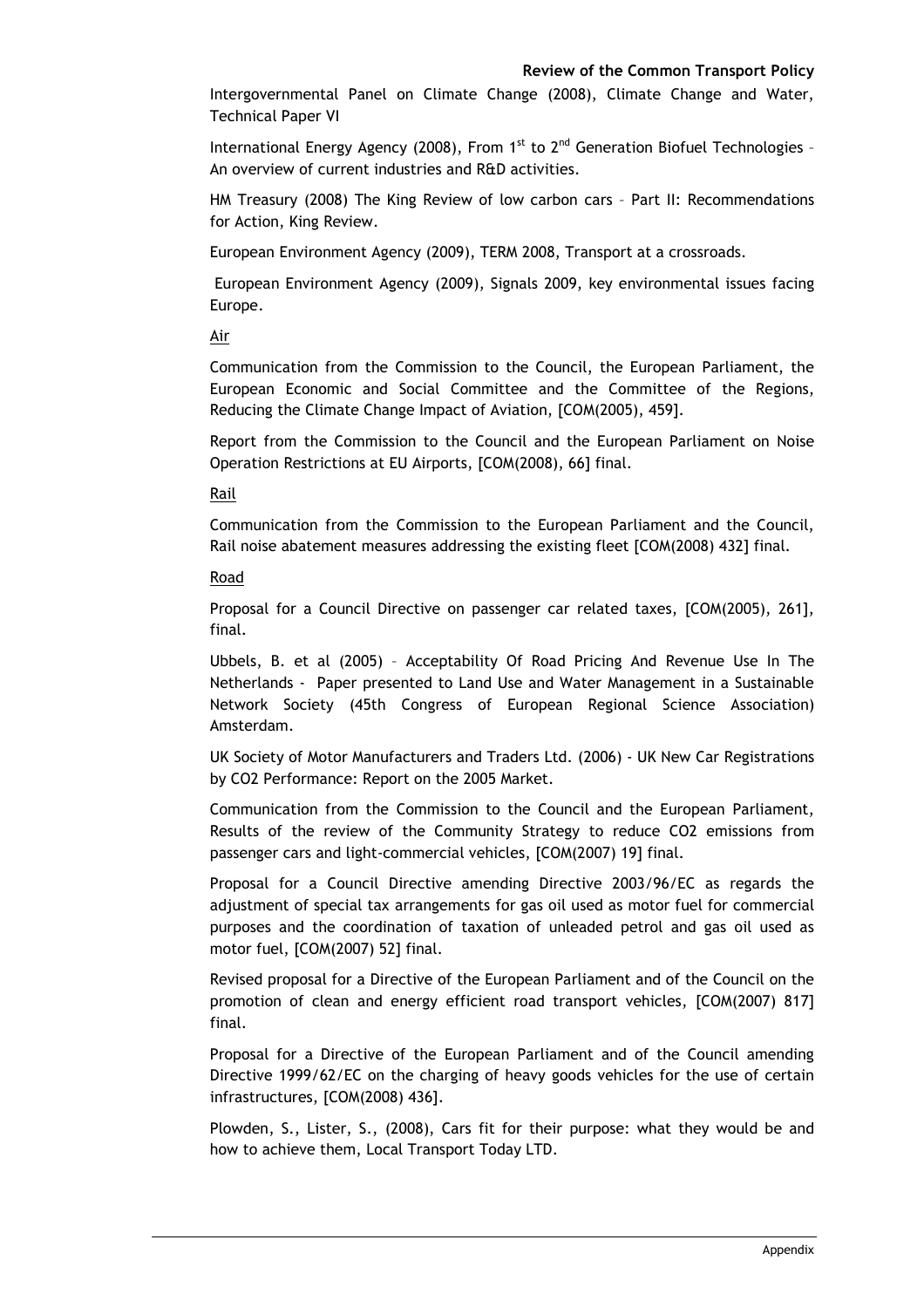Directorate-General for Energy and Transport (2009), Effects of adapting the rules on weights and dimensions of heavy commercial vehicles as established within Directive 96/53/EC.

# **Sea**

Proposal for a Directive of the European Parliament and of the Council amending Directive 2005/35/EC, on ship-source pollution and on the introduction of penalties for infringements, [COM(2008) 134] final.

Commission Recommendation (2006/339/EC) of 8 May 2006 on the promotion of shore-side electricity for use by ships at berth in Community ports.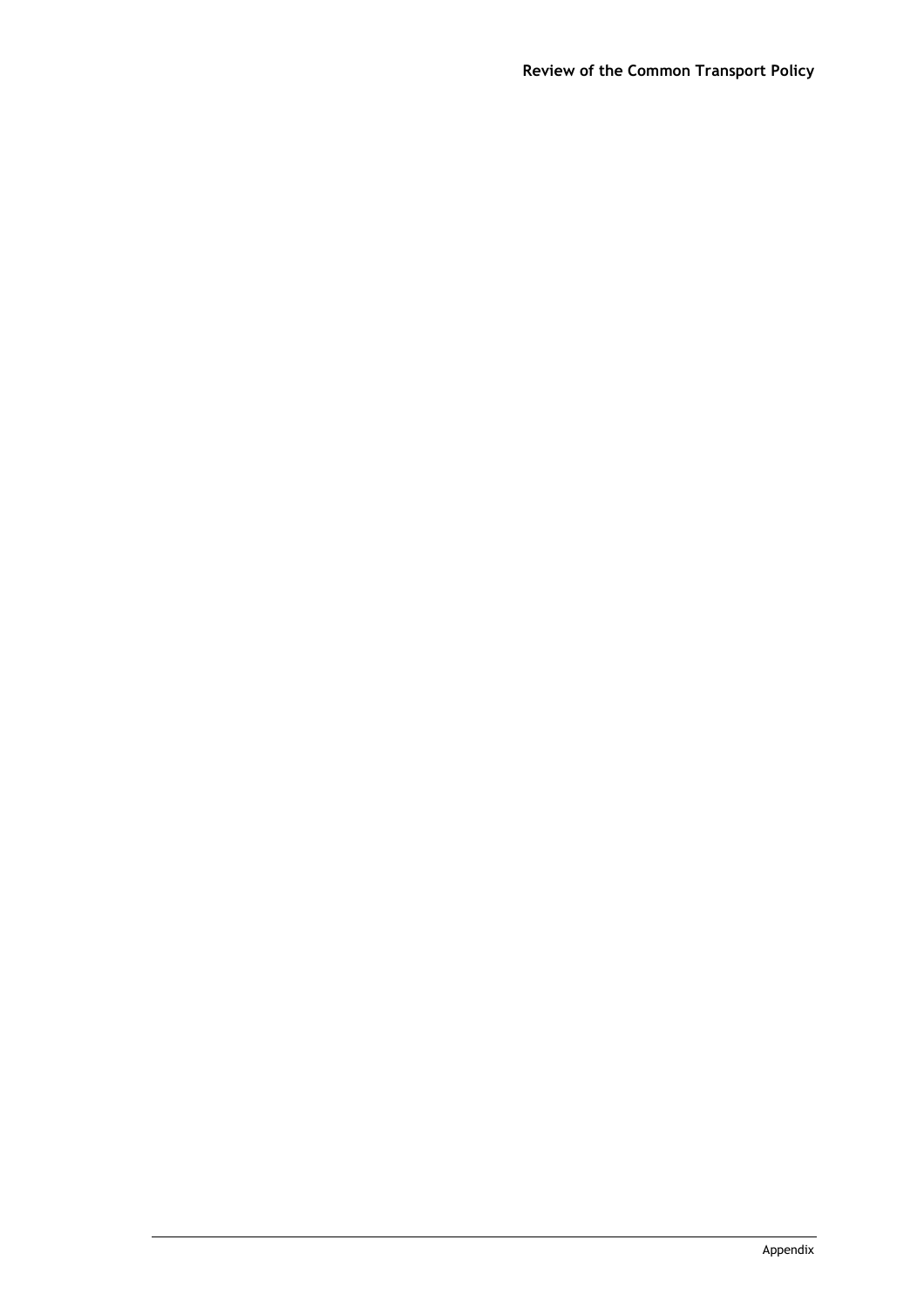# **APPENDIX**

**D** 

**SUMMARY OF ASSESSMENT OF POLICY MEASURES**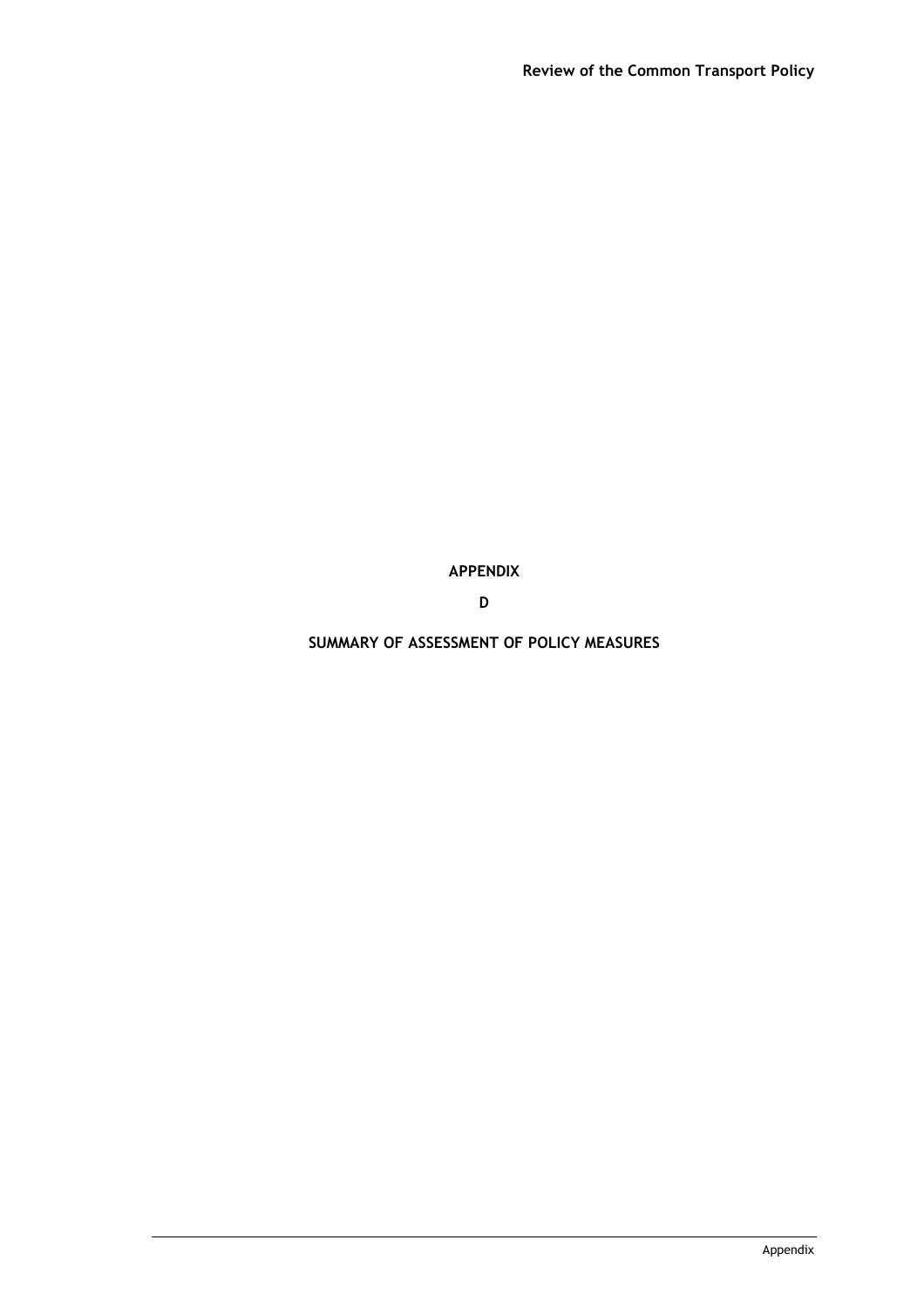|                 | N#             | <b>Measure</b>                                                                                                      | <b>Mode</b>     | <b>Assessment</b> | <b>Note</b>                                                                |
|-----------------|----------------|---------------------------------------------------------------------------------------------------------------------|-----------------|-------------------|----------------------------------------------------------------------------|
| <b>Task 1.1</b> | 1              | Improving the framework conditions for market opening in rail<br>freight transport                                  | Rail            | Done              |                                                                            |
|                 | $\overline{2}$ | Opening up the national and international rail freight market                                                       | Rail            | Done              |                                                                            |
|                 | 3              | Opening up the international passenger rail market                                                                  | Rail            | Done              |                                                                            |
|                 | 4              | Updating interoperability directives on high speed and<br>conventional railway networks                             | Rail            | Done              |                                                                            |
|                 | 5              | Creation of the European Railway Agency (ERA)                                                                       | Rail            | Done              |                                                                            |
|                 | 6              | Standardise certification of train crews and trains on the rail<br>network                                          | Rail            | Done              |                                                                            |
|                 | 7              | Harmonise clauses in commercial road transport contracts                                                            | Road            | Not done          | Stakeholders' opposition: the measure<br>was claimed to distort the market |
|                 | 8              | Entering into air service agreements with third countries                                                           | Air             | Some progress     |                                                                            |
|                 | 9              | Propose a common legal framework for the provision of port<br>services                                              | <b>Maritime</b> | Not done          | Lack of political consensus                                                |
|                 | 10             | Monitoring of state aid in transport sector                                                                         | All             | Some progress     |                                                                            |
|                 | 11             | Single European Sky                                                                                                 | Air             | Some progress     |                                                                            |
|                 | 12             | Improve capacity allocation in the air sector (common rules<br>for slot allocation)                                 | Air             | Some progress     |                                                                            |
|                 | 13             | Protection against subsidisation and unfair pricing practices<br>in the supply of air services from third countries | Air             | Done              |                                                                            |
|                 | 14             | Transfer of ship register                                                                                           | <b>Maritime</b> | Done              |                                                                            |
|                 | 15             | Simplify the regulatory framework for maritime and inland<br>waterway transport                                     | <b>Maritime</b> | Some progress     |                                                                            |
|                 | 16             | Greater harmonisation of boatmasters' certificates                                                                  | <b>IWW</b>      | Done              |                                                                            |
|                 | 17             | Improve regulatory framework for local transport (Public<br><b>Service Contracts)</b>                               | LPT             | Done              |                                                                            |
|                 | 18             | PSO to grant access to public transport for social purposes                                                         | All             | Done              |                                                                            |
| <b>Task 1.2</b> | 19             | Develop transport network and remove bottlenecks for rail<br>and road freight and passenger transport               | All             | Some progress     |                                                                            |
|                 | 20             | Air capacity expansion                                                                                              | Air             | Some progress     |                                                                            |
|                 | 21             | Motorways of the sea                                                                                                | <b>Maritime</b> | Some progress     |                                                                            |
|                 | 22             | Improve the navigability of key European inland waterways                                                           | <b>IWW</b>      | Some progress     |                                                                            |
|                 | 23             | Ensure appropriate funding for TEN-T                                                                                | All             | Some progress     |                                                                            |
|                 | 24             | Funding infrastructure in the New Member States                                                                     | All/Enlarg.     | Some progress     |                                                                            |
| <b>Task 1.3</b> | 25             | Improving quality of the rail freight service                                                                       | Rail            | Some progress     |                                                                            |
|                 | 26             | Implement funding programmes (Marco Polo I and II) to<br>sustain intermodality                                      | All             | Done              |                                                                            |
|                 | 27             | Promote the development of freight integrators                                                                      | All             | Not done          | Many technical barriers hinder their<br>development                        |
|                 | 28             | Promotion of urban transport practices for goods transport                                                          | All             | Done              |                                                                            |
| <b>Task 1.4</b> | 29             | Produce a Framework Directive on infrastructure pricing<br>principles                                               | All             | Not done          | However, guidance on infrastructure<br>pricing has been provided           |
|                 | 30             | Launch a consultation process on smart charging for<br>infrastructure use                                           | Road            | Done              |                                                                            |
|                 | 31             | Methodology for the assessment of external costs for<br>calculation of charges                                      | All             | Done              |                                                                            |
|                 | 32             | Produce a Directive to guarantee the interoperability of tolling<br>systems                                         | Road            | Done              |                                                                            |
|                 | 33             | Uniform taxation for commercial road transport fuel by 2003                                                         | Road            | Some progress     |                                                                            |
|                 | 34             | Produce a Directive on energy products with exemption of<br>hydrogen and biofuels                                   | Road            | Done              |                                                                            |
| <b>Task 1.5</b> | 35             | European Road Safety Action Programme                                                                               | Road            | Done              |                                                                            |
|                 | 36             | Reduction of road fatalities: vehicle technical progress                                                            | Road            | Done              |                                                                            |
|                 | 37             | Reduction of road fatalities: drawing-up of technical<br>quidelines concerning infrastructure safety                | Road            | Done              |                                                                            |
|                 | 38             | Reduction of road fatalities: harmonisation of road safety<br>checks, penalties and training                        | Road            | Done              |                                                                            |

 $\overline{\phantom{a}}$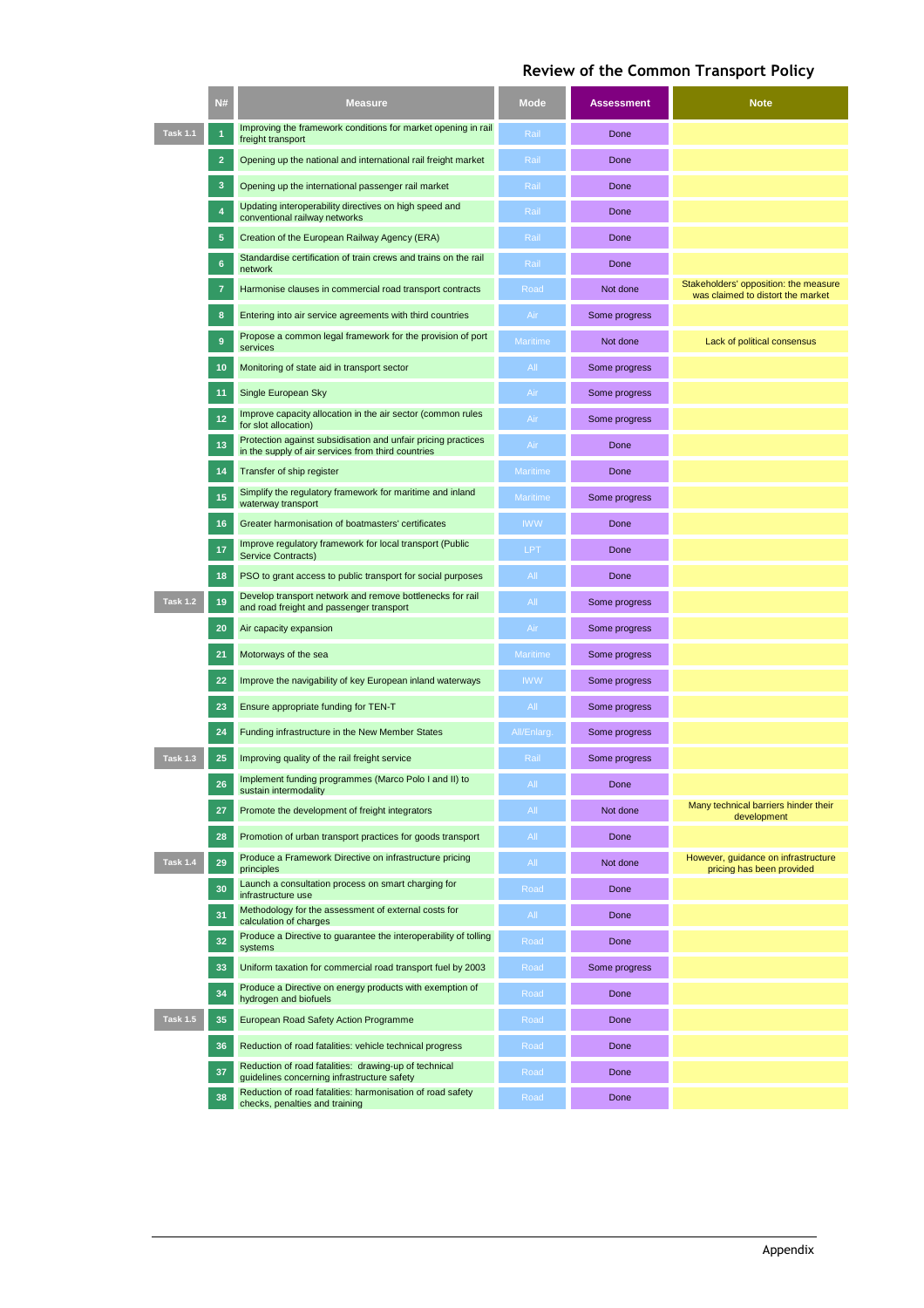|                 | N# | <b>Measure</b>                                                                                                          | <b>Mode</b>     | <b>Assessment</b> | <b>Note</b>                         |
|-----------------|----|-------------------------------------------------------------------------------------------------------------------------|-----------------|-------------------|-------------------------------------|
|                 | 39 | Harmonisation of driving licences                                                                                       | Road            | Done              |                                     |
|                 | 40 | Harmonisation of minimum safety standards in tunnels                                                                    | <b>Tunnels</b>  | Done              |                                     |
|                 | 41 | Developing accident data collection, analysis and<br>dissemination                                                      | Road            | Done              |                                     |
|                 | 42 | Creation of a common regulatory framework for railway<br>safety                                                         | Rail            | Some progress     |                                     |
|                 | 43 | Creation of the European Aviation Safety Agency (EASA)                                                                  | Air             | Done              |                                     |
|                 | 44 | Safety of third country aircraft                                                                                        | Air             | Done              |                                     |
|                 | 45 | Europen Maritime Safety Agency and safety rules for<br>passenger ships                                                  | <b>Maritime</b> | Some progress     |                                     |
|                 | 46 | Port state controls                                                                                                     | <b>Maritime</b> | Some progress     |                                     |
|                 | 47 | Ship and port facility security                                                                                         | <b>Maritime</b> | Done              |                                     |
|                 | 48 | Security rules at airports                                                                                              | Air             | Done              |                                     |
|                 | 49 | Enhancing supply chain security                                                                                         | Road/rail       | Some progress     |                                     |
| <b>Task 1.6</b> | 50 | Social harmonisation of road transport                                                                                  | Road            | Done              |                                     |
|                 | 51 | Training for professional drivers                                                                                       | Road            | Done              |                                     |
|                 | 52 | Introduction of the digital tachograph                                                                                  | Road            | Done              |                                     |
|                 | 53 | Social legislation inland waterway transport                                                                            | <b>IWW</b>      | Some progress     |                                     |
|                 | 54 | <b>Training for seafarers</b>                                                                                           | <b>Maritime</b> | Done              |                                     |
| Task 1.7        | 55 | Publish information on the performance of different airlines                                                            | Air             | Not done          | Due to non co-operation by airlines |
|                 | 56 | Improve passenger protection in case of denied boarding,                                                                | Air             | Done              |                                     |
|                 | 57 | delays or cancellations<br>Ensure conditions of contract are fair                                                       | Air             | Some progress     |                                     |
|                 | 58 | Improve enforcement of passenger rights                                                                                 | Air             | Some progress     |                                     |
|                 | 59 | Improve protection of passengers with reduced mobility                                                                  | Air             | Done              |                                     |
|                 | 60 | Extend passenger rights to other transport modes                                                                        | All             | Some progress     |                                     |
| <b>Task 1.8</b> | 61 | Euro emission standards                                                                                                 | Road            | Done              |                                     |
|                 | 62 |                                                                                                                         | All/Road        | Done              |                                     |
|                 |    | Air quality directive<br>Ensuring that pricing and taxation mechanisms better reflect                                   |                 |                   |                                     |
|                 | 63 | vehicles environmental and health damages                                                                               | Road            | Some progress     |                                     |
|                 | 64 | Promote the use of clean vehicles in urban public transport<br>Double hull oil tankers, penal sanctions for ship source | <b>LTP</b>      | Some progress     |                                     |
|                 | 65 | pollution and other measures to limit maritime pollution                                                                | Maritime        | Some progress     |                                     |
|                 | 66 | Oil pollution damage compensation fund                                                                                  | Maritime        | Done              |                                     |
|                 | 67 | Sulphur content of marine fuel                                                                                          | <b>Maritime</b> | Some progress     |                                     |
|                 | 68 | Community support for noise charges and introduction of<br>noise-related operating restrictions at Community airports   | Air             | Some progress     |                                     |
|                 | 69 | Reduction at source and other actions to reduce noise in the<br>rail sector                                             | Rail            | Some progress     |                                     |
|                 | 70 | EU noise standards and other measures to reduce noise<br>externalities in the road sector                               | Road            | Some progress     |                                     |
|                 | 71 | Promotion of biofuels in road transport                                                                                 | Road            | Some progress     |                                     |
|                 | 72 | Measure to reduce CO2 emissions from cars                                                                               | Road            | Done              |                                     |
|                 | 73 | Rules on vehicle labelling to promote most energy-efficient<br>vehicles                                                 | Road            | Some progress     |                                     |
|                 | 74 | Inclusion of aviation in the ETS and other measures                                                                     | Air             | Done              |                                     |
|                 | 75 | Recommendation on the promotion of the shore-side<br>electricity for use by ships at berth in EU ports                  | Maritime        | Some progress     |                                     |
|                 | 76 | R&D in transport energy efficiency and in reduction of<br>reliance on fossil fuels                                      | All             | Done              |                                     |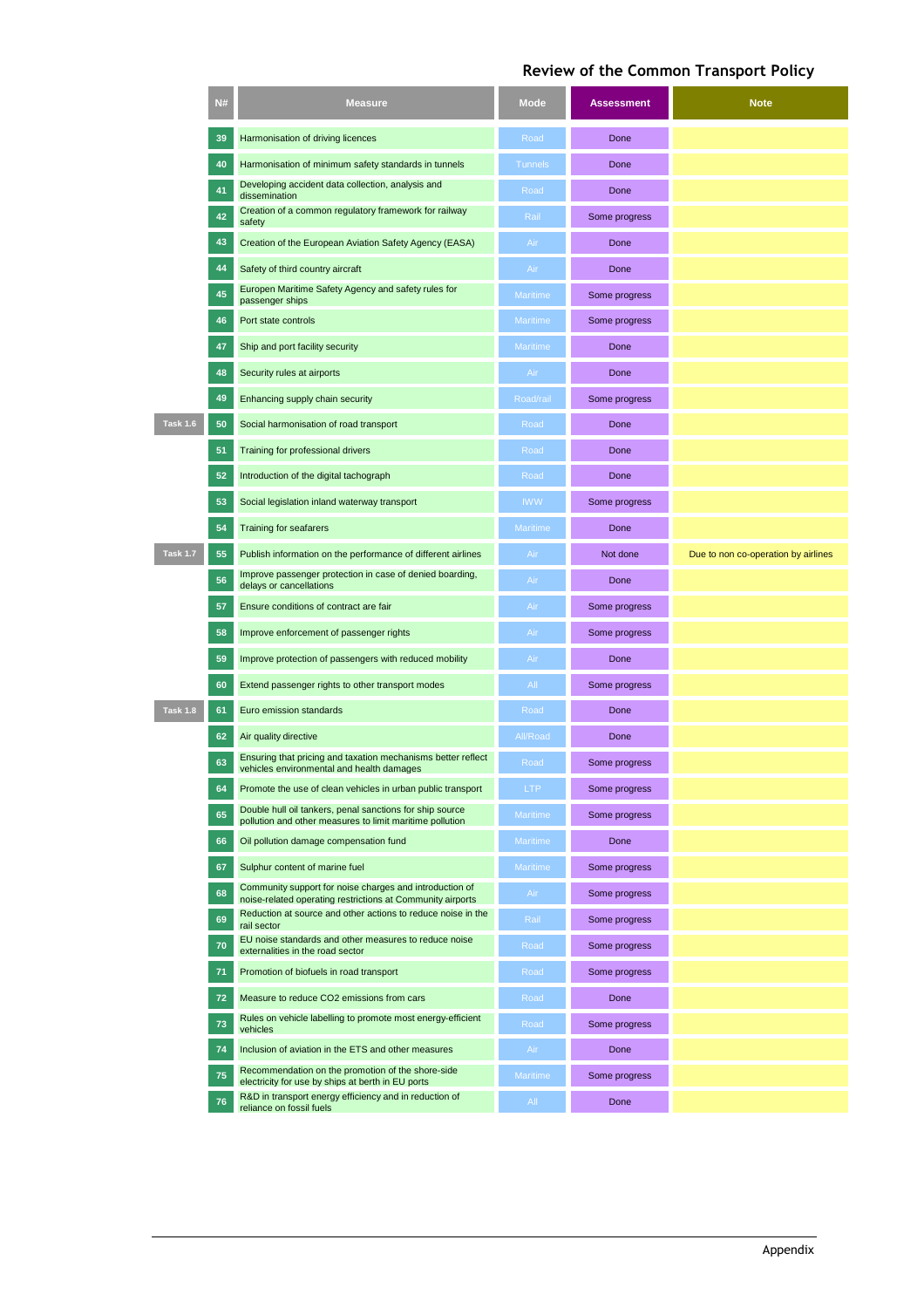|                  | <b>N#</b> | <b>Measure</b>                                                            | <b>Mode</b>     | <b>Assessment</b> | <b>Note</b>                                              |
|------------------|-----------|---------------------------------------------------------------------------|-----------------|-------------------|----------------------------------------------------------|
| <b>Task 1.9</b>  | 77        | Support for pioneering towns and cities - CIVITAS                         | <b>Urban</b>    | Some progress     |                                                          |
|                  | 78        | Promotion of research and furthering experience                           | <b>Urban</b>    | Some progress     |                                                          |
|                  | 79        | Publication of Green Paper on urban transport                             | Urban           | Done              |                                                          |
|                  | 80        | Consultation following Green Paper on urban transport                     | Urban           | Done              |                                                          |
|                  | 81        | Publication of Action Plan on urban mobility                              | Urban           | Not done          | Concerns about subsidiarity have stalled<br>this process |
| <b>Task 1.10</b> | 82        | ITS in air transport                                                      | Air             | Some progress     |                                                          |
|                  | 83        | ITS in maritime transport                                                 | <b>Maritime</b> | Some progress     |                                                          |
|                  | 84        | ITS in rail ransport                                                      | Rail            | Some progress     |                                                          |
|                  | 85        | ITS in road transport                                                     | Road            | Some progress     |                                                          |
|                  | 86        | ITS in inland waterways                                                   | <b>IWW</b>      | Some progress     |                                                          |
|                  | 87        | Galileo                                                                   | All             | Some progress     |                                                          |
|                  | 88        | ICT in specific areas: freight transport and urban passenger<br>transport | $A$ ll          | Some progress     |                                                          |